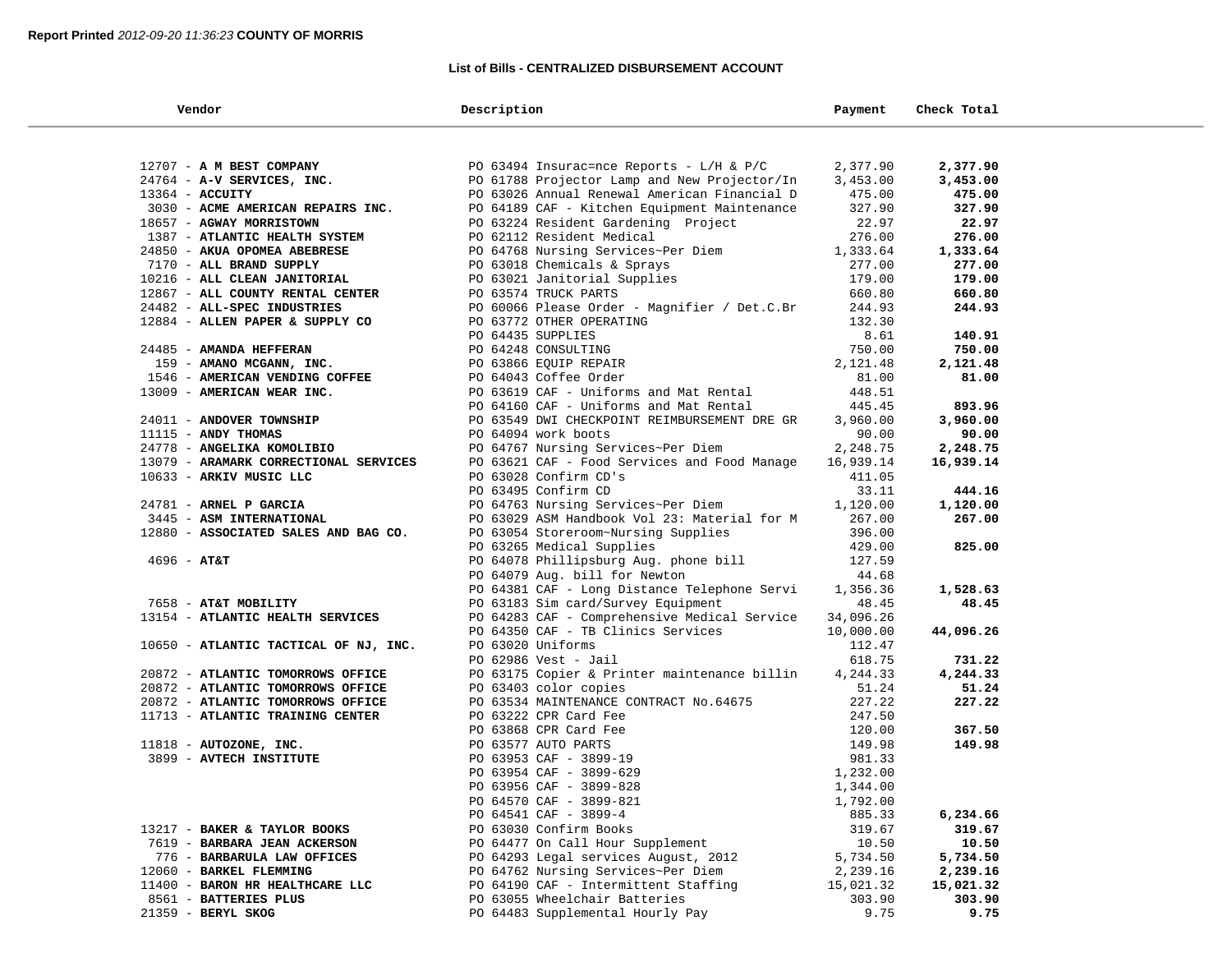|                                        | 2021 Mark 200010 200 Mark 200010 200 Mark 200010 200 Mark 200 Mark 200 Mark 200 Mark 200 Mark 200 Mark 200 Mark 200 Mark 200 Mark 200 Mark 200 Mark 200 Mark 200 Mark 200 Mark 200 Mark 200 Mark 200 Mark 200 Mark 200 Mark |          |          |
|----------------------------------------|-----------------------------------------------------------------------------------------------------------------------------------------------------------------------------------------------------------------------------|----------|----------|
|                                        |                                                                                                                                                                                                                             |          |          |
|                                        |                                                                                                                                                                                                                             |          |          |
|                                        |                                                                                                                                                                                                                             |          |          |
|                                        |                                                                                                                                                                                                                             |          |          |
|                                        |                                                                                                                                                                                                                             |          |          |
|                                        |                                                                                                                                                                                                                             |          |          |
|                                        |                                                                                                                                                                                                                             |          |          |
|                                        |                                                                                                                                                                                                                             |          |          |
|                                        |                                                                                                                                                                                                                             |          |          |
|                                        |                                                                                                                                                                                                                             |          |          |
|                                        |                                                                                                                                                                                                                             |          |          |
|                                        |                                                                                                                                                                                                                             |          |          |
|                                        |                                                                                                                                                                                                                             |          |          |
|                                        |                                                                                                                                                                                                                             |          |          |
|                                        |                                                                                                                                                                                                                             |          |          |
|                                        |                                                                                                                                                                                                                             |          |          |
|                                        |                                                                                                                                                                                                                             |          |          |
|                                        |                                                                                                                                                                                                                             |          |          |
|                                        |                                                                                                                                                                                                                             |          |          |
|                                        |                                                                                                                                                                                                                             |          |          |
|                                        | PO 63248 Please Order - CONTRACT #79874                                                                                                                                                                                     | 528.95   |          |
|                                        | PO 63579 AUTO PARTS                                                                                                                                                                                                         | 2,904.09 | 8,802.29 |
| 12523 - D&B AUTO SUPPLY                | PO 63872 AUTO PARTS                                                                                                                                                                                                         | 990.11   |          |
|                                        | PO 64162 AUTO PARTS                                                                                                                                                                                                         | 1,806.40 | 2,796.51 |
| 11783 - D.R. JOHNSON & ASSOCIATES, LLC | PO 64391 CAF - Reviewing Land Development Ap                                                                                                                                                                                | 2,377.60 | 2,377.60 |
| 14123 - DAILY RECORD                   | PO 63963 Capital Budget Amendment 8-22-12                                                                                                                                                                                   | 487.66   | 487.66   |
| 14123 - DAILY RECORD                   | PO 64044 ADVERTISEMENT                                                                                                                                                                                                      | 63.60    | 63.60    |
| 14123 - DAILY RECORD                   | PO 64186 Contract Awards -8/22/12 Mtg.                                                                                                                                                                                      | 201.36   | 201.36   |
| 24337 - DAILY RECORD                   | PO 64191 Newspapers For Bistro                                                                                                                                                                                              | 56.76    | 56.76    |
| 14123 - DAILY RECORD                   | PO 64247 ADVERTISEMENT                                                                                                                                                                                                      | 134.84   | 134.84   |
| 5334 - DALA EKENEZAR                   | PO 64005 Insurance reimb. for $4/12$ to $6/12$                                                                                                                                                                              | 36.00    | 36.00    |
| $15642$ - DALE KRAMER                  | PO 64281 Presidential Election Municipal Cle                                                                                                                                                                                | 86.64    | 86.64    |
| 8945 - DAN MILLER                      | PO 64098 work boots                                                                                                                                                                                                         | 90.00    | 90.00    |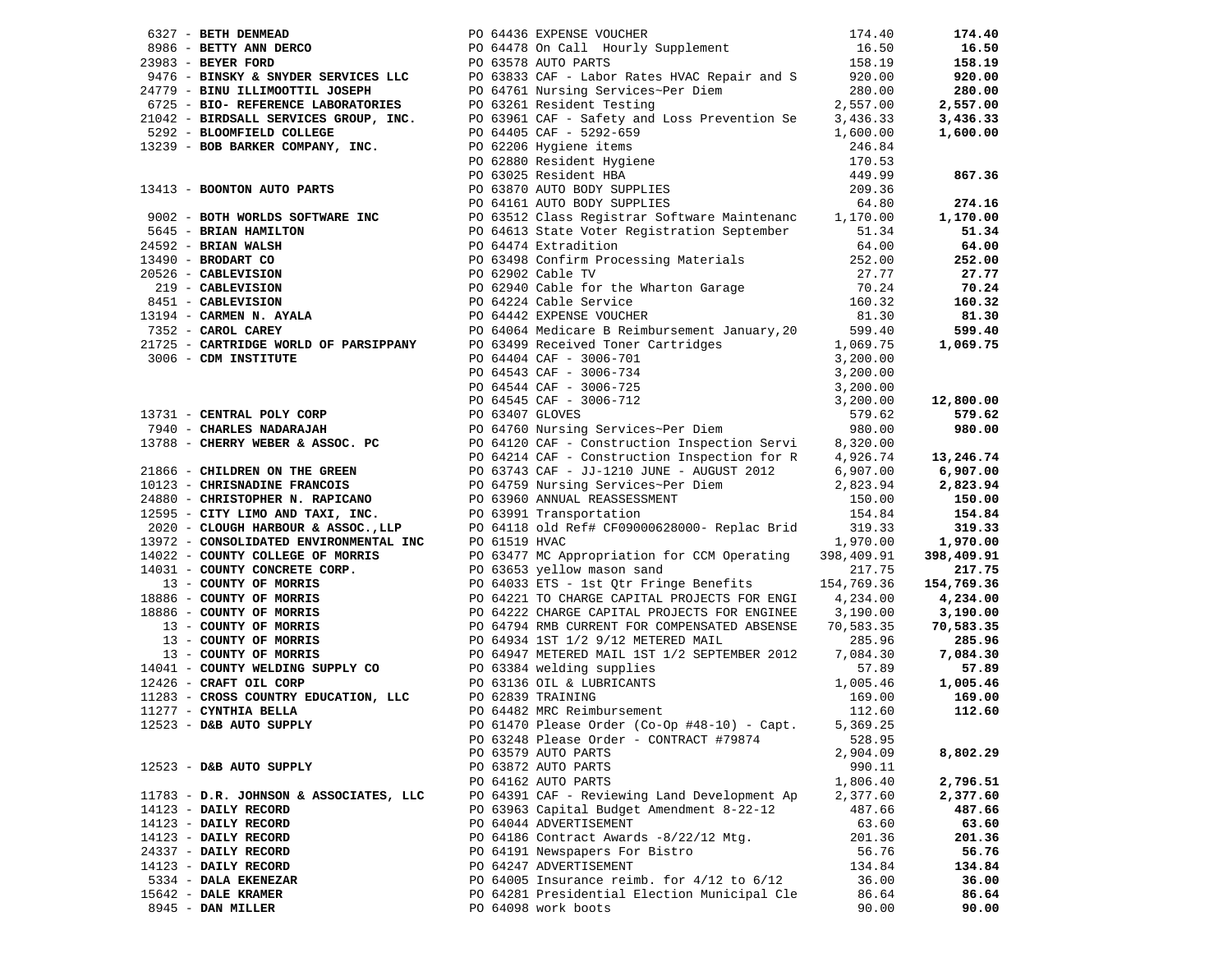|                |                                       |                                                                                                                                                                                                                                                                        |           | 4,390.00  |
|----------------|---------------------------------------|------------------------------------------------------------------------------------------------------------------------------------------------------------------------------------------------------------------------------------------------------------------------|-----------|-----------|
|                |                                       |                                                                                                                                                                                                                                                                        |           | 1,435.00  |
|                |                                       |                                                                                                                                                                                                                                                                        |           | 112.47    |
|                |                                       |                                                                                                                                                                                                                                                                        |           | 25.24     |
|                |                                       |                                                                                                                                                                                                                                                                        |           | 173.47    |
|                |                                       |                                                                                                                                                                                                                                                                        |           | 18.42     |
|                |                                       |                                                                                                                                                                                                                                                                        |           | 183.06    |
|                |                                       |                                                                                                                                                                                                                                                                        |           | 8.36      |
|                |                                       |                                                                                                                                                                                                                                                                        |           |           |
|                |                                       |                                                                                                                                                                                                                                                                        |           |           |
|                |                                       |                                                                                                                                                                                                                                                                        |           | 5,634.11  |
|                |                                       |                                                                                                                                                                                                                                                                        |           | 870.00    |
|                |                                       |                                                                                                                                                                                                                                                                        |           |           |
|                |                                       |                                                                                                                                                                                                                                                                        |           | 3,648.00  |
|                |                                       |                                                                                                                                                                                                                                                                        |           | 1,860.00  |
|                |                                       |                                                                                                                                                                                                                                                                        |           | 775.36    |
|                |                                       |                                                                                                                                                                                                                                                                        |           | 15.30     |
|                |                                       |                                                                                                                                                                                                                                                                        |           | 48.98     |
|                |                                       |                                                                                                                                                                                                                                                                        |           | 917.60    |
|                |                                       |                                                                                                                                                                                                                                                                        |           | 71.50     |
|                |                                       |                                                                                                                                                                                                                                                                        |           | 32,859.89 |
|                |                                       |                                                                                                                                                                                                                                                                        |           | 103.80    |
|                |                                       |                                                                                                                                                                                                                                                                        |           | 37.88     |
|                |                                       |                                                                                                                                                                                                                                                                        |           | 105.50    |
|                |                                       |                                                                                                                                                                                                                                                                        |           |           |
|                |                                       |                                                                                                                                                                                                                                                                        |           | 904.70    |
|                |                                       |                                                                                                                                                                                                                                                                        |           | 57.44     |
|                |                                       |                                                                                                                                                                                                                                                                        |           | 70.00     |
|                |                                       |                                                                                                                                                                                                                                                                        |           | 3,897.50  |
|                |                                       |                                                                                                                                                                                                                                                                        |           | 548.45    |
|                |                                       |                                                                                                                                                                                                                                                                        |           | 6,890.00  |
|                |                                       |                                                                                                                                                                                                                                                                        |           | 321.40    |
|                |                                       |                                                                                                                                                                                                                                                                        |           |           |
|                |                                       |                                                                                                                                                                                                                                                                        |           | 6,670.00  |
|                |                                       |                                                                                                                                                                                                                                                                        |           | 21,037.00 |
|                |                                       |                                                                                                                                                                                                                                                                        |           | 2,096.16  |
|                |                                       |                                                                                                                                                                                                                                                                        |           | 90.00     |
|                |                                       |                                                                                                                                                                                                                                                                        |           | 2,268.53  |
|                |                                       |                                                                                                                                                                                                                                                                        |           | 383.12    |
|                |                                       |                                                                                                                                                                                                                                                                        |           | 258.20    |
|                |                                       |                                                                                                                                                                                                                                                                        |           | 270.00    |
|                |                                       |                                                                                                                                                                                                                                                                        |           |           |
|                |                                       |                                                                                                                                                                                                                                                                        |           |           |
|                |                                       |                                                                                                                                                                                                                                                                        |           |           |
|                |                                       |                                                                                                                                                                                                                                                                        |           | 725.41    |
|                |                                       |                                                                                                                                                                                                                                                                        |           |           |
|                |                                       |                                                                                                                                                                                                                                                                        |           | 252.06    |
|                |                                       |                                                                                                                                                                                                                                                                        |           | 36.17     |
|                |                                       | 12151 - FLEMINGTON BUICK CHEVROLET<br>24464 - FORSA CONSTRUCTION LLC<br>26.17<br>26.17<br>26.17<br>26.17<br>26.17<br>26.17<br>26.17<br>26.17<br>26.17<br>26.17<br>26.17<br>26.17<br>26.27<br>20.00<br>20.63951 CAF - 0JT-12S-44-WIA/DW<br>20.00<br>20.00<br>20.00<br>2 |           | 3,990.00  |
|                |                                       |                                                                                                                                                                                                                                                                        |           | 816.00    |
|                |                                       |                                                                                                                                                                                                                                                                        |           | 90.00     |
|                |                                       |                                                                                                                                                                                                                                                                        |           | 199.00    |
| $14839 - GALE$ |                                       | PO 63031 Confirm Books                                                                                                                                                                                                                                                 | 239.11    | 239.11    |
|                | 19083 - GAYLORD BROS., INC.           | PO 63500 Confirm - Processing Materials                                                                                                                                                                                                                                | 766.83    | 766.83    |
|                | 14726 - GEN-EL SAFETY & INDUSTRIAL    | PO 63525 Hard Hats                                                                                                                                                                                                                                                     | 225.29    |           |
|                |                                       | PO 63758 Clean Water Fund-Air Monitors                                                                                                                                                                                                                                 | 15,077.88 | 15,303.17 |
|                | 8269 - GEORGINA GRAY-HORSLEY          |                                                                                                                                                                                                                                                                        |           |           |
|                |                                       | PO 64755 Nursing Services~Per Diem                                                                                                                                                                                                                                     | 1,679.16  | 1,679.16  |
|                | 20158 - GERALD UNDERHILL              | PO 64091 work boots                                                                                                                                                                                                                                                    | 84.99     | 84.99     |
|                | 21818 - GET WELL HOUSE CALLS P.C.     | PO 64441 COMPETENCY EVALUATION                                                                                                                                                                                                                                         | 400.00    | 400.00    |
|                | $14984$ - GRAINGER                    | PO 62634 COURTROOM                                                                                                                                                                                                                                                     | 9,615.20  | 9,615.20  |
|                | $24884$ - GRAINGER                    | PO 64432 OPERATING SUPPLIES                                                                                                                                                                                                                                            | 95.10     | 95.10     |
|                | 3047 - THE GRAND HOTEL                | PO 61158 NJCTBA Annual Conference, Grand Hot                                                                                                                                                                                                                           | 2,864.00  | 2,864.00  |
|                | 19122 - GRASS ROOTS TURF PRODUCTS INC | PO 63778 GRNDS MAINT                                                                                                                                                                                                                                                   | 242.67    |           |
|                |                                       | PO 63840 GRNDS MAINT                                                                                                                                                                                                                                                   | 33.45     | 276.12    |
|                | 2086 - GREAT WEST LIFE                | PO 63422 Profit Sharing Program                                                                                                                                                                                                                                        | 47,117.94 | 47,117.94 |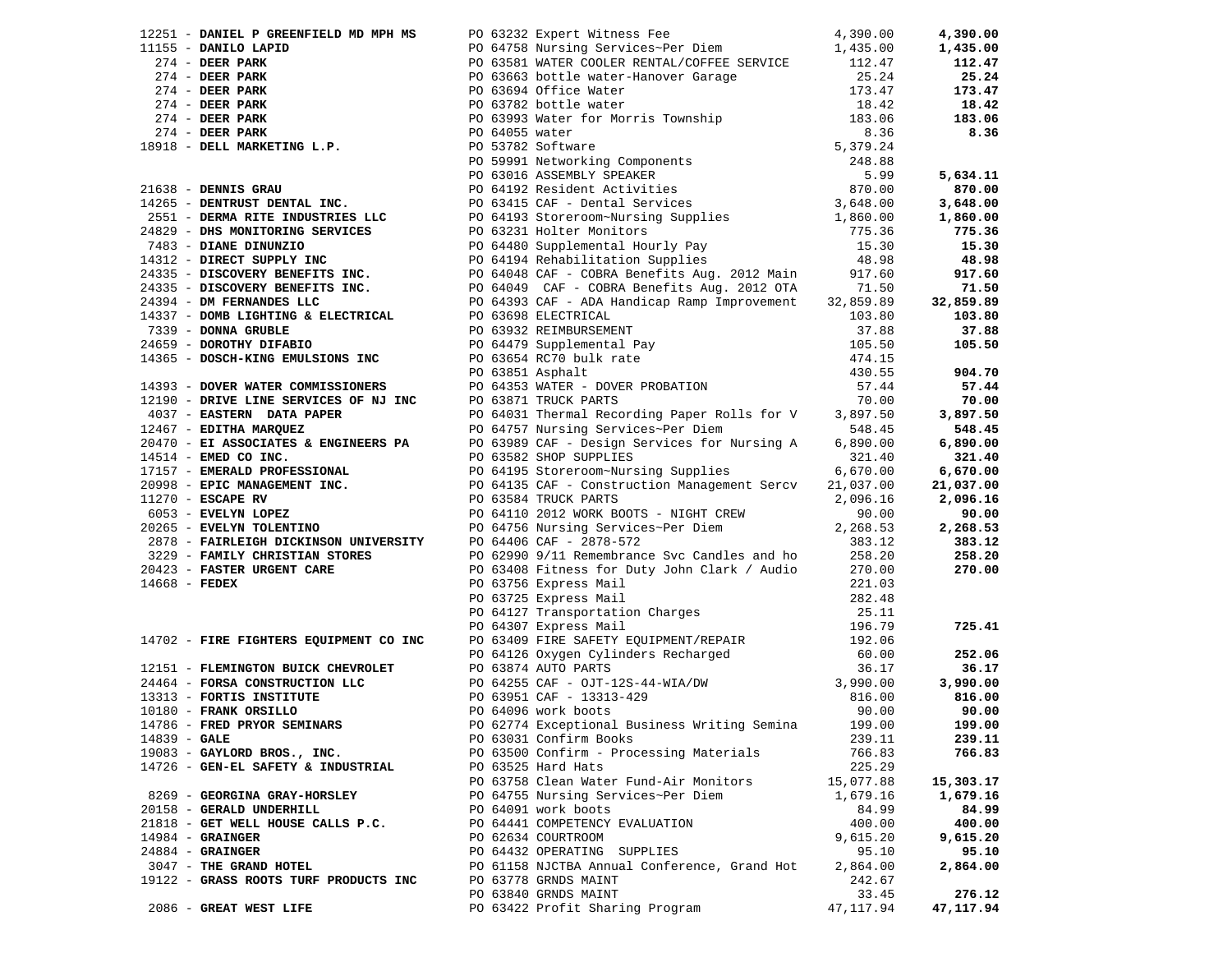|                                       |                  |                                                                                                                                                                                                                                                                                                                             |            | 30,860.66<br>1,198.80 |
|---------------------------------------|------------------|-----------------------------------------------------------------------------------------------------------------------------------------------------------------------------------------------------------------------------------------------------------------------------------------------------------------------------|------------|-----------------------|
|                                       |                  |                                                                                                                                                                                                                                                                                                                             |            |                       |
|                                       |                  |                                                                                                                                                                                                                                                                                                                             |            |                       |
|                                       |                  |                                                                                                                                                                                                                                                                                                                             |            |                       |
|                                       |                  |                                                                                                                                                                                                                                                                                                                             |            |                       |
|                                       |                  |                                                                                                                                                                                                                                                                                                                             |            |                       |
|                                       |                  |                                                                                                                                                                                                                                                                                                                             |            |                       |
|                                       |                  |                                                                                                                                                                                                                                                                                                                             |            |                       |
|                                       |                  |                                                                                                                                                                                                                                                                                                                             |            |                       |
|                                       |                  |                                                                                                                                                                                                                                                                                                                             |            |                       |
|                                       |                  |                                                                                                                                                                                                                                                                                                                             |            |                       |
|                                       |                  |                                                                                                                                                                                                                                                                                                                             |            |                       |
|                                       |                  |                                                                                                                                                                                                                                                                                                                             |            |                       |
|                                       |                  |                                                                                                                                                                                                                                                                                                                             |            |                       |
|                                       |                  |                                                                                                                                                                                                                                                                                                                             |            |                       |
|                                       |                  |                                                                                                                                                                                                                                                                                                                             |            |                       |
|                                       |                  |                                                                                                                                                                                                                                                                                                                             |            |                       |
|                                       |                  |                                                                                                                                                                                                                                                                                                                             |            |                       |
|                                       |                  |                                                                                                                                                                                                                                                                                                                             |            |                       |
|                                       |                  |                                                                                                                                                                                                                                                                                                                             |            |                       |
|                                       |                  |                                                                                                                                                                                                                                                                                                                             |            |                       |
|                                       |                  |                                                                                                                                                                                                                                                                                                                             |            |                       |
|                                       |                  |                                                                                                                                                                                                                                                                                                                             |            |                       |
|                                       |                  |                                                                                                                                                                                                                                                                                                                             |            |                       |
|                                       |                  |                                                                                                                                                                                                                                                                                                                             |            |                       |
|                                       |                  |                                                                                                                                                                                                                                                                                                                             |            |                       |
|                                       |                  |                                                                                                                                                                                                                                                                                                                             |            |                       |
|                                       |                  |                                                                                                                                                                                                                                                                                                                             |            |                       |
|                                       |                  |                                                                                                                                                                                                                                                                                                                             |            |                       |
|                                       |                  |                                                                                                                                                                                                                                                                                                                             |            |                       |
|                                       |                  |                                                                                                                                                                                                                                                                                                                             |            | 6,211.19              |
|                                       |                  |                                                                                                                                                                                                                                                                                                                             |            | 4,104.33              |
|                                       |                  |                                                                                                                                                                                                                                                                                                                             |            | 1,117.62              |
|                                       |                  | 33 - JENSON & MITCHELL INC<br>960 - JERSEY CENTRAL POWER & LIGHT<br>960 - JERSEY CENTRAL POWER & LIGHT<br>960 - JERSEY CENTRAL POWER & LIGHT<br>960 - JERSEY CENTRAL POWER & LIGHT<br>960 - JERSEY CENTRAL POWER & LIGHT<br>960 - JERSEY C                                                                                  |            | 200.00                |
| 1622 - JERSEY TRACTOR-TRAILER         |                  | $\begin{array}{lllllllllllllllllllll} \textsc{p_0} & 64452 & \textsc{Cap} & 1622-620 \\ \textsc{p_0} & 63949 & \textsc{Cap} & -1622-34 & & 3,200.00 \\ \textsc{p_0} & 63957 & \textsc{Cap} & -1622-617 & & & 800.00 \\ \textsc{p_0} & 63877 & \textsc{TRUCK} & \textsc{PARTS} & & & 187.26 & & \textbf{187.26} \end{array}$ |            |                       |
|                                       |                  |                                                                                                                                                                                                                                                                                                                             |            |                       |
|                                       |                  |                                                                                                                                                                                                                                                                                                                             |            |                       |
| $1815$ - JESCO INC.                   |                  |                                                                                                                                                                                                                                                                                                                             |            |                       |
| 11018 - JESSY CHERIAN                 |                  | PO 64751 Nursing Services~Per Diem                                                                                                                                                                                                                                                                                          | 280.00     | 280.00                |
| 20888 - JESSY JACOB                   |                  | PO 64750 Nursing Services~Per Diem                                                                                                                                                                                                                                                                                          | 628.04     | 628.04                |
| 3383 - JET-VAC INC                    |                  | PO 63879 TRUCK PARTS                                                                                                                                                                                                                                                                                                        | 179.00     | 179.00                |
| 11325 - JG DRYWALL LLC                |                  | PO 64389 CAf - Phase 2 Rehabilitation of Cen                                                                                                                                                                                                                                                                                | 290,007.54 | 290,007.54            |
| $17883$ - JOAN STREHL                 |                  | PO 64403 travel reimbursement                                                                                                                                                                                                                                                                                               | 109.16     | 109.16                |
| 4373 - JOHN MCNAMARA                  | PO 64285 MEETING |                                                                                                                                                                                                                                                                                                                             | 9.05       | 9.05                  |
| 3136 - JOHN SKEWES                    |                  | PO 64085 work boots per contract                                                                                                                                                                                                                                                                                            | 90.00      | 90.00                 |
| 6071 - JOHN ZEEK                      |                  | PO 64215 2012 CLOTHING ALLOWANCE                                                                                                                                                                                                                                                                                            | 197.96     |                       |
|                                       |                  | PO 64356 2012 WORK BOOTS - SUPV                                                                                                                                                                                                                                                                                             |            |                       |
|                                       |                  |                                                                                                                                                                                                                                                                                                                             | 90.00      | 287.96                |
| 5674 - JOHNSON & CONWAY LLP           |                  | PO 64571 Legal Services Rendered for August                                                                                                                                                                                                                                                                                 | 2,547.55   |                       |
|                                       |                  | PO 64573 Open Space Projects - legal service                                                                                                                                                                                                                                                                                | 3,436.12   | 5,983.67              |
| 21614 - JOHNSON MIRMIRAN &            |                  | PO 64108 CAF - Services for Replacement of C                                                                                                                                                                                                                                                                                | 15,723.84  | 15,723.84             |
| 15521 - JOHNSON TRUCK ACCESSORIES INC | PO 63212 tools   |                                                                                                                                                                                                                                                                                                                             | 369.00     | 369.00                |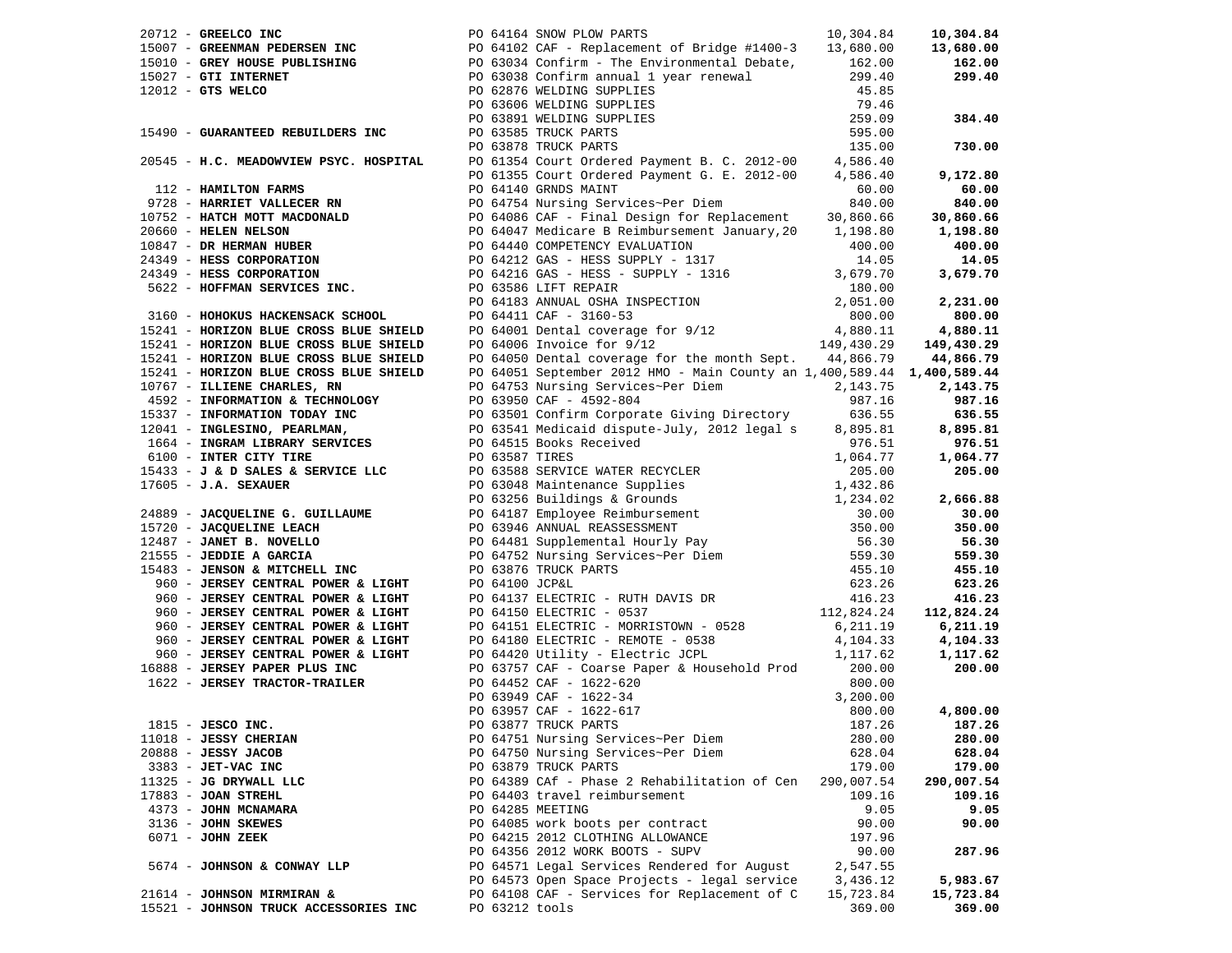|                                                                        |                 | 8131 - JOHNSTONE SUPPLY<br>2695 - JOHNSTONE SUPPLY<br>2695 - JOHNSTONE SUPPLY<br>2695 - JOHNSTONE SUPPLY<br>200.4358 HVAC<br>200.4358 HVAC<br>200.4371 2012 WORK BOOTS - NIGHT CREW<br>200.457<br>270.9.57<br>270.9.57<br>27432 - JUNE WITTY<br>200      |          |           |
|------------------------------------------------------------------------|-----------------|----------------------------------------------------------------------------------------------------------------------------------------------------------------------------------------------------------------------------------------------------------|----------|-----------|
|                                                                        |                 |                                                                                                                                                                                                                                                          |          | 847.99    |
|                                                                        |                 |                                                                                                                                                                                                                                                          |          | 1,209.57  |
|                                                                        |                 |                                                                                                                                                                                                                                                          |          | 90.00     |
|                                                                        |                 |                                                                                                                                                                                                                                                          |          | 1,814.96  |
|                                                                        |                 |                                                                                                                                                                                                                                                          |          | 228.80    |
|                                                                        |                 |                                                                                                                                                                                                                                                          |          |           |
|                                                                        |                 |                                                                                                                                                                                                                                                          |          | 117.65    |
|                                                                        |                 |                                                                                                                                                                                                                                                          |          | 52.60     |
|                                                                        |                 |                                                                                                                                                                                                                                                          |          | 108.95    |
| 12333 - KNAPP TRIMBOLI & PRUSINOWSKI, LLC                              |                 | PO 64015 County Counsel's Office-legal servi 2,704.86                                                                                                                                                                                                    |          | 2,704.86  |
| 15657 - KURT'S LOCKSMITH SERVICE, LLC                                  |                 | PO 64196 Lock & Key Repair                                                                                                                                                                                                                               | 1,236.50 | 1,236.50  |
| 12650 - KYOCERA MITA AMERICA, INC.                                     |                 | PO 62646 Copier lease bill for 3rd qtr. of 2                                                                                                                                                                                                             | 7,366.26 |           |
|                                                                        |                 | PO 63163 Lease of two machines quartely char                                                                                                                                                                                                             | 2,763.12 |           |
|                                                                        |                 |                                                                                                                                                                                                                                                          | 1,090.68 |           |
|                                                                        |                 |                                                                                                                                                                                                                                                          | 702.81   | 11,922.87 |
| 15800 - LAKE PHYSICIANS & HOSPITAL                                     |                 | PO 63163 Lease of two maximist year tory since<br>PO 6389 Nyocera Copier Lease<br>PO 63511 3RD QUARTER - 2012<br>PO 64463 ADC Manometer<br>PO 63958 Over Phone Interpretation<br>PO 63320 Equipment<br>PO 63829 Manure                                   | 48.85    | 48.85     |
| 12726 - LANGUAGE LINE SERVICES                                         |                 |                                                                                                                                                                                                                                                          | 144.50   |           |
|                                                                        |                 |                                                                                                                                                                                                                                                          | 1,064.20 | 1,208.70  |
| 15694 - LASHEN ELECTRONICS INC                                         |                 |                                                                                                                                                                                                                                                          | 111.64   | 111.64    |
| 857 - LEVITT'S LLC                                                     | PO 63829 Manure |                                                                                                                                                                                                                                                          | 30.25    | 30.25     |
| 11936 - LEXIS NEXIS ACCURINT<br>24886 - LIBERTY NEWS DISTRIBUTION INC. |                 | PO 63829 Manure<br>PO 62766 Statement - 7/1/12 - 7/31/12<br>PO 64197 Newspapers for Bistro                                                                                                                                                               | 155.00   | 155.00    |
|                                                                        |                 |                                                                                                                                                                                                                                                          | 270.48   | 270.48    |
| 15775 - LIFESAVERS INC                                                 |                 | PO 57339 Training                                                                                                                                                                                                                                        | 500.00   | 500.00    |
| 15816 - LONGFELLOWS SANDWICH DELI                                      |                 | PO 63809 Refreshements for MHSAAB Meeting In                                                                                                                                                                                                             | 72.00    | 72.00     |
| 15816 - LONGFELLOWS SANDWICH DELI                                      |                 | PO 64279 Lunch for Budget Subcommitte Meetin                                                                                                                                                                                                             | 87.00    | 87.00     |
| 15816 - LONGFELLOWS SANDWICH DELI                                      |                 | PO 64280 Presidential Election Municipal Cle                                                                                                                                                                                                             | 280.00   | 280.00    |
| 15816 - LONGFELLOWS SANDWICH DELI                                      |                 | PO 64503 Refreshments for the CCM Trustee Se                                                                                                                                                                                                             | 100.00   | 100.00    |
| 15816 - LONGFELLOWS SANDWICH DELI                                      |                 | PO 64651 Refreshments for the CCM Trustee Se                                                                                                                                                                                                             | 100.00   | 100.00    |
| 21100 - LOUISE R. MACCHIA                                              |                 | PO 64748 Nursing Services~Per Diem                                                                                                                                                                                                                       | 2,520.00 | 2,520.00  |
| 53 - LOVEYS PIZZA & GRILL                                              |                 | PO 60418 Resident Rewards                                                                                                                                                                                                                                | 149.30   |           |
|                                                                        |                 | PO 64071 Resident Rewards Billing for July &                                                                                                                                                                                                             | 413.09   |           |
|                                                                        |                 | PO 64357 O/S SERV                                                                                                                                                                                                                                        | 240.00   | 802.39    |
| 15885 - M.C. CHAMBER OF COMMERCE                                       |                 | PO 60277 2012 Golf Classic                                                                                                                                                                                                                               | 125.00   | 125.00    |
| 20783 - MA. LIZA IMPERIAL                                              |                 | PO 64746 Nursing Services~Per Diem                                                                                                                                                                                                                       | 2,798.95 | 2,798.95  |
| 24817 - MAC URISA                                                      |                 | PO 62717 Registration to MAC URISA conferenc 540.00                                                                                                                                                                                                      |          | 540.00    |
| 7568 - MADUKWE IMO IBOKO, RN                                           |                 |                                                                                                                                                                                                                                                          | 2,240.00 | 2,240.00  |
| 3210 - MANPOWER                                                        |                 | PO 64747 Nursing Services~Per Diem<br>PO 64258 Temporary Staffing<br>PO 64131 Temporary staffing<br>PO 64409 Temporary Staffing                                                                                                                          | 1,184.32 |           |
|                                                                        |                 |                                                                                                                                                                                                                                                          | 1,514.92 |           |
|                                                                        |                 |                                                                                                                                                                                                                                                          | 1,274.24 | 3,973.48  |
|                                                                        |                 |                                                                                                                                                                                                                                                          | 599.40   | 599.40    |
|                                                                        |                 |                                                                                                                                                                                                                                                          | 280.00   | 280.00    |
|                                                                        |                 |                                                                                                                                                                                                                                                          | 1,118.25 | 1,118.25  |
|                                                                        |                 |                                                                                                                                                                                                                                                          | 60.00    | 60.00     |
|                                                                        |                 |                                                                                                                                                                                                                                                          | 1,099.35 | 1,099.35  |
|                                                                        |                 | PO 64409 1emporary<br>PO 64409 1emporary<br>PO 64409 1emporary<br>PO 64766 Nursing Services-Per Diem<br>1023 - <b>MARTHA YAGHI</b><br>13232 - <b>MARTHA YAGHI</b><br>PO 64766 Nursing Services-Per Diem<br>PO 64766 Nursing Services-Per Diem<br>PO 6476 | 25.94    | 25.94     |
|                                                                        |                 |                                                                                                                                                                                                                                                          | 150.00   | 150.00    |
| 12460 - MEDIA SUPPLY                                                   |                 | PO 63277 FALL FESTIVAL<br>PO 63555 CD's & DVD's for Discovery and Inte 1945.00                                                                                                                                                                           |          | 945.00    |
| 20839 - MEDLINE INDUSTRIES INC                                         |                 | PO 64198 Storeroom~Nursing Supplies                                                                                                                                                                                                                      | 1,449.47 | 1,449.47  |
| 8443 - MELOJANE CELESTINO                                              |                 | PO 64744 Nursing Services~Per Diem                                                                                                                                                                                                                       | 1,146.25 | 1,146.25  |
| 24004 - MENDHAM BOROUGH                                                |                 | PO 63546 DWI CHECKPOINT REIMBURSEMENT-DRE GR                                                                                                                                                                                                             | 880.00   | 880.00    |
| $24802$ - MHL, LLC                                                     | PO 62476 Hotel  |                                                                                                                                                                                                                                                          | 174.00   | 174.00    |
| 17500 - MICHAEL SANCHELLI                                              |                 | PO 64087 work boots per contract                                                                                                                                                                                                                         | 90.00    | 90.00     |
| 295 - MID-ATLANTIC TRUCK CENTRE INC                                    |                 | PO 63146 TRUCK PARTS                                                                                                                                                                                                                                     | 160.31   |           |
|                                                                        |                 | PO 63589 TRUCK PARTS                                                                                                                                                                                                                                     | 49.50    |           |
|                                                                        |                 | PO 63881 TRUCK PARTS                                                                                                                                                                                                                                     | 777.38   |           |
|                                                                        |                 | PO 64166 TRUCK PARTS                                                                                                                                                                                                                                     | 140.12   | 1,127.31  |
| 11453 - MIDWEST TAPE LLC                                               |                 | PO 63039 Confirm CD's & DVD's                                                                                                                                                                                                                            | 1,565.61 |           |
|                                                                        |                 | PO 63502 Confirm Cd's & DVD's                                                                                                                                                                                                                            | 291.26   | 1,856.87  |
| 7913 - MOLNAR PHARMACY                                                 |                 | PO 63994 Prescriptions                                                                                                                                                                                                                                   | 59.87    |           |
|                                                                        |                 | PO 63995 Prescriptions                                                                                                                                                                                                                                   | 139.44   | 199.31    |
| 7313 - MONTAGE ENTERPRISES INC.                                        |                 | PO 63147 TRUCK PARTS                                                                                                                                                                                                                                     | 60.77    | 60.77     |
| 16273 - MOORE MEDICAL LLC                                              |                 | PO 62799 medical supplies                                                                                                                                                                                                                                | 17.37    | 17.37     |
|                                                                        |                 |                                                                                                                                                                                                                                                          |          |           |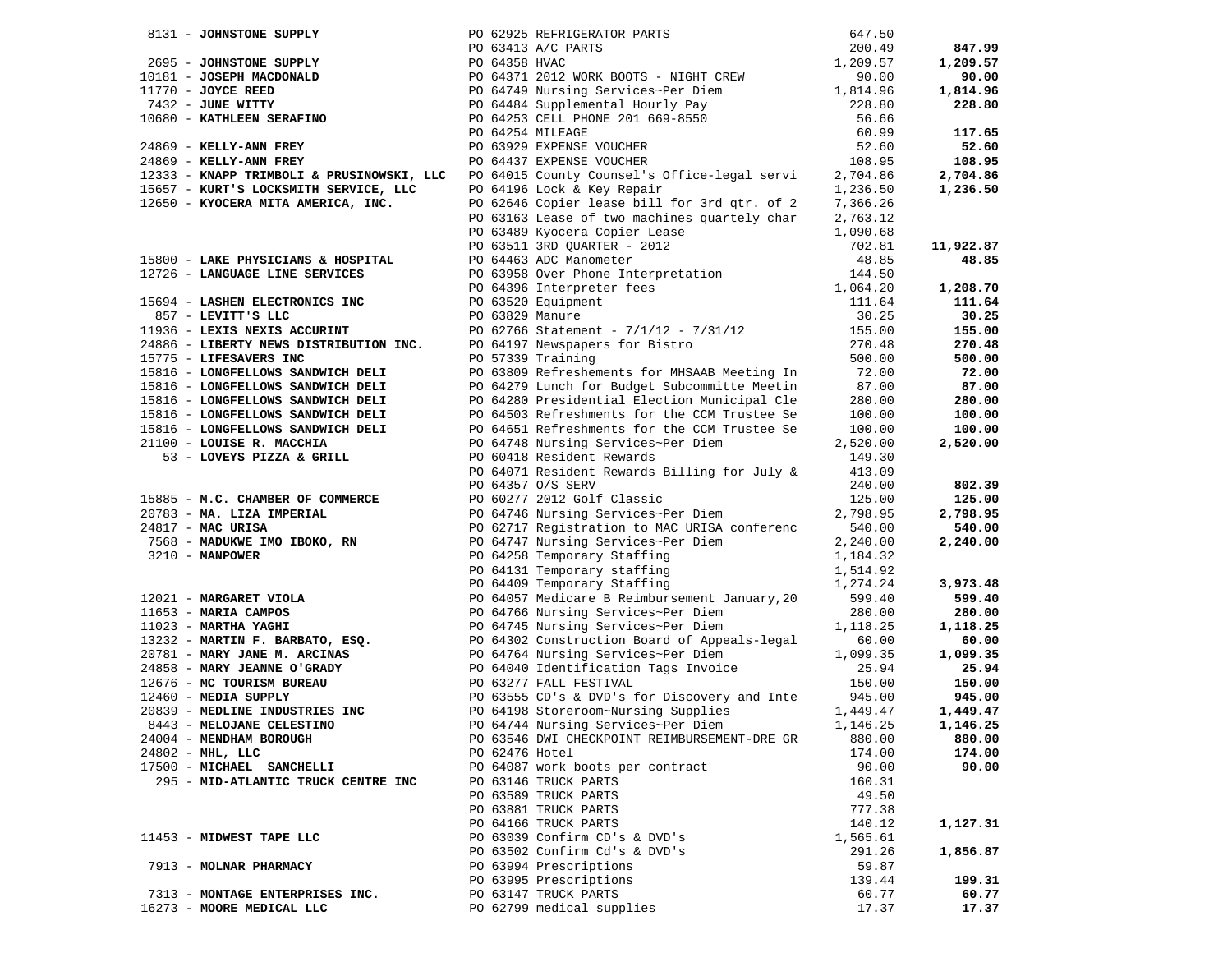|  |                                                                          |  | 1851 - MORRISTOWN AUTO BODY INC PO 63591 AUTO PARTS<br>1800 - MORRISTOWN AUTO BODY INC PO 63591 AUTO PARTS<br>16321 - MORRISTOWN MEMORIAL HOSPITAL PO 64861 SAFE CONNUNSIVE SUGGERS (1997)<br>16324 - MORRISTOWN MEMORIAL HOSPITAL         |          |           |
|--|--------------------------------------------------------------------------|--|--------------------------------------------------------------------------------------------------------------------------------------------------------------------------------------------------------------------------------------------|----------|-----------|
|  |                                                                          |  |                                                                                                                                                                                                                                            |          |           |
|  |                                                                          |  |                                                                                                                                                                                                                                            |          |           |
|  |                                                                          |  |                                                                                                                                                                                                                                            |          |           |
|  |                                                                          |  |                                                                                                                                                                                                                                            |          |           |
|  |                                                                          |  |                                                                                                                                                                                                                                            |          |           |
|  |                                                                          |  |                                                                                                                                                                                                                                            |          | 459.30    |
|  |                                                                          |  |                                                                                                                                                                                                                                            |          | 18,824.40 |
|  |                                                                          |  |                                                                                                                                                                                                                                            |          | 15,176.25 |
|  |                                                                          |  |                                                                                                                                                                                                                                            |          |           |
|  |                                                                          |  |                                                                                                                                                                                                                                            |          | 95,483.03 |
|  |                                                                          |  | ANALYMAL FUEL ULL INC.<br>PO 64842 FUEL 8/12<br>PO 64842 FUEL 8/12<br>PO 64842 FUEL 8/12<br>PO 63503 Received Books<br>16552 - NEWERPTDER CREVITER TIME                                                                                    |          | 296.83    |
|  | 16541 - NEW SIAALSSID: ACTRICIAN AND POST OF A STRIP OF THE SERVICES INC |  | PO 64414 CAF - Subgrant Agreement #NEWSER-11                                                                                                                                                                                               | 500.00   |           |
|  |                                                                          |  |                                                                                                                                                                                                                                            |          |           |
|  |                                                                          |  | PU 04414 CAF - DURSEN-1-<br>PO 64430 CAF - Subgrant Agreement #NEWSER-11                                                                                                                                                                   | 500.00   |           |
|  |                                                                          |  | PO 64431 CAF - Subgrant Agreement #NEWSER-11                                                                                                                                                                                               | 900.00   | 1,900.00  |
|  | 16552 - NEWBRIDGE SERVICES INC                                           |  | PO 64422 CAF - Subgrant Agreement #NEWSER-11 800.00<br>PO 64423 CAF - Subgrant Agreement #NEWSER-11 1,300.00                                                                                                                               |          |           |
|  |                                                                          |  |                                                                                                                                                                                                                                            |          |           |
|  |                                                                          |  | PU 04423 CAF - DUDSER-1-2<br>PO 64424 CAF - Subgrant Agreement #NEWSER-11                                                                                                                                                                  | 500.00   |           |
|  |                                                                          |  | PO 64425 CAF - Subgrant Agreement #NEWSER-11                                                                                                                                                                                               | 700.00   |           |
|  |                                                                          |  | PO 64410 CAF - Subgrant Agreement #NEWSER-11 700.00<br>PO 64427 CAF - Subgrant Agreement #NEWSER-11 500.00                                                                                                                                 |          |           |
|  |                                                                          |  |                                                                                                                                                                                                                                            |          |           |
|  |                                                                          |  |                                                                                                                                                                                                                                            |          |           |
|  |                                                                          |  |                                                                                                                                                                                                                                            |          | 5,500.00  |
|  |                                                                          |  |                                                                                                                                                                                                                                            |          | 335.24    |
|  |                                                                          |  |                                                                                                                                                                                                                                            |          | 528.60    |
|  |                                                                          |  |                                                                                                                                                                                                                                            |          | 8,585.00  |
|  |                                                                          |  |                                                                                                                                                                                                                                            |          |           |
|  |                                                                          |  | 23981 - NIELSEN DODGE - C-J-R<br>23981 - NIELSEN DODGE - C-J-R<br>23981 - NIELSEN DODGE - C-J-R<br>23981 - NIELSEN DODGE - C-J-R<br>2398 - NJ TAXI & BLACK CAR SERVICES<br>20398 - NJ TAXI & BLACK CAR SERVICES<br>20398 - NJ TAXI & BLAC  |          | 220.39    |
|  |                                                                          |  |                                                                                                                                                                                                                                            |          | 40.00     |
|  |                                                                          |  | 1359 - NORMAN GALE OLDSMOBILE CORP<br>1359 - NORMAN GALE OLDSMOBILE CORP<br>16738 - NORTHEASTERN HARDWARE CO INC<br>16786 - O'MULLAN & BRADY P.C.<br>16786 - O'MULLAN & BRADY P.C.<br>16786 - O'MULLAN & BRADY P.C.<br>16847 - OKENTAL TRA |          | 50.24     |
|  |                                                                          |  |                                                                                                                                                                                                                                            |          |           |
|  |                                                                          |  |                                                                                                                                                                                                                                            |          | 77.88     |
|  |                                                                          |  |                                                                                                                                                                                                                                            |          | 18,330.00 |
|  |                                                                          |  |                                                                                                                                                                                                                                            |          | 1,917.54  |
|  |                                                                          |  |                                                                                                                                                                                                                                            |          | 44.40     |
|  |                                                                          |  |                                                                                                                                                                                                                                            |          | 71.00     |
|  |                                                                          |  |                                                                                                                                                                                                                                            |          | 545.50    |
|  |                                                                          |  |                                                                                                                                                                                                                                            |          | 730.00    |
|  | 10287 - PANCIELLO CONSTRUCTION LLC                                       |  | PO 64101 CAF - Labor Rates Concrete Replacem                                                                                                                                                                                               | 2,720.00 |           |
|  |                                                                          |  | PO 64399 CAF - Labor Rates Concrete Replacem                                                                                                                                                                                               | 2,720.00 | 5,440.00  |
|  | 16887 - PAPER MART INC                                                   |  | PO 62922 Please Order - Envelopes / Legal                                                                                                                                                                                                  | 144.00   |           |
|  |                                                                          |  | PO 63211 Office Supplies                                                                                                                                                                                                                   | 591.44   |           |
|  |                                                                          |  | PO 63237 Envelope Order                                                                                                                                                                                                                    | 196.40   |           |
|  |                                                                          |  | PO 63213 Office Supplies                                                                                                                                                                                                                   | 1,821.50 | 2,753.34  |
|  | 11693 - PARETTE SOMJEN ARCHITECTS LLC                                    |  | PO 64219 CAF - Replacement of Chiller Plant                                                                                                                                                                                                | 6,715.00 | 6,715.00  |
|  | 7557 - <b>PAT MORAN</b>                                                  |  | PO 64090 work boots per contract                                                                                                                                                                                                           | 90.00    | 90.00     |
|  | 9232 - PENN-JERSEY MACHINERY, LLC                                        |  | PO 63102 TRUCK PARTS                                                                                                                                                                                                                       | 83.16    | 83.16     |
|  |                                                                          |  | PO 64199 Resident Activities                                                                                                                                                                                                               |          | 173.31    |
|  | 16966 - PENN-JERSEY PAPER CO.                                            |  |                                                                                                                                                                                                                                            | 173.31   |           |
|  | 16974 - PEQUANNOCK POLICE DEPARTMENT                                     |  | PO 63550 DWI CHECKPOINT REIMBURSEMENT-DRE GR                                                                                                                                                                                               | 220.00   | 220.00    |
|  | 4934 - PHYLLIS COPPOLA                                                   |  | PO 64372 Costco - Office Supplies for Nov. 6                                                                                                                                                                                               | 59.25    | 59.25     |
|  | 17066 - PLAINSMAN AUTO SUPPLY                                            |  | PO 63597 AUTO PARTS                                                                                                                                                                                                                        | 2,834.58 |           |
|  |                                                                          |  | PO 64149 AUTO PARTS                                                                                                                                                                                                                        | 1,536.26 |           |
|  |                                                                          |  |                                                                                                                                                                                                                                            |          |           |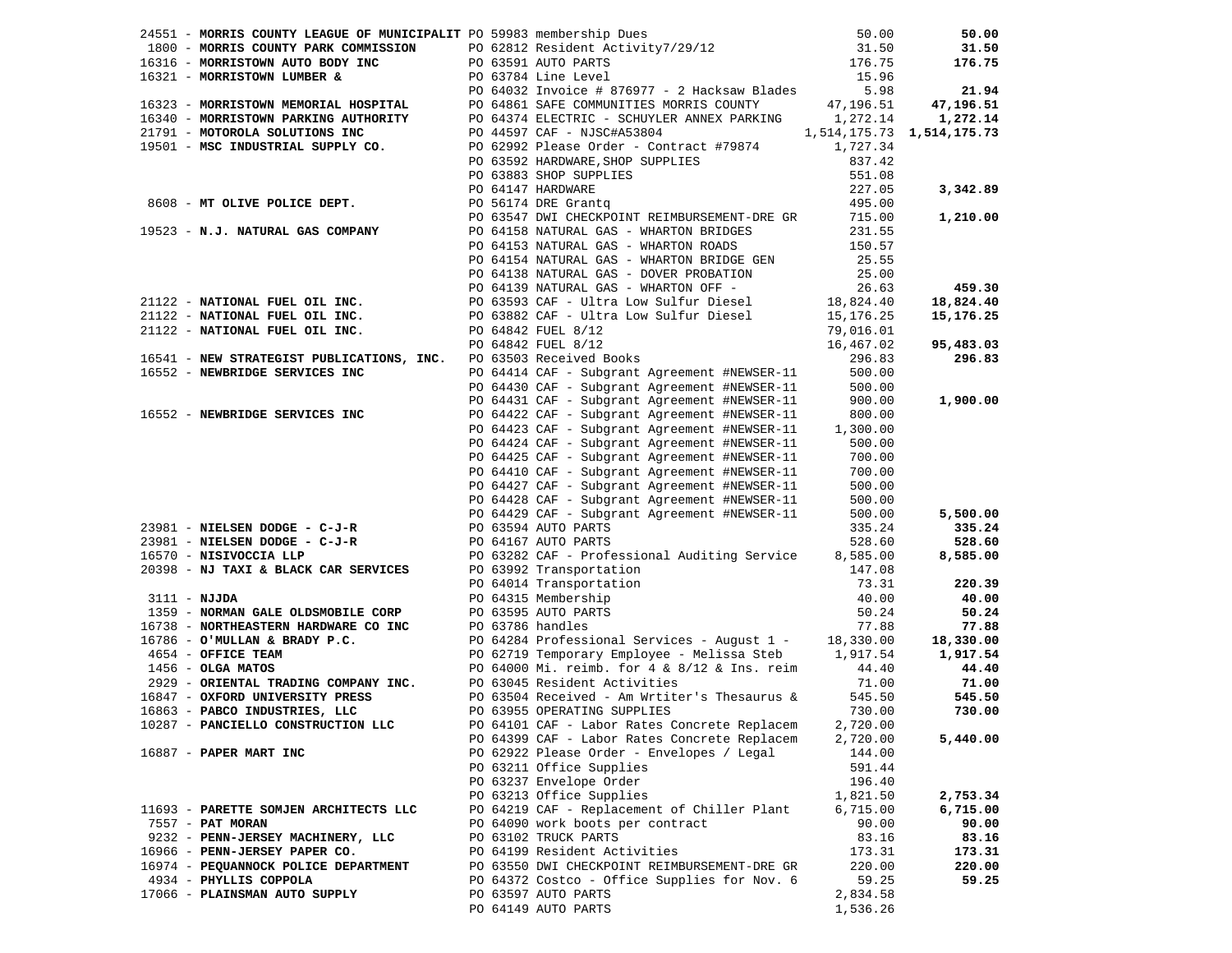|                                        |                |                                                                                                                                                                                                                               |             | 4,802.57   |
|----------------------------------------|----------------|-------------------------------------------------------------------------------------------------------------------------------------------------------------------------------------------------------------------------------|-------------|------------|
|                                        |                |                                                                                                                                                                                                                               |             |            |
|                                        |                |                                                                                                                                                                                                                               |             | 202.99     |
|                                        |                |                                                                                                                                                                                                                               |             | 76,415.51  |
|                                        |                |                                                                                                                                                                                                                               |             |            |
|                                        |                |                                                                                                                                                                                                                               |             |            |
|                                        |                |                                                                                                                                                                                                                               |             |            |
|                                        |                |                                                                                                                                                                                                                               |             |            |
|                                        |                |                                                                                                                                                                                                                               |             |            |
|                                        |                |                                                                                                                                                                                                                               |             |            |
|                                        |                |                                                                                                                                                                                                                               |             |            |
|                                        |                |                                                                                                                                                                                                                               |             | 7,986.20   |
|                                        |                |                                                                                                                                                                                                                               |             | 600.00     |
|                                        |                |                                                                                                                                                                                                                               |             | 59.50      |
|                                        |                |                                                                                                                                                                                                                               |             |            |
|                                        |                |                                                                                                                                                                                                                               |             |            |
|                                        |                |                                                                                                                                                                                                                               |             |            |
|                                        |                |                                                                                                                                                                                                                               |             | 4,973.85   |
|                                        |                |                                                                                                                                                                                                                               |             |            |
|                                        |                |                                                                                                                                                                                                                               |             | 1,500.00   |
|                                        |                |                                                                                                                                                                                                                               |             | 276.10     |
|                                        |                |                                                                                                                                                                                                                               |             | 15.67      |
|                                        |                |                                                                                                                                                                                                                               |             |            |
|                                        |                |                                                                                                                                                                                                                               |             | 1,605.25   |
|                                        |                |                                                                                                                                                                                                                               |             |            |
|                                        |                |                                                                                                                                                                                                                               |             | 660.80     |
|                                        |                |                                                                                                                                                                                                                               |             | 72.16      |
|                                        |                |                                                                                                                                                                                                                               |             | 70.38      |
|                                        |                |                                                                                                                                                                                                                               |             |            |
|                                        |                |                                                                                                                                                                                                                               |             | 176.27     |
|                                        |                |                                                                                                                                                                                                                               |             |            |
|                                        |                |                                                                                                                                                                                                                               |             | 90.00      |
|                                        |                |                                                                                                                                                                                                                               |             | 90.00      |
|                                        |                |                                                                                                                                                                                                                               |             | 2,149.67   |
|                                        |                |                                                                                                                                                                                                                               |             | 1,566.42   |
|                                        |                |                                                                                                                                                                                                                               |             | 460.43     |
|                                        |                |                                                                                                                                                                                                                               |             | 31.00      |
|                                        |                |                                                                                                                                                                                                                               |             |            |
|                                        |                |                                                                                                                                                                                                                               |             | 120.00     |
|                                        |                |                                                                                                                                                                                                                               |             | 330.81     |
|                                        |                |                                                                                                                                                                                                                               |             |            |
|                                        |                |                                                                                                                                                                                                                               |             | 90.00      |
|                                        |                |                                                                                                                                                                                                                               |             | 90.00      |
|                                        |                |                                                                                                                                                                                                                               |             | 84.99      |
|                                        |                |                                                                                                                                                                                                                               |             | 6,657.82   |
|                                        |                |                                                                                                                                                                                                                               |             | 3,080.00   |
|                                        |                |                                                                                                                                                                                                                               |             | 1,400.00   |
|                                        |                |                                                                                                                                                                                                                               |             | 1,168.19   |
|                                        |                |                                                                                                                                                                                                                               |             |            |
|                                        |                |                                                                                                                                                                                                                               |             | 298.00     |
|                                        |                | 17117 - PORTE VIATE THE ROOM (AFT AUTHOR PACK CONTROL 20117 - 2015) 2013 - 2015 - 2015 - 2015 - 2015 - 2015 - 2015 - 2015 - 2015 - 2015 - 2015 - 2015 - 2015 - 2015 - 2015 - 2015 - 2015 - 2015 - 2015 - 2015 - 2015 - 2015 - |             | 1,236.00   |
|                                        |                |                                                                                                                                                                                                                               |             |            |
|                                        |                |                                                                                                                                                                                                                               |             | 800.00     |
|                                        |                |                                                                                                                                                                                                                               |             | 552.00     |
| 17483 - SALEM PRESS                    |                | PO 63043 Confirm - Physics/Chem & Earths Sur 380.38                                                                                                                                                                           |             | 380.38     |
| 17530 - SCALES INDUSTRIAL              |                | PO 64209 Air Ducts PM                                                                                                                                                                                                         | 650.74      | 650.74     |
| 24238 - SCANTRON CORPORATION           |                | PO 63223 Answer Sheets                                                                                                                                                                                                        | 381.68      | 381.68     |
| 17546 - SCHIFANO CONSTRUCTION CORP.    |                | PO 64392 CAF - Various Milling & Resurfacing                                                                                                                                                                                  | 8,010.38    |            |
|                                        |                | PO 64392 CAF - Various Milling & Resurfacing                                                                                                                                                                                  | 315,722.07  |            |
|                                        |                | PO 64395 CAF - Various Milling & Resurfacing                                                                                                                                                                                  | 7,674.17    |            |
|                                        |                | PO 64395 CAF - Various Milling & Resurfacing                                                                                                                                                                                  | 252, 317.01 | 583,723.63 |
| 21319 - SCHINDLER ELEVATOR CORPORATION |                | PO 64204 Monthly Elevator Contract Billing                                                                                                                                                                                    | 2,244.76    | 2,244.76   |
|                                        |                |                                                                                                                                                                                                                               |             |            |
| 4306 - SCOTT KOSTER                    |                | PO 64035 boots per contract                                                                                                                                                                                                   | 90.00       | 90.00      |
| 24841 - SELECT ADVANTAGE               |                | PO 63491 Equipment                                                                                                                                                                                                            | 1,200.00    | 1,200.00   |
| 24841 - SELECT ADVANTAGE               |                | PO 64397 Equipment                                                                                                                                                                                                            | 75.00       | 75.00      |
| 4361 - SERVICE TIRE TRUCK CENTERS INC  | PO 62873 TIRES |                                                                                                                                                                                                                               | 85.00       | 85.00      |
| 19848 - J.A. SEXAUER                   |                | PO 64128 CAF - Plumbing Supplies                                                                                                                                                                                              | 2,348.53    |            |
|                                        |                | PO 64369 CAF - Plumbing Supplies                                                                                                                                                                                              | 4,294.56    | 6,643.09   |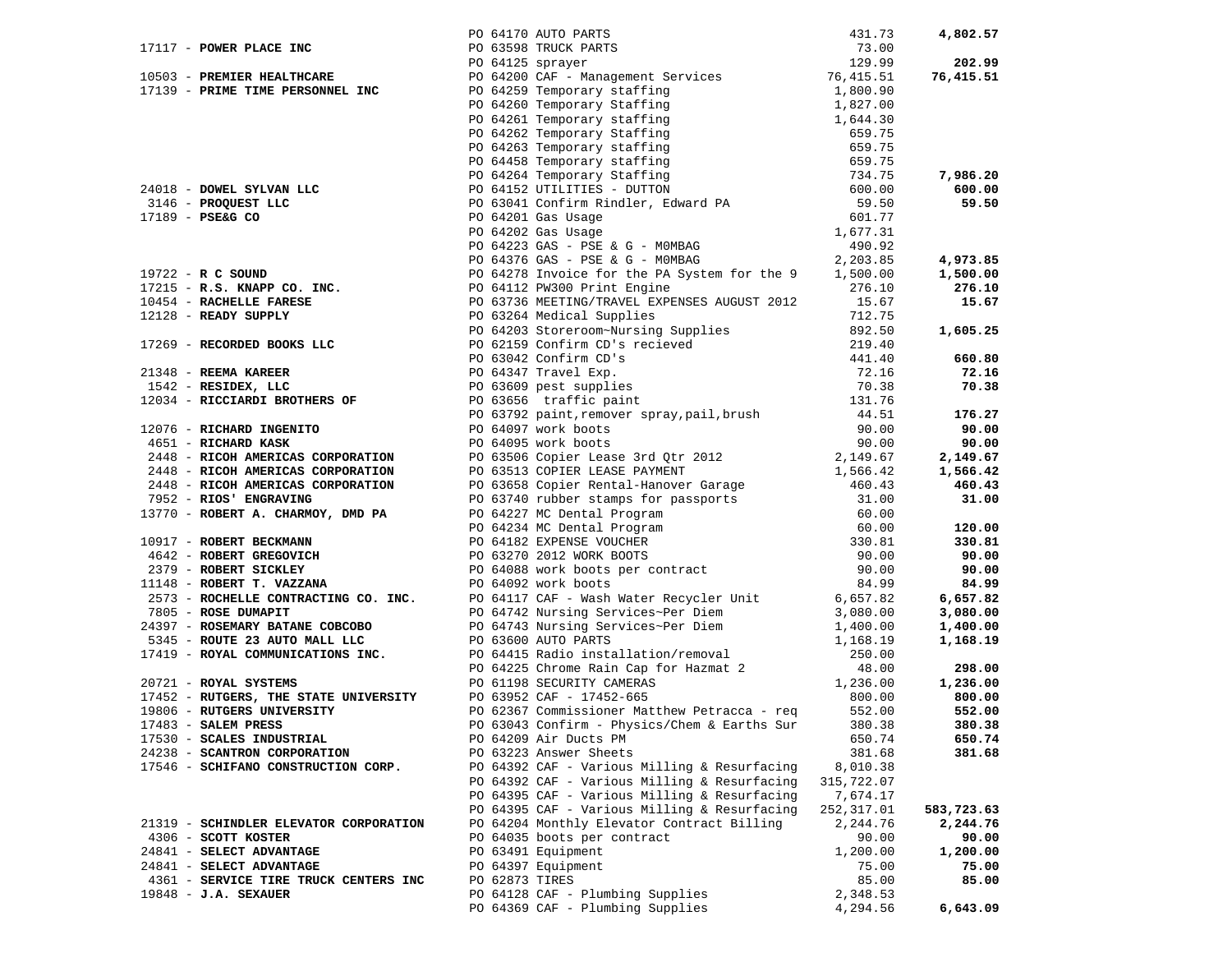|                                     |                | 17674 - SHEMATRA SUPERT, 1972, 1972, 1972, 1972, 1972, 1972, 1972, 1972, 1972, 1972, 1972, 1972, 1972, 1972, 1972, 1972, 1972, 1972, 1972, 1972, 1972, 1972, 1972, 1972, 1972, 1972, 1972, 1972, 1972, 1972, 1972, 1972, 1972 |           |           |
|-------------------------------------|----------------|-------------------------------------------------------------------------------------------------------------------------------------------------------------------------------------------------------------------------------|-----------|-----------|
|                                     |                |                                                                                                                                                                                                                               |           |           |
|                                     |                |                                                                                                                                                                                                                               |           |           |
|                                     |                |                                                                                                                                                                                                                               |           |           |
|                                     |                |                                                                                                                                                                                                                               |           |           |
|                                     |                |                                                                                                                                                                                                                               |           |           |
|                                     |                |                                                                                                                                                                                                                               |           |           |
|                                     |                |                                                                                                                                                                                                                               |           |           |
|                                     |                |                                                                                                                                                                                                                               |           |           |
|                                     |                |                                                                                                                                                                                                                               |           |           |
|                                     |                |                                                                                                                                                                                                                               |           |           |
|                                     |                |                                                                                                                                                                                                                               |           |           |
|                                     |                |                                                                                                                                                                                                                               |           |           |
|                                     |                |                                                                                                                                                                                                                               |           |           |
|                                     |                |                                                                                                                                                                                                                               |           |           |
|                                     |                |                                                                                                                                                                                                                               |           |           |
|                                     |                |                                                                                                                                                                                                                               |           |           |
|                                     |                |                                                                                                                                                                                                                               |           |           |
|                                     |                |                                                                                                                                                                                                                               |           |           |
|                                     |                | PO 64257 CAF - Subgrant Agreement #STASHUT-1                                                                                                                                                                                  | 4,471.25  | 8,942.50  |
| 16675 - STATE TOXICOLOGY LABORATORY |                | PO 63010 Background Drug Tests                                                                                                                                                                                                | 270.00    | 270.00    |
| 17843 - STATEWIDE STRIPING CORP     |                | PO 63703 CAF - Pavement Markings                                                                                                                                                                                              | 51,682.56 | 51,682.56 |
| 4541 - STERLING DISANTO & ASSOC LLC |                | PO 64010 CAF#C1123-1 Professional Services -                                                                                                                                                                                  | 5,000.00  | 5,000.00  |
| 24120 - STEVE SEIDLER               |                | PO 63662 CAF - K-9 Supervisory Trainer                                                                                                                                                                                        | 1,005.00  | 1,005.00  |
| 24132 - STS TIRE & AUTO CENTERS     | PO 63605 TIRES |                                                                                                                                                                                                                               | 1,194.56  | 1,194.56  |
| 24132 - STS TIRE & AUTO CENTERS     | PO 63889 TIRES |                                                                                                                                                                                                                               | 1,902.80  | 1,902.80  |
| 24132 - STS TIRE & AUTO CENTERS     | PO 64179 TIRES |                                                                                                                                                                                                                               | 582.84    | 582.84    |
| 8621 - SUBURBAN PROPANE -2347       |                | PO 63377 Propane Delivery                                                                                                                                                                                                     | 973.32    | 973.32    |
| 11429 - SUSSEX COUNTY MUA           |                | PO 63791 Street Sweeping                                                                                                                                                                                                      | 426.45    | 426.45    |
| 18067 - T J'S SPORTWIDE TROPHY      |                | PO 63410 PLAQUE AND ENGRAVING                                                                                                                                                                                                 | 41.00     | 41.00     |
| 16110 - T. Y. LIN INTERNATIONAL     |                | PO 64122 old Ref# CF09000629000-Repla Br. 14                                                                                                                                                                                  | 9,646.43  |           |
|                                     |                | PO 64213 CAF - Construction Support Services                                                                                                                                                                                  | 7,399.27  | 17,045.70 |
|                                     |                |                                                                                                                                                                                                                               |           |           |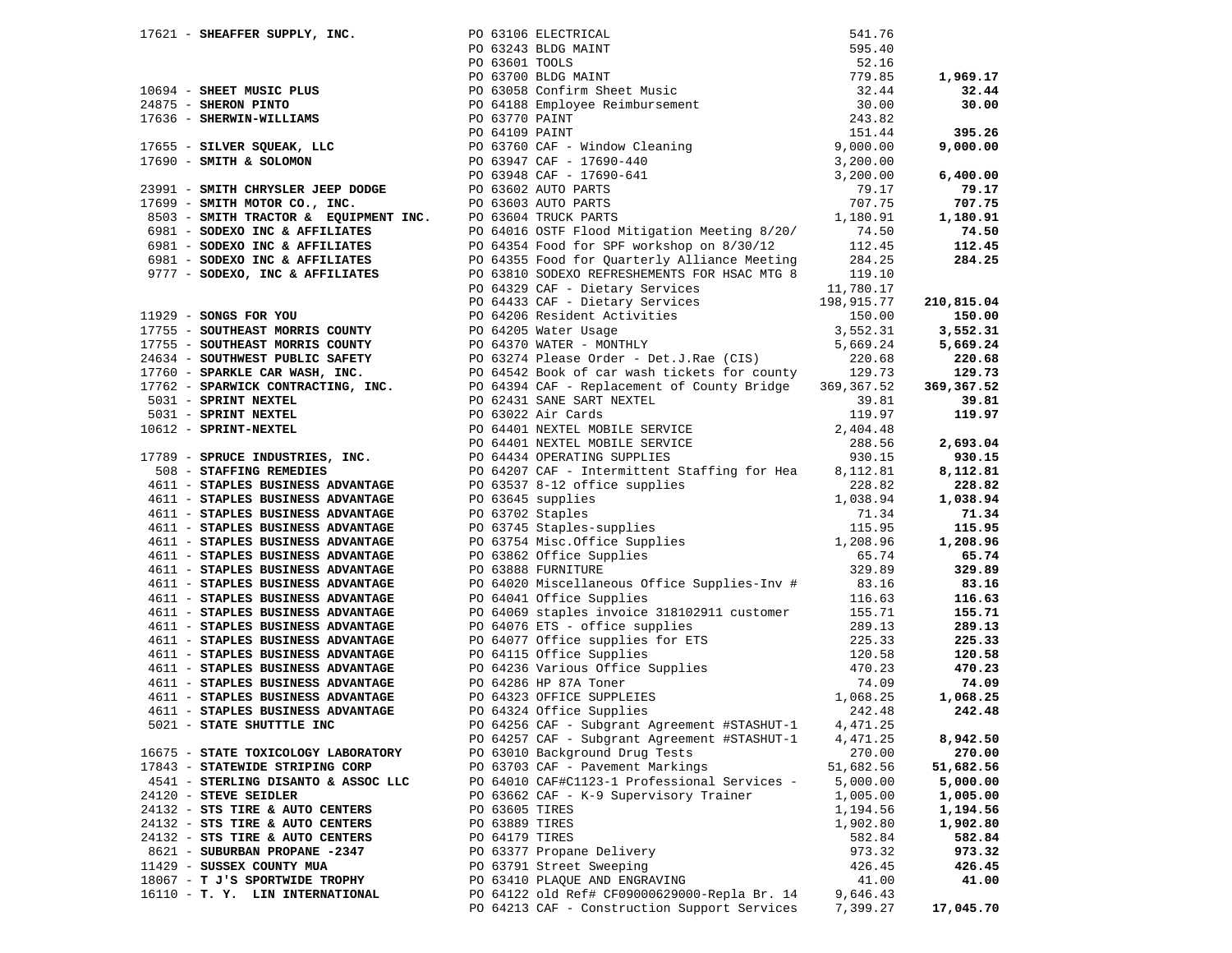|  | 17975 - TAYLOR & FRIEDBERG, LLC PO 63999 Transcripts of Proceeding                                                                                         |                 |                                                            | 445.00               | 445.00           |
|--|------------------------------------------------------------------------------------------------------------------------------------------------------------|-----------------|------------------------------------------------------------|----------------------|------------------|
|  | 5611 - TBS CONTROLS LLC                                                                                                                                    |                 | PO 63184 CAF - Environmental Control and HVA               | 1,460.88             |                  |
|  |                                                                                                                                                            |                 | PO 63262 CAF - Environmental Control and HVA               | 2,626.67             |                  |
|  |                                                                                                                                                            |                 | PO 63263 CAF - Environmental Control and HVA               | 112.75               | 4,200.30         |
|  | 17990 - TELESEARCH INC                                                                                                                                     | PO 63940 638.70 |                                                            | 1,205.10             |                  |
|  |                                                                                                                                                            |                 |                                                            | 682.50               |                  |
|  |                                                                                                                                                            |                 | PO 64072 Temporary staffing<br>PO 64073 Temporary staffing | 1,228.50             |                  |
|  |                                                                                                                                                            |                 | PO 64074 Temporary Staffing                                | 542.10               |                  |
|  |                                                                                                                                                            |                 | PO 64208 Boiler Room Operators                             | 3,213.08             | 6,871.28         |
|  | 21294 - TETRA TECH                                                                                                                                         |                 | PO 56646 CAF - UASI Emergency Management and               | 10,510.02            | 10,510.02        |
|  | $21294$ - TETRA TECH                                                                                                                                       |                 | PO 56648 CAF - UASI Emergency Management and               | 8,421.63             | 8,421.63         |
|  | $21294$ - TETRA TECH                                                                                                                                       |                 | PO 56649 CAF - UASI Emergency Management and               | 7,428.43             | 7,428.43         |
|  |                                                                                                                                                            |                 |                                                            |                      |                  |
|  | $21294$ - TETRA TECH                                                                                                                                       |                 | PO 56650 CAF - UASI Emergency Management and               | 36,103.08            | 36,103.08        |
|  | $21294$ - TETRA TECH                                                                                                                                       |                 | PO 57341 CAF - UASI Emergency Management and               | 68,836.24            | 68,836.24        |
|  | 7040 - THE AUTOMOTIVE TRAINING GROUP                                                                                                                       |                 | PO 63576 TRAINING                                          | 398.00               | 398.00           |
|  | 21090 - THE ENGINE EXCHANGE                                                                                                                                |                 | PO 63873 AUTO PARTS                                        | 1,550.00             | 1,550.00         |
|  | 4859 - THE INSTITUTE FOR FORENSIC                                                                                                                          |                 | PO 63228 New Hire Evaluation                               | 325.00               |                  |
|  |                                                                                                                                                            |                 | PO 63739 Evaluation                                        | 325.00               | 650.00           |
|  | 20797 - THE MUSIAL GROUP PA                                                                                                                                |                 | PO 64390 CAF - Construction Inspection Servi               | 6,800.00             | 6,800.00         |
|  | 8688 - THE ORTHOPEDIC GROUP                                                                                                                                |                 | PO 63047 Resident Treatment                                | 83.34                |                  |
|  |                                                                                                                                                            |                 | PO 63268 Resident Medical Charges                          | 59.45                | 142.79           |
|  | 5711 - THE TAB GROUP<br>24831 - THERESA JACKSON<br>6048 - THOMAS GALANTE<br>24933 - THOMAS POLLIO<br>281 - TOMAR INDUSTRIES INC<br>2419 - TOMAR OF BOONTON |                 | PO 63752 CAF - Records Storage                             | 4,397.53             | 4,397.53         |
|  | 24831 - THERESA JACKSON                                                                                                                                    |                 | PO 64056 Medicare B Reimbursement January, 20              | 199.80               | 199.80           |
|  |                                                                                                                                                            |                 | PO 64217 2012 WORK BOOTS - SECURITY                        | 60.04                | 60.04            |
|  | 24933 - THOMAS POLLIO                                                                                                                                      |                 | PO 64830 Do Not Mail PO - Petty Cash Voucher               | 339.15               | 339.15           |
|  |                                                                                                                                                            |                 | PO 63572 JANITORIAL SUPPLIES                               | 425.10               | 425.10           |
|  | 13419 - TOWN OF BOONTON                                                                                                                                    |                 | PO 63544 DWI CHECKPOINT REIMBURSEMENT-DRE G                | 660.00               | 660.00           |
|  | 14268 - TOWNSHIP OF DENVILLE                                                                                                                               |                 |                                                            |                      | 1,950.00         |
|  |                                                                                                                                                            |                 | PO 63755 DWI Checkpoint Reimbursement DATES:               | 1,950.00<br>5,548.67 | 5,548.67         |
|  | 14268 - TOWNSHIP OF DENVILLE                                                                                                                               |                 | PO 64063 CAF - 2012 Municipal Alliance Funds               |                      |                  |
|  | 19736 - TOWNSHIP OF RANDOLPH                                                                                                                               |                 | PO 64157 WATER - HEALTH MNGMNT                             | 51.96                | 51.96            |
|  | 2296 - TRANSOPTIONS, INC.                                                                                                                                  |                 | PO 64606 CAF - Freeholder Special Projects                 | 26,250.00            | 26,250.00        |
|  | 11758 - TREASURER-STATE OF NJ                                                                                                                              |                 | PO 62911 Radioactive Materials Licensing Reg               | 205.00               | 205.00           |
|  | 1739 - TURTLE & HUGHES, INC                                                                                                                                |                 | PO 63838 CAF - Electrical Supplies/Equipment               | 945.29               | 945.29           |
|  | 9285 - U.S. SECURITY ASSOCIATES, INC.                                                                                                                      |                 | PO 63218 CAF - Unarmed Security Guards                     | 2,373.85             |                  |
|  |                                                                                                                                                            |                 | PO 64021 CAF - Unarmed Security Guards                     | 2,319.22             |                  |
|  |                                                                                                                                                            |                 | PO 64022 CAF - Unarmed Security Guards                     | 2,335.50             |                  |
|  |                                                                                                                                                            |                 | PO 64210 CAF - Unarmed Security Guards                     | 9,197.92             | 16,226.49        |
|  | 18233 - UNITED PARCEL SERVICE                                                                                                                              |                 | PO 63060 Postage for June 20 thru Aug 09, 20               | 163.91               | 163.91           |
|  | 24762 - UNITED STATES POLICE                                                                                                                               |                 | PO 62013 Please Order - New Membership - 201               | 200.00               | 200.00           |
|  | 446 - UNITRONIX DATA SYSTEMS INC                                                                                                                           |                 | PO 62729 CAF - Maintenance of Proprietary Co               | 4,908.87             | 4,908.87         |
|  | 15732 - UNIVERSAL UNIFORM SALES CO INC                                                                                                                     |                 | PO 62892 Uniforms                                          | 1,211.89             | 1,211.89         |
|  | 24863 - UPSTATE K-9                                                                                                                                        |                 | PO 64013 K-9 Seminar                                       | 300.00               | 300.00           |
|  | 1855 - VERA BLOSSOM                                                                                                                                        |                 | PO 63959 EXPENSE VOUCHER                                   | 36.50                | 36.50            |
|  | $1286$ - VERIZON                                                                                                                                           |                 | PO 63073 DATA Services - Monthly Charge                    | 12,721.96            | 12,721.96        |
|  | $1286$ - VERIZON                                                                                                                                           |                 | PO 63074 Prosecutor PBX - Voice Service                    | 4,346.24             | 4,346.24         |
|  | $1286 - VERIZON$                                                                                                                                           |                 | PO 63580 telephone - Tl's                                  | 4,893.92             | 4,893.92         |
|  |                                                                                                                                                            |                 |                                                            |                      |                  |
|  | $1286 - VERIZON$                                                                                                                                           |                 | PO 63583 Telephone pobox 4833 (III) RTL                    | 411.09               | 411.09<br>248.42 |
|  | $1286$ - VERIZON                                                                                                                                           |                 | PO 63699 Telephone pobox 4833                              | 248.42               |                  |
|  | $1286$ - VERIZON                                                                                                                                           |                 | PO 63765 Land Line                                         | 55.02                | 55.02            |
|  | $1286$ - VERIZON                                                                                                                                           |                 | PO 63797 Land Line                                         | 29.48                | 29.48            |
|  | $1286$ - VERIZON                                                                                                                                           |                 | PO 63964 Phone/Fax Bill                                    | 64.84                | 64.84            |
|  | $1286$ - VERIZON                                                                                                                                           |                 | PO 63996 Phone bill for 973-889-3370                       | 1,814.86             | 1,814.86         |
|  | $1286$ - VERIZON                                                                                                                                           |                 | PO 63998 Phone bill for 973-889-2917                       | 1,811.68             | 1,811.68         |
|  | $1286 - VERIZON$                                                                                                                                           |                 | PO 64075 Phillipsburg - Aug. phone bill                    | 182.21               | 182.21           |
|  | $1286 - VERIZON$                                                                                                                                           |                 | PO 64099 Montville Garage Fax                              | 163.33               | 163.33           |
|  | $1286 - VERIZON$                                                                                                                                           |                 | PO 64173 WARRANTS HELLO LINE                               | 77.45                | 77.45            |
|  | $1286$ - VERIZON                                                                                                                                           |                 | PO 64174 COP CALL                                          | 33.32                | 33.32            |
|  | $1286$ - VERIZON                                                                                                                                           |                 | PO 64184 CAf - Telephone Serives                           | 27.23                | 27.23            |
|  | $1286$ - VERIZON                                                                                                                                           |                 | PO 64379 CAf - Telephone Services for perio                | 35,201.36            | 35,201.36        |
|  | $1286$ - VERIZON                                                                                                                                           |                 | PO 64402 August bill                                       | 97.97                | 97.97            |
|  | 10502 - VERIZON BUSINESS                                                                                                                                   |                 | PO 63076 DIS - ISP Service - Data Service                  | 11,690.03            |                  |
|  |                                                                                                                                                            |                 | PO 63182 Telephone - Mgt Network                           | 2,586.92             | 14,276.95        |
|  | 1348 - VERIZON WIRELESS                                                                                                                                    |                 | PO 63730 Air Card                                          | 35.00                |                  |
|  |                                                                                                                                                            |                 |                                                            |                      |                  |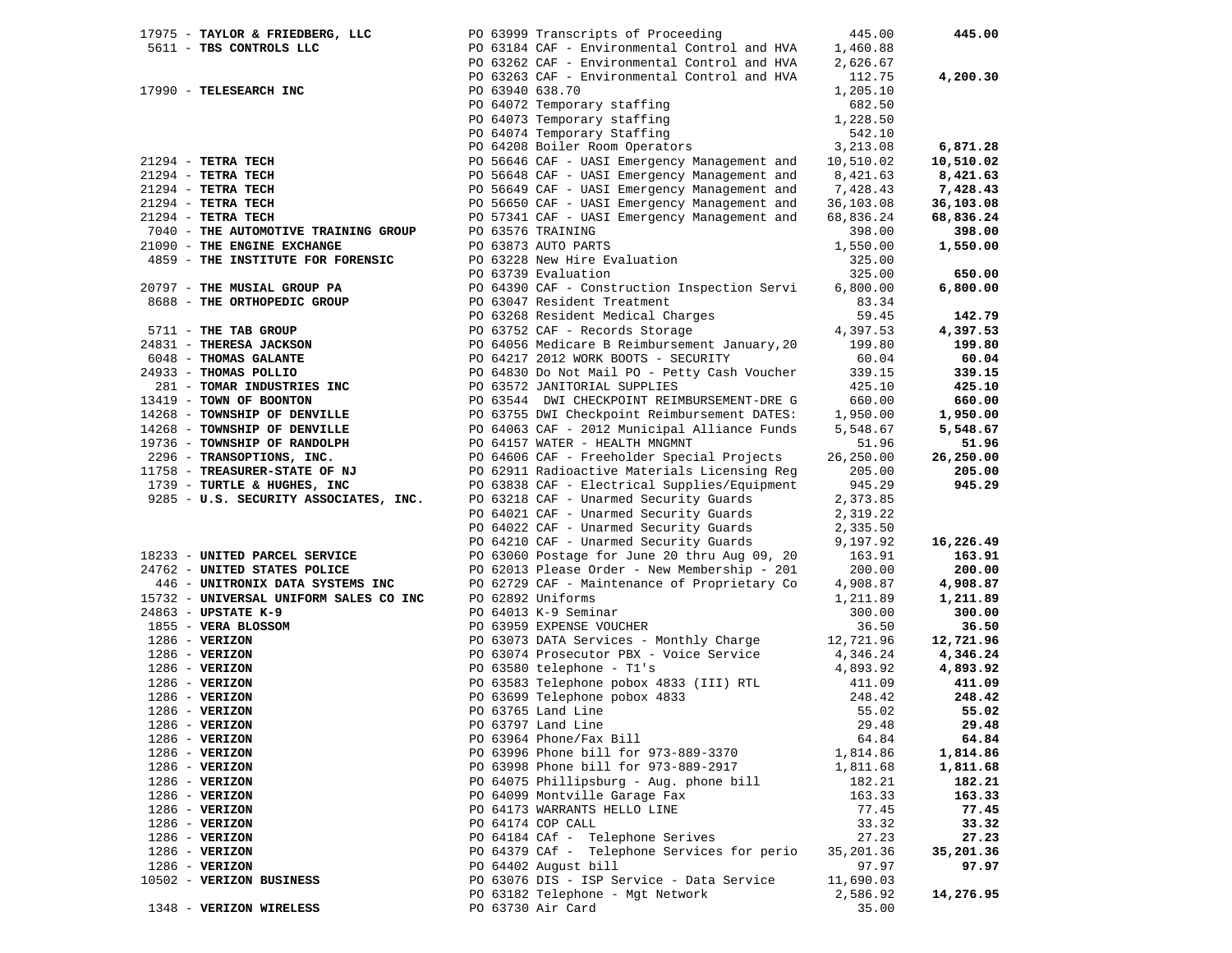| 8233 - VERIZON WIRELESS<br>18327 - VIKING TERMITE & PEST<br>19327 - VIKING TERMITE & PEST<br>194765 Mursing Servi<br>0233 - VERIZON WIRELESS 6 233 - VERIZON WIRELESS 6 233 - VERING TERMITE & PEST 6 21185 - 21185 - 21185 - 21185<br>21185 - VIVIAN BLANDURA 21185 - 21185 - 21187 - 21185 - 21187 - 21185 - 21187 - 21188 - 21188 - 21188 - 21188<br>$8384 - VMC$<br>PO $64490$ CAF - 2012 Funding through the Olde $6,242.00$<br>6146 - W.B. MASON COMPANY INC<br>PO 63509 Received Processing Materials<br>1,575.00<br>PO 63780 LOG BOOKS<br>PO 63747 mis supplies for office 1,043.54<br>PO 64059 Medical Services Office Supplies 07<br>PO 64132 office supplies<br>PO 64133 office supplies<br>PO 64421 Office Supply/Data Processing Suppl 607.41<br>18388 - WARREN COUNTY COMMUNITY COLL.<br>PO 63943 CAF - 18389-126<br>PO 63942 CAF - 18389-72<br>18389 - WARREN COUNTY TECHNICAL SCHOOL<br>PO 63548 DWI CHECKPOINT REIMBURSEMENT-DRE GR 990.00<br>18396 - WASHINGTON TWP POLICE DEPT<br>360.28<br>18400 - WASTE MANAGEMENT OF NEW JERSEY<br>PO 64327 DUMPSTER SERVICE: AUGUST 2012<br>PO 64363 CAF - Refuse Collection and Removal 8,429.69<br>24231 - WATERS, MCPHERSON, MCNEILL, P.C. PO 64303 Union School House Road/Roxicitus R<br>24231 - WATERS, MCPHERSON, MCNEILL, P.C. PO 64304 Powerville Road, Boonton Twp. legal | 747.56<br>554.93<br>59.90<br>87.75<br>209.57<br>934.00 | 747.56<br>870.00<br>1,128.75<br>6,242.00<br>4,138.10 |
|--------------------------------------------------------------------------------------------------------------------------------------------------------------------------------------------------------------------------------------------------------------------------------------------------------------------------------------------------------------------------------------------------------------------------------------------------------------------------------------------------------------------------------------------------------------------------------------------------------------------------------------------------------------------------------------------------------------------------------------------------------------------------------------------------------------------------------------------------------------------------------------------------------------------------------------------------------------------------------------------------------------------------------------------------------------------------------------------------------------------------------------------------------------------------------------------------------------------------------------------------------------------------------------------------------------------------------------------|--------------------------------------------------------|------------------------------------------------------|
|                                                                                                                                                                                                                                                                                                                                                                                                                                                                                                                                                                                                                                                                                                                                                                                                                                                                                                                                                                                                                                                                                                                                                                                                                                                                                                                                            |                                                        |                                                      |
|                                                                                                                                                                                                                                                                                                                                                                                                                                                                                                                                                                                                                                                                                                                                                                                                                                                                                                                                                                                                                                                                                                                                                                                                                                                                                                                                            |                                                        |                                                      |
|                                                                                                                                                                                                                                                                                                                                                                                                                                                                                                                                                                                                                                                                                                                                                                                                                                                                                                                                                                                                                                                                                                                                                                                                                                                                                                                                            |                                                        |                                                      |
|                                                                                                                                                                                                                                                                                                                                                                                                                                                                                                                                                                                                                                                                                                                                                                                                                                                                                                                                                                                                                                                                                                                                                                                                                                                                                                                                            |                                                        |                                                      |
|                                                                                                                                                                                                                                                                                                                                                                                                                                                                                                                                                                                                                                                                                                                                                                                                                                                                                                                                                                                                                                                                                                                                                                                                                                                                                                                                            |                                                        |                                                      |
|                                                                                                                                                                                                                                                                                                                                                                                                                                                                                                                                                                                                                                                                                                                                                                                                                                                                                                                                                                                                                                                                                                                                                                                                                                                                                                                                            |                                                        |                                                      |
|                                                                                                                                                                                                                                                                                                                                                                                                                                                                                                                                                                                                                                                                                                                                                                                                                                                                                                                                                                                                                                                                                                                                                                                                                                                                                                                                            |                                                        |                                                      |
|                                                                                                                                                                                                                                                                                                                                                                                                                                                                                                                                                                                                                                                                                                                                                                                                                                                                                                                                                                                                                                                                                                                                                                                                                                                                                                                                            |                                                        |                                                      |
|                                                                                                                                                                                                                                                                                                                                                                                                                                                                                                                                                                                                                                                                                                                                                                                                                                                                                                                                                                                                                                                                                                                                                                                                                                                                                                                                            |                                                        |                                                      |
|                                                                                                                                                                                                                                                                                                                                                                                                                                                                                                                                                                                                                                                                                                                                                                                                                                                                                                                                                                                                                                                                                                                                                                                                                                                                                                                                            |                                                        |                                                      |
|                                                                                                                                                                                                                                                                                                                                                                                                                                                                                                                                                                                                                                                                                                                                                                                                                                                                                                                                                                                                                                                                                                                                                                                                                                                                                                                                            |                                                        |                                                      |
|                                                                                                                                                                                                                                                                                                                                                                                                                                                                                                                                                                                                                                                                                                                                                                                                                                                                                                                                                                                                                                                                                                                                                                                                                                                                                                                                            |                                                        |                                                      |
|                                                                                                                                                                                                                                                                                                                                                                                                                                                                                                                                                                                                                                                                                                                                                                                                                                                                                                                                                                                                                                                                                                                                                                                                                                                                                                                                            |                                                        |                                                      |
|                                                                                                                                                                                                                                                                                                                                                                                                                                                                                                                                                                                                                                                                                                                                                                                                                                                                                                                                                                                                                                                                                                                                                                                                                                                                                                                                            |                                                        |                                                      |
|                                                                                                                                                                                                                                                                                                                                                                                                                                                                                                                                                                                                                                                                                                                                                                                                                                                                                                                                                                                                                                                                                                                                                                                                                                                                                                                                            |                                                        | 3,993.00                                             |
|                                                                                                                                                                                                                                                                                                                                                                                                                                                                                                                                                                                                                                                                                                                                                                                                                                                                                                                                                                                                                                                                                                                                                                                                                                                                                                                                            | 374.42                                                 |                                                      |
|                                                                                                                                                                                                                                                                                                                                                                                                                                                                                                                                                                                                                                                                                                                                                                                                                                                                                                                                                                                                                                                                                                                                                                                                                                                                                                                                            | 358.90                                                 | 733.32                                               |
|                                                                                                                                                                                                                                                                                                                                                                                                                                                                                                                                                                                                                                                                                                                                                                                                                                                                                                                                                                                                                                                                                                                                                                                                                                                                                                                                            |                                                        | 990.00                                               |
|                                                                                                                                                                                                                                                                                                                                                                                                                                                                                                                                                                                                                                                                                                                                                                                                                                                                                                                                                                                                                                                                                                                                                                                                                                                                                                                                            |                                                        |                                                      |
|                                                                                                                                                                                                                                                                                                                                                                                                                                                                                                                                                                                                                                                                                                                                                                                                                                                                                                                                                                                                                                                                                                                                                                                                                                                                                                                                            |                                                        | 8,789.97                                             |
|                                                                                                                                                                                                                                                                                                                                                                                                                                                                                                                                                                                                                                                                                                                                                                                                                                                                                                                                                                                                                                                                                                                                                                                                                                                                                                                                            | 147.04                                                 | 147.04                                               |
|                                                                                                                                                                                                                                                                                                                                                                                                                                                                                                                                                                                                                                                                                                                                                                                                                                                                                                                                                                                                                                                                                                                                                                                                                                                                                                                                            | 34.50                                                  | 34.50                                                |
| PO 64305 Hillside Avenue and Route 10, Roxbu<br>24231 - WATERS, MCPHERSON, MCNEILL, P.C.                                                                                                                                                                                                                                                                                                                                                                                                                                                                                                                                                                                                                                                                                                                                                                                                                                                                                                                                                                                                                                                                                                                                                                                                                                                   | 2,353.60                                               | 2,353.60                                             |
| PO 64089 work boots per contract<br>4620 - WAYNE SPEARS                                                                                                                                                                                                                                                                                                                                                                                                                                                                                                                                                                                                                                                                                                                                                                                                                                                                                                                                                                                                                                                                                                                                                                                                                                                                                    | 90.00                                                  | 90.00                                                |
| PO 62144 3rd Otr 2012 Cerb4 On-Demand - olis 195.00<br>10809 - WEBGROUP MEDIA LLC                                                                                                                                                                                                                                                                                                                                                                                                                                                                                                                                                                                                                                                                                                                                                                                                                                                                                                                                                                                                                                                                                                                                                                                                                                                          |                                                        | 195.00                                               |
| PO 63062 Confrim Billing Period: Jun 05, 201 1,782.75<br>5455 - WEST PAYMENT CENTER                                                                                                                                                                                                                                                                                                                                                                                                                                                                                                                                                                                                                                                                                                                                                                                                                                                                                                                                                                                                                                                                                                                                                                                                                                                        |                                                        |                                                      |
| PO 63510 Confirm On-Line Svc for July 01, 20 939.36                                                                                                                                                                                                                                                                                                                                                                                                                                                                                                                                                                                                                                                                                                                                                                                                                                                                                                                                                                                                                                                                                                                                                                                                                                                                                        |                                                        | 2,722.11                                             |
| 10812 - WEST PAYMENT CENTER PO 63540 information charges - July 2012                                                                                                                                                                                                                                                                                                                                                                                                                                                                                                                                                                                                                                                                                                                                                                                                                                                                                                                                                                                                                                                                                                                                                                                                                                                                       | 556.08                                                 | 556.08                                               |
| 634 - WHIPPANY RIVER WATERSHED PO 64501 CAF - Freeholder Special Projects                                                                                                                                                                                                                                                                                                                                                                                                                                                                                                                                                                                                                                                                                                                                                                                                                                                                                                                                                                                                                                                                                                                                                                                                                                                                  | 9,000.00                                               | 9,000.00                                             |
| 4677 - WHITEMARSH CORPORATION<br>8335 - WILLIAM PATERSON UNIVERSITY<br>3793 - WOODRUFF ENERGY<br>18599 - ZEP MANUFACTURING CO<br>18599 - ZEP MANUFACTURING CO<br>20 062877 JANITORIAL SUPPLIES                                                                                                                                                                                                                                                                                                                                                                                                                                                                                                                                                                                                                                                                                                                                                                                                                                                                                                                                                                                                                                                                                                                                             | 929.00                                                 | 929.00                                               |
|                                                                                                                                                                                                                                                                                                                                                                                                                                                                                                                                                                                                                                                                                                                                                                                                                                                                                                                                                                                                                                                                                                                                                                                                                                                                                                                                            | 846.00                                                 | 846.00                                               |
|                                                                                                                                                                                                                                                                                                                                                                                                                                                                                                                                                                                                                                                                                                                                                                                                                                                                                                                                                                                                                                                                                                                                                                                                                                                                                                                                            | 9,407.48                                               | 9,407.48                                             |
|                                                                                                                                                                                                                                                                                                                                                                                                                                                                                                                                                                                                                                                                                                                                                                                                                                                                                                                                                                                                                                                                                                                                                                                                                                                                                                                                            | 106.56                                                 | 106.56                                               |
| PO 64344 Medicare B Reimbursement January, 20<br>$20140$ - ZERISH FYFFE                                                                                                                                                                                                                                                                                                                                                                                                                                                                                                                                                                                                                                                                                                                                                                                                                                                                                                                                                                                                                                                                                                                                                                                                                                                                    | 599.40                                                 | 599.40                                               |

 **------------- 6,736,045.44** 

 **Total to be paid from Fund 01 Current Fund 3,155,557.50 Total to be paid from Fund 02 Grant Fund 1,096,423.46**<br> **Total to be paid from Fund 04 County Capital 2,377,112.71** Total to be paid from Fund 04 County Capital  **Total to be paid from Fund 13 Dedicated Trust 106,951.77** 

6,736,045.44 TOTAL **6,736,045.44**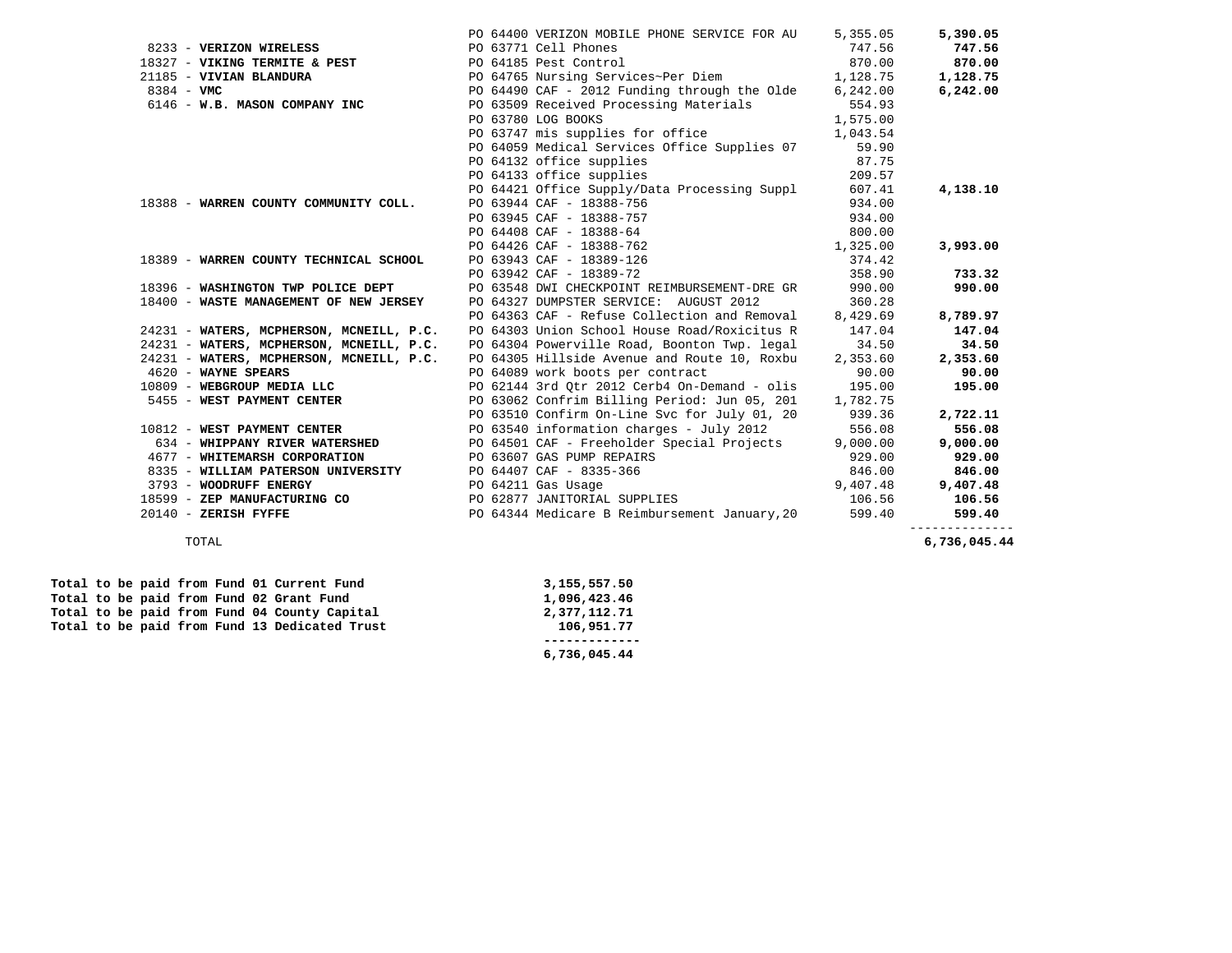# **List of Bills (Department/Account Detail) - CENTRALIZED DISBURSEMENT ACCOUNT**

| Account                            | <b>PO #</b><br>Description<br>Vendor |                                                                                                 |                                                               | Payment         | Account Total            |
|------------------------------------|--------------------------------------|-------------------------------------------------------------------------------------------------|---------------------------------------------------------------|-----------------|--------------------------|
|                                    |                                      |                                                                                                 | <b>Current Fund</b>                                           |                 |                          |
| <b>County Administrator</b>        |                                      |                                                                                                 |                                                               |                 |                          |
|                                    |                                      | 64236 STAPLES BUSINESS ADVANTAGE<br>64236 STAPLES BUSINESS ADVANTAGE                            | NYC 1054187 OFFICE SUPPLIES<br>2013 FC Blooms Ref Daily 4x7   | 442.94<br>27.29 |                          |
| 01-201-20-100100-058               |                                      | OFFICE SUPPLIES & STATIONERY                                                                    | TOTAL FOR ACCOUNT                                             |                 | 470.23                   |
|                                    |                                      | 64947 COUNTY OF MORRIS                                                                          | 1ST 1/2 SEPTEMBER 2012                                        | 16.30           |                          |
| 01-201-20-100100-068               |                                      | POSTAGE & METERED MAIL                                                                          | TOTAL FOR ACCOUNT                                             |                 | 16.30                    |
| 01-201-20-100100-079               |                                      | 64279 LONGFELLOWS SANDWICH DELI<br>SPECIAL PROJECTS                                             | Lunch for 8 people 9/7/12 Budget meeting<br>TOTAL FOR ACCOUNT | 87.00           | 87.00                    |
|                                    |                                      | TOTAL for County Administrator                                                                  |                                                               |                 | ============<br>573.53   |
| <b>Personnel</b>                   |                                      |                                                                                                 |                                                               |                 |                          |
|                                    | 64055 DEER PARK                      |                                                                                                 | 7/15-8/14/2012 0436628846                                     | 8.36            |                          |
| 01-201-20-105100-058               |                                      | OFFICE SUPPLIES & STATIONERY                                                                    | TOTAL FOR ACCOUNT                                             |                 | 8.36                     |
| 01-201-20-105100-068               |                                      | 64947 COUNTY OF MORRIS<br>POSTAGE & METERED MAIL                                                | 1ST 1/2 SEPTEMBER 2012<br>TOTAL FOR ACCOUNT                   | 124.65          | 124.65                   |
|                                    |                                      | 63403 ATLANTIC TOMORROWS OFFICE                                                                 | Color copies from 3/30/2012-6/29/2012                         | 51.24           |                          |
| 01-201-20-105100-164               |                                      | 63489 KYOCERA MITA AMERICA, INC.<br>OFFICE MACHINES - RENTAL                                    | 7629689-027 Kyocera Copier Lease<br>TOTAL FOR ACCOUNT         | 1,090.68        | 1,141.92                 |
|                                    | TOTAL for Personnel                  |                                                                                                 |                                                               |                 | ============<br>1,274.93 |
| <b>Board of Chosen Freeholders</b> |                                      |                                                                                                 |                                                               |                 |                          |
| 01-201-20-110100-023               |                                      | 59983 MORRIS COUNTY LEAGUE OF MUNICIPALIT MCLOM Membership Dues<br>ASSOCIATIONS AND MEMBERSHIPS | TOTAL FOR ACCOUNT                                             | 50.00           | 50.00                    |
| 01-201-20-110100-058               | 63237 PAPER MART INC                 | OFFICE SUPPLIES & STATIONERY                                                                    | 1,000 monarch envelopes for Freeholders<br>TOTAL FOR ACCOUNT  | 196.40          | 196.40                   |
|                                    |                                      | 64947 COUNTY OF MORRIS<br>64947 COUNTY OF MORRIS                                                | 1ST 1/2 SEPTEMBER 2012<br>1ST 1/2 SEPTEMBER 2012              | 33.95<br>158.46 |                          |

| 01910201111 01 1101011<br>01-201-20-110100-068<br>POSTAGE & METERED MAIL | TOTAL FOR ACCOUNT             | <b>_____</b><br>192.41 |
|--------------------------------------------------------------------------|-------------------------------|------------------------|
| 62990 FAMILY CHRISTIAN STORES                                            | Drip protectors               | 56.40                  |
| 62990 FAMILY CHRISTIAN STORES                                            | 5" candles                    | 201.80                 |
| 64651 LONGFELLOWS SANDWICH DELI                                          | Sandwich Platter for 8 people | 72.00                  |
| 64651 LONGFELLOWS SANDWICH DELI                                          | Assorted Drinks               | 12.00                  |
| 64651 LONGFELLOWS SANDWICH DELI                                          | Cookie Platter                | 16.00                  |
| 64503 LONGFELLOWS SANDWICH DELI                                          | Sandwich Platter for 8 people | 72.00                  |
| 64503 LONGFELLOWS SANDWICH DELI                                          | Assorted Drinks               | 12.00                  |

| 1ST 1/2 SEPTEMBER 2012                  | 33.95     |        |
|-----------------------------------------|-----------|--------|
| 1ST 1/2 SEPTEMBER 2012                  | 158.46    |        |
| TOTAL FOR ACCOUNT                       |           | 192.41 |
| Drip protectors                         | 56.40     |        |
| 5" candles                              | 201.80    |        |
| Sandwich Platter for 8 people           | 72.00     |        |
| Assorted Drinks                         | 12.00     |        |
| Cookie Platter                          | 16.00     |        |
| Sandwich Platter for 8 people           | 72.00     |        |
| Assorted Drinks                         | 12.00     |        |
| Cookie Platter                          | 16.00     |        |
| 10,00o WAtt PA System                   | 1,500.00  |        |
| 2012 Special Projectg                   | 26,250.00 |        |
| 2012 Freeholder Special Project Funding | 9,000.00  |        |
|                                         |           |        |

64606 TRANSOPTIONS, INC. 2012<br>64501 WHIPPANY RIVER WATERSHED 20 64501 WHIPPANY RIVER WATERSHED  **01-201-20-110100-079** *SPECIAL PROJECTS* **TOTAL FOR ACCOUNT 37,208.20**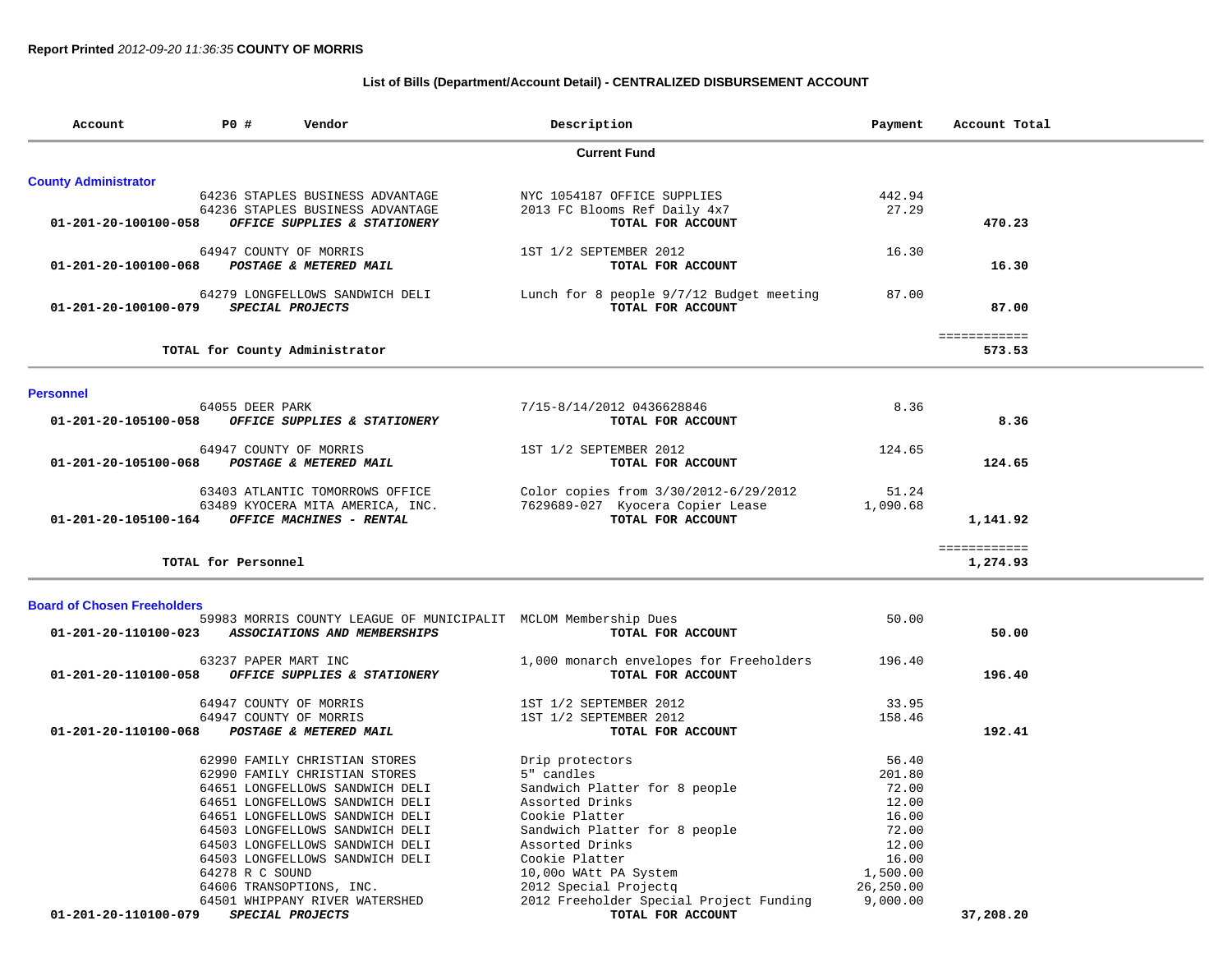| 64043 AMERICAN VENDING COFFEE                                                   | 2 Boxes of Maxwell Coffee                            | 76.00    |                           |  |
|---------------------------------------------------------------------------------|------------------------------------------------------|----------|---------------------------|--|
| 64043 AMERICAN VENDING COFFEE<br>OTHER OUTSIDE SERVICES<br>01-201-20-110100-084 | Delivery Charge<br>TOTAL FOR ACCOUNT                 | 5.00     | 81.00                     |  |
|                                                                                 |                                                      |          |                           |  |
| TOTAL for Board of Chosen Freeholders                                           |                                                      |          | ============<br>37,728.01 |  |
| <b>Clerk of the Board</b>                                                       |                                                      |          |                           |  |
| 64186 DAILY RECORD                                                              | Volker $(p/d \ 8/24)$                                | 50.08    |                           |  |
| 64186 DAILY RECORD                                                              | E.I. Associates (p/d 8/24)                           | 50.60    |                           |  |
| 64186 DAILY RECORD                                                              | Redmond BCMS (p/d 8/24)                              | 50.08    |                           |  |
| 64186 DAILY RECORD                                                              | Keegantechnology/Key-Tech (p/d 8/24)                 | 50.60    |                           |  |
| 64044 DAILY RECORD                                                              | 2013 CRAFCO SUPERSHOT 125DC SYSTEM 8/29/             | 63.60    |                           |  |
| 63963 DAILY RECORD                                                              | Capital Budget Amendment (p/d 8/28)                  | 487.66   |                           |  |
| 64247 DAILY RECORD<br><b>ADVERTISING</b><br>01-201-20-110105-022                | 3 PAVING PROJECTS SEPT. 8/31/12<br>TOTAL FOR ACCOUNT | 134.84   | 887.46                    |  |
|                                                                                 |                                                      |          |                           |  |
| TOTAL for Clerk of the Board                                                    |                                                      |          | ============<br>887.46    |  |
| <b>County Clerk</b>                                                             |                                                      |          |                           |  |
| 63740 RIOS' ENGRAVING                                                           | rubber stamps for passports COPY                     | 31.00    |                           |  |
| 63747 W.B. MASON COMPANY INC                                                    | mis office supplies for offices                      | 1,043.54 |                           |  |
| OFFICE SUPPLIES & STATIONERY<br>01-201-20-120100-058                            | TOTAL FOR ACCOUNT                                    |          | 1,074.54                  |  |
| 63752 THE TAB GROUP                                                             | 3rd quarter 2012 storage                             | 4,252.03 |                           |  |
| 63752 THE TAB GROUP                                                             | refile 8/9/12 delivery and pick up                   | 145.50   |                           |  |
| 01-201-20-120100-059<br>OTHER GENERAL EXPENSES                                  | TOTAL FOR ACCOUNT                                    |          | 4,397.53                  |  |
| 64947 COUNTY OF MORRIS                                                          | 1ST 1/2 SEPTEMBER 2012                               | 2,020.12 |                           |  |
| POSTAGE & METERED MAIL<br>01-201-20-120100-068                                  | TOTAL FOR ACCOUNT                                    |          | 2,020.12                  |  |
|                                                                                 |                                                      |          | ============              |  |
| TOTAL for County Clerk                                                          |                                                      |          | 7,492.19                  |  |
| <b>County Board of Elections</b>                                                |                                                      |          |                           |  |
| 62902 CABLEVISION                                                               | $07876 - 628618 - 01 - 9$ $8/08/12 - 9/07/12$        | 27.77    |                           |  |
| 01-201-20-121100-039<br>EDUCATION SCHOOLS & TRAINING                            | TOTAL FOR ACCOUNT                                    |          | 27.77                     |  |
| 64947 COUNTY OF MORRIS                                                          | 1ST 1/2 SEPTEMBER 2012                               | 17.65    |                           |  |
| POSTAGE & METERED MAIL<br>01-201-20-121100-068                                  | TOTAL FOR ACCOUNT                                    |          | 17.65                     |  |
|                                                                                 |                                                      |          | <b>BEBBBBBBBBBB</b>       |  |
| TOTAL for County Board of Elections                                             |                                                      |          | 45.42                     |  |

# **Superintendent of Elections**

| 01-201-20-121105-058<br>OFFICE SUPPLIES & STATIONERY | TOTAL FOR ACCOUNT                        |        | 83.16  |
|------------------------------------------------------|------------------------------------------|--------|--------|
| 64020 STAPLES BUSINESS ADVANTAGE                     | Miscellaneous Office Supplies - Acct 103 | 40.92  |        |
| 64020 STAPLES BUSINESS ADVANTAGE                     | Miscellaneous Office Supplies-Acct 10321 | 42.24  |        |
| 01-201-20-121105-057<br>NATIONAL VOTER REGISTRATION  | TOTAL FOR ACCOUNT                        |        | 477.23 |
| 64372 PHYLLIS COPPOLA                                | Costco - Miscellanous Supplies for the N | 59.25  |        |
| 64281 DALE KRAMER                                    | BJ's Wholesale Club - Receipt Attached - | 34.46  |        |
| 64281 DALE KRAMER                                    | Walmart - Receipt Attached -Miscellaneou | 52.18  |        |
| 64613 BRIAN HAMILTON                                 | State Voter Registration September Commi | 51.34  |        |
| 64280 LONGFELLOWS SANDWICH DELI                      | Delivery Charge                          | 10.00  |        |
| 64280 LONGFELLOWS SANDWICH DELI                      | Assorted Sandwich Platter & Salads, Pick | 270.00 |        |
| <b>Superintendent of Elections</b>                   |                                          |        |        |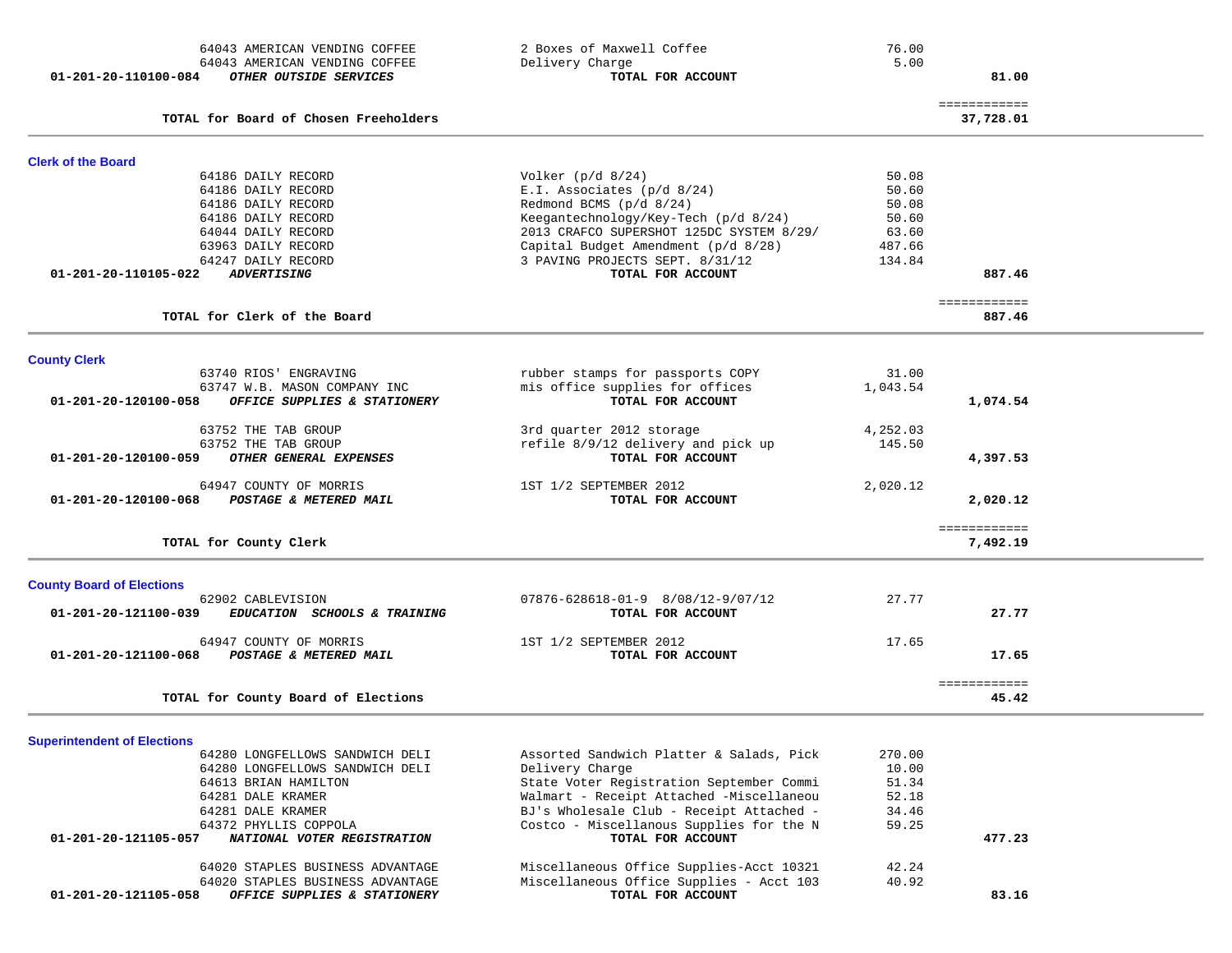| 64947 COUNTY OF MORRIS<br>01-201-20-121105-068<br>POSTAGE & METERED MAIL                                                                                                                     |                              | 1ST 1/2 SEPTEMBER 2012<br>TOTAL FOR ACCOUNT                                                                                                                                                                                         | 797.88                                                      | 797.88                   |  |
|----------------------------------------------------------------------------------------------------------------------------------------------------------------------------------------------|------------------------------|-------------------------------------------------------------------------------------------------------------------------------------------------------------------------------------------------------------------------------------|-------------------------------------------------------------|--------------------------|--|
| 64031 EASTERN DATA PAPER<br>64031 EASTERN DATA PAPER<br>64032 MORRISTOWN LUMBER &                                                                                                            |                              | Thermal Recording-SHRK, Item# H36192G<br>Re-delivery Charge<br>Hacksaw Blade 18T 20150-S018HE, SKU 6643                                                                                                                             | 3,862.50<br>35.00<br>5.98                                   |                          |  |
| 01-201-20-121105-104                                                                                                                                                                         | ELECTRONIC VOTING MACHINE    | TOTAL FOR ACCOUNT                                                                                                                                                                                                                   |                                                             | 3,903.48                 |  |
| TOTAL for Superintendent of Elections                                                                                                                                                        |                              |                                                                                                                                                                                                                                     |                                                             | ============<br>5,261.75 |  |
| <b>County Elections (Cty Clerk)</b>                                                                                                                                                          |                              |                                                                                                                                                                                                                                     |                                                             |                          |  |
| 64947 COUNTY OF MORRIS<br>POSTAGE & METERED MAIL<br>01-201-20-121110-068                                                                                                                     |                              | 1ST 1/2 SEPTEMBER 2012<br>TOTAL FOR ACCOUNT                                                                                                                                                                                         | 167.80                                                      | 167.80                   |  |
| TOTAL for County Elections (Cty Clerk)                                                                                                                                                       |                              |                                                                                                                                                                                                                                     |                                                             | ============<br>167.80   |  |
| <b>County Treasurer</b>                                                                                                                                                                      |                              |                                                                                                                                                                                                                                     |                                                             |                          |  |
| 62774 FRED PRYOR SEMINARS<br>01-201-20-130100-039                                                                                                                                            | EDUCATION SCHOOLS & TRAINING | Exceptional Business Writing and Goof-Pr<br>TOTAL FOR ACCOUNT                                                                                                                                                                       | 199.00                                                      | 199.00                   |  |
| 64947 COUNTY OF MORRIS<br>POSTAGE & METERED MAIL<br>01-201-20-130100-068                                                                                                                     |                              | 1ST 1/2 SEPTEMBER 2012<br>TOTAL FOR ACCOUNT                                                                                                                                                                                         | 66.65                                                       | 66.65                    |  |
| TOTAL for County Treasurer                                                                                                                                                                   |                              |                                                                                                                                                                                                                                     |                                                             | ============<br>265.65   |  |
| <b>Purchasing Division</b>                                                                                                                                                                   |                              |                                                                                                                                                                                                                                     |                                                             |                          |  |
| 64947 COUNTY OF MORRIS<br>01-201-20-130105-068<br>POSTAGE & METERED MAIL                                                                                                                     |                              | 1ST 1/2 SEPTEMBER 2012<br>TOTAL FOR ACCOUNT                                                                                                                                                                                         | 149.10                                                      | 149.10                   |  |
| 63534 ATLANTIC TOMORROWS OFFICE<br>OFFICE MACHINES - RENTAL<br>01-201-20-130105-164                                                                                                          |                              | I013523 CLICKS USED FROM 3/30/12 THROUGH<br>TOTAL FOR ACCOUNT                                                                                                                                                                       | 227.22                                                      | 227.22                   |  |
| TOTAL for Purchasing Division                                                                                                                                                                |                              |                                                                                                                                                                                                                                     |                                                             | ============<br>376.32   |  |
| <b>Office Services</b><br>64947 COUNTY OF MORRIS<br>01-201-20-130110-068<br><b>POSTAGE &amp; METERED MAIL</b>                                                                                |                              | 1ST 1/2 SEPTEMBER 2012<br>TOTAL FOR ACCOUNT                                                                                                                                                                                         | 9.29                                                        | 9.29                     |  |
| TOTAL for Office Services                                                                                                                                                                    |                              |                                                                                                                                                                                                                                     |                                                             | ============<br>9.29     |  |
| <b>Medical Services</b>                                                                                                                                                                      |                              |                                                                                                                                                                                                                                     |                                                             |                          |  |
| 64059 W.B. MASON COMPANY INC<br>01-201-20-130115-058                                                                                                                                         | OFFICE SUPPLIES & STATIONERY | Flagship Bright 8.5 x 11, 20# paper, INV<br>TOTAL FOR ACCOUNT                                                                                                                                                                       | 59.90                                                       | 59.90                    |  |
| 64947 COUNTY OF MORRIS<br>POSTAGE & METERED MAIL<br>01-201-20-130115-068                                                                                                                     |                              | 1ST 1/2 SEPTEMBER 2012<br>TOTAL FOR ACCOUNT                                                                                                                                                                                         | 2.90                                                        | 2.90                     |  |
| 63408 FASTER URGENT CARE<br>63408 FASTER URGENT CARE<br>64283 ATLANTIC HEALTH SERVICES<br>64283 ATLANTIC HEALTH SERVICES<br>64283 ATLANTIC HEALTH SERVICES<br>64283 ATLANTIC HEALTH SERVICES |                              | Fitness for Duty/UDS 10 Panel Plus Trama<br>Pure Tone Audiometry, Air - Jason DelTur<br>Inv# 10665 Fixed Portion for August 2012<br>Inv# 10665 Physician Hours<br>Inv# 10665 Drug Screen Panel 7<br>Inv# 10665 Drug Screen Panel 10 | 225.00<br>45.00<br>25,550.00<br>6,035.26<br>652.50<br>25.00 |                          |  |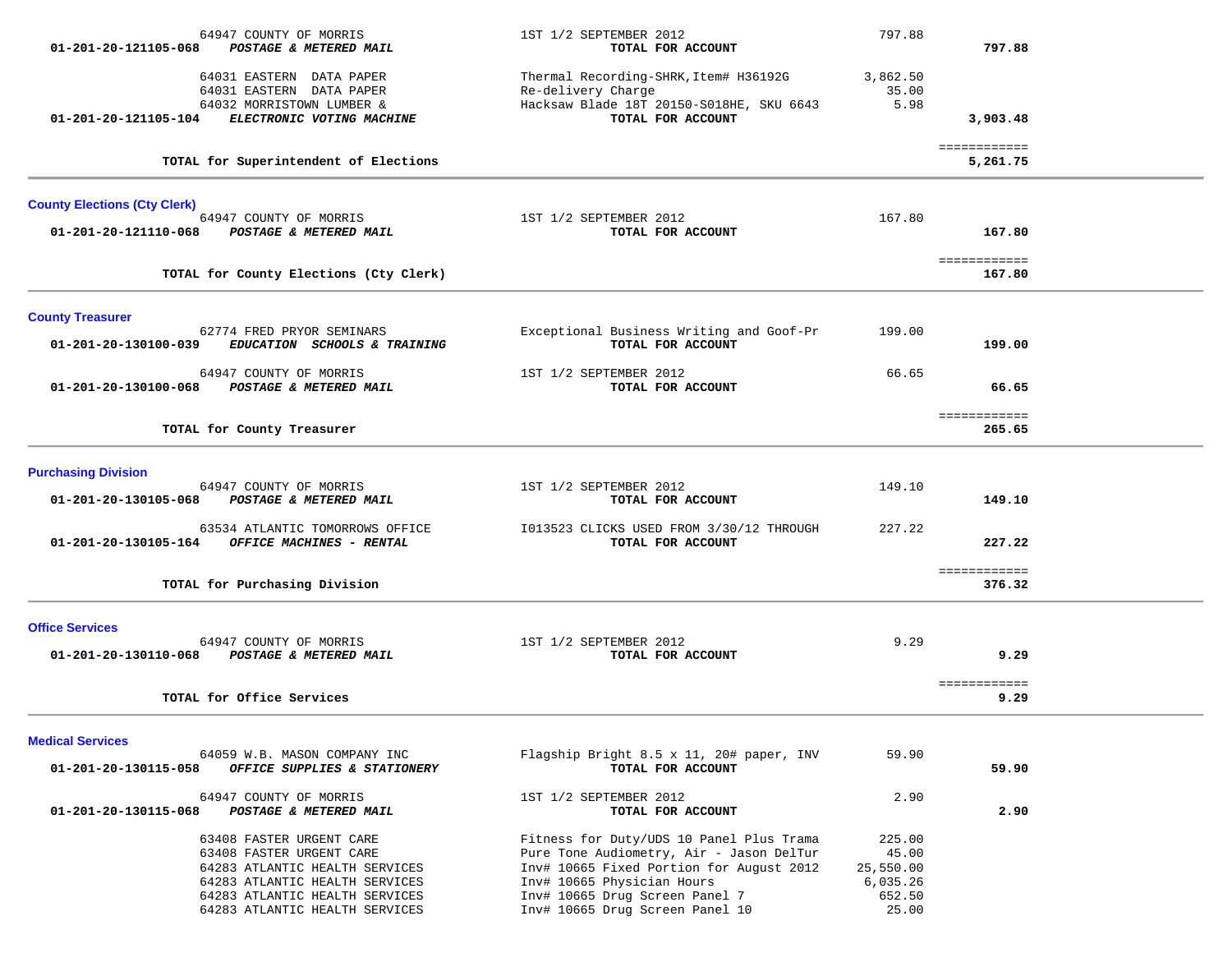| 64283 ATLANTIC HEALTH SERVICES<br>01-201-20-130115-084<br>OTHER OUTSIDE SERVICES    | Inv# 10665 Temporary Nursing Services<br>TOTAL FOR ACCOUNT    | 1,168.50           | 33,701.26                 |  |
|-------------------------------------------------------------------------------------|---------------------------------------------------------------|--------------------|---------------------------|--|
| 64283 ATLANTIC HEALTH SERVICES<br>01-201-20-130115-205<br>"HEPATITIS ""B"" PROGRAM" | Inv# 10665 Hep B<br>TOTAL FOR ACCOUNT                         | 165.00             | 165.00                    |  |
| TOTAL for Medical Services                                                          |                                                               |                    | ============<br>33,929.06 |  |
| <b>O.L.I.S.</b>                                                                     |                                                               |                    |                           |  |
| 62144 WEBGROUP MEDIA LLC<br>OTHER OUTSIDE SERVICES<br>01-201-20-140105-084          | CERB4-ONDEMAND Cerb4 On-Demand - olis.ce<br>TOTAL FOR ACCOUNT | 195.00             | 195.00                    |  |
| TOTAL for O.L.I.S.                                                                  |                                                               |                    | ============<br>195.00    |  |
| <b>County Board of Taxation</b>                                                     |                                                               |                    |                           |  |
| 64947 COUNTY OF MORRIS<br>POSTAGE & METERED MAIL<br>01-201-20-150100-068            | 1ST 1/2 SEPTEMBER 2012<br>TOTAL FOR ACCOUNT                   | 115.60             | 115.60                    |  |
| TOTAL for County Board of Taxation                                                  |                                                               |                    | ============<br>115.60    |  |
|                                                                                     |                                                               |                    |                           |  |
| <b>County Counsel</b><br>63540 WEST PAYMENT CENTER                                  | 1003671819 Information charges - $7-1-12-$                    | 556.08             |                           |  |
| 01-201-20-155100-050<br><b>LAW BOOKS</b>                                            | TOTAL FOR ACCOUNT                                             |                    | 556.08                    |  |
| 64293 BARBARULA LAW OFFICES                                                         | Thomson v. Cty                                                | 864.00             |                           |  |
| 64293 BARBARULA LAW OFFICES                                                         | Megna discipline                                              | 240.00             |                           |  |
| 64293 BARBARULA LAW OFFICES<br>64293 BARBARULA LAW OFFICES                          | Bessler (3) discipline<br>Bessler (2) discipline              | 1,080.00<br>24.00  |                           |  |
| 64293 BARBARULA LAW OFFICES                                                         | Torkos v. MCSD                                                | 312.00             |                           |  |
| 64293 BARBARULA LAW OFFICES                                                         | Tranculov discipline                                          | 804.00             |                           |  |
| 64293 BARBARULA LAW OFFICES                                                         | Wm. Stitt deposition                                          | 1,198.50           |                           |  |
| 64293 BARBARULA LAW OFFICES                                                         | Lippman v. MCSD                                               | 276.00             |                           |  |
| 64293 BARBARULA LAW OFFICES                                                         | Medwin discipline                                             | 456.00             |                           |  |
| 64293 BARBARULA LAW OFFICES                                                         | Civil Commitment hrgs.                                        | 480.00             |                           |  |
| 64571 JOHNSON & CONWAY LLP<br>64571 JOHNSON & CONWAY LLP                            | Special Counsel Services for August 1 th<br>APS - Smith       | 1,552.91<br>768.86 |                           |  |
| 64571 JOHNSON & CONWAY LLP                                                          | Morris View/Matheny                                           | 225.78             |                           |  |
| 63541 INGLESINO, PEARLMAN,                                                          | Annie Rae                                                     | 8,895.81           |                           |  |
| 64015 KNAPP TRIMBOLI & PRUSINOWSKI, LLC                                             | Y. Gonzales                                                   | 96.00              |                           |  |
| 64015 KNAPP TRIMBOLI & PRUSINOWSKI, LLC                                             | Council #6                                                    | 96.00              |                           |  |
| 64015 KNAPP TRIMBOLI & PRUSINOWSKI, LLC                                             | Anyabnwu                                                      | 192.00             |                           |  |
| 64015 KNAPP TRIMBOLI & PRUSINOWSKI, LLC<br>64015 KNAPP TRIMBOLI & PRUSINOWSKI, LLC  | Jeudy<br>Medvar                                               | 1,362.36<br>36.00  |                           |  |
| 64015 KNAPP TRIMBOLI & PRUSINOWSKI, LLC                                             | Gordon                                                        | 636.00             |                           |  |
| 64015 KNAPP TRIMBOLI & PRUSINOWSKI, LLC                                             | Adeniyi                                                       | 286.50             |                           |  |
| 64302 MARTIN F. BARBATO, ESQ.                                                       | PROFESSIONAL SERVICES RENDERED August, 2                      | 60.00              |                           |  |
| 64284 O'MULLAN & BRADY P.C.<br>01-201-20-155100-051<br>LEGAL                        | Professional Services rendered between A<br>TOTAL FOR ACCOUNT | 18,330.00          | 38,272.72                 |  |
| 64286 STAPLES BUSINESS ADVANTAGE                                                    | HP 78A Toner (DWO)                                            | 74.09              |                           |  |
| 01-201-20-155100-058<br>OFFICE SUPPLIES & STATIONERY                                | TOTAL FOR ACCOUNT                                             |                    | 74.09                     |  |
| 64947 COUNTY OF MORRIS<br>01-201-20-155100-068<br>POSTAGE & METERED MAIL            | 1ST 1/2 SEPTEMBER 2012<br>TOTAL FOR ACCOUNT                   | 15.05              | 15.05                     |  |
|                                                                                     |                                                               |                    |                           |  |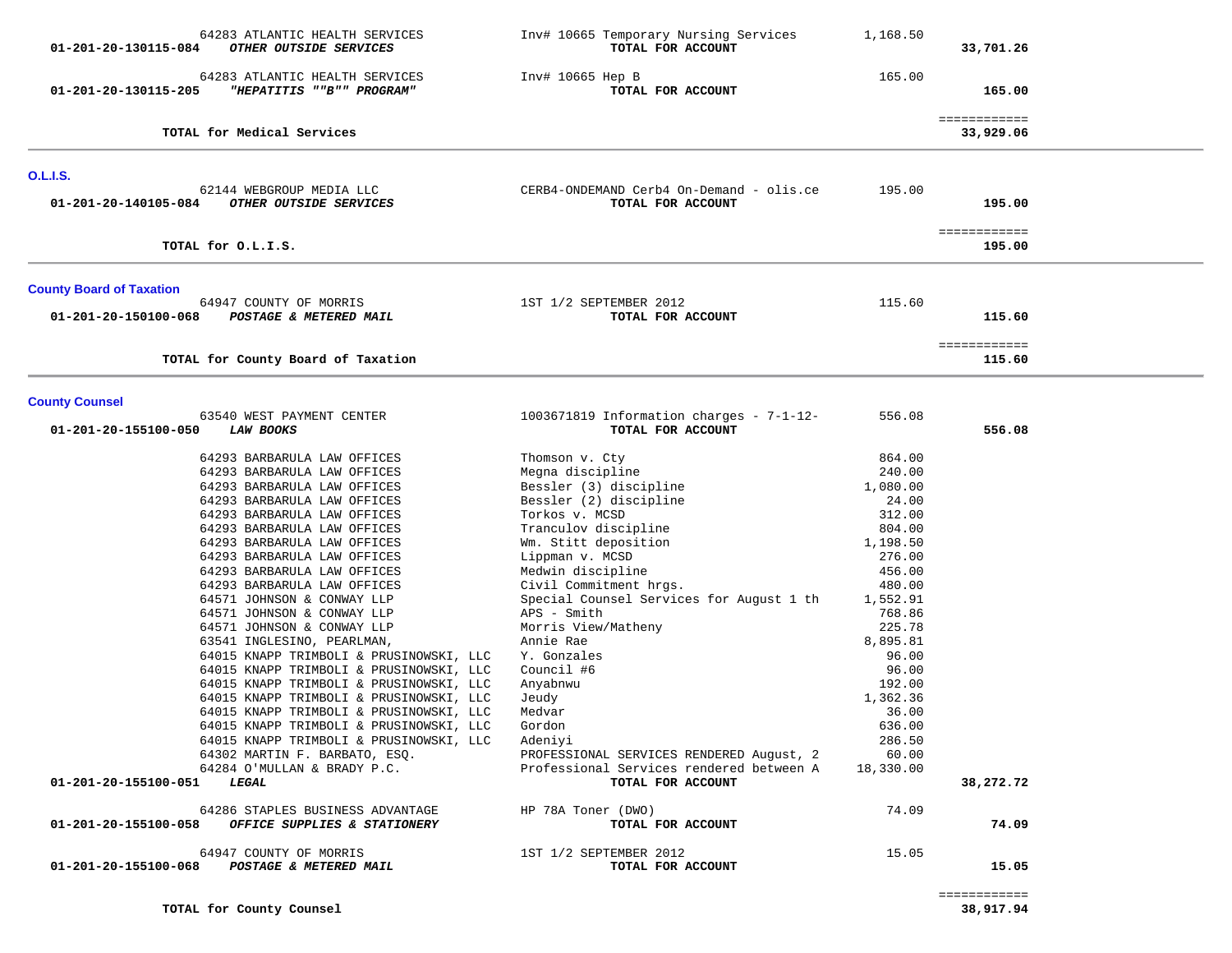| 63609 RESIDEX, LLC<br>64125 POWER PLACE INC<br>CHEMICALS & SPRAYS<br>01-201-20-165100-225 | Freight Charge<br>Sprayer SG20<br>TOTAL FOR ACCOUNT          | 12.61<br>129.99 | 200.37                 |
|-------------------------------------------------------------------------------------------|--------------------------------------------------------------|-----------------|------------------------|
| 63183 AT&T MOBILITY<br>01-201-20-165100-258 EQUIPMENT                                     | Engineering: Sim Card/Survey Equipment.<br>TOTAL FOR ACCOUNT | 48.45           | 48.45                  |
| TOTAL for Engineering                                                                     |                                                              |                 | ============<br>925.75 |
| <b>Heritage Commission</b>                                                                |                                                              |                 |                        |
| 64947 COUNTY OF MORRIS<br>POSTAGE & METERED MAIL<br>01-201-20-175100-068                  | 1ST 1/2 SEPTEMBER 2012<br>TOTAL FOR ACCOUNT                  | 0.90            | 0.90                   |
| 63277 MC TOURISM BUREAU                                                                   |                                                              |                 |                        |
|                                                                                           | FALL FESTIVAL FEE 7/25/12                                    | 150.00          |                        |
| 64248 AMANDA HEFFERAN                                                                     | CONSULTING SERVICES 8-1-12-8-31-12                           | 750.00          |                        |

| 63645 STAPLES BUSINESS ADVANTAGE<br>63645 STAPLES BUSINESS ADVANTAGE |             | 120.07<br>75.12                                    |          |
|----------------------------------------------------------------------|-------------|----------------------------------------------------|----------|
| 63645 STAPLES BUSINESS ADVANTAGE                                     |             | 398.92<br>Short pay due to credits see attached ba |          |
| 63645 STAPLES BUSINESS ADVANTAGE                                     |             | Short pay due to credits see attached ba<br>95.38  |          |
| 63645 STAPLES BUSINESS ADVANTAGE                                     | credit memo | $-0.55$                                            |          |
| 63645 STAPLES BUSINESS ADVANTAGE                                     | credit memo | $-17.60$                                           |          |
| 63645 STAPLES BUSINESS ADVANTAGE                                     | credit memo | $-42.18$                                           |          |
| 63645 STAPLES BUSINESS ADVANTAGE                                     | credit memo | $-209.49$                                          |          |
| 63645 STAPLES BUSINESS ADVANTAGE                                     | credit memo | $-65.88$                                           |          |
| 01-203-20-160100-058<br>(2011) OFFICE SUPPLIES & STATIONERY          |             | TOTAL FOR ACCOUNT                                  | 1,038.94 |

64947 COUNTY OF MORRIS 1ST 1/2 SEPTEMBER 2012 204.98  **01-201-20-160100-068** *POSTAGE & METERED MAIL* **TOTAL FOR ACCOUNT 204.98**

**PDT - General Admin** 

**County Surrogate** 

 62717 MAC URISA Registration for Stephen Rice to attend 180.00 62717 MAC URISA Registration for Stuart Walter to attend 180.00 62717 MAC URISA Registration for William DiBartolo to at 180.00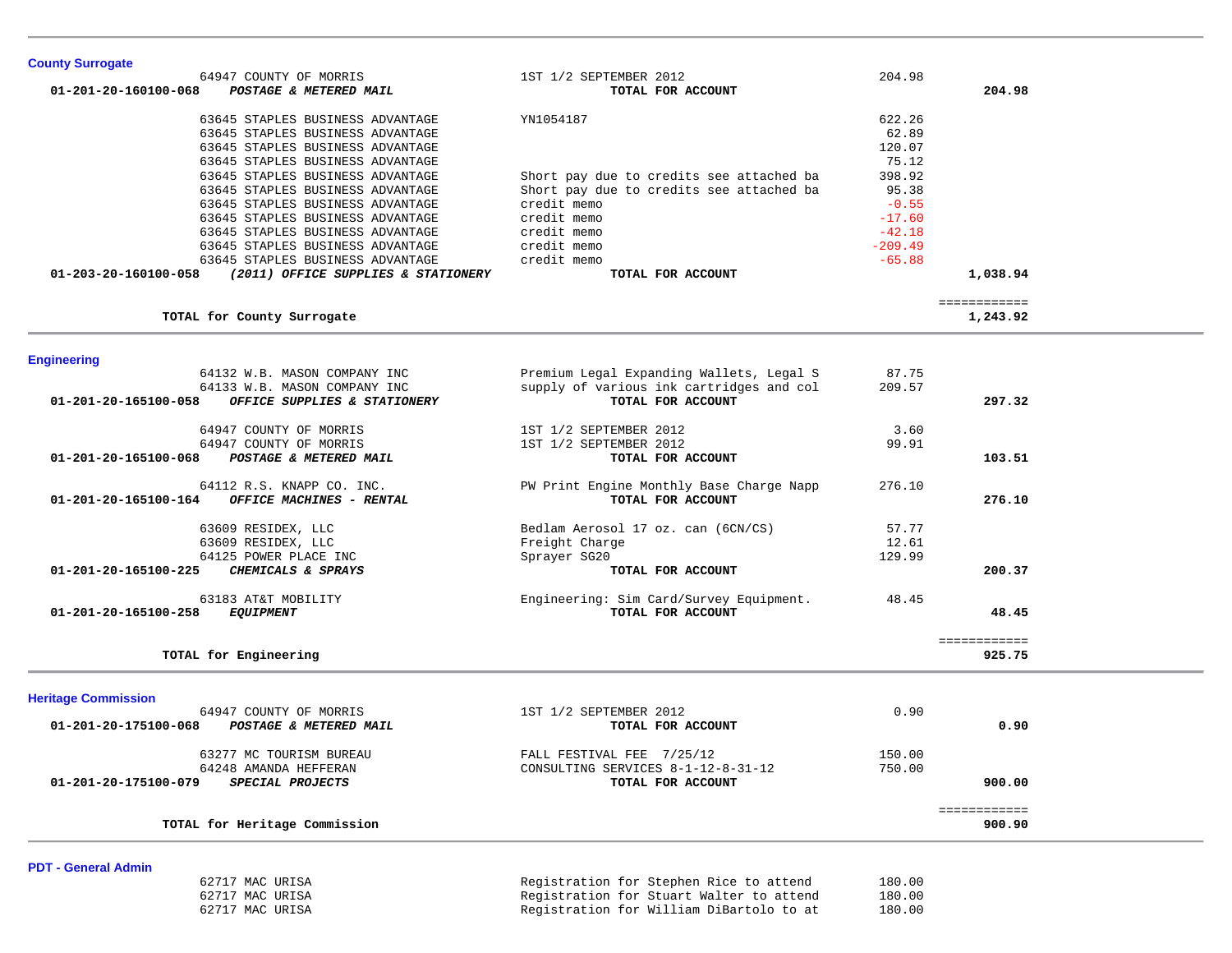| 01-201-20-180115-039<br>EDUCATION SCHOOLS & TRAINING                                                                                                                                   | TOTAL FOR ACCOUNT                                                                                                                                                                             |                 | 540.00                           |  |
|----------------------------------------------------------------------------------------------------------------------------------------------------------------------------------------|-----------------------------------------------------------------------------------------------------------------------------------------------------------------------------------------------|-----------------|----------------------------------|--|
| 64040 MARY JEANNE O'GRADY<br>01-201-20-180115-058 OFFICE SUPPLIES & STATIONERY                                                                                                         | Kableflag Cable Identification Tags for<br>TOTAL FOR ACCOUNT                                                                                                                                  | 25.94           | 25.94                            |  |
| 64947 COUNTY OF MORRIS<br>01-201-20-180115-068 POSTAGE & METERED MAIL                                                                                                                  | 1ST 1/2 SEPTEMBER 2012<br>TOTAL FOR ACCOUNT                                                                                                                                                   | 48.70           | 48.70                            |  |
| $01-201-20-180115-164$ OFFICE MACHINES - RENTAL                                                                                                                                        | 63163 KYOCERA MITA AMERICA, INC. 7629689-030 Serial #F0200274 for the per 1,381.56<br>63163 KYOCERA MITA AMERICA, INC. 7629689-043 Serial #F0100209 for the per 1,381.56<br>TOTAL FOR ACCOUNT |                 | 2,763.12                         |  |
| TOTAL for PDT - General Admin                                                                                                                                                          |                                                                                                                                                                                               |                 | ============<br>3,377.76         |  |
| <b>Preservation Trust</b><br>64324 STAPLES BUSINESS ADVANTAGE<br>64324 STAPLES BUSINESS ADVANTAGE<br>01-201-20-180120-058 OFFICE SUPPLIES & STATIONERY<br>TOTAL for Preservation Trust | Office Supplies Invoice Date 9/1/12 Cust<br>TOTAL FOR ACCOUNT                                                                                                                                 | 226.04<br>16.44 | 242.48<br>============<br>242.48 |  |
| <b>County Weights &amp; Measures</b>                                                                                                                                                   |                                                                                                                                                                                               |                 |                                  |  |
| 64947 COUNTY OF MORRIS<br>01-201-22-201100-068 POSTAGE & METERED MAIL                                                                                                                  | 1ST 1/2 SEPTEMBER 2012<br>TOTAL FOR ACCOUNT                                                                                                                                                   | 18.45           | 18.45                            |  |
| 64327 WASTE MANAGEMENT OF NEW JERSEY<br>01-201-22-201100-084 OTHER OUTSIDE SERVICES                                                                                                    | ACT# 100-0070654-0836-6<br>TOTAL FOR ACCOUNT                                                                                                                                                  | 360.28          | 360.28                           |  |
| 64842 NATIONAL FUEL OIL INC.<br>01-201-22-201100-140 GAS PURCHASES                                                                                                                     | FUEL 8/12 - WEIGHTS & MEASURES<br>TOTAL FOR ACCOUNT                                                                                                                                           | 1,682.78        | 1,682.78                         |  |
| 64216 HESS CORPORATION<br>64376 PSE&G CO<br>01-201-22-201100-141 NATURAL GAS                                                                                                           | WEIGHTS & MEASURES (62830/612936)<br>REF # MOMBAG/ 65-513-961-00 W & M<br>TOTAL FOR ACCOUNT                                                                                                   | 17.02<br>103.96 | 120.98                           |  |
| 64381 AT&T<br>64379 VERIZON<br>01-201-22-201100-146 TELEPHONE                                                                                                                          | W&M 1001-102-9542 8/1/12<br>W&M 201 V63-1789 999 12Y 8/01/12<br>TOTAL FOR ACCOUNT                                                                                                             | 9.14<br>291.91  | 301.05                           |  |
| 63511 KYOCERA MITA AMERICA, INC. BILLING ID# 90136045282<br>01-201-22-201100-258 EQUIPMENT                                                                                             | TOTAL FOR ACCOUNT                                                                                                                                                                             | 702.81          | 702.81                           |  |
| TOTAL for County Weights & Measures                                                                                                                                                    |                                                                                                                                                                                               |                 | ============<br>3,186.35         |  |

# **Employee Group Insurance**

| 01-201-23-220100-090<br>EMPLOYEE GROUP INSURANCE EXPENDITURES | TOTAL FOR ACCOUNT                                     |           | 1,449,642.13 |
|---------------------------------------------------------------|-------------------------------------------------------|-----------|--------------|
| 64056 THERESA JACKSON                                         | Medicare B 1/2012- 6/2012                             | 199.80    |              |
| 64344 ZERISH FYFFE                                            | Medicare B 1/2012- 6/2012                             | 599.40    |              |
| 64057 MARGARET VIOLA                                          | Medicare B 1/2012- 6/2012                             | 599.40    |              |
| 64050 HORIZON BLUE CROSS BLUE SHIELD                          | Dental Coverage for the month of Septemb              | 44,866.79 |              |
| 64047 HELEN NELSON                                            | Medicare B 1/2012- 6/2012                             | 1,198.80  |              |
| 64051 HORIZON BLUE CROSS BLUE SHIELD                          | September 2012 HMO Main Cty and Morris V 1,400,589.44 |           |              |
| 64048 DISCOVERY BENEFITS INC.                                 | COBRA 8/2012 Main County and Morris View              | 917.60    |              |
| 64049 DISCOVERY BENEFITS INC.                                 | COBRA 8/2012 Offices of Temporary Assist              | 71.50     |              |
| 64064 CAROL CAREY                                             | Medicare B 1/2012- 6/2012                             | 599.40    |              |

-

 $\overline{\phantom{a}}$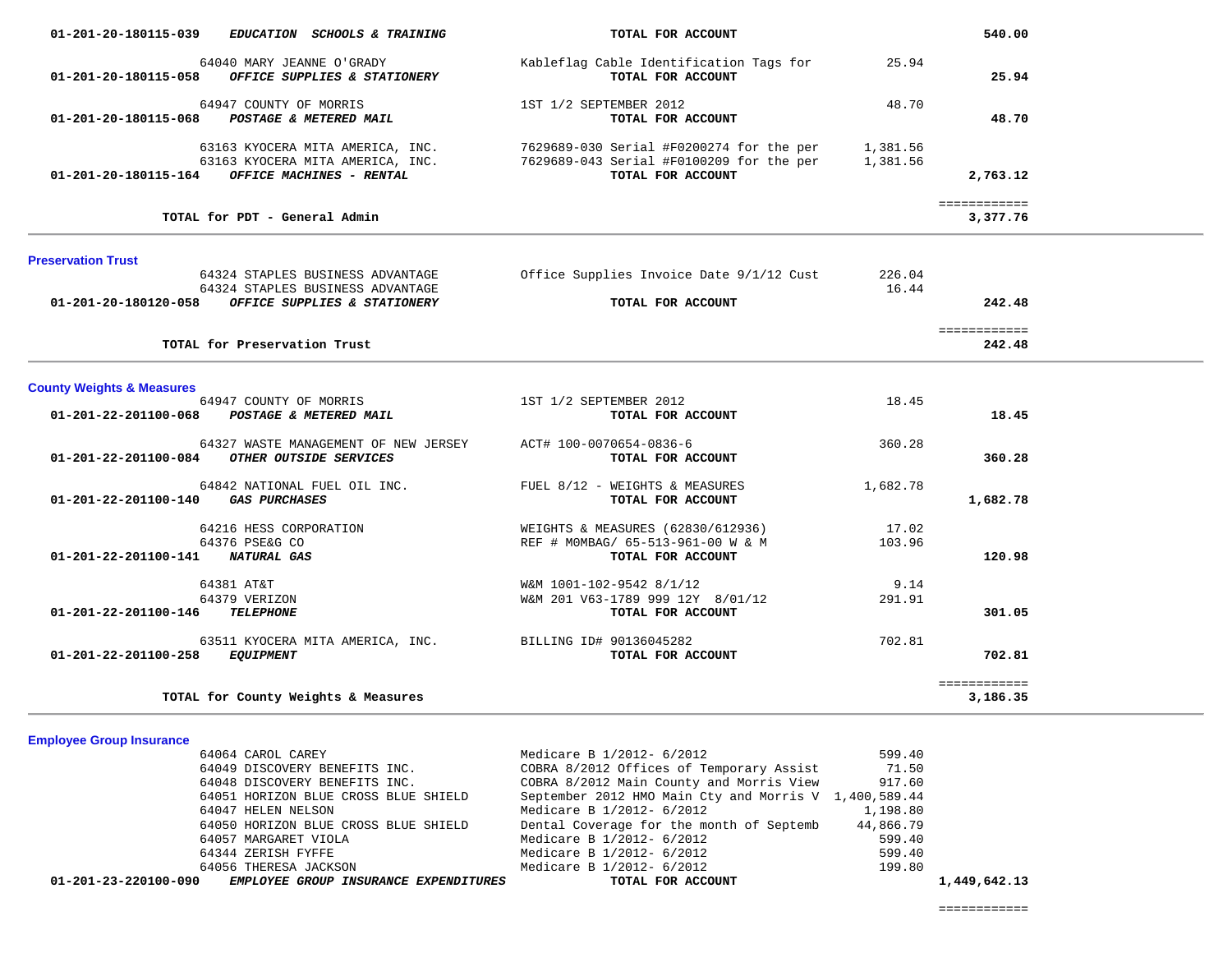198.90

| <b>Office of Emergency Management</b>                 |                        |        |              |  |
|-------------------------------------------------------|------------------------|--------|--------------|--|
| 64400 VERIZON WIRELESS                                | ADMIN<br>L&PS –        | 80.02  |              |  |
| 01-201-25-252100-031<br><i>CELLULAR PHONES/PAGERS</i> | TOTAL FOR ACCOUNT      |        | 80.02        |  |
| 64041 STAPLES BUSINESS ADVANTAGE                      | Cust# NYC 1054187      | 116.63 |              |  |
| 01-201-25-252100-058<br>OFFICE SUPPLIES & STATIONERY  | TOTAL FOR ACCOUNT      |        | 116.63       |  |
| COUNTY OF MORRIS<br>64947                             | 1ST 1/2 SEPTEMBER 2012 | 1.35   |              |  |
| 64947 COUNTY OF MORRIS                                | 1ST 1/2 SEPTEMBER 2012 | 0.90   |              |  |
| 01-201-25-252100-068<br>POSTAGE & METERED MAIL        | TOTAL FOR ACCOUNT      |        | 2.25         |  |
|                                                       |                        |        | ============ |  |

TOTAL for Office of Emergency Management

**TOTAL for Communications Center 6,499.06**

#### **Communications Center**

| CPR Instructors Course for J. Lezcano an<br>57339 LIFESAVERS INC<br>500.00<br>TOTAL FOR ACCOUNT<br>500.00<br>01-201-25-252105-039<br>EDUCATION SCHOOLS & TRAINING<br>64421 W.B. MASON COMPANY INC<br>Per invoice, toner cartridges<br>248.01<br>OFFICE SUPPLIES & STATIONERY<br>TOTAL FOR ACCOUNT<br>248.01<br>01-201-25-252105-058<br>64947 COUNTY OF MORRIS<br>36.30<br>1ST 1/2 SEPTEMBER 2012<br>36.30<br>01-201-25-252105-068<br>POSTAGE & METERED MAIL<br>TOTAL FOR ACCOUNT<br>64415 ROYAL COMMUNICATIONS INC.<br>8/29, per invoice, radio repair for #5-2<br>75.00<br>8/29, per invoice, removed 2 radios and<br>64415 ROYAL COMMUNICATIONS INC.<br>175.00<br>$01 - 201 - 25 - 252105 - 072$<br><b>RADIO REPAIRS</b><br>TOTAL FOR ACCOUNT<br>250.00<br>64396 LANGUAGE LINE SERVICES<br>902-0110022, 8/31/12 (8/1-8/31/12)<br>1,064.20<br>1,064.20<br>01-201-25-252105-117<br><b>INTERPRETOR FEES</b><br>TOTAL FOR ACCOUNT<br>64420 JERSEY CENTRAL POWER & LIGHT<br>10 00 78 7707 1 4, 8/30/12 Flanders(7/26<br>552.42<br>64420 JERSEY CENTRAL POWER & LIGHT<br>10 00 78 772 5 4 6, 58/28/12 Weldon Rd,<br>561.60<br>64420 JERSEY CENTRAL POWER & LIGHT<br>10 00 81 9957 4 5, 58/30/12 FlandersAnne<br>3.60<br><b>ELECTRICITY</b><br>TOTAL FOR ACCOUNT<br>1,117.62<br>01-201-25-252105-137<br>63739 THE INSTITUTE FOR FORENSIC<br>Psychological Examinations and Reports f<br>325.00<br>TOTAL FOR ACCOUNT<br>325.00<br>01-201-25-252105-189<br><b>MEDICAL</b><br>62892 UNIVERSAL UNIFORM SALES CO INC<br>Janes MC Co-Op# 190<br>952.99<br>62892 UNIVERSAL UNIFORM SALES CO INC<br>Norman - MC Co-Op# 88<br>246.90<br>Janes MC Co-Op# 190<br>12.00<br>62892 UNIVERSAL UNIFORM SALES CO INC<br>01-201-25-252105-202<br>UNIFORM AND ACCESSORIES<br>1,211.89<br>TOTAL FOR ACCOUNT<br>63520 LASHEN ELECTRONICS INC<br>Per invoice, Cat. 6 White Patch Cord<br>29.95<br>Per invoice, 75' Cat5 Patch cable<br>81.69<br>63520 LASHEN ELECTRONICS INC<br>9/1/12 Per invoice 911 Dispatcher Assess<br>64397 SELECT ADVANTAGE<br>75.00<br>63491 SELECT ADVANTAGE<br>911 Dispatcher Assessment Services for J<br>75.00<br>63491 SELECT ADVANTAGE<br>Processing/Set-up Fee<br>250.00<br>63491 SELECT ADVANTAGE<br>911 Dispatcher Assessment Services for t<br>875.00<br>01-201-25-252105-258<br><b>EQUIPMENT</b><br>TOTAL FOR ACCOUNT<br>1,386.64 | 01-201-25-252105-037 | 64421 W.B. MASON COMPANY INC<br>DATA PROCESSING SUPPLIES | Per invoice copy paper<br>TOTAL FOR ACCOUNT | 359.40 | 359.40 |
|-------------------------------------------------------------------------------------------------------------------------------------------------------------------------------------------------------------------------------------------------------------------------------------------------------------------------------------------------------------------------------------------------------------------------------------------------------------------------------------------------------------------------------------------------------------------------------------------------------------------------------------------------------------------------------------------------------------------------------------------------------------------------------------------------------------------------------------------------------------------------------------------------------------------------------------------------------------------------------------------------------------------------------------------------------------------------------------------------------------------------------------------------------------------------------------------------------------------------------------------------------------------------------------------------------------------------------------------------------------------------------------------------------------------------------------------------------------------------------------------------------------------------------------------------------------------------------------------------------------------------------------------------------------------------------------------------------------------------------------------------------------------------------------------------------------------------------------------------------------------------------------------------------------------------------------------------------------------------------------------------------------------------------------------------------------------------------------------------------------------------------------------------------------------------------------------------------------------------------------------------------------------------------------------------------------------------------------------|----------------------|----------------------------------------------------------|---------------------------------------------|--------|--------|
|                                                                                                                                                                                                                                                                                                                                                                                                                                                                                                                                                                                                                                                                                                                                                                                                                                                                                                                                                                                                                                                                                                                                                                                                                                                                                                                                                                                                                                                                                                                                                                                                                                                                                                                                                                                                                                                                                                                                                                                                                                                                                                                                                                                                                                                                                                                                           |                      |                                                          |                                             |        |        |
|                                                                                                                                                                                                                                                                                                                                                                                                                                                                                                                                                                                                                                                                                                                                                                                                                                                                                                                                                                                                                                                                                                                                                                                                                                                                                                                                                                                                                                                                                                                                                                                                                                                                                                                                                                                                                                                                                                                                                                                                                                                                                                                                                                                                                                                                                                                                           |                      |                                                          |                                             |        |        |
|                                                                                                                                                                                                                                                                                                                                                                                                                                                                                                                                                                                                                                                                                                                                                                                                                                                                                                                                                                                                                                                                                                                                                                                                                                                                                                                                                                                                                                                                                                                                                                                                                                                                                                                                                                                                                                                                                                                                                                                                                                                                                                                                                                                                                                                                                                                                           |                      |                                                          |                                             |        |        |
|                                                                                                                                                                                                                                                                                                                                                                                                                                                                                                                                                                                                                                                                                                                                                                                                                                                                                                                                                                                                                                                                                                                                                                                                                                                                                                                                                                                                                                                                                                                                                                                                                                                                                                                                                                                                                                                                                                                                                                                                                                                                                                                                                                                                                                                                                                                                           |                      |                                                          |                                             |        |        |
|                                                                                                                                                                                                                                                                                                                                                                                                                                                                                                                                                                                                                                                                                                                                                                                                                                                                                                                                                                                                                                                                                                                                                                                                                                                                                                                                                                                                                                                                                                                                                                                                                                                                                                                                                                                                                                                                                                                                                                                                                                                                                                                                                                                                                                                                                                                                           |                      |                                                          |                                             |        |        |
|                                                                                                                                                                                                                                                                                                                                                                                                                                                                                                                                                                                                                                                                                                                                                                                                                                                                                                                                                                                                                                                                                                                                                                                                                                                                                                                                                                                                                                                                                                                                                                                                                                                                                                                                                                                                                                                                                                                                                                                                                                                                                                                                                                                                                                                                                                                                           |                      |                                                          |                                             |        |        |
|                                                                                                                                                                                                                                                                                                                                                                                                                                                                                                                                                                                                                                                                                                                                                                                                                                                                                                                                                                                                                                                                                                                                                                                                                                                                                                                                                                                                                                                                                                                                                                                                                                                                                                                                                                                                                                                                                                                                                                                                                                                                                                                                                                                                                                                                                                                                           |                      |                                                          |                                             |        |        |
|                                                                                                                                                                                                                                                                                                                                                                                                                                                                                                                                                                                                                                                                                                                                                                                                                                                                                                                                                                                                                                                                                                                                                                                                                                                                                                                                                                                                                                                                                                                                                                                                                                                                                                                                                                                                                                                                                                                                                                                                                                                                                                                                                                                                                                                                                                                                           |                      |                                                          |                                             |        |        |
|                                                                                                                                                                                                                                                                                                                                                                                                                                                                                                                                                                                                                                                                                                                                                                                                                                                                                                                                                                                                                                                                                                                                                                                                                                                                                                                                                                                                                                                                                                                                                                                                                                                                                                                                                                                                                                                                                                                                                                                                                                                                                                                                                                                                                                                                                                                                           |                      |                                                          |                                             |        |        |
| ============                                                                                                                                                                                                                                                                                                                                                                                                                                                                                                                                                                                                                                                                                                                                                                                                                                                                                                                                                                                                                                                                                                                                                                                                                                                                                                                                                                                                                                                                                                                                                                                                                                                                                                                                                                                                                                                                                                                                                                                                                                                                                                                                                                                                                                                                                                                              |                      |                                                          |                                             |        |        |

 $6,499.06$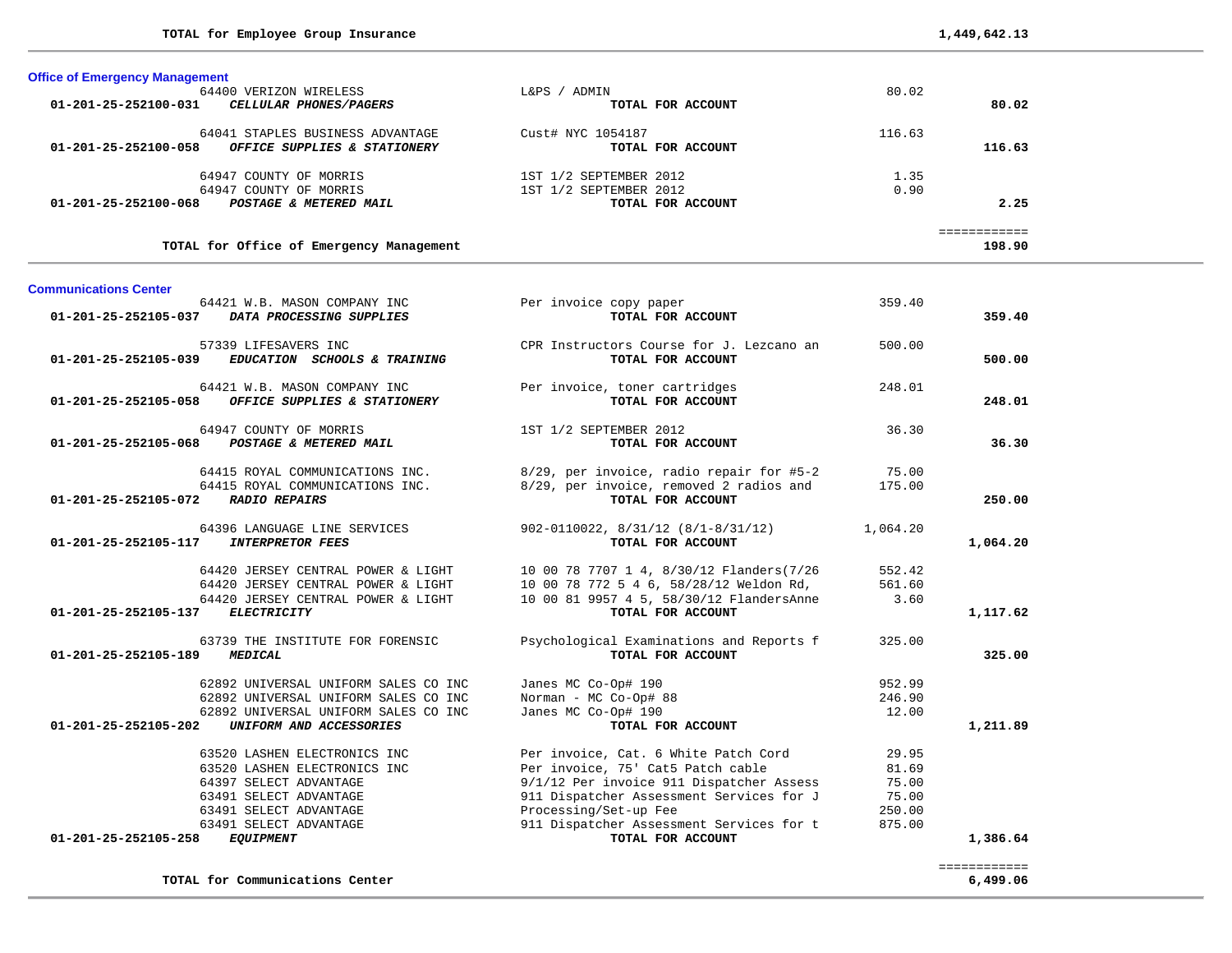| <b>County Medical Examiner Office</b> |  |
|---------------------------------------|--|
|---------------------------------------|--|

64947 COUNTY OF MORRIS 1ST 1/2 SEPTEMBER 2012 18.70

|                                | . OUNTY<br>- OF<br>$\blacksquare$<br>494 د<br>1UKKI 2 | .<br>.<br>2012<br>.<br>$\sim$ | .<br>To. |
|--------------------------------|-------------------------------------------------------|-------------------------------|----------|
| $01 - 201 -$<br>-25-254100-068 | METERED MAIL<br><i><b>POSTAGE</b></i>                 | ACCOUNT<br>FOR<br>TOTAL       | 18.70    |

**TOTAL for County Medical Examiner Office 18.70**

| <b>County Sheriff's Department</b>                    |                                                 |          |              |
|-------------------------------------------------------|-------------------------------------------------|----------|--------------|
| 62013 UNITED STATES POLICE                            | New One Year Membership-2012 for SERT Of        | 200.00   |              |
| 01-201-25-270100-023<br>ASSOCIATIONS AND MEMBERSHIPS  | TOTAL FOR ACCOUNT                               |          | 200.00       |
|                                                       |                                                 |          |              |
| 64013 UPSTATE K-9                                     | K-9 "Hennie Bolster Police Seminar 2012:        | 300.00   |              |
| EDUCATION SCHOOLS & TRAINING<br>01-201-25-270100-039  | TOTAL FOR ACCOUNT                               |          | 300.00       |
| 64947 COUNTY OF MORRIS                                | 1ST 1/2 SEPTEMBER 2012                          | 347.59   |              |
| POSTAGE & METERED MAIL<br>01-201-25-270100-068        | TOTAL FOR ACCOUNT                               |          | 347.59       |
|                                                       |                                                 |          |              |
| 62766 LEXIS NEXIS ACCURINT                            | Inv dtd $7/31/12 -$                             | 155.00   |              |
| 01-201-25-270100-078<br>SOFTWARE MAINTENANCE          | TOTAL FOR ACCOUNT                               |          | 155.00       |
|                                                       |                                                 |          |              |
| 63662 STEVE SEIDLER                                   | Training for K-9 dogs, $(8/6/12, 8/8/12,$       | 1,005.00 |              |
| 64022 U.S. SECURITY ASSOCIATES, INC.                  | $573-1067-000$ Guards - $8/10/12$ - $8/16/12$ , | 2,335.50 |              |
| 64021 U.S. SECURITY ASSOCIATES, INC.                  | $573-1067-000$ Guards - $8/3/12$ - $8/9/12$ , I | 2,319.22 |              |
| 63218 U.S. SECURITY ASSOCIATES, INC.                  | $573-1067-000$ GUARDS - $7/27/12$ - 8/2/12, I   | 2,373.85 |              |
| OTHER OUTSIDE SERVICES<br>01-201-25-270100-084        | TOTAL FOR ACCOUNT                               |          | 8,033.57     |
| 62922 PAPER MART INC                                  | 2500 Envelopes (10 - 24 WHITE wove windo        | 134.00   |              |
| 62922 PAPER MART INC                                  | SHIPPING                                        | 10.00    |              |
| 63702 STAPLES BUSINESS ADVANTAGE                      | A. Noboa - Office supplies                      | 71.34    |              |
| 01-201-25-270100-095<br>OTHER ADMINISTRATIVE SUPPLIES | TOTAL FOR ACCOUNT                               |          | 215.34       |
|                                                       |                                                 |          | ============ |
| TOTAL for County Sheriff's Department                 |                                                 |          | 9,251.50     |
|                                                       |                                                 |          |              |
| <b>County Prosecutor's Office</b>                     |                                                 |          |              |
| 64478 BETTY ANN DERCO                                 | Supplemental Hours for August 2012              | 16.50    |              |
| 64483 BERYL SKOG                                      | Supplemental Hourly Pay for August 2012         | 9.75     |              |
| 64480 DIANE DINUNZIO                                  | Supplemental Hourly Pay for August 2012         | 15.30    |              |
| 64479 DOROTHY DIFABIO                                 | Supplemental Hourly Pay for August 2012         | 55.50    |              |
| 64479 DOROTHY DIFABIO                                 | Supplental Case Pay- August 2012                | 50.00    |              |
| 64481 JANET B. NOVELLO                                | Supplemental Hourly Pay-August 2012             | 6.30     |              |
| 64481 JANET B. NOVELLO                                | Supplemental Case Pay- August 2012              | 50.00    |              |
| 64484 JUNE WITTY                                      | Supplemental Hourly Pay for August 2012         | 28.80    |              |
| 64484 JUNE WITTY                                      | Supplemental Case Pay                           | 200.00   |              |
| 01-201-25-275100-014<br>SALARIES & WAGES-OVERTIME     | TOTAL FOR ACCOUNT                               |          | 432.15       |
|                                                       |                                                 |          |              |
| 64477 BARBARA JEAN ACKERSON                           | On Call Hours for August 2012                   | 10.50    |              |
| 01-201-25-275100-016<br>OUTSIDE SALARIES & WAGES      | TOTAL FOR ACCOUNT                               |          | 10.50        |
| 63730 VERIZON WIRELESS                                | Account #982471570-00002 AUG 08 - SEPT 1        | 35.00    |              |
| 63771 VERIZON WIRELESS                                | Account #982471570-00001 FOR PERIOD JULY        | 747.56   |              |
| 01-201-25-275100-031<br>CELLULAR PHONES/PAGERS        | TOTAL FOR ACCOUNT                               |          | 782.56       |
|                                                       |                                                 |          |              |
| 63016 DELL MARKETING L.P.                             | *Quote #628751999 assembly, Speaker, 2W, 18     | 5.99     |              |
| 59991 DELL MARKETING L.P.                             |                                                 |          |              |
|                                                       | Cisco Small Business SD2008T-NA 8 10/100        | 68.39    |              |
| 59991 DELL MARKETING L.P.                             | Cisco Linksys EA4500 Enabled N900 Dual-B        | 180.49   |              |

63754 STAPLES BUSINESS ADVANTAGE THE Yellow Ink Cartridge 23.74<br>7 DATA PROCESSING SUPPLIES TOTAL FOR ACCOUNT

============

Toner, Black, Cyan, Magenta and color ink

 **01-201-25-275100-037** *DATA PROCESSING SUPPLIES* **TOTAL FOR ACCOUNT 954.83**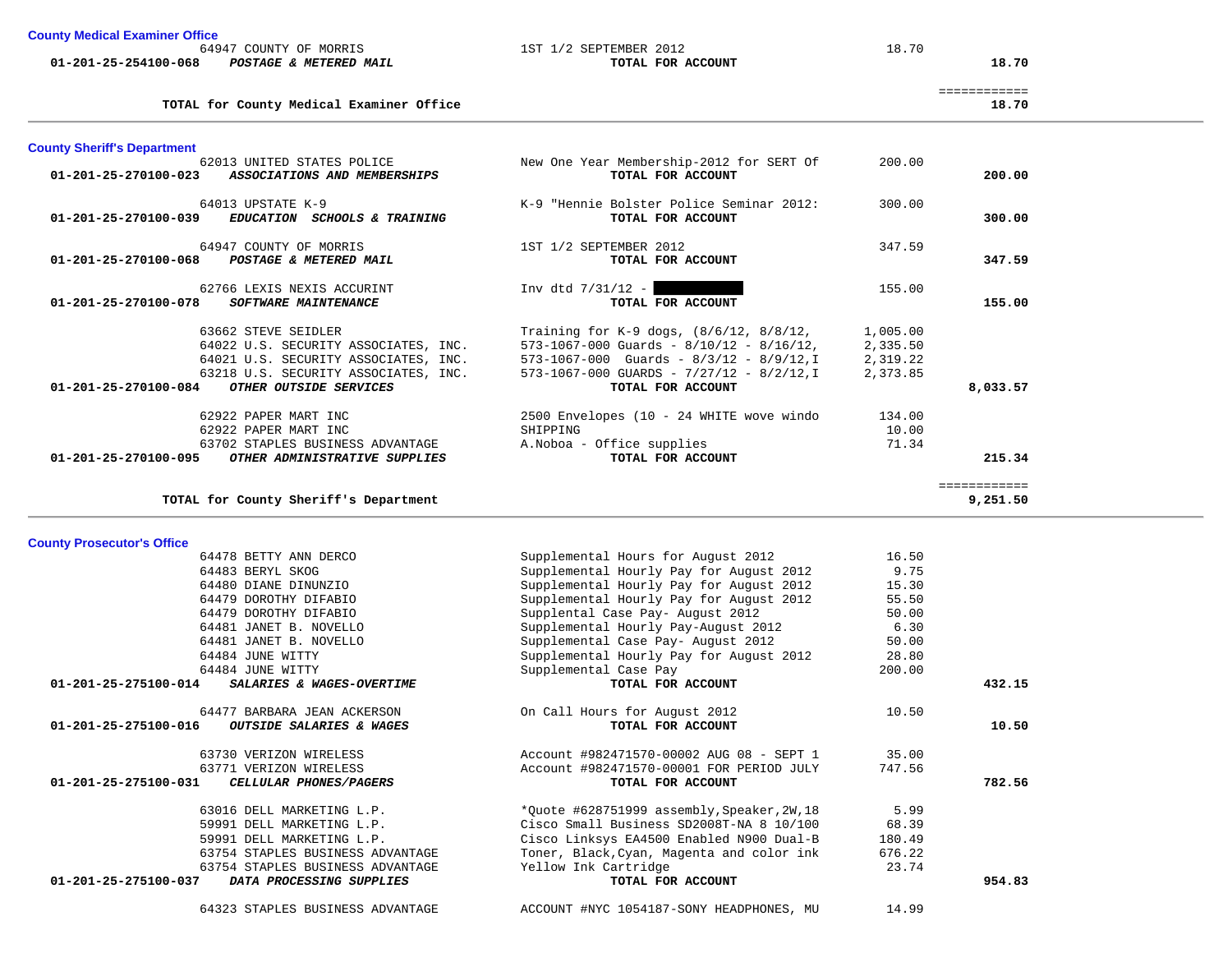| 64323 STAPLES BUSINESS ADVANTAGE                     | ENVELOPES, 81/2X11, RUBBER BANDS, 6X9 ENV.  | 166.26   |              |  |
|------------------------------------------------------|---------------------------------------------|----------|--------------|--|
| 64323 STAPLES BUSINESS ADVANTAGE                     | LABELS COPIER 8X11                          | 78.84    |              |  |
| 64323 STAPLES BUSINESS ADVANTAGE                     | ASSORTED OFFICE SUPPLIES                    | 32.82    |              |  |
| 64323 STAPLES BUSINESS ADVANTAGE                     | MULTI COLOR LABELS                          | 46.76    |              |  |
| 64323 STAPLES BUSINESS ADVANTAGE                     | ASSORTED OFFICE SUPPLIES                    | 660.03   |              |  |
| 64323 STAPLES BUSINESS ADVANTAGE                     | EXPANDABLE WALLET W/FLAP                    | 68.55    |              |  |
| 63754 STAPLES BUSINESS ADVANTAGE                     |                                             | 52.78    |              |  |
|                                                      | Account #NYC 1054187*steno books, binder    |          |              |  |
| 63754 STAPLES BUSINESS ADVANTAGE                     | Incline sorter-black                        | 8.65     |              |  |
| 63754 STAPLES BUSINESS ADVANTAGE                     | Deodorizing wipes                           | 80.85    |              |  |
| 63754 STAPLES BUSINESS ADVANTAGE                     | Corrugated Cartons                          | 28.30    |              |  |
| 63754 STAPLES BUSINESS ADVANTAGE                     | USB 3.0 Hi Speed Media Reader.              | 59.98    |              |  |
| 63754 STAPLES BUSINESS ADVANTAGE                     | Folder class 1 div 1tr green, expanding     | 267.69   |              |  |
| 63754 STAPLES BUSINESS ADVANTAGE                     | SPLS 4 GB Relay Flash-SLED                  | 10.75    |              |  |
| OFFICE SUPPLIES & STATIONERY<br>01-201-25-275100-058 | TOTAL FOR ACCOUNT                           |          | 1,577.25     |  |
| 63725 FEDEX                                          | Account #1051-0576-2 8/27/12 (Aug.14th      | 282.48   |              |  |
| 63756 FEDEX                                          | Account #1051-0576-2** $8/14-8/15/12$ .     | 120.02   |              |  |
| 63756 FEDEX                                          | Account#1051-0576-2**8/3-8/8/12             | 101.01   |              |  |
| 64307 FEDEX                                          | Shipments 8/24/12-8/29/12** Acct #1051 0    | 196.79   |              |  |
| 64947 COUNTY OF MORRIS                               | 1ST 1/2 SEPTEMBER 2012                      | 1,029.48 |              |  |
|                                                      |                                             |          |              |  |
| 01-201-25-275100-068 POSTAGE & METERED MAIL          | TOTAL FOR ACCOUNT                           |          | 1,729.78     |  |
| 64347 REEMA KAREER                                   | Travel to Symposium in Hamilton on 8/14/    | 72.16    |              |  |
| 64285 JOHN MCNAMARA                                  | TOLLS: APPELLATE SYMPOSIUM- ATTORNEY GEN    | 9.05     |              |  |
| TRAVEL EXPENSE<br>01-201-25-275100-082               | TOTAL FOR ACCOUNT                           |          | 81.21        |  |
| 63555 MEDIA SUPPLY                                   | DVD'S                                       | 295.00   |              |  |
| 63555 MEDIA SUPPLY                                   | CD'S                                        | 590.00   |              |  |
| 63555 MEDIA SUPPLY                                   | Paper Sleeves                               | 60.00    |              |  |
| 60277 M.C. CHAMBER OF COMMERCE                       | Prosecutor Bianchi, Esq. ** 2012 Annual Gol | 125.00   |              |  |
|                                                      | Reservations for Det.James Bruno- August    | 174.00   |              |  |
| 62476 MHL, LLC                                       |                                             |          |              |  |
| 63022 SPRINT NEXTEL                                  | 296629811 Jul 07-Aug 6, 2012 Air cards f    | 119.97   |              |  |
| 63797 VERIZON                                        | Account #973 285-5371 820 57Y 8/14/12       | 29.48    |              |  |
| 63765 VERIZON                                        | Account #973 984-2133 421 22Y 8/22/12       | 55.02    |              |  |
| <b>INVESTIGATION EXPENSE</b><br>01-201-25-275100-118 | TOTAL FOR ACCOUNT                           |          | 1,448.47     |  |
| 63232 DANIEL P GREENFIELD MD MPH MS                  | State V David Noll(Req. by AP Tia Manoch    | 4,390.00 |              |  |
| WITNESS FEES AND MILEAGE<br>01-201-25-275100-121     | TOTAL FOR ACCOUNT                           |          | 4,390.00     |  |
| 64474 BRIAN WALSH                                    | Extradition Expense- RE: State vs Barnes    | 64.00    |              |  |
| 01-201-25-275100-126<br>COURT EXPENSES-EXTRADITION   | TOTAL FOR ACCOUNT                           |          | 64.00        |  |
| 63694 DEER PARK                                      | Account #0434996856 Water for period: 7/    | 173.47   |              |  |
| 01-201-25-275100-147<br><b>WATER</b>                 | TOTAL FOR ACCOUNT                           |          | 173.47       |  |
|                                                      |                                             |          |              |  |
| 63010 STATE TOXICOLOGY LABORATORY                    | Back Ground Drug Tests INV. DATED JUL 31    | 270.00   |              |  |
| 01-201-25-275100-189 MEDICAL                         | TOTAL FOR ACCOUNT                           |          | 270.00       |  |
| 63020 ATLANTIC TACTICAL OF NJ, INC.                  | Tactical Cotton Pants: Murzenski, Johnson   | 112.47   |              |  |
| UNIFORM AND ACCESSORIES<br>01-201-25-275100-202      | TOTAL FOR ACCOUNT                           |          | 112.47       |  |
|                                                      |                                             |          | ============ |  |
|                                                      |                                             |          | 12,026.69    |  |

**County Jail** 

| 62839 CROSS COUNTRY EDUCATION, LLC                                                   | TRAINING FOR M.PREVOZNAK DATED 8.15.12       | 169.00   |          |
|--------------------------------------------------------------------------------------|----------------------------------------------|----------|----------|
| 01-201-25-280100-039<br><i>SCHOOLS &amp; TRAINING</i><br><i>EDUCATION</i>            | TOTAL FOR ACCOUNT                            |          | 169.00   |
| 63780 W.B. MASON COMPANY INC<br>01-201-25-280100-058<br>OFFICE SUPPLIES & STATIONERY | LOG BOOKS DATED 8.21.12<br>TOTAL FOR ACCOUNT | 1,575.00 | 1,575.00 |
| 64947 COUNTY OF MORRIS                                                               | 1ST 1/2 SEPTEMBER 2012                       | 100.38   |          |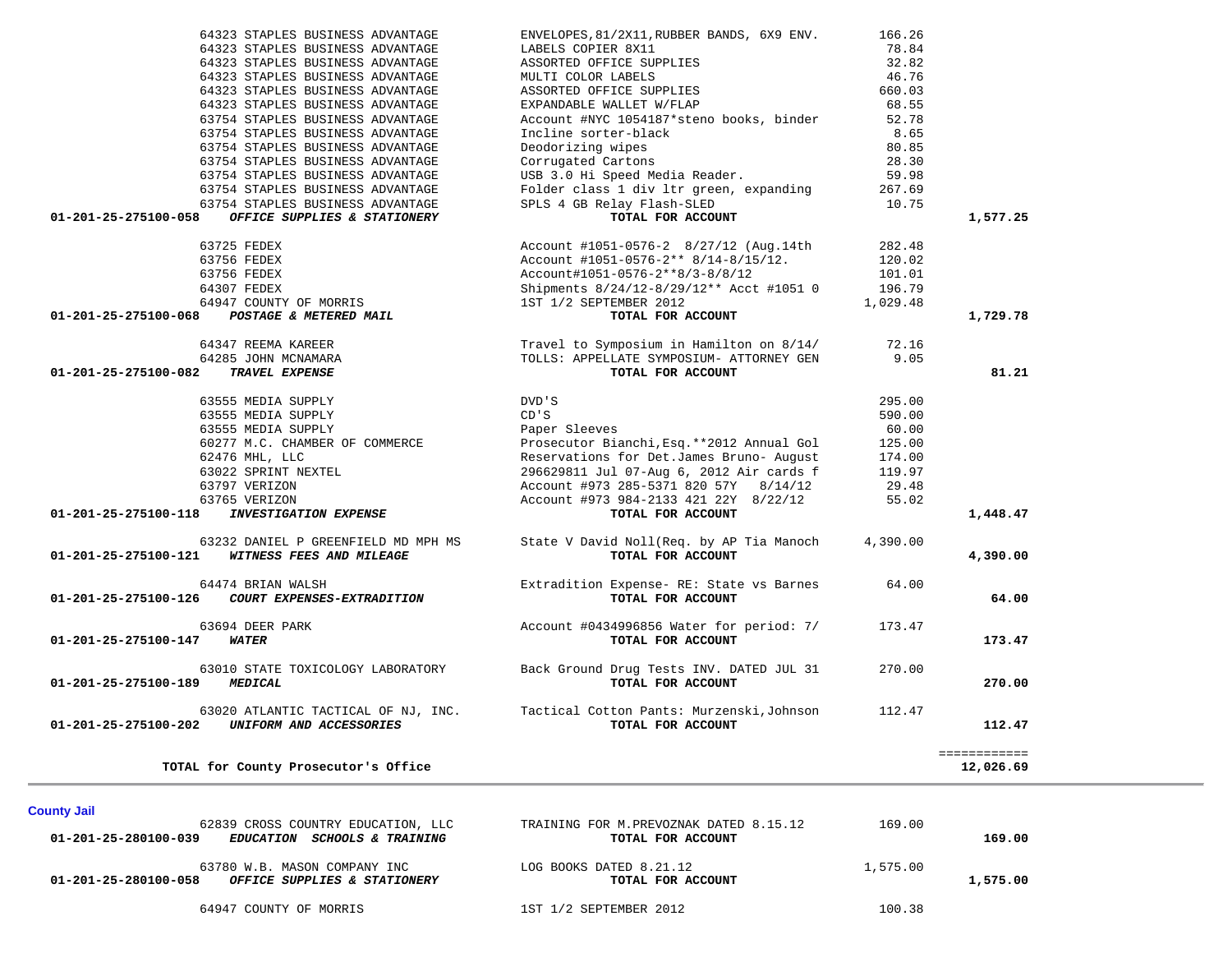| 01-201-25-280100-068              | POSTAGE & METERED MAIL                                                                                                       | TOTAL FOR ACCOUNT                                                                                                                            |                            | 100.38                    |
|-----------------------------------|------------------------------------------------------------------------------------------------------------------------------|----------------------------------------------------------------------------------------------------------------------------------------------|----------------------------|---------------------------|
|                                   | 63410 T J'S SPORTWIDE TROPHY<br>01-201-25-280100-084 OTHER OUTSIDE SERVICES                                                  | PLAOUE AND ENGRAVING DATED 8.18.12<br>TOTAL FOR ACCOUNT                                                                                      | 41.00                      | 41.00                     |
| $01 - 201 - 25 - 280100 - 128$    | 61198 ROYAL SYSTEMS<br><b>SECURITY EQUIPMENT</b>                                                                             | 3 SECURITY CAMERAS PLUS FREIGHT DATED 7.<br>TOTAL FOR ACCOUNT                                                                                | 1,236.00                   | 1,236.00                  |
| 01-201-25-280100-164              | 63513 RICOH AMERICAS CORPORATION<br>OFFICE MACHINES - RENTAL                                                                 | CLASSIFICATION AND OUARTERMASTER COPIER<br>TOTAL FOR ACCOUNT                                                                                 | 1,566.42                   | 1,566.42                  |
| 01-201-25-280100-185              | 63621 ARAMARK CORRECTIONAL SERVICES<br>63621 ARAMARK CORRECTIONAL SERVICES<br>FOOD                                           | STAFF AND INMATE MEALS DATED 8.23.12<br>GUEST MEALS DATED 8.23.12<br>TOTAL FOR ACCOUNT                                                       | 16,569.14<br>370.00        | 16,939.14                 |
| 01-201-25-280100-189              | 63932 DONNA GRUBLE<br><b>MEDICAL</b>                                                                                         | REIMBURSEMENT FOR MEDICAL SUPPLIES PAID<br>63415 DENTRUST DENTAL INC. THE REAL TIMATE DENTAL CARE FOR JULY 2012 DATED 7<br>TOTAL FOR ACCOUNT | 37.88<br>3,648.00          | 3,685.88                  |
|                                   | 63407 CENTRAL POLY CORP                                                                                                      | GLOVES PLUS SHIPPING FOR RETURNED GLOVES<br>TOTAL FOR ACCOUNT                                                                                | 579.62                     | 579.62                    |
|                                   | 63413 JOHNSTONE SUPPLY<br>62925 JOHNSTONE SUPPLY<br>62925 JOHNSTONE SUPPLY<br>01-201-25-280100-262 MACHINERY REPAIRS & PARTS | PARTS FOR A/C UNIT IN KITCHEN PLUS SHIPP<br>RERIGERATOR PART DATED 8.6.12<br>REFRIGERATOR PARTS DATED 8.9.12<br>TOTAL FOR ACCOUNT            | 200.49<br>152.50<br>495.00 | 847.99                    |
| 01-201-25-280100-266 SAFETY ITEMS | 63409 FIRE FIGHTERS EOUIPMENT CO INC                                                                                         | FIRE SAFETY EOUIPMENT AND REPAIR DATED 8<br>TOTAL FOR ACCOUNT                                                                                | 192.06                     | 192.06                    |
|                                   | TOTAL for County Jail                                                                                                        |                                                                                                                                              |                            | ============<br>26,932.49 |

 64315 NJJDA 2 memberships - T. Pollio, A. Maglio 40.00  **01-201-25-281100-023** *ASSOCIATIONS AND MEMBERSHIPS* **TOTAL FOR ACCOUNT 40.00**64115 STAPLES BUSINESS ADVANTAGE pads, calculator, mouse 120.58<br> **EDUCATION SCHOOLS & TRAINING TOTAL FOR ACCOUNT 01-201-25-281100-039** *EDUCATION SCHOOLS & TRAINING* **TOTAL FOR ACCOUNT 120.58** 63862 STAPLES BUSINESS ADVANTAGE folders, steno notebooks, staplers, colo 65.74  **01-201-25-281100-058** *OFFICE SUPPLIES & STATIONERY* **TOTAL FOR ACCOUNT 65.74**62880 BOB BARKER COMPANY, INC. Shampoo 3170.53 62206 BOB BARKER COMPANY, INC. disinfectant, antiperspirant 246.84  **01-201-25-281100-059** *OTHER GENERAL EXPENSES* **TOTAL FOR ACCOUNT 417.37** 64947 COUNTY OF MORRIS 1ST 1/2 SEPTEMBER 2012 80.00  **01-201-25-281100-068** *POSTAGE & METERED MAIL* **TOTAL FOR ACCOUNT 80.00** 64329 SODEXO, INC & AFFILIATES Contractual Charge 3,440.00 64329 SODEXO, INC & AFFILIATES Meals 5,490.24 64329 SODEXO, INC & AFFILIATES Snacks and Groceries 2,849.93  **01-201-25-281100-185** *FOOD* **TOTAL FOR ACCOUNT 11,780.17** 62799 MOORE MEDICAL LLC Ankle Brace 17.37  **01-201-25-281100-189** *MEDICAL* **TOTAL FOR ACCOUNT 17.37** ============ **TOTAL for County Youth Detention Facilit 12,521.23**

**County Youth Detention Facilit**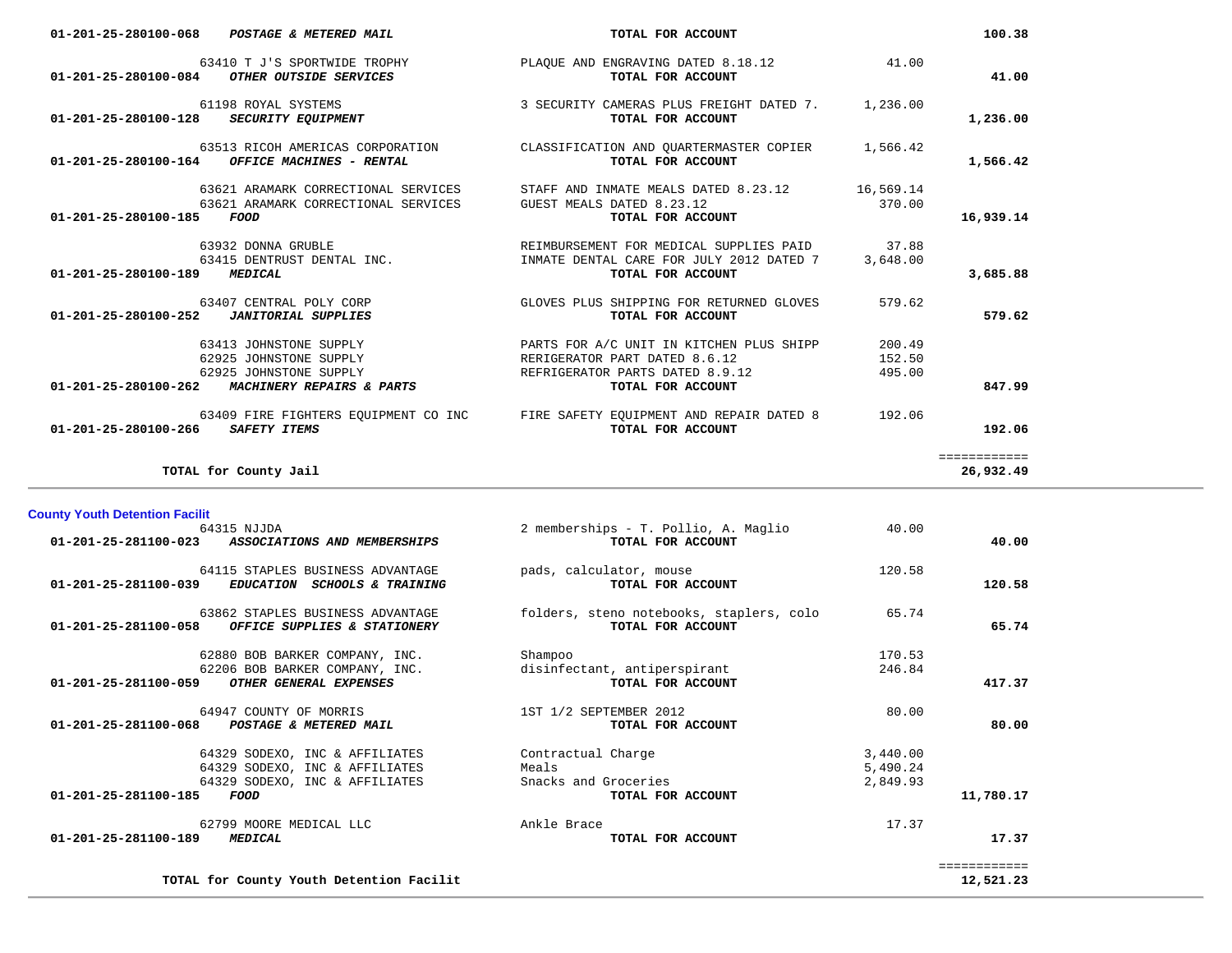| <b>DINYES AND GUIVELLS</b>                           |                                          |        |        |
|------------------------------------------------------|------------------------------------------|--------|--------|
| 62940 CABLEVISION                                    | 07876-592415-01-2 7/22/12 to 8/21/12     | 70.24  |        |
| 01-201-26-292100-246<br><i>TOOLS - OTHERS</i>        | TOTAL FOR ACCOUNT                        |        | 70.24  |
| 63384 COUNTY WELDING SUPPLY CO                       | Oxygen compressed 2.2 (5.1) UN1072, C.W. | 34.99  |        |
| 63384 COUNTY WELDING SUPPLY CO                       | gross flat soap stone                    | 19.90  |        |
| 63384 COUNTY WELDING SUPPLY CO                       | hazardous material compliance charge     | 3.00   |        |
| 01-201-26-292100-248<br>WELDING-OXYGEN-ACETYLENE ETC | TOTAL FOR ACCOUNT                        |        | 57.89  |
| 63212 JOHNSON TRUCK ACCESSORIES INC                  | Johnson Buyers 18-18-24" ub toolbox, par | 369.00 |        |
| 01-201-26-292100-266<br><i>SAFETY ITEMS</i>          | TOTAL FOR ACCOUNT                        |        | 369.00 |

| <b>Bridges and Culverts</b><br>62940 CABLEVISION             | 07876-592415-01-2 7/22/12 to 8/21/12     | 70.24  |                           |
|--------------------------------------------------------------|------------------------------------------|--------|---------------------------|
| TOTAL for Road Repairs                                       |                                          |        | :===========<br>62,776.54 |
| 01-201-26-290100-260<br>CONSTRUCTION MATERIALS               | TOTAL FOR ACCOUNT                        |        | 763.28                    |
| 63791 SUSSEX COUNTY MUA                                      | CTM00001CM 8/13-8/16/2012                | 426.45 |                           |
| 63786 NORTHEASTERN HARDWARE CO INC                           | handles                                  | 77.88  |                           |
| 63784 MORRISTOWN LUMBER &                                    | line level                               | 15.96  |                           |
| 63663 DEER PARK                                              | 0434540159 billing period 7/15-8/14/2012 | 25.24  |                           |
| 63653 COUNTY CONCRETE CORP.                                  | ticket #2090816 mason sand               | 217.75 |                           |
| $01 - 201 - 26 - 290100 - 222$<br><b>BITUMINOUS CONCRETE</b> | TOTAL FOR ACCOUNT                        |        | 904.70                    |
| 63654 DOSCH-KING EMULSIONS INC                               | Ticket # 0918                            | 474.15 |                           |
| 63851 DOSCH-KING EMULSIONS INC                               | RC70 bulk ticket #0997                   | 430.55 |                           |
|                                                              |                                          |        |                           |

| 01-201-26-290100-058 | 63658 RICOH AMERICAS CORPORATION<br>OFFICE SUPPLIES & STATIONERY      | 157313 Contract 24963875 Period 8/1-8/31<br>TOTAL FOR ACCOUNT                                    | 460.43           | 460.43    |
|----------------------|-----------------------------------------------------------------------|--------------------------------------------------------------------------------------------------|------------------|-----------|
|                      | 64947 COUNTY OF MORRIS<br>01-201-26-290100-068 POSTAGE & METERED MAIL | 1ST 1/2 SEPTEMBER 2012<br>TOTAL FOR ACCOUNT                                                      | 9.90             | 9.90      |
|                      | 01-201-26-290100-140 GAS PURCHASES                                    | 64842 NATIONAL FUEL OIL INC. $\overline{V}$ FUEL 8/12 - COUNTY ROAD REPAIRS<br>TOTAL FOR ACCOUNT | 6,809.94         | 6,809.94  |
|                      | 64381 AT&T<br>64379 VERIZON                                           | ROAD REPAIRS                                                                                     | 10.81            |           |
| 01-201-26-290100-146 | 64099 VERIZON<br><b>TELEPHONE</b>                                     | ROAD REPAIRS<br>973-316-3060 619 56Y billing date 8/22/2<br>TOTAL FOR ACCOUNT                    | 635.34<br>163.33 | 809.48    |
|                      | 64094 ANDY THOMAS                                                     | boots                                                                                            | 90.00            |           |
|                      | 64098 DAN MILLER                                                      | boots                                                                                            | 90.00            |           |
|                      | 64096 FRANK ORSILLO                                                   | boots                                                                                            | 90.00            |           |
|                      | 64091 GERALD UNDERHILL                                                | boots                                                                                            | 84.99            |           |
|                      | 64097 RICHARD INGENITO                                                | boots                                                                                            | 90.00            |           |
|                      | 64085 JOHN SKEWES                                                     | work boots                                                                                       | 90.00            |           |
|                      | 64095 RICHARD KASK                                                    | boots                                                                                            | 90.00            |           |
|                      | 64087 MICHAEL SANCHELLI                                               | boots                                                                                            | 90.00            |           |
|                      | 64090 PAT MORAN                                                       | boots                                                                                            | 90.00            |           |
|                      | 64092 ROBERT T. VAZZANA                                               | boots                                                                                            | 84.99            |           |
|                      | 64088 ROBERT SICKLEY                                                  | boots                                                                                            | 90.00            |           |
|                      | 64035 SCOTT KOSTER                                                    | boots                                                                                            | 90.00            |           |
|                      | 64089 WAYNE SPEARS                                                    | boots                                                                                            | 90.00            |           |
| 01-201-26-290100-207 | UNIFORM & CLOTHING ALLOWANCE                                          | TOTAL FOR ACCOUNT                                                                                |                  | 1,159.98  |
|                      | 63792 RICCIARDI BROTHERS OF                                           | paint, graffiti remover, pail, brush                                                             | 44.51            |           |
|                      | 63656 RICCIARDI BROTHERS OF                                           | white spray traffic paint                                                                        | 131.76           |           |
|                      | 63703 STATEWIDE STRIPING CORP                                         | yellow/white line striping 7/2-8/9/2012                                                          | 51,682.56        |           |
| 01-201-26-290100-221 | <b>BEADS &amp; PAINTS</b>                                             | TOTAL FOR ACCOUNT                                                                                |                  | 51,858.83 |
|                      | 63851 DOSCH-KING EMULSIONS INC                                        | RC70 bulk ticket #0997                                                                           | 430.55           |           |
|                      | 63654 DOSCH-KING EMULSIONS INC                                        | Ticket # 0918                                                                                    | 474.15           |           |
| 01-201-26-290100-222 | <b>BITUMINOUS CONCRETE</b>                                            | TOTAL FOR ACCOUNT                                                                                |                  | 904.70    |
|                      |                                                                       |                                                                                                  |                  |           |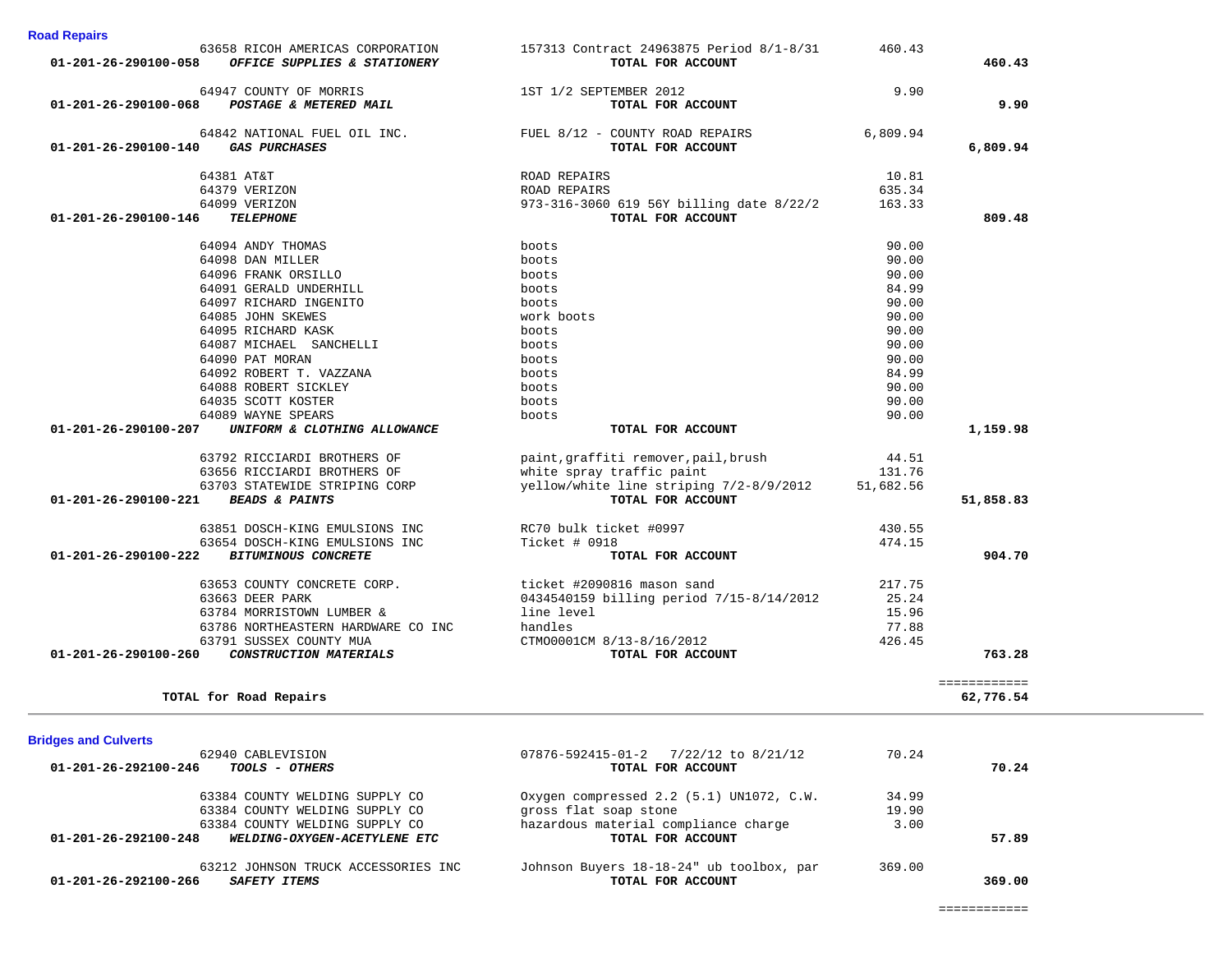| 0434593380 7/15-8/14/2012<br>18.42<br>63782 DEER PARK<br>01-201-26-300100-098 OTHER OPERATING&REPAIR SUPPLY<br>18.42<br>TOTAL FOR ACCOUNT<br>30.25<br>63829 LEVITT'S LLC<br>manure<br>01-201-26-300100-239 SMALL TOOLS<br>30.25<br>TOTAL FOR ACCOUNT<br>============<br>TOTAL for Shade Tree Commission<br>48.67<br><b>Buildings &amp; Grounds</b><br>64357 LOVEYS PIZZA & GRILL <b>EXECT AS A REGELE REGELEMENT AND ASSESS TO THE SERVICES EXECUTE A REGELEMENT CONSTITUTE OF A SERVICES CONSTITUTE A SERVICES CONSTITUTE A</b> SERVICES <b>CONSTITUTE A</b> SERVICE A SERVICE A SERVI<br>01-201-26-310100-084 OTHER OUTSIDE SERVICES<br>240.00<br>63772 ALLEN PAPER & SUPPLY CO WO66851/ RE: B & G SUPPLIES/ 08-21-12 132.30<br>01-201-26-310100-098 OTHER OPERATING&REPAIR SUPPLY<br>132.30<br>TOTAL FOR ACCOUNT<br>64363 WASTE MANAGEMENT OF NEW JERSEY 100-0070651-0836-2/ REFUSE REMOVAL - AUG<br>8,429.69<br>8,429.69<br>01-201-26-310100-143 RUBBISH & TRASH REMOVAL<br>TOTAL FOR ACCOUNT<br>64371 JOSEPH MACDONALD<br>2012 WORK BOOTS - NIGHT CREW<br>90.00<br>WORK BOOTS SECURITY, 2012<br>2012 CLOTHING ALLOWANCE<br>64217 THOMAS GALANTE<br>60.04<br>197.96<br>64215 JOHN ZEEK<br>90.00<br>90.00<br>64110 EVELYN LOPEZ<br>2012 WORK BOOTS - NIGHT CREW<br>90.00<br>01-201-26-310100-207 UNIFORM & CLOTHING ALLOWANCE<br>618.00<br>TOTAL FOR ACCOUNT<br>63770 SHERWIN-WILLIAMS WO67153/ RE: SHERIFF'S/ 08-13-12 243.82<br>WO67242/ RE: 9-11/ 08-22-12 151.44<br>64109 SHERWIN-WILLIAMS<br>01-201-26-310100-234 PAINT<br>TOTAL FOR ACCOUNT<br>395.26<br>01-201-26-310100-235 PIPES - OTHERS<br>6,643.09<br>63243 SHEAFFER SUPPLY, INC. WO67135/RE:JDC/08-09-12<br>462.56<br>132.84<br>63243 SHEAFFER SUPPLY, INC.<br>W067100/ RE:SCHUYLER/ 08-09-12<br>W066832/ RE: WARRANTS/ 07-20-12<br>439.79<br>63106 SHEAFFER SUPPLY, INC.<br>63106 SHEAFFER SUPPLY, INC.<br>W066832/ RE: WARRANTS/ 07-18-12<br>101.97<br>63700 SHEAFFER SUPPLY, INC.<br>WO66994/ RE: W & M/ 07-26-12<br>26.46<br>570.32<br>63700 SHEAFFER SUPPLY, INC.<br>WO66805/ RE: WARRANTS/ 07-27-12<br>63700 SHEAFFER SUPPLY, INC.<br>W067054/ RE: WARRANTS/ 07-30-12<br>14.07<br>63700 SHEAFFER SUPPLY, INC.<br>WO67130/ RE: 9-11/ 08-14-12<br>169.00<br>01-201-26-310100-249<br><b>BLDG MAINTENANCE SUPPLIES</b><br>1,917.01<br>TOTAL FOR ACCOUNT<br>64140 HAMILTON FARMS<br>W067136/ RE: 9-11/ 08-30-12<br>60.00<br>63778 GRASS ROOTS TURF PRODUCTS INC<br>WO67136/ RE: 9-11/ 08-14-12<br>95.42<br>63778 GRASS ROOTS TURF PRODUCTS INC<br>WO66994/ RE: CTY GRG/ 08-15-12<br>147.25 | <b>Shade Tree Commission</b> |  |  |
|-------------------------------------------------------------------------------------------------------------------------------------------------------------------------------------------------------------------------------------------------------------------------------------------------------------------------------------------------------------------------------------------------------------------------------------------------------------------------------------------------------------------------------------------------------------------------------------------------------------------------------------------------------------------------------------------------------------------------------------------------------------------------------------------------------------------------------------------------------------------------------------------------------------------------------------------------------------------------------------------------------------------------------------------------------------------------------------------------------------------------------------------------------------------------------------------------------------------------------------------------------------------------------------------------------------------------------------------------------------------------------------------------------------------------------------------------------------------------------------------------------------------------------------------------------------------------------------------------------------------------------------------------------------------------------------------------------------------------------------------------------------------------------------------------------------------------------------------------------------------------------------------------------------------------------------------------------------------------------------------------------------------------------------------------------------------------------------------------------------------------------------------------------------------------------------------------------------------------------------------------------------------------------------------------------------------------------------------------------------------------------------------------------------------------------------------------------------------------------------------------------------------------------------------------------------|------------------------------|--|--|
|                                                                                                                                                                                                                                                                                                                                                                                                                                                                                                                                                                                                                                                                                                                                                                                                                                                                                                                                                                                                                                                                                                                                                                                                                                                                                                                                                                                                                                                                                                                                                                                                                                                                                                                                                                                                                                                                                                                                                                                                                                                                                                                                                                                                                                                                                                                                                                                                                                                                                                                                                             |                              |  |  |
|                                                                                                                                                                                                                                                                                                                                                                                                                                                                                                                                                                                                                                                                                                                                                                                                                                                                                                                                                                                                                                                                                                                                                                                                                                                                                                                                                                                                                                                                                                                                                                                                                                                                                                                                                                                                                                                                                                                                                                                                                                                                                                                                                                                                                                                                                                                                                                                                                                                                                                                                                             |                              |  |  |
|                                                                                                                                                                                                                                                                                                                                                                                                                                                                                                                                                                                                                                                                                                                                                                                                                                                                                                                                                                                                                                                                                                                                                                                                                                                                                                                                                                                                                                                                                                                                                                                                                                                                                                                                                                                                                                                                                                                                                                                                                                                                                                                                                                                                                                                                                                                                                                                                                                                                                                                                                             |                              |  |  |
|                                                                                                                                                                                                                                                                                                                                                                                                                                                                                                                                                                                                                                                                                                                                                                                                                                                                                                                                                                                                                                                                                                                                                                                                                                                                                                                                                                                                                                                                                                                                                                                                                                                                                                                                                                                                                                                                                                                                                                                                                                                                                                                                                                                                                                                                                                                                                                                                                                                                                                                                                             |                              |  |  |
|                                                                                                                                                                                                                                                                                                                                                                                                                                                                                                                                                                                                                                                                                                                                                                                                                                                                                                                                                                                                                                                                                                                                                                                                                                                                                                                                                                                                                                                                                                                                                                                                                                                                                                                                                                                                                                                                                                                                                                                                                                                                                                                                                                                                                                                                                                                                                                                                                                                                                                                                                             |                              |  |  |
|                                                                                                                                                                                                                                                                                                                                                                                                                                                                                                                                                                                                                                                                                                                                                                                                                                                                                                                                                                                                                                                                                                                                                                                                                                                                                                                                                                                                                                                                                                                                                                                                                                                                                                                                                                                                                                                                                                                                                                                                                                                                                                                                                                                                                                                                                                                                                                                                                                                                                                                                                             |                              |  |  |
|                                                                                                                                                                                                                                                                                                                                                                                                                                                                                                                                                                                                                                                                                                                                                                                                                                                                                                                                                                                                                                                                                                                                                                                                                                                                                                                                                                                                                                                                                                                                                                                                                                                                                                                                                                                                                                                                                                                                                                                                                                                                                                                                                                                                                                                                                                                                                                                                                                                                                                                                                             |                              |  |  |
|                                                                                                                                                                                                                                                                                                                                                                                                                                                                                                                                                                                                                                                                                                                                                                                                                                                                                                                                                                                                                                                                                                                                                                                                                                                                                                                                                                                                                                                                                                                                                                                                                                                                                                                                                                                                                                                                                                                                                                                                                                                                                                                                                                                                                                                                                                                                                                                                                                                                                                                                                             |                              |  |  |
|                                                                                                                                                                                                                                                                                                                                                                                                                                                                                                                                                                                                                                                                                                                                                                                                                                                                                                                                                                                                                                                                                                                                                                                                                                                                                                                                                                                                                                                                                                                                                                                                                                                                                                                                                                                                                                                                                                                                                                                                                                                                                                                                                                                                                                                                                                                                                                                                                                                                                                                                                             |                              |  |  |
|                                                                                                                                                                                                                                                                                                                                                                                                                                                                                                                                                                                                                                                                                                                                                                                                                                                                                                                                                                                                                                                                                                                                                                                                                                                                                                                                                                                                                                                                                                                                                                                                                                                                                                                                                                                                                                                                                                                                                                                                                                                                                                                                                                                                                                                                                                                                                                                                                                                                                                                                                             |                              |  |  |
|                                                                                                                                                                                                                                                                                                                                                                                                                                                                                                                                                                                                                                                                                                                                                                                                                                                                                                                                                                                                                                                                                                                                                                                                                                                                                                                                                                                                                                                                                                                                                                                                                                                                                                                                                                                                                                                                                                                                                                                                                                                                                                                                                                                                                                                                                                                                                                                                                                                                                                                                                             |                              |  |  |
|                                                                                                                                                                                                                                                                                                                                                                                                                                                                                                                                                                                                                                                                                                                                                                                                                                                                                                                                                                                                                                                                                                                                                                                                                                                                                                                                                                                                                                                                                                                                                                                                                                                                                                                                                                                                                                                                                                                                                                                                                                                                                                                                                                                                                                                                                                                                                                                                                                                                                                                                                             |                              |  |  |
|                                                                                                                                                                                                                                                                                                                                                                                                                                                                                                                                                                                                                                                                                                                                                                                                                                                                                                                                                                                                                                                                                                                                                                                                                                                                                                                                                                                                                                                                                                                                                                                                                                                                                                                                                                                                                                                                                                                                                                                                                                                                                                                                                                                                                                                                                                                                                                                                                                                                                                                                                             |                              |  |  |
|                                                                                                                                                                                                                                                                                                                                                                                                                                                                                                                                                                                                                                                                                                                                                                                                                                                                                                                                                                                                                                                                                                                                                                                                                                                                                                                                                                                                                                                                                                                                                                                                                                                                                                                                                                                                                                                                                                                                                                                                                                                                                                                                                                                                                                                                                                                                                                                                                                                                                                                                                             |                              |  |  |
|                                                                                                                                                                                                                                                                                                                                                                                                                                                                                                                                                                                                                                                                                                                                                                                                                                                                                                                                                                                                                                                                                                                                                                                                                                                                                                                                                                                                                                                                                                                                                                                                                                                                                                                                                                                                                                                                                                                                                                                                                                                                                                                                                                                                                                                                                                                                                                                                                                                                                                                                                             |                              |  |  |
|                                                                                                                                                                                                                                                                                                                                                                                                                                                                                                                                                                                                                                                                                                                                                                                                                                                                                                                                                                                                                                                                                                                                                                                                                                                                                                                                                                                                                                                                                                                                                                                                                                                                                                                                                                                                                                                                                                                                                                                                                                                                                                                                                                                                                                                                                                                                                                                                                                                                                                                                                             |                              |  |  |
|                                                                                                                                                                                                                                                                                                                                                                                                                                                                                                                                                                                                                                                                                                                                                                                                                                                                                                                                                                                                                                                                                                                                                                                                                                                                                                                                                                                                                                                                                                                                                                                                                                                                                                                                                                                                                                                                                                                                                                                                                                                                                                                                                                                                                                                                                                                                                                                                                                                                                                                                                             |                              |  |  |
|                                                                                                                                                                                                                                                                                                                                                                                                                                                                                                                                                                                                                                                                                                                                                                                                                                                                                                                                                                                                                                                                                                                                                                                                                                                                                                                                                                                                                                                                                                                                                                                                                                                                                                                                                                                                                                                                                                                                                                                                                                                                                                                                                                                                                                                                                                                                                                                                                                                                                                                                                             |                              |  |  |
|                                                                                                                                                                                                                                                                                                                                                                                                                                                                                                                                                                                                                                                                                                                                                                                                                                                                                                                                                                                                                                                                                                                                                                                                                                                                                                                                                                                                                                                                                                                                                                                                                                                                                                                                                                                                                                                                                                                                                                                                                                                                                                                                                                                                                                                                                                                                                                                                                                                                                                                                                             |                              |  |  |
|                                                                                                                                                                                                                                                                                                                                                                                                                                                                                                                                                                                                                                                                                                                                                                                                                                                                                                                                                                                                                                                                                                                                                                                                                                                                                                                                                                                                                                                                                                                                                                                                                                                                                                                                                                                                                                                                                                                                                                                                                                                                                                                                                                                                                                                                                                                                                                                                                                                                                                                                                             |                              |  |  |
|                                                                                                                                                                                                                                                                                                                                                                                                                                                                                                                                                                                                                                                                                                                                                                                                                                                                                                                                                                                                                                                                                                                                                                                                                                                                                                                                                                                                                                                                                                                                                                                                                                                                                                                                                                                                                                                                                                                                                                                                                                                                                                                                                                                                                                                                                                                                                                                                                                                                                                                                                             |                              |  |  |
|                                                                                                                                                                                                                                                                                                                                                                                                                                                                                                                                                                                                                                                                                                                                                                                                                                                                                                                                                                                                                                                                                                                                                                                                                                                                                                                                                                                                                                                                                                                                                                                                                                                                                                                                                                                                                                                                                                                                                                                                                                                                                                                                                                                                                                                                                                                                                                                                                                                                                                                                                             |                              |  |  |
|                                                                                                                                                                                                                                                                                                                                                                                                                                                                                                                                                                                                                                                                                                                                                                                                                                                                                                                                                                                                                                                                                                                                                                                                                                                                                                                                                                                                                                                                                                                                                                                                                                                                                                                                                                                                                                                                                                                                                                                                                                                                                                                                                                                                                                                                                                                                                                                                                                                                                                                                                             |                              |  |  |
|                                                                                                                                                                                                                                                                                                                                                                                                                                                                                                                                                                                                                                                                                                                                                                                                                                                                                                                                                                                                                                                                                                                                                                                                                                                                                                                                                                                                                                                                                                                                                                                                                                                                                                                                                                                                                                                                                                                                                                                                                                                                                                                                                                                                                                                                                                                                                                                                                                                                                                                                                             |                              |  |  |
|                                                                                                                                                                                                                                                                                                                                                                                                                                                                                                                                                                                                                                                                                                                                                                                                                                                                                                                                                                                                                                                                                                                                                                                                                                                                                                                                                                                                                                                                                                                                                                                                                                                                                                                                                                                                                                                                                                                                                                                                                                                                                                                                                                                                                                                                                                                                                                                                                                                                                                                                                             |                              |  |  |
|                                                                                                                                                                                                                                                                                                                                                                                                                                                                                                                                                                                                                                                                                                                                                                                                                                                                                                                                                                                                                                                                                                                                                                                                                                                                                                                                                                                                                                                                                                                                                                                                                                                                                                                                                                                                                                                                                                                                                                                                                                                                                                                                                                                                                                                                                                                                                                                                                                                                                                                                                             |                              |  |  |
|                                                                                                                                                                                                                                                                                                                                                                                                                                                                                                                                                                                                                                                                                                                                                                                                                                                                                                                                                                                                                                                                                                                                                                                                                                                                                                                                                                                                                                                                                                                                                                                                                                                                                                                                                                                                                                                                                                                                                                                                                                                                                                                                                                                                                                                                                                                                                                                                                                                                                                                                                             |                              |  |  |
|                                                                                                                                                                                                                                                                                                                                                                                                                                                                                                                                                                                                                                                                                                                                                                                                                                                                                                                                                                                                                                                                                                                                                                                                                                                                                                                                                                                                                                                                                                                                                                                                                                                                                                                                                                                                                                                                                                                                                                                                                                                                                                                                                                                                                                                                                                                                                                                                                                                                                                                                                             |                              |  |  |
|                                                                                                                                                                                                                                                                                                                                                                                                                                                                                                                                                                                                                                                                                                                                                                                                                                                                                                                                                                                                                                                                                                                                                                                                                                                                                                                                                                                                                                                                                                                                                                                                                                                                                                                                                                                                                                                                                                                                                                                                                                                                                                                                                                                                                                                                                                                                                                                                                                                                                                                                                             |                              |  |  |
|                                                                                                                                                                                                                                                                                                                                                                                                                                                                                                                                                                                                                                                                                                                                                                                                                                                                                                                                                                                                                                                                                                                                                                                                                                                                                                                                                                                                                                                                                                                                                                                                                                                                                                                                                                                                                                                                                                                                                                                                                                                                                                                                                                                                                                                                                                                                                                                                                                                                                                                                                             |                              |  |  |
|                                                                                                                                                                                                                                                                                                                                                                                                                                                                                                                                                                                                                                                                                                                                                                                                                                                                                                                                                                                                                                                                                                                                                                                                                                                                                                                                                                                                                                                                                                                                                                                                                                                                                                                                                                                                                                                                                                                                                                                                                                                                                                                                                                                                                                                                                                                                                                                                                                                                                                                                                             |                              |  |  |
|                                                                                                                                                                                                                                                                                                                                                                                                                                                                                                                                                                                                                                                                                                                                                                                                                                                                                                                                                                                                                                                                                                                                                                                                                                                                                                                                                                                                                                                                                                                                                                                                                                                                                                                                                                                                                                                                                                                                                                                                                                                                                                                                                                                                                                                                                                                                                                                                                                                                                                                                                             |                              |  |  |
|                                                                                                                                                                                                                                                                                                                                                                                                                                                                                                                                                                                                                                                                                                                                                                                                                                                                                                                                                                                                                                                                                                                                                                                                                                                                                                                                                                                                                                                                                                                                                                                                                                                                                                                                                                                                                                                                                                                                                                                                                                                                                                                                                                                                                                                                                                                                                                                                                                                                                                                                                             |                              |  |  |
|                                                                                                                                                                                                                                                                                                                                                                                                                                                                                                                                                                                                                                                                                                                                                                                                                                                                                                                                                                                                                                                                                                                                                                                                                                                                                                                                                                                                                                                                                                                                                                                                                                                                                                                                                                                                                                                                                                                                                                                                                                                                                                                                                                                                                                                                                                                                                                                                                                                                                                                                                             |                              |  |  |
|                                                                                                                                                                                                                                                                                                                                                                                                                                                                                                                                                                                                                                                                                                                                                                                                                                                                                                                                                                                                                                                                                                                                                                                                                                                                                                                                                                                                                                                                                                                                                                                                                                                                                                                                                                                                                                                                                                                                                                                                                                                                                                                                                                                                                                                                                                                                                                                                                                                                                                                                                             |                              |  |  |
|                                                                                                                                                                                                                                                                                                                                                                                                                                                                                                                                                                                                                                                                                                                                                                                                                                                                                                                                                                                                                                                                                                                                                                                                                                                                                                                                                                                                                                                                                                                                                                                                                                                                                                                                                                                                                                                                                                                                                                                                                                                                                                                                                                                                                                                                                                                                                                                                                                                                                                                                                             |                              |  |  |
|                                                                                                                                                                                                                                                                                                                                                                                                                                                                                                                                                                                                                                                                                                                                                                                                                                                                                                                                                                                                                                                                                                                                                                                                                                                                                                                                                                                                                                                                                                                                                                                                                                                                                                                                                                                                                                                                                                                                                                                                                                                                                                                                                                                                                                                                                                                                                                                                                                                                                                                                                             |                              |  |  |
|                                                                                                                                                                                                                                                                                                                                                                                                                                                                                                                                                                                                                                                                                                                                                                                                                                                                                                                                                                                                                                                                                                                                                                                                                                                                                                                                                                                                                                                                                                                                                                                                                                                                                                                                                                                                                                                                                                                                                                                                                                                                                                                                                                                                                                                                                                                                                                                                                                                                                                                                                             |                              |  |  |
|                                                                                                                                                                                                                                                                                                                                                                                                                                                                                                                                                                                                                                                                                                                                                                                                                                                                                                                                                                                                                                                                                                                                                                                                                                                                                                                                                                                                                                                                                                                                                                                                                                                                                                                                                                                                                                                                                                                                                                                                                                                                                                                                                                                                                                                                                                                                                                                                                                                                                                                                                             |                              |  |  |
|                                                                                                                                                                                                                                                                                                                                                                                                                                                                                                                                                                                                                                                                                                                                                                                                                                                                                                                                                                                                                                                                                                                                                                                                                                                                                                                                                                                                                                                                                                                                                                                                                                                                                                                                                                                                                                                                                                                                                                                                                                                                                                                                                                                                                                                                                                                                                                                                                                                                                                                                                             |                              |  |  |
|                                                                                                                                                                                                                                                                                                                                                                                                                                                                                                                                                                                                                                                                                                                                                                                                                                                                                                                                                                                                                                                                                                                                                                                                                                                                                                                                                                                                                                                                                                                                                                                                                                                                                                                                                                                                                                                                                                                                                                                                                                                                                                                                                                                                                                                                                                                                                                                                                                                                                                                                                             |                              |  |  |
|                                                                                                                                                                                                                                                                                                                                                                                                                                                                                                                                                                                                                                                                                                                                                                                                                                                                                                                                                                                                                                                                                                                                                                                                                                                                                                                                                                                                                                                                                                                                                                                                                                                                                                                                                                                                                                                                                                                                                                                                                                                                                                                                                                                                                                                                                                                                                                                                                                                                                                                                                             |                              |  |  |
|                                                                                                                                                                                                                                                                                                                                                                                                                                                                                                                                                                                                                                                                                                                                                                                                                                                                                                                                                                                                                                                                                                                                                                                                                                                                                                                                                                                                                                                                                                                                                                                                                                                                                                                                                                                                                                                                                                                                                                                                                                                                                                                                                                                                                                                                                                                                                                                                                                                                                                                                                             |                              |  |  |
|                                                                                                                                                                                                                                                                                                                                                                                                                                                                                                                                                                                                                                                                                                                                                                                                                                                                                                                                                                                                                                                                                                                                                                                                                                                                                                                                                                                                                                                                                                                                                                                                                                                                                                                                                                                                                                                                                                                                                                                                                                                                                                                                                                                                                                                                                                                                                                                                                                                                                                                                                             |                              |  |  |
|                                                                                                                                                                                                                                                                                                                                                                                                                                                                                                                                                                                                                                                                                                                                                                                                                                                                                                                                                                                                                                                                                                                                                                                                                                                                                                                                                                                                                                                                                                                                                                                                                                                                                                                                                                                                                                                                                                                                                                                                                                                                                                                                                                                                                                                                                                                                                                                                                                                                                                                                                             |                              |  |  |
|                                                                                                                                                                                                                                                                                                                                                                                                                                                                                                                                                                                                                                                                                                                                                                                                                                                                                                                                                                                                                                                                                                                                                                                                                                                                                                                                                                                                                                                                                                                                                                                                                                                                                                                                                                                                                                                                                                                                                                                                                                                                                                                                                                                                                                                                                                                                                                                                                                                                                                                                                             |                              |  |  |
|                                                                                                                                                                                                                                                                                                                                                                                                                                                                                                                                                                                                                                                                                                                                                                                                                                                                                                                                                                                                                                                                                                                                                                                                                                                                                                                                                                                                                                                                                                                                                                                                                                                                                                                                                                                                                                                                                                                                                                                                                                                                                                                                                                                                                                                                                                                                                                                                                                                                                                                                                             |                              |  |  |
|                                                                                                                                                                                                                                                                                                                                                                                                                                                                                                                                                                                                                                                                                                                                                                                                                                                                                                                                                                                                                                                                                                                                                                                                                                                                                                                                                                                                                                                                                                                                                                                                                                                                                                                                                                                                                                                                                                                                                                                                                                                                                                                                                                                                                                                                                                                                                                                                                                                                                                                                                             |                              |  |  |
| 33.45<br>63840 GRASS ROOTS TURF PRODUCTS INC<br>WO67136/ RE: 9-11/ 08-21-12                                                                                                                                                                                                                                                                                                                                                                                                                                                                                                                                                                                                                                                                                                                                                                                                                                                                                                                                                                                                                                                                                                                                                                                                                                                                                                                                                                                                                                                                                                                                                                                                                                                                                                                                                                                                                                                                                                                                                                                                                                                                                                                                                                                                                                                                                                                                                                                                                                                                                 |                              |  |  |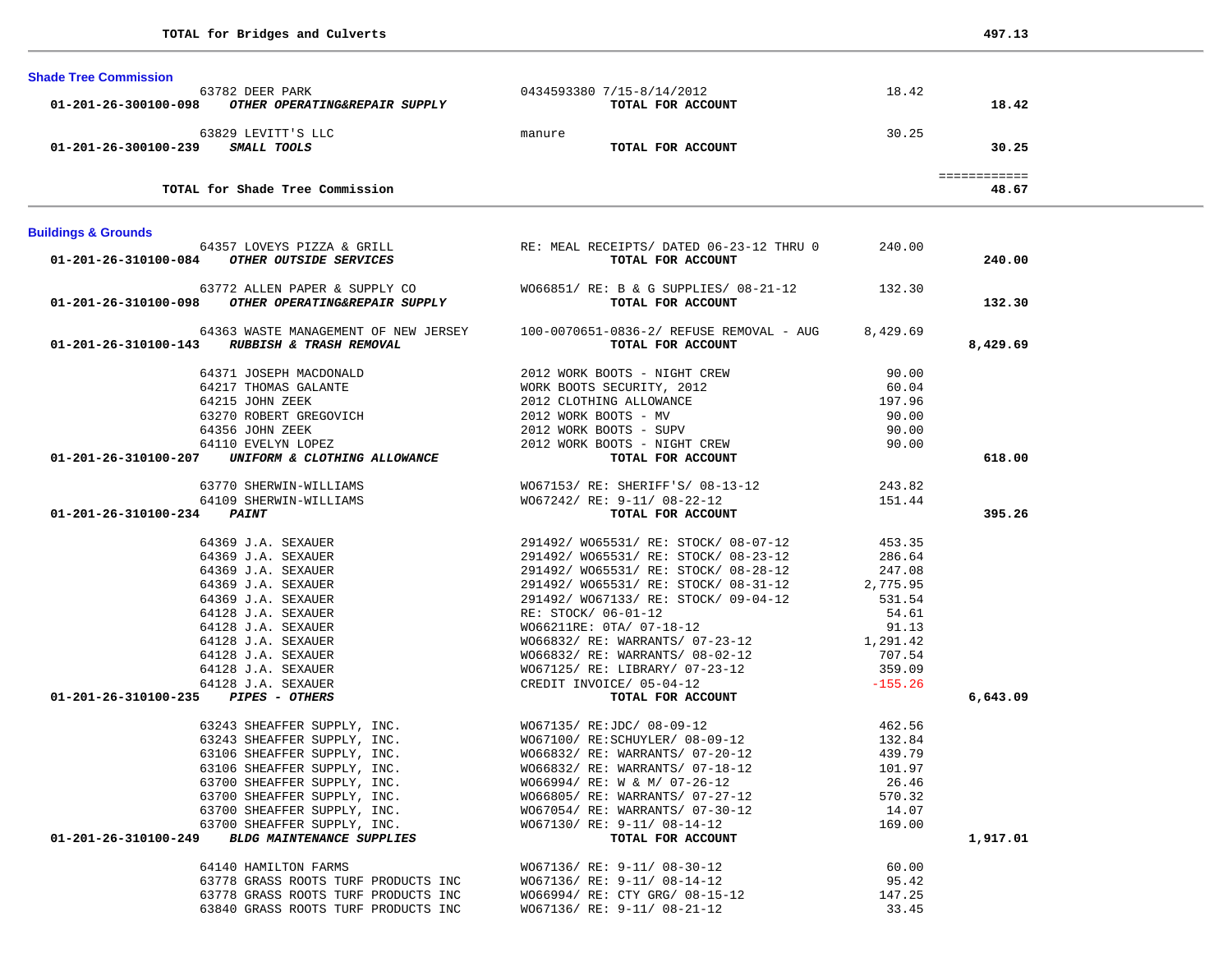| 336.12                    |          | TOTAL FOR ACCOUNT                                                    | 01-201-26-310100-251 GROUND MAINTENANCE SUPPLIES                                  |
|---------------------------|----------|----------------------------------------------------------------------|-----------------------------------------------------------------------------------|
| 200.00                    |          | WO67237/ RE: JANTORIAL SUPPLIES/ 08-23-1 200.00<br>TOTAL FOR ACCOUNT | 63757 JERSEY PAPER PLUS INC<br>01-201-26-310100-252<br><b>JANITORIAL SUPPLIES</b> |
| 9,000.00                  | 9,000.00 | RE: 2012 WINDOW WASHING SERVICE- COUNTY<br>TOTAL FOR ACCOUNT         | 63760 SILVER SQUEAK, LLC<br>01-201-26-310100-256<br><b>WINDOW CLEANING</b>        |
|                           | 1,970.00 | WO66951/ RE: PSTA - AUDITORIUM/ 07-16-12                             | 61519 CONSOLIDATED ENVIRONMENTAL INC                                              |
|                           | 15.00    | WO67285/ RE: HOMELESS/ 08-30-12                                      | 64358 JOHNSTONE SUPPLY                                                            |
|                           | 54.32    | WO66981/ RE: CH/ 08-30-12                                            | 64358 JOHNSTONE SUPPLY                                                            |
|                           | 26.50    | WO67285/ RE: HOMELESS/ 08-28-12                                      | 64358 JOHNSTONE SUPPLY                                                            |
|                           | 22.23    | W067311/ RE: STOCK/ 08-30-12                                         | 64358 JOHNSTONE SUPPLY                                                            |
|                           | 1,091.52 | W067270/ RE: HVAC/ 08-30-12                                          | 64358 JOHNSTONE SUPPLY                                                            |
| 3,179.57                  |          | TOTAL FOR ACCOUNT                                                    | 01-201-26-310100-264<br>HEAT & $A/C$                                              |
|                           | 103.80   | WO67147/ RE: 9-11/ 08-13-12                                          | 63698 DOMB LIGHTING & ELECTRICAL                                                  |
|                           | 9.76     | WO66972/ RE: YOUTH SHELTER/ 08-09-12                                 | 63838 TURTLE & HUGHES, INC                                                        |
|                           | 88.08    | W067149/ RE: STOCK/ 08-14-12                                         | 63838 TURTLE & HUGHES, INC                                                        |
|                           | 354.24   | WO67144/ RE: CH/ 08-14-12                                            | 63838 TURTLE & HUGHES, INC                                                        |
|                           | 119.52   | W067109/RE: LIBRARY/08-17-12                                         | 63838 TURTLE & HUGHES, INC                                                        |
|                           | 148.46   | W067149/ RE: STOCK/ 08-17-12                                         | 63838 TURTLE & HUGHES, INC                                                        |
|                           | 93.97    | WO67178/ RE: 9-11/ 08-14-12                                          | 63838 TURTLE & HUGHES, INC                                                        |
|                           | 131.26   | W067126/ RE: JDC/ 08-20-12                                           | 63838 TURTLE & HUGHES, INC                                                        |
| 1,049.09                  |          | TOTAL FOR ACCOUNT                                                    | $01 - 201 - 26 - 310100 - 265$<br><i>ELECTRICAL</i>                               |
| ============<br>32,140.13 |          |                                                                      | TOTAL for Buildings & Grounds                                                     |

## **Motor Services Center**

| 63576 THE AUTOMOTIVE TRAINING GROUP                     | CHRYSLER ENGINE PERFORMANCE TRAININGKEN                            | 398.00 |          |
|---------------------------------------------------------|--------------------------------------------------------------------|--------|----------|
| 01-201-26-315100-039<br>EDUCATION SCHOOLS & TRAINING    | TOTAL FOR ACCOUNT                                                  |        | 398.00   |
| 63581 DEER PARK                                         | $7/15/12 - 8/14/12$                                                | 112.47 |          |
| 63586 HOFFMAN SERVICES INC.                             | LIFT REPAIR                                                        | 180.00 |          |
|                                                         | 63588 J & D SALES & SERVICE LLC SERVICE WATER RECYCLER (WHARTON)   | 205.00 |          |
| 63592 MSC INDUSTRIAL SUPPLY CO. WASHERS                 |                                                                    | 442.00 |          |
| 63592 MSC INDUSTRIAL SUPPLY CO. BATTERIES, PADS         |                                                                    | 395.42 |          |
| 64161 BOONTON AUTO PARTS                                | SPREADER                                                           | 64.80  |          |
|                                                         | 63870 BOONTON AUTO PARTS CHROMABASE MID COAT, CHROMABASE B/C, HC-7 | 209.36 |          |
| 63582 EMED CO INC.                                      | STEERING WHEEL COVER                                               | 321.40 |          |
| 64183 HOFFMAN SERVICES INC. SERVICE CALL, REPAIR LIFT   |                                                                    | 471.00 |          |
|                                                         | 63883 MSC INDUSTRIAL SUPPLY CO. SOAP, HAND TOWELSLUBRICANT         | 124.14 |          |
| 63883 MSC INDUSTRIAL SUPPLY CO. WOOL BLANKET            | WOOL BLANKET<br>PADLOCK<br>ROLL,NUT,WASHER,BOLT<br>SIGN            | 99.07  |          |
| 63883 MSC INDUSTRIAL SUPPLY CO.                         |                                                                    | 59.28  |          |
| 63883 MSC INDUSTRIAL SUPPLY CO.                         |                                                                    | 156.76 |          |
| 63883 MSC INDUSTRIAL SUPPLY CO.                         | SIGN                                                               | 52.08  |          |
| 63883 MSC INDUSTRIAL SUPPLY CO. FITTINGS                |                                                                    | 35.70  |          |
| 63883 MSC INDUSTRIAL SUPPLY CO. MAGNIFIER               |                                                                    | 17.22  |          |
| 64182 ROBERT BECKMANN                                   | MOTOR VEHICLE COMMISSION - 5 TITLES                                | 300.00 |          |
| 64182 ROBERT BECKMANN                                   | EMISSIONS PROGRAM - 39 TESTS                                       | 30.81  |          |
| 64147 MSC INDUSTRIAL SUPPLY CO.                         | LIMITER                                                            | 50.30  |          |
| 64147 MSC INDUSTRIAL SUPPLY CO. SCREW, LOCKNUT          |                                                                    | 11.54  |          |
| 64147 MSC INDUSTRIAL SUPPLY CO.                         | LOCK                                                               | 46.64  |          |
| 64147 MSC INDUSTRIAL SUPPLY CO. CYL END, LOCKNUT        |                                                                    | 68.27  |          |
| 64147 MSC INDUSTRIAL SUPPLY CO.                         | LIMITER                                                            | 50.30  |          |
| 63607 WHITEMARSH CORPORATION                            | REPLACE PRINTER                                                    | 929.00 |          |
| OTHER OPERATING&REPAIR SUPPLY<br>01-201-26-315100-098   | TOTAL FOR ACCOUNT                                                  |        | 4,432.56 |
| 63888 STAPLES BUSINESS ADVANTAGE                        | CABINET                                                            | 329.89 |          |
| 01-201-26-315100-162<br><b>FURNITURE &amp; FIXTURES</b> | TOTAL FOR ACCOUNT                                                  |        | 329.89   |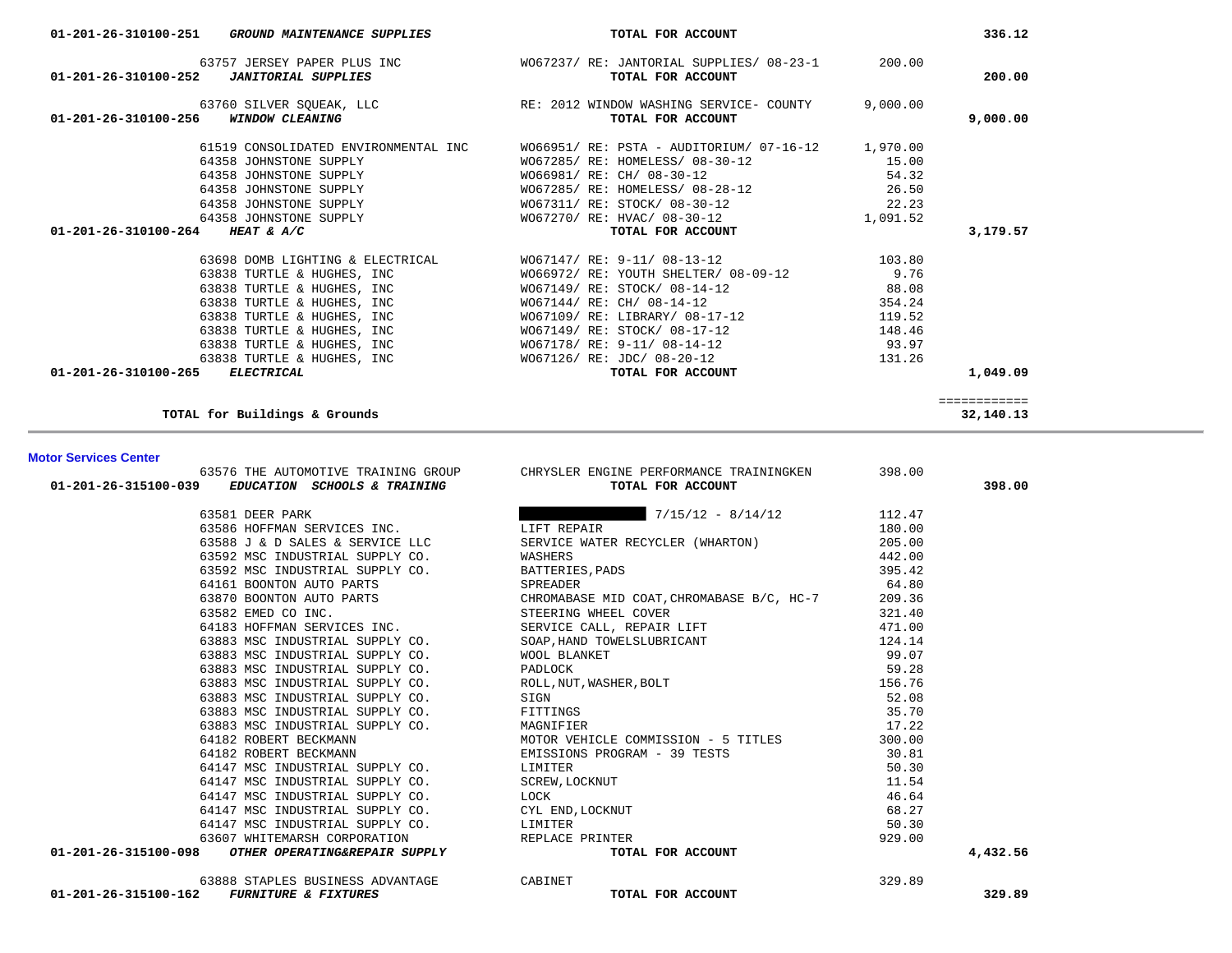| 63619 AMERICAN WEAR INC.                           |                                            | UNIFORMS & MATS                                                                              | 250.75   |           |
|----------------------------------------------------|--------------------------------------------|----------------------------------------------------------------------------------------------|----------|-----------|
| 63619 AMERICAN WEAR INC.                           |                                            | UNIFORMS                                                                                     | 197.76   |           |
| 64160 AMERICAN WEAR INC.                           |                                            | UNIFORMS                                                                                     | 194.70   |           |
| 64160 AMERICAN WEAR INC.                           |                                            | UNIFORMS & MATS                                                                              | 250.75   |           |
| 01-201-26-315100-207                               | UNIFORM & CLOTHING ALLOWANCE               | TOTAL FOR ACCOUNT                                                                            |          | 893.96    |
|                                                    |                                            |                                                                                              |          |           |
| 63136 CRAFT OIL CORP                               |                                            | 5W30 OIL                                                                                     | 1,005.46 |           |
| 01-201-26-315100-232 LUBRICANTS & ANTI FREEZE      |                                            | TOTAL FOR ACCOUNT                                                                            |          | 1,005.46  |
|                                                    | 63883 MSC INDUSTRIAL SUPPLY CO. DP IMP SKT |                                                                                              | 6.83     |           |
| 63601 SHEAFFER SUPPLY, INC.                        |                                            | DRILL BIT                                                                                    | 52.16    |           |
| 01-201-26-315100-239<br>SMALL TOOLS                |                                            | TOTAL FOR ACCOUNT                                                                            |          | 58.99     |
|                                                    |                                            |                                                                                              |          |           |
| 64164 GREELCO INC                                  |                                            |                                                                                              |          |           |
| 64164 GREELCO INC<br>SNOW PLOWING PARTS            |                                            | BLADE, CASTER WHEEL, CARBIDE BLADE 10, 214.19<br>SRPING, SPACER TOTAL FOR ACCOUNT 90.65      |          |           |
| 01-201-26-315100-241                               |                                            | TOTAL FOR ACCOUNT                                                                            |          | 10,304.84 |
| 63587 INTER CITY TIRE                              |                                            | TIRES                                                                                        | 1,064.77 |           |
| 62876 GTS WELCO                                    |                                            | ELECTR MS                                                                                    | 45.85    |           |
| 64179 STS TIRE & AUTO CENTERS                      |                                            | TIRES                                                                                        | 582.84   |           |
| 63889 STS TIRE & AUTO CENTERS                      |                                            | TIRES                                                                                        | 271.80   |           |
| 63889 STS TIRE & AUTO CENTERS                      |                                            | TIRES                                                                                        | 1,631.00 |           |
|                                                    |                                            | TIRES                                                                                        | 85.00    |           |
| 63605 STS TIRE & AUTO CENTERS                      | 62873 SERVICE TIRE TRUCK CENTERS INC       | TIRES                                                                                        | 645.24   |           |
| 63605 STS TIRE & AUTO CENTERS                      |                                            | TIRES                                                                                        | 549.32   |           |
| <b>TIRES</b><br>01-201-26-315100-245               |                                            | TOTAL FOR ACCOUNT                                                                            |          | 4,875.82  |
|                                                    |                                            |                                                                                              |          |           |
| 63891 GTS WELCO                                    |                                            | CYLINDER RENTAL                                                                              | 102.90   |           |
| 63891 GTS WELCO                                    |                                            | INSULATOR TIP WITH SCREW                                                                     | 40.63    |           |
| 63891 GTS WELCO                                    |                                            | ELECTR, BATTERY, LENS                                                                        | 79.48    |           |
| 63891 GTS WELCO                                    |                                            | ELECTRODE                                                                                    | 36.08    |           |
| 63606 GTS WELCO                                    |                                            | OXYGEN, ACETYLENE                                                                            | 79.46    |           |
| 01-201-26-315100-248 WELDING-OXYGEN-ACETYLENE ETC  |                                            | TOTAL FOR ACCOUNT                                                                            |          | 338.55    |
| 63572 TOMAR INDUSTRIES INC                         |                                            | CLEANER, DEGREASER, BAG, PAPER TOWEL<br>HANDLE, BRUSH, DISPENSER, POLE                       | 214.50   |           |
| 63572 TOMAR INDUSTRIES INC                         |                                            |                                                                                              | 210.60   |           |
|                                                    | 62877 ZEP MANUFACTURING CO                 | WASP AND BEE KILLER                                                                          | 106.56   |           |
| <b>JANITORIAL SUPPLIES</b><br>01-201-26-315100-252 |                                            | TOTAL FOR ACCOUNT                                                                            |          | 531.66    |
|                                                    |                                            |                                                                                              |          |           |
| 63574 ALL COUNTY RENTAL CENTER                     |                                            | FLYWHEEL, COL, REGULAOTR, SWITCH<br>VEHICLE REPAIR (COM 1)<br>ALTERNATOR, STARTER<br>STARTER | 660.80   |           |
| 63584 ESCAPE RV                                    |                                            |                                                                                              | 2,096.16 |           |
| 63585 GUARANTEED REBUILDERS INC                    |                                            |                                                                                              | 385.00   |           |
| 63585 GUARANTEED REBUILDERS INC                    |                                            | STARTER                                                                                      | 210.00   |           |
| 63146 MID-ATLANTIC TRUCK CENTRE INC                |                                            | GEAR                                                                                         | 104.81   |           |
| 63146 MID-ATLANTIC TRUCK CENTRE INC                |                                            | SEAL                                                                                         | 0.92     |           |
| 63146 MID-ATLANTIC TRUCK CENTRE INC                |                                            | KIT                                                                                          | 54.58    |           |
| 63589 MID-ATLANTIC TRUCK CENTRE INC                |                                            | KIT                                                                                          | 49.50    |           |
| 63147 MONTAGE ENTERPRISES INC.                     |                                            | INNER PIVOT PIN                                                                              | 60.77    |           |
| 63871 DRIVE LINE SERVICES OF NJ INC                |                                            | DRIVESHAFT                                                                                   | 70.00    |           |
| 63102 PENN-JERSEY MACHINERY, LLC                   |                                            | BOWL                                                                                         | 83.16    |           |
| 63878 GUARANTEED REBUILDERS INC                    |                                            | ALTERNATOR                                                                                   | 135.00   |           |
| 63879 JET-VAC INC                                  |                                            | INSTERT                                                                                      | 179.00   |           |
| 63877 JESCO INC.                                   |                                            | LEVER, ROPE, HANDLE, BUTTON, PIN, NUT, SPRING                                                | 187.26   |           |
| 63876 JENSON & MITCHELL INC                        |                                            | SPRING                                                                                       | 455.10   |           |
| 63881 MID-ATLANTIC TRUCK CENTRE INC                |                                            | SHACKLE, CLAMP                                                                               | 117.64   |           |
| 63881 MID-ATLANTIC TRUCK CENTRE INC                |                                            | BATTERY                                                                                      | 169.54   |           |
| 63881 MID-ATLANTIC TRUCK CENTRE INC                |                                            | FILTER                                                                                       | 490.20   |           |
| 64166 MID-ATLANTIC TRUCK CENTRE INC                |                                            | BATTERY                                                                                      | 140.12   |           |
| 63598 POWER PLACE INC                              |                                            | CARBURETOR                                                                                   | 73.00    |           |
|                                                    | 63604 SMITH TRACTOR & EQUIPMENT INC.       | PIN, RING                                                                                    | 77.82    |           |
| 63604 SMITH TRACTOR & EQUIPMENT INC.               |                                            |                                                                                              |          |           |
|                                                    |                                            | SEAL, BEARING, SHAFT, RING, CASE, COVER, ADHE                                                | 1,103.09 |           |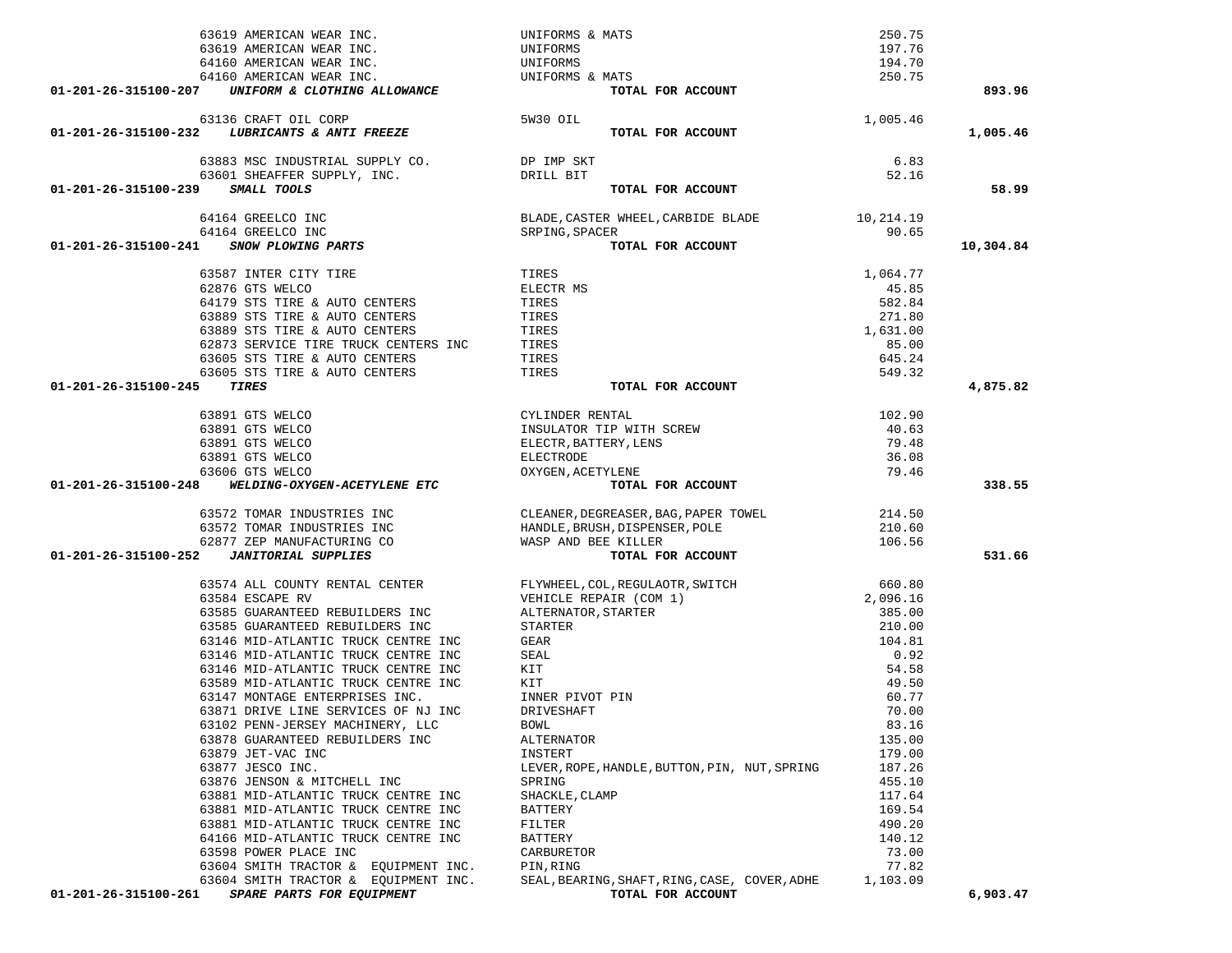| 01-201-26-315100-266         | 6 (162 MPH) 2008 (171 MPH) PRODUCES INC. PROTOCOL MANUAL PRODUCES IN CONTRACTOR (182 MPH) 2008 2017 2014 (182 MPH) 2018 (182 MPH) 2018 (182 MPH) 2018 (182 MPH) 2018 (182 MPH) 2018 (182 MPH) 2018 (182 MPH) 2018 (182 MPH)               |          | 1,580.00 |
|------------------------------|-------------------------------------------------------------------------------------------------------------------------------------------------------------------------------------------------------------------------------------------|----------|----------|
|                              |                                                                                                                                                                                                                                           |          |          |
|                              |                                                                                                                                                                                                                                           |          |          |
|                              |                                                                                                                                                                                                                                           |          |          |
|                              |                                                                                                                                                                                                                                           |          |          |
|                              |                                                                                                                                                                                                                                           |          |          |
|                              |                                                                                                                                                                                                                                           |          |          |
|                              |                                                                                                                                                                                                                                           |          |          |
|                              |                                                                                                                                                                                                                                           |          |          |
|                              |                                                                                                                                                                                                                                           |          |          |
|                              |                                                                                                                                                                                                                                           |          |          |
|                              |                                                                                                                                                                                                                                           |          |          |
|                              |                                                                                                                                                                                                                                           |          |          |
|                              |                                                                                                                                                                                                                                           |          |          |
|                              |                                                                                                                                                                                                                                           |          |          |
|                              |                                                                                                                                                                                                                                           |          |          |
|                              |                                                                                                                                                                                                                                           |          |          |
|                              |                                                                                                                                                                                                                                           |          |          |
|                              |                                                                                                                                                                                                                                           |          |          |
|                              |                                                                                                                                                                                                                                           |          |          |
|                              |                                                                                                                                                                                                                                           |          |          |
|                              |                                                                                                                                                                                                                                           |          |          |
|                              |                                                                                                                                                                                                                                           |          |          |
|                              |                                                                                                                                                                                                                                           |          |          |
|                              |                                                                                                                                                                                                                                           |          |          |
|                              |                                                                                                                                                                                                                                           |          |          |
|                              |                                                                                                                                                                                                                                           |          |          |
|                              |                                                                                                                                                                                                                                           |          |          |
|                              |                                                                                                                                                                                                                                           |          |          |
|                              |                                                                                                                                                                                                                                           |          |          |
|                              |                                                                                                                                                                                                                                           |          |          |
|                              |                                                                                                                                                                                                                                           |          |          |
|                              |                                                                                                                                                                                                                                           |          |          |
|                              |                                                                                                                                                                                                                                           |          |          |
|                              |                                                                                                                                                                                                                                           |          |          |
|                              |                                                                                                                                                                                                                                           |          |          |
|                              |                                                                                                                                                                                                                                           |          |          |
|                              |                                                                                                                                                                                                                                           |          |          |
|                              |                                                                                                                                                                                                                                           |          |          |
|                              |                                                                                                                                                                                                                                           |          |          |
|                              |                                                                                                                                                                                                                                           |          |          |
|                              | 63597 PLAINSMAN AUTO SUPPLY<br>63874 FLEMINGTON BUICK CHEVROLET<br>63874 FLEMINGTON BUICK CHEVROLET<br>63874 FLEMINGTON BUICK CHEVROLET<br>63874 FLEMINGTON BUICK CHEVROLET<br>64167 NIELSEN DODGE – C-J-R<br>64167 NIELSEN DODGE – C-J-R |          |          |
|                              |                                                                                                                                                                                                                                           | 18.42    |          |
|                              |                                                                                                                                                                                                                                           | 14.61    |          |
|                              |                                                                                                                                                                                                                                           | 35.00    |          |
|                              |                                                                                                                                                                                                                                           | 396.00   |          |
|                              |                                                                                                                                                                                                                                           | 97.60    |          |
| 64170 PLAINSMAN AUTO SUPPLY  | OIL, FILTER, BELT DRESSING                                                                                                                                                                                                                | 137.35   |          |
| 64170 PLAINSMAN AUTO SUPPLY  | R134 REFRIGERANT                                                                                                                                                                                                                          | 145.39   |          |
| 64170 PLAINSMAN AUTO SUPPLY  | PADS, INSERT, HUB BEARING ASSY, REPAIR KIT                                                                                                                                                                                                | 148.99   |          |
| 64149 PLAINSMAN AUTO SUPPLY  | PADS, WATER PUMP, BELT, EXTRACTOR SET                                                                                                                                                                                                     | 248.78   |          |
| 64149 PLAINSMAN AUTO SUPPLY  | CALIPER BOLT, FUSE BLOCK                                                                                                                                                                                                                  | 26.37    |          |
| 64149 PLAINSMAN AUTO SUPPLY  | HOSE, MAG NUT, BATTERY, NUT, ALTERNATOR, BLO                                                                                                                                                                                              | 1,261.11 |          |
| 63600 ROUTE 23 AUTO MALL LLC | <b>BOOSTER</b>                                                                                                                                                                                                                            | 139.08   |          |
| 63600 ROUTE 23 AUTO MALL LLC | CONNECTOR                                                                                                                                                                                                                                 | 42.50    |          |
| 63600 ROUTE 23 AUTO MALL LLC | FILTER                                                                                                                                                                                                                                    | 50.26    |          |
| 63600 ROUTE 23 AUTO MALL LLC | SPACER                                                                                                                                                                                                                                    | 40.00    |          |
| 63600 ROUTE 23 AUTO MALL LLC | GLASS                                                                                                                                                                                                                                     | 93.94    |          |
| 63600 ROUTE 23 AUTO MALL LLC | RELAY                                                                                                                                                                                                                                     | 122.59   |          |
| 63600 ROUTE 23 AUTO MALL LLC | <b>BUMPER</b>                                                                                                                                                                                                                             | 10.72    |          |

64183 HOFFMAN SERVICES INC. THE PERFORM ANNUAL OSHA INSPECTION OF 12 LIF 1,580.00

| TOTAL LOW WOODMI                           |                    |
|--------------------------------------------|--------------------|
| ISOR,SPARK PLUG                            | 158.19             |
| T, CONTROL ARM, BATTERY                    | 332.45             |
| OS, ROTOR, HITCH, FILTER, WIRE, OXYGEN SEN | 656.88             |
| OS, BELT, CONNECTOR, FILTER, STRAIGHT POS  | 230.97             |
| IDIT                                       | $-14.39$           |
| IDIT                                       | $-11.72$           |
| IDIT                                       | $-101.14$          |
| IDIT                                       | $-79.00$           |
| IDIT                                       | $-23.94$           |
| ITCH, PULLEY, HANGER, FILER, PAD           | 442.31             |
| BLE, ROTOR, BELT, WD40                     | 160.23             |
| CUMULATOR, FAN ASY, FILTER, PADS           | 328.50             |
| ES, ROTOR, BELT, FILTER, WATER PUMP        | 319.93             |
| 10.ALRAM,FILTER,COIL,PADS,CV AXLE,OIL      | 1,177.93           |
| ERNATOR, FILTER, PADS, SOCKET, HUB BEARI   | 528.31             |
| , FILTER, BELT, TOOL, NUT, SHOCK, BATTERY  | 238.80             |
| IDIT                                       | $-30.00$           |
| CDIT                                       | $-56.00$           |
| IDIT                                       | $-42.49$           |
| IDIT                                       | $-14.52$           |
| IDIT                                       | $-14.49$           |
| IDIT                                       | $-24.00$           |
| IDIT                                       | $-75.56$           |
| CDIT                                       | $-16.58$           |
| IDIT                                       | $-18.28$           |
| WING (5-30)                                | 176.75             |
| LL CAP, FUEL TANK FILLER                   | 149.98             |
| VE,SOLENOID                                | 50.24              |
| LL PUMP ASY, FILTER                        | 278.48             |
| IS SENSOR, HUB BEARING, DRIVE SHAFT, AXLE  | 638.58             |
| TER, PAD, CLAIPER, BEARING, LOCK EASE, SWI | 545.35             |
| TER, PADS, MERCON, B/FLUID, ALTERNATOR     | 427.99<br>$-84.00$ |
| IDIT<br>3LE                                | 32.48              |
| BE,CAP                                     | 173.60             |
| ZZLE,SOLENOID                              | 129.16             |
| IK WELD,BLET,TENSIONER,PADS, IDLER ARM     | 224.51             |
| RDWARE KIT, BOLT, TERMINAL, BELT, SEALER,  | 88.85              |
| /ERTOR,REMOTE,GFI                          | 2,135.05           |
| FLER, RESERVOIR, INSULATOR, BOLT, SWITCH   | 251.21             |
| ITERY , BALL                               | 134.96             |
| л                                          | 3.14               |
| ŗ                                          | 18.42              |
| /ER                                        | 14.61              |
| <b>INECTOR</b>                             | 35.00              |
| ),ROTOR,ARM                                | 396.00             |
| ITCH                                       | 97.60              |
| , FILTER, BELT DRESSING                    | 137.35             |
| <b>34 REFRIGERANT</b>                      | 145.39             |
| OS,INSERT,HUB BEARING ASSY, REPAIR KIT     | 148.99             |
| OS, WATER PUMP, BELT, EXTRACTOR SET        | 248.78             |
| IPER BOLT, FUSE BLOCK                      | 26.37              |
| E, MAG NUT, BATTERY, NUT, ALTERNATOR, BLO  | 1,261.11           |
| <b>STER</b>                                | 139.08             |
| <b>INECTOR</b>                             | 42.50              |
| .TER                                       | 50.26              |
| ACER                                       | 40.00              |
| ۱SS                                        | 93.94              |
| ιAΥ<br>1 D F.R                             | 122.59<br>10 72    |
|                                            |                    |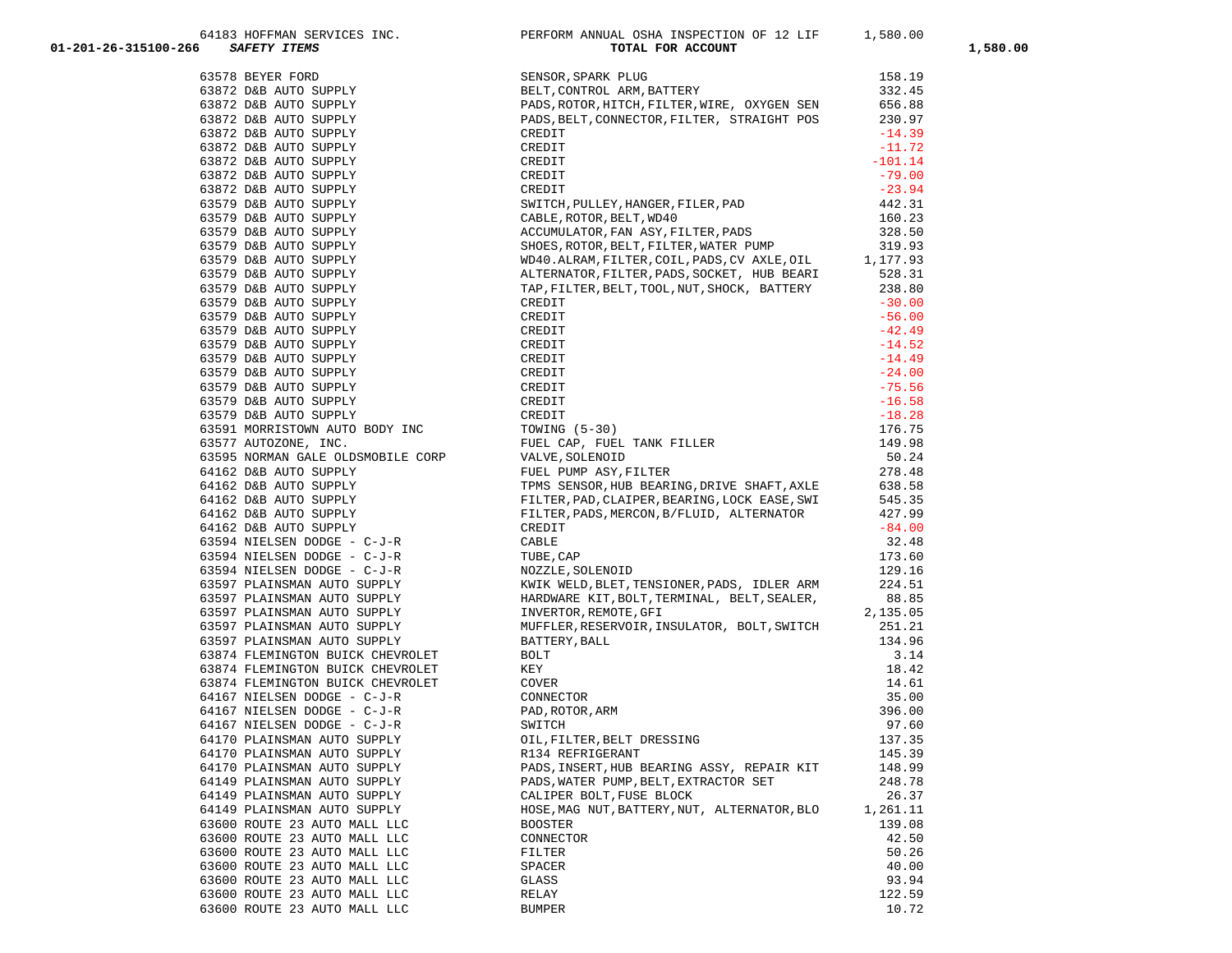| 01-201-26-315100-291<br><b>VEHICLE REPAIRS</b> | TOTAL FOR ACCOUNT                           |          | 15,443.45 |
|------------------------------------------------|---------------------------------------------|----------|-----------|
| 63873 THE ENGINE EXCHANGE                      | INSTALL 4.0 V6 LONG BLOCK ENGINE            | 1,550.00 |           |
| 63602 SMITH CHRYSLER JEEP DODGE                | GASKET, SCREW, STUD, CLAMP, NUT             | 79.17    |           |
| 63603 SMITH MOTOR CO., INC.                    | CREDIT                                      | $-75.95$ |           |
| 63603 SMITH MOTOR CO., INC.                    | COVER, SENSOR, RADIATOR, MANFIOLD, HOUSING, | 783.70   |           |
| 63600 ROUTE 23 AUTO MALL LLC                   | CREDIT                                      | $-91.05$ |           |
| 63600 ROUTE 23 AUTO MALL LLC                   | CABLE                                       | 55.14    |           |
| 63600 ROUTE 23 AUTO MALL LLC                   | SWITCH                                      | 57.30    |           |
| 63600 ROUTE 23 AUTO MALL LLC                   | ELEMENT                                     | 77.46    |           |
| 63600 ROUTE 23 AUTO MALL LLC                   | LAMP                                        | 6.84     |           |
| 63600 ROUTE 23 AUTO MALL LLC                   | HINGE                                       | 563.41   |           |

TOTAL for Motor Services Center

============

47,096.65

| <b>Health Management</b>                                                             |                                                               |           |              |
|--------------------------------------------------------------------------------------|---------------------------------------------------------------|-----------|--------------|
| 64350 ATLANTIC HEALTH SERVICES<br>$01 - 201 - 27 - 330100 - 079$<br>SPECIAL PROJECTS | TB Clinic Services - August 2012<br>TOTAL FOR ACCOUNT         | 10,000.00 | 10,000.00    |
| 64283 ATLANTIC HEALTH SERVICES<br>01-201-27-330100-084<br>OTHER OUTSIDE SERVICES     | Inv# 10665 Fixed Portion Healthcare Mana<br>TOTAL FOR ACCOUNT | 500.00    | 500.00       |
| 64225 ROYAL COMMUNICATIONS INC.                                                      | Customer ID M03500EMinvoice dated 8/29/2                      | 48.00     |              |
| 64401 SPRINT-NEXTEL                                                                  | HEALTH MANAGEMENT<br>L&LS /                                   | 175.60    |              |
| 64400 VERIZON WIRELESS                                                               | HEALTH MANAGEMENT<br>L&PS /                                   | 120.03    |              |
| 62911 TREASURER-STATE OF NJ                                                          | ID 454405 7/1/2012-6/30/13                                    | 205.00    |              |
| 64947 COUNTY OF MORRIS                                                               | 1ST 1/2 SEPTEMBER 2012                                        | 7.50      |              |
| 01-201-27-330100-210<br>ENVIRONMENTAL COMPLIANCE                                     | TOTAL FOR ACCOUNT                                             |           | 556.13       |
|                                                                                      |                                                               |           | ============ |
| TOTAL for Health Management                                                          |                                                               |           | 11,056.13    |

### **Human Services**

| 64947 COUNTY OF MORRIS<br>01-201-27-331100-068<br>POSTAGE & METERED MAIL | 1ST 1/2 SEPTEMBER 2012<br>TOTAL FOR ACCOUNT | 21.30 | 21.30  |
|--------------------------------------------------------------------------|---------------------------------------------|-------|--------|
|                                                                          |                                             |       |        |
| 63809 LONGFELLOWS SANDWICH DELI                                          | Assorted sandwiches for the Human Servic    | 54.00 |        |
| 63809 LONGFELLOWS SANDWICH DELI                                          | 20 bottles of soda                          | 9.00  |        |
| 63809 LONGFELLOWS SANDWICH DELI                                          | 20 bottles of water                         | 9.00  |        |
| 63810 SODEXO, INC & AFFILIATES                                           | SANDWICHES FOR HSAC MEETING ON 8/22/12 F    | 64.80 |        |
| 63810 SODEXO, INC & AFFILIATES                                           | ASIAN NOODLE SALAD                          | 6.75  |        |
| 63810 SODEXO, INC & AFFILIATES                                           | CHIPS                                       | 9.00  |        |
| 63810 SODEXO, INC & AFFILIATES                                           | WATER AND SODA                              | 12.80 |        |
| 63810 SODEXO, INC & AFFILIATES                                           | COOKIES                                     | 17.75 |        |
| 63810 SODEXO, INC & AFFILIATES                                           | DELIVERY AND SET UP CHARGE                  | 8.00  |        |
| 01-201-27-331100-088<br><i>MEETING EXP ADVISORY BOARD ETC</i>            | TOTAL FOR ACCOUNT                           |       | 191.10 |

## **TOTAL for Human Services 212.40**

| 843.61 |
|--------|
|        |
|        |
|        |
|        |
|        |
|        |
|        |
|        |

============

64947 COUNTY OF MORRIS 1ST 1/2 SEPTEMBER 2012 17.20

212.40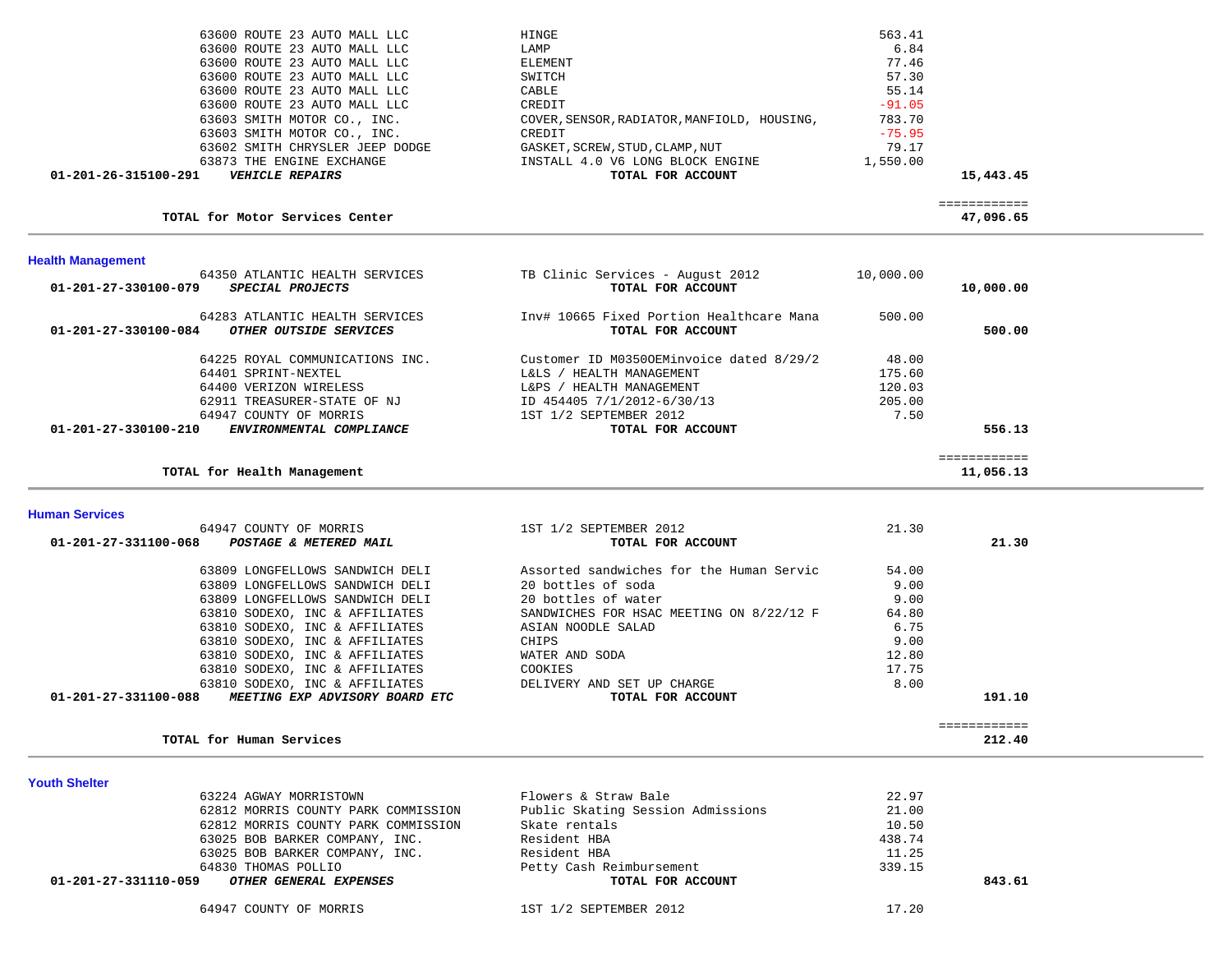| 64071 LOVEYS PIZZA & GRILL<br>01-201-27-331110-185<br><i>FOOD</i>          | Resident Rewards JULY & AUGUST 2012<br>TOTAL FOR ACCOUNT            | 413.09          | 562.39                   |  |
|----------------------------------------------------------------------------|---------------------------------------------------------------------|-----------------|--------------------------|--|
| 63228 THE INSTITUTE FOR FORENSIC<br>01-201-27-331110-189<br><b>MEDICAL</b> | S. Sands Psych Testing<br>TOTAL FOR ACCOUNT                         | 325.00          | 325.00                   |  |
| TOTAL for Youth Shelter                                                    |                                                                     |                 | ============<br>1,748.20 |  |
| <b>Office on Aging</b>                                                     |                                                                     |                 |                          |  |
| 63929 KELLY-ANN FREY                                                       | Car Insurance reimbursement for July 201                            | 12.00           |                          |  |
| 63959 VERA BLOSSOM                                                         | Car Insurance Reimbursement for July 201                            | 12.00           |                          |  |
| 64436 BETH DENMEAD                                                         | Car Insurance reimbursement for August 2                            | 12.00           |                          |  |
| 64442 CARMEN N. AYALA                                                      | Car Insurance Reimbursement for August 2                            | 12.00           |                          |  |
| 64437 KELLY-ANN FREY                                                       | Car Insurance reinbursement for August 2                            | 12.00           |                          |  |
| 01-201-27-333100-048<br><b>INSURANCE</b>                                   | TOTAL FOR ACCOUNT                                                   |                 | 60.00                    |  |
|                                                                            |                                                                     |                 |                          |  |
| 64947 COUNTY OF MORRIS                                                     | 1ST 1/2 SEPTEMBER 2012                                              | 159.06          |                          |  |
| POSTAGE & METERED MAIL<br>01-201-27-333100-068                             | TOTAL FOR ACCOUNT                                                   |                 | 159.06                   |  |
| 63929 KELLY-ANN FREY                                                       | Miles reimbursement for July 2012.                                  | 40.60           |                          |  |
| 63959 VERA BLOSSOM                                                         | Miles reimbursement for July 2012                                   | 24.50           |                          |  |
| 64436 BETH DENMEAD                                                         | Miles reimbursement for August 2012                                 | 162.40          |                          |  |
| 64442 CARMEN N. AYALA                                                      | Miles reimbursement for August 2012                                 | 69.30           |                          |  |
| 64437 KELLY-ANN FREY                                                       | Miles reimbursement for August 2012                                 | 96.95           |                          |  |
| 01-201-27-333100-082<br>TRAVEL EXPENSE                                     | TOTAL FOR ACCOUNT                                                   |                 | 393.75                   |  |
|                                                                            |                                                                     |                 |                          |  |
| 64441 GET WELL HOUSE CALLS P.C.                                            | Competency Evaluation of APS client H.S                             | 400.00          |                          |  |
| 64440 DR HERMAN HUBER                                                      | Competency Evaluation of APS client H.S                             | 400.00          |                          |  |
| OTHER OUTSIDE SERVICES<br>01-201-27-333100-084                             | TOTAL FOR ACCOUNT                                                   |                 | 800.00                   |  |
|                                                                            |                                                                     |                 | ============             |  |
| TOTAL for Office on Aging                                                  |                                                                     |                 | 1,412.81                 |  |
|                                                                            |                                                                     |                 |                          |  |
| <b>County Board of Social Service</b>                                      |                                                                     |                 |                          |  |
| 63211 PAPER MART INC<br>63211 PAPER MART INC                               | Paperline Multi (R) White - Order no. 74<br>Husky copy 30 L White - | 546.45<br>44.99 |                          |  |
| 63213 PAPER MART INC                                                       | Paperline Multi (R) White - Order no. 8                             | 1,821.50        |                          |  |
| OFFICE SUPPLIES & STATIONERY<br>01-201-27-345100-058                       | TOTAL FOR ACCOUNT                                                   |                 | 2,412.94                 |  |
|                                                                            |                                                                     |                 |                          |  |
| 63993 DEER PARK                                                            | $0434488383 - 07/15/12 - 08/14/12$                                  | 183.06          |                          |  |
| OTHER GENERAL EXPENSES<br>01-201-27-345100-059                             | TOTAL FOR ACCOUNT                                                   |                 | 183.06                   |  |
| 64381 AT&T                                                                 | OFFICE OF TEMP. ASSISTANCE                                          | 125.55          |                          |  |
| 64379 VERIZON                                                              | OFFICE OF TEMP. ASSISTANCE                                          | 1,013.11        |                          |  |
| 63998 VERIZON                                                              | Acct. #973 889-2917 642 14Y/08-14-12 TO                             | 1,811.68        |                          |  |
| 63996 VERIZON                                                              | Acct. #973 889-3370 640 33Y/ 8-14-12 TO                             | 1,814.86        |                          |  |
| 01-201-27-345100-146<br><b>TELEPHONE</b>                                   | TOTAL FOR ACCOUNT                                                   |                 | 4,765.20                 |  |
|                                                                            |                                                                     |                 |                          |  |
| 62646 KYOCERA MITA AMERICA, INC.                                           | Acct. #7629689-012 Copier lease bill for                            | 7,366.26        |                          |  |
| 01-201-27-345100-164<br>OFFICE MACHINES - RENTAL                           | TOTAL FOR ACCOUNT                                                   |                 | 7,366.26                 |  |
| 63175 ATLANTIC TOMORROWS OFFICE                                            | Copier maintenance billing from 3/30/12                             | 3,355.40        |                          |  |
| 63175 ATLANTIC TOMORROWS OFFICE                                            | Printer maintenance billing from 3/30/12                            | 888.93          |                          |  |
| 01-201-27-345100-166<br><b>OFFICE MACHINE- REPAIR</b>                      | TOTAL FOR ACCOUNT                                                   |                 | 4,244.33                 |  |
|                                                                            |                                                                     |                 |                          |  |
| 62729 UNITRONIX DATA SYSTEMS INC                                           | Software maintenance for the month of Au                            | 4,908.87        |                          |  |
| SPECIAL SERVICES<br>01-201-27-345100-325                                   | TOTAL FOR ACCOUNT                                                   |                 | 4,908.87                 |  |
|                                                                            |                                                                     |                 |                          |  |

17.20

 **01-201-27-331110-068** *POSTAGE AND METERED MAIL* **TOTAL FOR ACCOUNT 17.20**

60418 LOVEYS PIZZA & GRILL June 11-June 28 2012 RESIDENT REWARD 149.30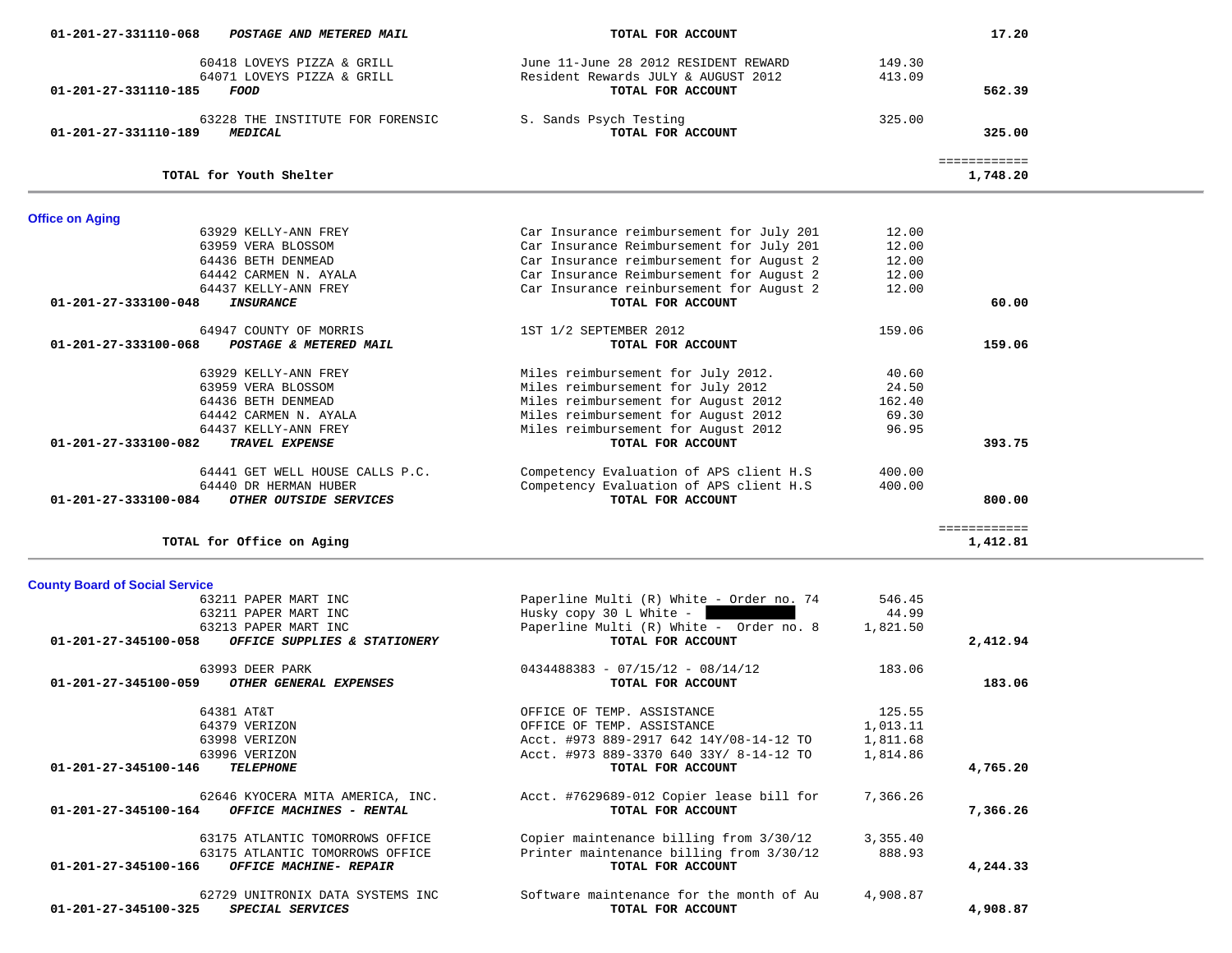| 01-201-27-345100-329           | 64006 HORIZON BLUE CROSS BLUE SHIELD<br>64001 HORIZON BLUE CROSS BLUE SHIELD<br>HOSPITAL INSURANCE PREMIUMS                                                                        | Invoice for the month of September 2012<br>Dental coverage for the month of Septemb<br>TOTAL FOR ACCOUNT | 149,430.29<br>4,880.11                     | 154,310.40                           |
|--------------------------------|------------------------------------------------------------------------------------------------------------------------------------------------------------------------------------|----------------------------------------------------------------------------------------------------------|--------------------------------------------|--------------------------------------|
| 01-201-27-345100-332           | 64000 OLGA MATOS<br><i><b>MILEAGE</b></i>                                                                                                                                          | FIS - Mileage reimb. for $6/12$ & $8/12$<br>TOTAL FOR ACCOUNT                                            | 8.40                                       | 8.40                                 |
| $01 - 201 - 27 - 345100 - 333$ | 64005 DALA EKENEZAR<br>64000 OLGA MATOS<br>OTHER ALLOWANCES                                                                                                                        | FIS - Insurance reimb. for the 2nd qtr.<br>Insurance reimb. for the 2nd qtr. of 201<br>TOTAL FOR ACCOUNT | 36.00<br>36.00                             | 72.00                                |
| 01-201-27-345100-338           | 63994 MOLNAR PHARMACY<br>63995 MOLNAR PHARMACY<br>HEALTH RELATED SERVICES                                                                                                          | TOTAL FOR ACCOUNT                                                                                        | 59.87<br>139.44                            | 199.31                               |
|                                | 63991 CITY LIMO AND TAXI, INC.<br>63991 CITY LIMO AND TAXI, INC.<br>64014 NJ TAXI & BLACK CAR SERVICES<br>64014 NJ TAXI & BLACK CAR SERVICES<br>63992 NJ TAXI & BLACK CAR SERVICES |                                                                                                          | 78.73<br>76.11<br>33.56<br>39.75<br>147.08 |                                      |
| $01 - 201 - 27 - 345100 - 340$ | TRANSPORTATION SERVICES<br>TOTAL for County Board of Social Service                                                                                                                | TOTAL FOR ACCOUNT                                                                                        |                                            | 375.23<br>============<br>178,846.00 |

# **MV**

| <b>MV:Administration</b> |                               |                          |                                               |
|--------------------------|-------------------------------|--------------------------|-----------------------------------------------|
|                          | 64190 BARON HR HEALTHCARE LLC | 30510,6/27/2012          | 15,021.32                                     |
|                          | 64767 ANGELIKA KOMOLIBIO      | RN, 9/2/2012-9/15/2012   | 2,248.75                                      |
|                          | 64768 AKUA OPOMEA ABEBRESE    | LPN, 9/2/2012-9/15/2012  | 1,333.64                                      |
|                          | 64763 ARNEL P GARCIA          | LPN, 9/2/2012-9/15/2012  | 1,120.00                                      |
|                          | 64762 BARKEL FLEMMING         | LPN, 9/2/2012-9/15/2012  | 2,239.16                                      |
|                          | 64761 BINU ILLIMOOTTIL JOSEPH | RN, 9/2/2012-9/15/2012   | 280.00                                        |
|                          | 64760 CHARLES NADARAJAH       | RN, 9/2/2012-9/15/2012   | 980.00                                        |
|                          | 64759 CHRISNADINE FRANCOIS    | LPN, 9/2/2012-9/15/2012  | 2,823.94                                      |
|                          | 64758 DANILO LAPID            | RN, 9/2/2012-9/15/2012   | 1,435.00                                      |
|                          | 64757 EDITHA MARQUEZ          | RN, 9/2/2012-9/15/2012   | 548.45                                        |
|                          | 64756 EVELYN TOLENTINO        | RN, 9/2/2012-9/15/2012   | 2, 268.53<br>1, 679.16<br>840.00<br>2, 143.75 |
|                          | 64755 GEORGINA GRAY-HORSLEY   | LPN, 9/2/2012-9/15/2012  |                                               |
|                          | 64754 HARRIET VALLECER RN     | RN, 9/2/2012-9/15/2012   |                                               |
|                          | 64753 ILLIENE CHARLES, RN     | RN, 9/2/2012-9/15/2012   |                                               |
|                          | 64752 JEDDIE A GARCIA         | RN, 9/2/2012-9/15/2012   | 559.30                                        |
|                          | 64751 JESSY CHERIAN           | RN, 9/2/2012-9/15/2012   | 280.00                                        |
|                          | 64750 JESSY JACOB             | LPN, 9/2/2012-9/15/2012  | 628.04                                        |
|                          | 64749 JOYCE REED              | LPN, 9/2/2012-9/15/2012  | 1,814.96                                      |
|                          | 64748 LOUISE R. MACCHIA       | RN, 9/2/2012-9/15/2012   | 2,520.00                                      |
|                          | 64764 MARY JANE M. ARCINAS    | RN, 9/2/2012-9/14/2012   | 1,099.35                                      |
|                          | 64747 MADUKWE IMO IBOKO, RN   | RN, 9/2/2012-9/15/2012   | 2,240.00                                      |
|                          | 64766 MARIA CAMPOS            | RN, 9/2/2012-9/15/2012   | 280.00                                        |
|                          | 64745 MARTHA YAGHI            | RN, 9/2/2012-9/15/2012   | 1,118.25                                      |
|                          | 64744 MELOJANE CELESTINO      | RN, 9/2/2012-9/15/2012   | 1,146.25                                      |
|                          | 64746 MA. LIZA IMPERIAL       | RN, 9/2/2012-9/15/2012   | 2,798.95                                      |
|                          | 64743 ROSEMARY BATANE COBCOBO | RN, 9/2/2012-9/15/2012   | 1,400.00                                      |
|                          | 64742 ROSE DUMAPIT            | RN, 9/2/2012-9/15/2012   | 3,080.00                                      |
|                          | 64765 VIVIAN BLANDURA         | RN, 9/2/2012-9/15/2012   | 1,128.75                                      |
|                          | 64207 STAFFING REMEDIES       | 132589,8/1/2012          | 2,764.77                                      |
|                          | 64207 STAFFING REMEDIES       | 132589,8/8/2012          | 3,102.06                                      |
|                          | 64207 STAFFING REMEDIES       | 132589,8/15/2012         | 975.18                                        |
|                          | 64207 STAFFING REMEDIES       | 132589,8/22/2012         | 1,270.80                                      |
|                          | 64208 TELESEARCH INC          | 01365-000, w/e 8/26/2012 | 3,213.08                                      |
| 01-201-27-350100-016     | OUTSIDE SALARIES & WAGES      | TOTAL FOR ACCOUNT        | 66,381.44                                     |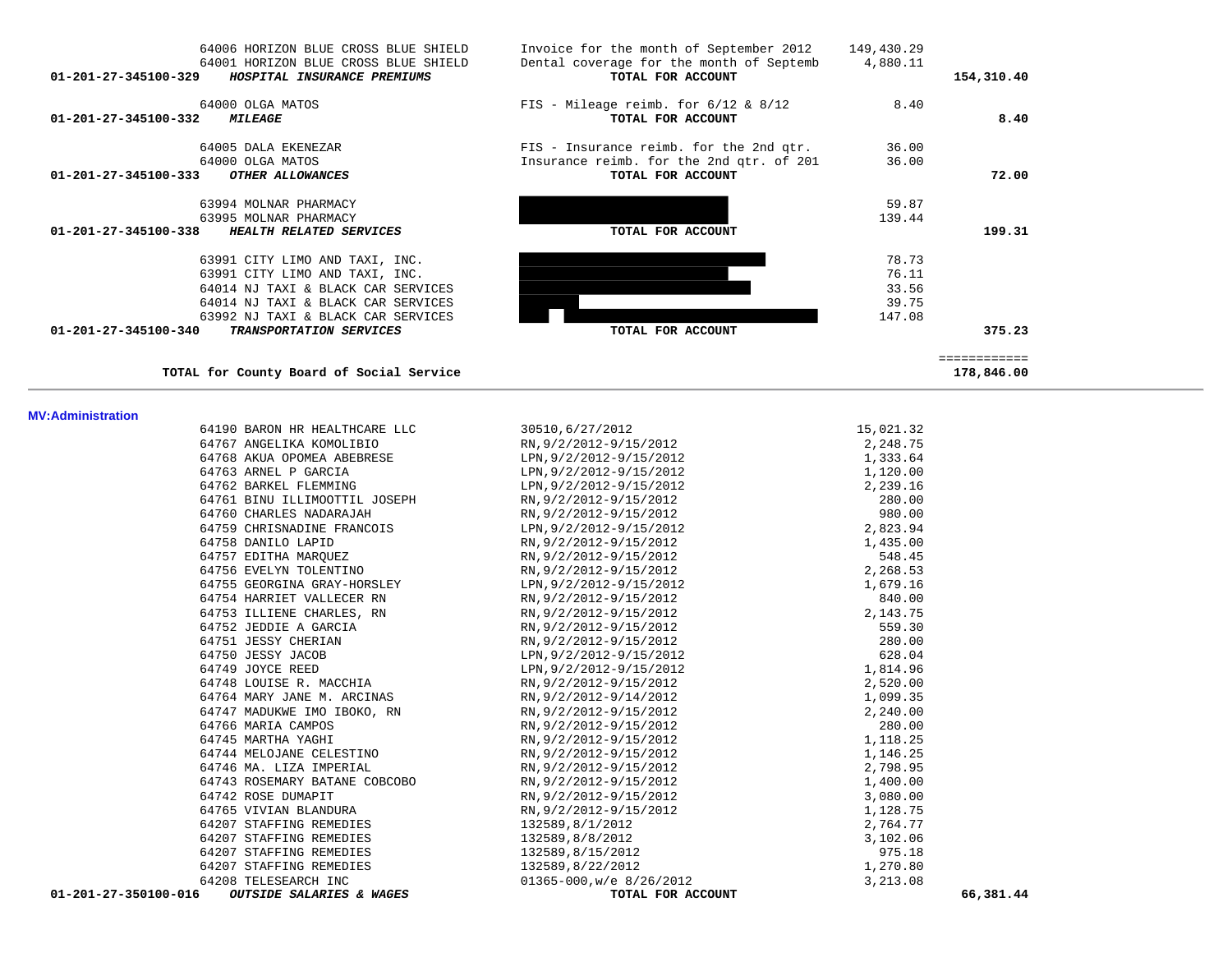| 66,498.85    | 66,498.85 | Management, September~2012<br>TOTAL FOR ACCOUNT | 64200 PREMIER HEALTHCARE<br><b>CONSULTATION FEE</b>         | $01 - 201 - 27 - 350100 - 035$ |
|--------------|-----------|-------------------------------------------------|-------------------------------------------------------------|--------------------------------|
| 212.25       | 212.25    | 1ST 1/2 SEPTEMBER 2012<br>TOTAL FOR ACCOUNT     | 64947 COUNTY OF MORRIS<br>POSTAGE & METERED MAIL            | $01 - 201 - 27 - 350100 - 068$ |
| 505.34       | 505.34    | FUEL 8/12 - MORRIS VIEW<br>TOTAL FOR ACCOUNT    | 64842 NATIONAL FUEL OIL INC.<br><i><b>GAS PURCHASES</b></i> | $01 - 201 - 27 - 350100 - 140$ |
|              | 162.09    | MV: ADMINISTRATION                              | 64381 AT&T                                                  |                                |
|              | 4,310.02  | MV: ADMINISTRATION                              | 64379 VERIZON                                               |                                |
|              | 27.23     | 973 984-0357 078 33Y, 8/22~9/21/2012            | 64184 VERIZON                                               |                                |
| 4,499.34     |           | TOTAL FOR ACCOUNT                               | <b>TELEPHONE</b>                                            | $01 - 201 - 27 - 350100 - 146$ |
|              | 508.50    | Lock & Key Repair on $8/18/2012$                | 64196 KURT'S LOCKSMITH SERVICE, LLC                         |                                |
|              | 214.50    | Lock & Key Repair on $8/16/2012$                | 64196 KURT'S LOCKSMITH SERVICE, LLC                         |                                |
|              | 199.00    | Lock & Key Repair on $8/10/2012$                | 64196 KURT'S LOCKSMITH SERVICE, LLC                         |                                |
|              | 314.50    | Lock & Key Repair on $8/17/2012$                | 64196 KURT'S LOCKSMITH SERVICE, LLC                         |                                |
|              | 4,598.96  | $573 - 1134 - 000, 8/3 \sim 8/9/012$            | 64210 U.S. SECURITY ASSOCIATES, INC.                        |                                |
|              | 4,598.96  | 573-1134-000,8/10~8/16/2012                     | 64210 U.S. SECURITY ASSOCIATES, INC.                        |                                |
| 10,434.42    |           | TOTAL FOR ACCOUNT                               | SAFETY ITEMS                                                | 01-201-27-350100-266           |
|              | 8,585.00  | 00174R, 7/24/12                                 | 63282 NISIVOCCIA LLP                                        |                                |
| 8,585.00     |           | TOTAL FOR ACCOUNT                               | (2011) AUDIT                                                | $01 - 203 - 27 - 350100 - 024$ |
| ============ |           |                                                 |                                                             |                                |
| 157, 116.64  |           |                                                 | TOTAL for MV:Administration                                 |                                |

# **MV:Building Services**

| 64185 VIKING TERMITE & PEST                          | 1310641, September~2012    | 870.00   |           |
|------------------------------------------------------|----------------------------|----------|-----------|
| 01-201-27-350110-036<br>CONTRACTED SERVICES          | TOTAL FOR ACCOUNT          |          | 870.00    |
| 64204 SCHINDLER ELEVATOR CORPORATION                 | 5000013604, September~2012 | 2,244.76 |           |
| 63262 TBS CONTROLS LLC                               | M13000, Sept. 2012         | 2,626.67 |           |
| 01-201-27-350110-044<br>EQUIPMENT SERVICE AGREEMENTS | TOTAL FOR ACCOUNT          |          | 4,871.43  |
| 64202 PSE&G CO                                       | 65 858 068 08, August~2012 | 1,677.31 |           |
| 64201 PSE&G CO                                       | 66 472 055 00, August~2012 | 601.77   |           |
| 64211 WOODRUFF ENERGY                                | 508-579,8/27/2012          | 7,246.80 |           |
| 64211 WOODRUFF ENERGY                                | 508-584,8/27/2012          | 2,160.68 |           |
| 01-201-27-350110-141<br>NATURAL GAS                  | TOTAL FOR ACCOUNT          |          | 11,686.56 |
| 64205 SOUTHEAST MORRIS COUNTY                        | 20-999918709,7/24~8/9/2012 | 3,552.31 |           |
| $01 - 201 - 27 - 350110 - 147$<br><b>WATER</b>       | TOTAL FOR ACCOUNT          |          | 3,552.31  |
| 63048 J.A. SEXAUER                                   | 276829,8/2/2012            | 359.74   |           |
| 63048 J.A. SEXAUER                                   | 276829,8/2/2012            | 1,073.12 |           |
| 01-201-27-350110-204<br>PLANT OPERATION              | TOTAL FOR ACCOUNT          |          | 1,432.86  |
| 63018 ALL BRAND SUPPLY                               | 27002, 7/31/2012           | 277.00   |           |
| 01-201-27-350110-225<br>CHEMICALS & SPRAYS           | TOTAL FOR ACCOUNT          |          | 277.00    |
| 63021 ALL CLEAN JANITORIAL                           | 1577, 7/31/2012            | 179.00   |           |
| <b>JANITORIAL SUPPLIES</b><br>01-201-27-350110-252   | TOTAL FOR ACCOUNT          |          | 179.00    |
| 63256 J.A. SEXAUER                                   | 276829, 8/8/12             | 1,234.02 |           |
| 64209 SCALES INDUSTRIAL                              | 52519224,8/24/2012         | 650.74   |           |
| 63184 TBS CONTROLS LLC                               | 13000, 7/12/2012           | 150.95   |           |
| 63184 TBS CONTROLS LLC                               | 13000,7/20/2012            | 1,309.93 |           |
| 63263 TBS CONTROLS LLC                               | M13000, 1/20/12            | 112.75   |           |
| 63055 BATTERIES PLUS                                 | 9732856340, 7/20/2012      | 303.90   |           |
| 01-201-27-350110-262<br>MACHINERY REPAIRS & PARTS    | TOTAL FOR ACCOUNT          |          | 3,762.29  |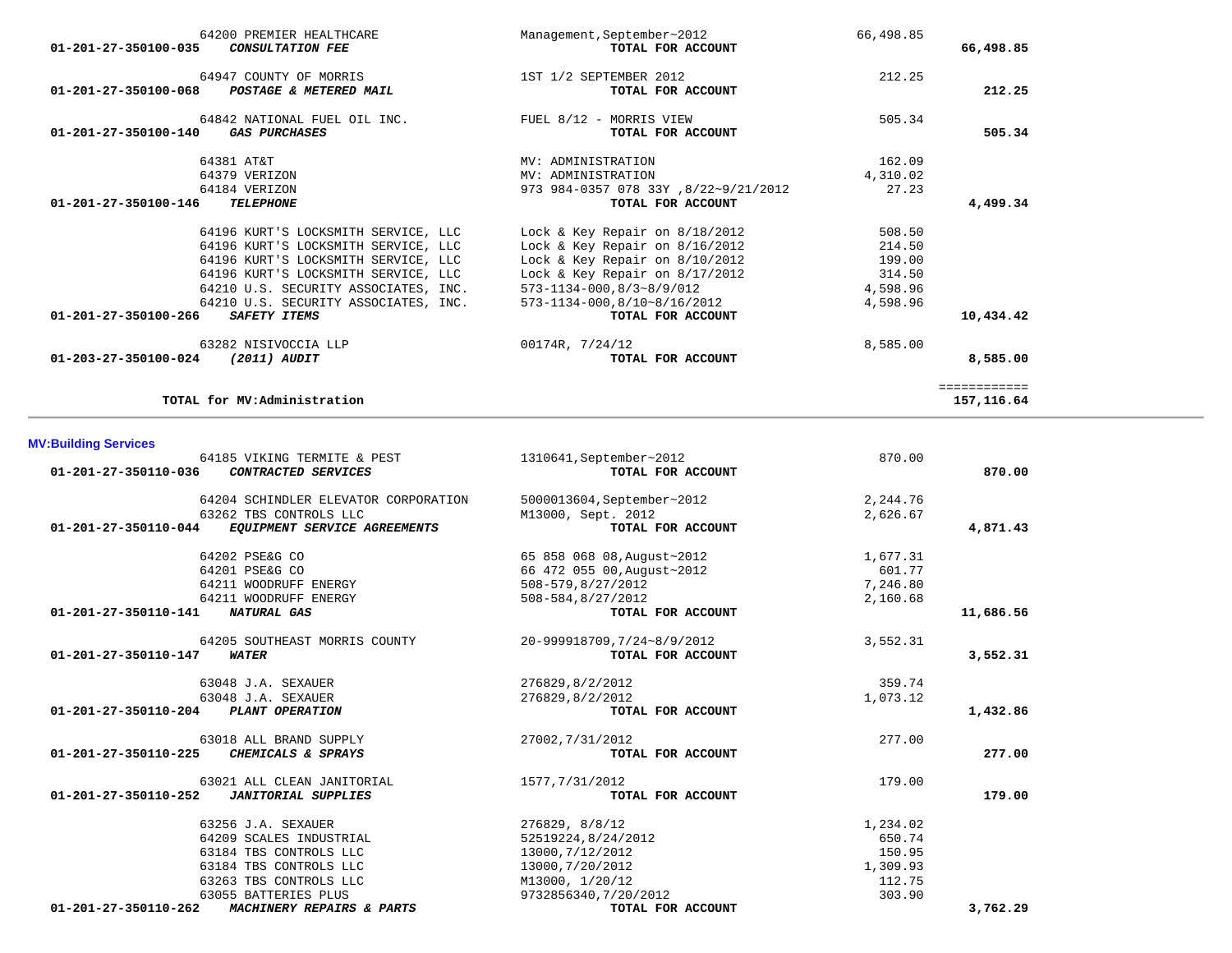| TOTAL for MV: Building Services                    |                                         |              | 26,631.45 |
|----------------------------------------------------|-----------------------------------------|--------------|-----------|
| <b>MV:Dietary</b>                                  |                                         |              |           |
| 64191 DAILY RECORD                                 | $54 - 50 - 102 - 05, 7/2 \sim 7/8/2012$ | 56.76        |           |
| 64197 LIBERTY NEWS DISTRIBUTION INC.               | 08223,8/12/2012                         | 63.48        |           |
| 64197 LIBERTY NEWS DISTRIBUTION INC.               | 08223, 8/19/2012                        | 69.00        |           |
| 64197 LIBERTY NEWS DISTRIBUTION INC.               | 08223,8/26/2012                         | 69.00        |           |
| 64197 LIBERTY NEWS DISTRIBUTION INC.               | 08223, 9/2/2012                         | 69.00        |           |
| COFFEE / GIFT SHOP<br>01-201-27-350115-186         | TOTAL FOR ACCOUNT                       |              | 327.24    |
| 64189 ACME AMERICAN REPAIRS INC.                   | 0118615,8/22/2012                       | 327.90       |           |
| MACHINERY REPAIRS & PARTS<br>01-201-27-350115-262  | TOTAL FOR ACCOUNT                       |              | 327.90    |
| TOTAL for MV: Dietary                              |                                         | ============ | 655.14    |
|                                                    |                                         |              |           |
| <b>MV:Nursing</b><br>64200 PREMIER HEALTHCARE      | Admissions Nursing, September~2012      | 9,916.66     |           |
| CONTRACTED SERVICES<br>01-201-27-350130-036        | TOTAL FOR ACCOUNT                       |              | 9,916.66  |
| 63054 ASSOCIATED SALES AND BAG CO.                 | 314307, 7/24/2012                       | 396.00       |           |
| 63265 ASSOCIATED SALES AND BAG CO.                 | 314307, 8/13/12                         | 429.00       |           |
| 63231 DHS MONITORING SERVICES                      | MOR00002, 5/21/12                       | 225.12       |           |
| 63231 DHS MONITORING SERVICES                      | MOR00002, 8/2/12                        | 550.24       |           |
| 64193 DERMA RITE INDUSTRIES LLC                    | MORRIV, 8/16/2012                       | 1,860.00     |           |
| 64195 EMERALD PROFESSIONAL                         | 285632, 9/4/2012                        | 6,670.00     |           |
| 64198 MEDLINE INDUSTRIES INC                       | 1183053,8/24/2012                       | 1,449.47     |           |
| 64203 READY SUPPLY                                 | B06Q, 8/30/2012                         | 892.50       |           |
| 63264 READY SUPPLY                                 | Diabetic Supplies, 8/13/12              | 712.75       |           |
| 01-201-27-350130-046<br><b>GENERAL STORES</b>      | TOTAL FOR ACCOUNT                       |              | 13,185.08 |
| 63261 BIO- REFERENCE LABORATORIES                  | M8049, July 2012                        | 2,557.00     |           |
| <b>LABORATORY SERVICES</b><br>01-201-27-350130-049 | TOTAL FOR ACCOUNT                       |              | 2,557.00  |
| 62112 ATLANTIC HEALTH SYSTEM                       | A1215202219,5/31/2012                   | 201.30       |           |
| 63047 THE ORTHOPEDIC GROUP                         |                                         | 45.84        |           |
| 63047 THE ORTHOPEDIC GROUP                         |                                         | 37.50        |           |
| 63268 THE ORTHOPEDIC GROUP                         |                                         | 59.45        |           |
| 01-201-27-350130-189<br><b>MEDICAL</b>             | TOTAL FOR ACCOUNT                       |              | 344.09    |
| 64187 JACOUELINE G. GUILLAUME                      | CNA Re-Certification, 8/23/2012         | 30.00        |           |
| 64188 SHERON PINTO                                 | CNA Re-Certificatioin, 8/27/2012        | 30.00        |           |
| <b>NURSING</b><br>01-201-27-350130-191             | TOTAL FOR ACCOUNT                       |              | 60.00     |
| 62112 ATLANTIC HEALTH SYSTEM                       | 1136400988,12/30/2011                   | 74.70        |           |
| (2011) MEDICAL<br>01-203-27-350130-189             | TOTAL FOR ACCOUNT                       |              | 74.70     |

============

**TOTAL for MV:Nursing 26,137.53**

**MV:Recreation/Volunteer Svc** 64192 DENNIS GRAU 1999 Music Therapy, 3/13~9/5/2012 870.00<br>63045 ORIENTAL TRADING COMPANY INC. 19407861, 6/5/2012 1999 63045 ORIENTAL TRADING COMPANY INC. 64199 PENN-JERSEY PAPER CO. 20955,6/1/2012 150.00 64199 PENN-JERSEY PAPER CO. 20955,8/30/2012 23.31 64206 SONGS FOR YOU Entertainment,8/21/2012 150.00  **01-201-27-350135-194** *PATIENT ACTIVITIES* **TOTAL FOR ACCOUNT 1,264.31**

============

============<br>26,137.53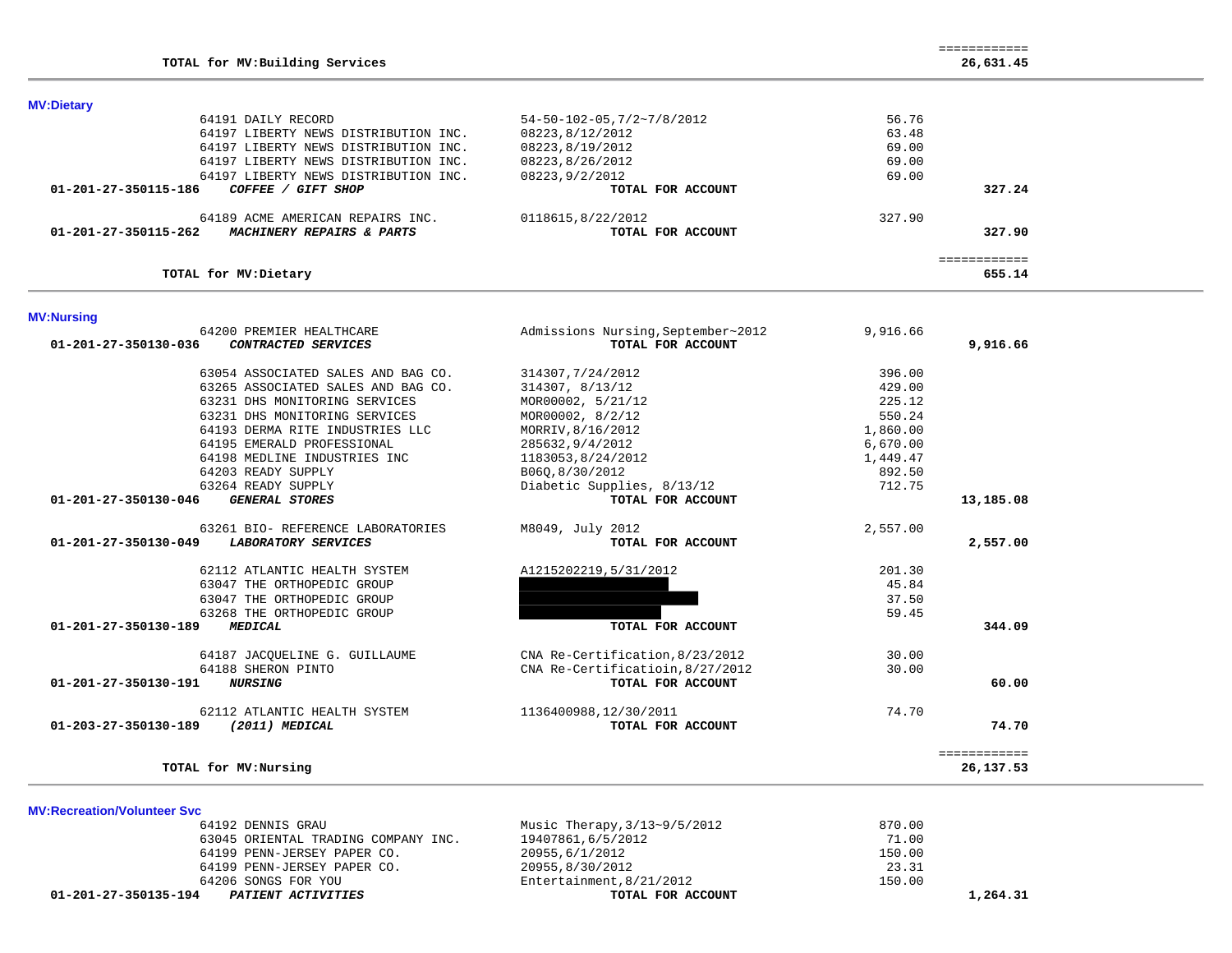|                          | TOTAL for MV: Recreation/Volunteer Svc                                                                |                                                                                                   |                      | 1,264.31                 |  |
|--------------------------|-------------------------------------------------------------------------------------------------------|---------------------------------------------------------------------------------------------------|----------------------|--------------------------|--|
| <b>MV:Rehabilitation</b> | 64194 DIRECT SUPPLY INC                                                                               | 29406,8/27/2012                                                                                   | 48.98                |                          |  |
| 01-201-27-350140-046     | <b>GENERAL STORES</b>                                                                                 | TOTAL FOR ACCOUNT                                                                                 |                      | 48.98                    |  |
|                          | TOTAL for MV: Rehabilitation                                                                          |                                                                                                   |                      | ============<br>48.98    |  |
| <b>County Adjuster</b>   |                                                                                                       |                                                                                                   |                      |                          |  |
| 01-201-27-357100-068     | 64947 COUNTY OF MORRIS<br>POSTAGE & METERED MAIL                                                      | 1ST 1/2 SEPTEMBER 2012<br>TOTAL FOR ACCOUNT                                                       | 73.24                | 73.24                    |  |
| 01-201-27-357100-084     | 61354 H.C. MEADOWVIEW PSYC. HOSPITAL<br>61355 H.C. MEADOWVIEW PSYC. HOSPITAL<br>OTHER OUSTIDE SERVICE | B. C. 2012-00046 01/25-03/01/2012<br>G. E. 2012-00062 01/23-02/28/2012 Trans<br>TOTAL FOR ACCOUNT | 4,586.40<br>4,586.40 | 9,172.80                 |  |
|                          | TOTAL for County Adjuster                                                                             |                                                                                                   |                      | ============<br>9,246.04 |  |
| <b>Dental Clinic</b>     |                                                                                                       |                                                                                                   |                      |                          |  |
|                          | 64234 ROBERT A. CHARMOY, DMD PA<br>64227 ROBERT A. CHARMOY, DMD PA                                    |                                                                                                   | 60.00<br>60.00       |                          |  |
| 01-201-27-365100-095     | DENTAL CLINIC OTHER ADMINISTRATIVE SUPPL                                                              | TOTAL FOR ACCOUNT                                                                                 |                      | 120.00                   |  |
|                          | TOTAL for Dental Clinic                                                                               |                                                                                                   |                      | ============<br>120.00   |  |
| <b>County Library</b>    |                                                                                                       |                                                                                                   |                      |                          |  |
|                          | 63029 ASM INTERNATIONAL                                                                               | 467382 dated 07/10/12                                                                             | 267.00               |                          |  |
|                          | 63494 A M BEST COMPANY                                                                                | 6250483 dated 07/25/12; CD-L/H Regular                                                            | 1,188.95             |                          |  |
|                          | 63494 A M BEST COMPANY                                                                                | 6250483 dated 08/01/12; P/C regular                                                               | 1,188.95             |                          |  |
|                          | 63026 ACCUITY                                                                                         | 93982 dated 06/20/12                                                                              | 475.00               |                          |  |
|                          | 63030 BAKER & TAYLOR BOOKS<br>63030 BAKER & TAYLOR BOOKS                                              | 321652 L655217 3 B00000 dated 07/20/12<br>321652 L655217 3 B00000 dated 07/23/12                  | 43.94<br>275.73      |                          |  |
|                          | 63031 GALE                                                                                            | 116418 dated 07/09/12                                                                             | 135.15               |                          |  |
|                          | 63031 GALE                                                                                            | 116418 dated 07/10/12                                                                             | 78.37                |                          |  |
|                          | 63031 GALE                                                                                            | 116418 dated 07/23/12                                                                             | 25.59                |                          |  |
|                          | 63038 GTI INTERNET                                                                                    | Domain - Web Hosting - mocolibl dated 08                                                          | 299.40               |                          |  |
|                          | 63034 GREY HOUSE PUBLISHING                                                                           | PO#92JL12 dated 07/30/12                                                                          | 162.00               |                          |  |
|                          | 63501 INFORMATION TODAY INC                                                                           | Corporate Giving Directory dated 07/23/1                                                          | 636.55               |                          |  |
|                          | 64515 INGRAM LIBRARY SERVICES                                                                         | 20C0083 dated 08/02/12                                                                            | 49.75                |                          |  |
|                          | 64515 INGRAM LIBRARY SERVICES                                                                         | 20C0083 dated 08/06/12                                                                            | 44.48                |                          |  |
|                          | 64515 INGRAM LIBRARY SERVICES<br>64515 INGRAM LIBRARY SERVICES                                        | 20C0083 dated 08/07/12<br>20C0083 dated 08/07/12                                                  | 13.82<br>95.02       |                          |  |
|                          | 64515 INGRAM LIBRARY SERVICES                                                                         | 20C0083 dated 08/07/12                                                                            | 10.84                |                          |  |
|                          | 64515 INGRAM LIBRARY SERVICES                                                                         | 20C0083 dated 08/10/12                                                                            | 82.28                |                          |  |
|                          | 64515 INGRAM LIBRARY SERVICES                                                                         | 20C0083 dated 08/20/12                                                                            | 11.90                |                          |  |
|                          | 64515 INGRAM LIBRARY SERVICES                                                                         | 20C0083 dated 08/21/12                                                                            | 36.57                |                          |  |
|                          | 64515 INGRAM LIBRARY SERVICES                                                                         | 20C0083 dated 08/22/12                                                                            | 501.16               |                          |  |
|                          | 64515 INGRAM LIBRARY SERVICES                                                                         | 20C0083 dated 08/23/12                                                                            | 130.69               |                          |  |
|                          | 63503 NEW STRATEGIST PUBLICATIONS, INC.                                                               | PO#88JL12 dated 07/31/12                                                                          | 296.83               |                          |  |
|                          | 63504 OXFORD UNIVERSITY PRESS<br>63504 OXFORD UNIVERSITY PRESS                                        | 1087326 dated 07/30/12<br>1087326 dated 08/08/12                                                  | 40.00<br>505.50      |                          |  |
|                          | 63041 PROOUEST LLC                                                                                    | 157768 dated 07/21/12                                                                             | 59.50                |                          |  |
|                          | 63043 SALEM PRESS                                                                                     | LNJ152 dated 07/13/12                                                                             | 380.38               |                          |  |
|                          | 63058 SHEET MUSIC PLUS                                                                                | PO#89-JL12 dated 07/19/12                                                                         | 32.44                |                          |  |
|                          | 63510 WEST PAYMENT CENTER                                                                             | 1003308031 dated 8/01/12                                                                          | 939.36               |                          |  |

============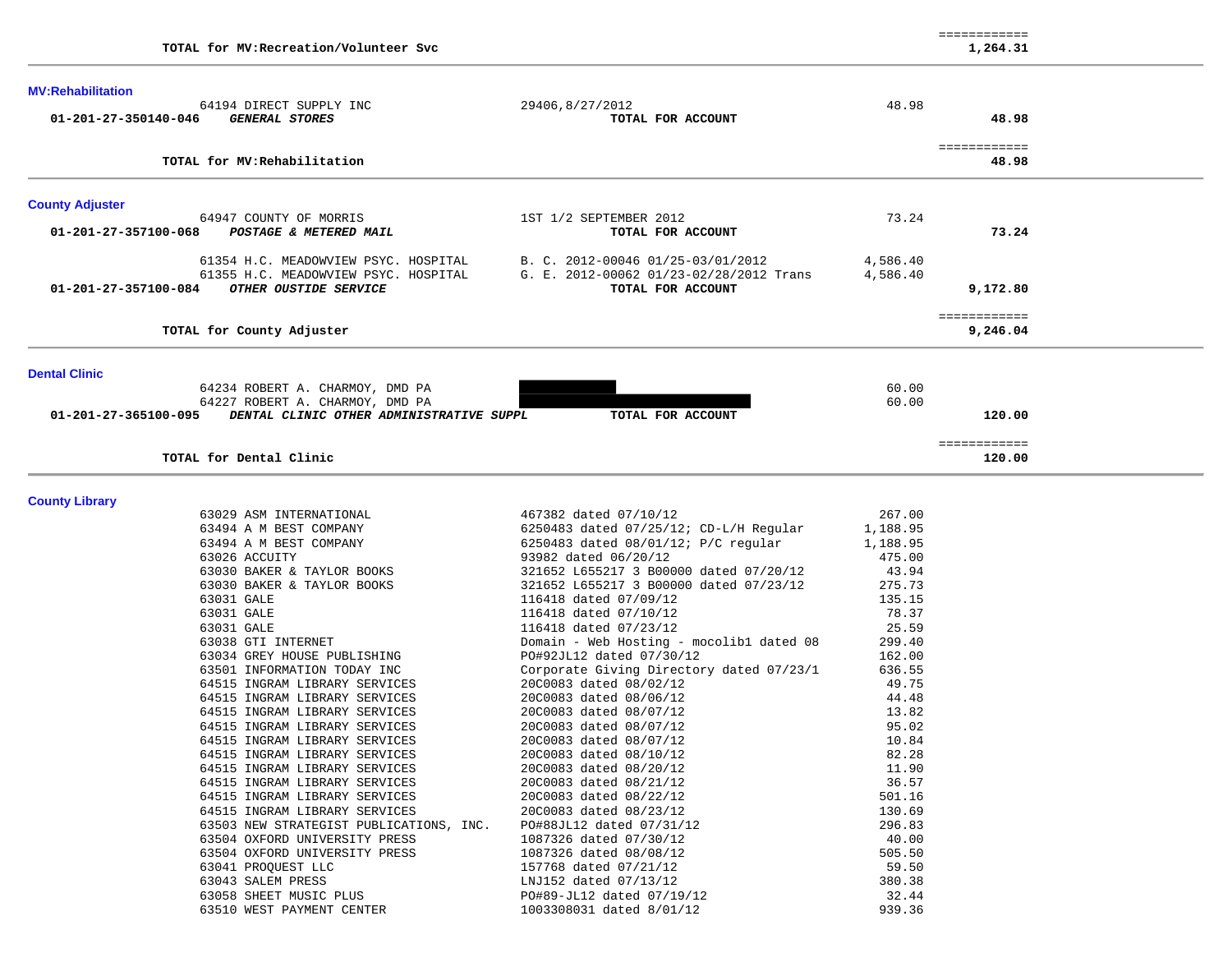| 63498 BRODART CO                                                                     | 290667 dated 08/13/12                                         | 252.00     |              |  |
|--------------------------------------------------------------------------------------|---------------------------------------------------------------|------------|--------------|--|
| 63499 CARTRIDGE WORLD OF PARSIPPANY                                                  | 20-CW CE505A \$39.99; 5-CW C4096A \$53.99;                    | 1,069.75   |              |  |
| 63500 GAYLORD BROS., INC.                                                            | 682988 dated 08/14/12                                         | 766.83     |              |  |
| 63509 W.B. MASON COMPANY INC                                                         | C1033751 dated 08/14/12; Order#15369707;                      | 554.93     |              |  |
| OFFICE SUPPLIES & STATIONERY<br>01-201-29-390100-058                                 | TOTAL FOR ACCOUNT                                             |            | 2,643.51     |  |
| 63060 UNITED PARCEL SERVICE                                                          | 708309 dated 07/28/12                                         | 72.08      |              |  |
| 63060 UNITED PARCEL SERVICE                                                          | 708309 dated 08/04/12                                         | 63.61      |              |  |
| 63060 UNITED PARCEL SERVICE                                                          | 708309 dated 08/11/12                                         | 28.22      |              |  |
| 64947 COUNTY OF MORRIS                                                               | 1ST 1/2 SEPTEMBER 2012                                        | 743.61     |              |  |
| POSTAGE & METERED MAIL<br>01-201-29-390100-068                                       | TOTAL FOR ACCOUNT                                             |            | 907.52       |  |
| 63495 ARKIV MUSIC LLC                                                                | Order# 4288575 dated 08/01/12; PO68-JU12                      | 33.11      |              |  |
| 63028 ARKIV MUSIC LLC                                                                | ArkivMusic Order#4288575 dated 07/10/12                       | 411.05     |              |  |
| 63039 MIDWEST TAPE LLC                                                               | 2000001148 dated 06/04/12                                     | 687.84     |              |  |
| 63039 MIDWEST TAPE LLC                                                               | 2000001148 dated 07/07/12                                     | 265.26     |              |  |
| 63039 MIDWEST TAPE LLC                                                               | 2000001148 dated 07/27/12                                     | 612.51     |              |  |
| 63502 MIDWEST TAPE LLC                                                               | 2000001148 dated 08/03/12                                     | 166.31     |              |  |
| 63502 MIDWEST TAPE LLC                                                               | 2000001148 dated 08/10/12                                     | 53.98      |              |  |
| 63502 MIDWEST TAPE LLC                                                               | 2000001148 dated 08/17/12                                     | 70.97      |              |  |
| 63042 RECORDED BOOKS LLC                                                             | 91165 dated 07/16/12                                          | 441.40     |              |  |
| 62159 RECORDED BOOKS LLC                                                             | 91165 dated 06/14/12                                          | 219.40     |              |  |
| VIDEO & FILM MATERIALS<br>01-201-29-390100-083                                       | TOTAL FOR ACCOUNT                                             |            | 2,961.83     |  |
|                                                                                      |                                                               |            |              |  |
| 63506 RICOH AMERICAS CORPORATION<br>OFFICE MACHINES - RENTAL<br>01-201-29-390100-164 | 157313 dated 08/07/12; Contract#24950047<br>TOTAL FOR ACCOUNT | 2,149.67   |              |  |
|                                                                                      |                                                               |            | 2,149.67     |  |
|                                                                                      |                                                               |            | ============ |  |
| TOTAL for County Library                                                             |                                                               |            | 18,452.43    |  |
|                                                                                      |                                                               |            |              |  |
| <b>County Superintendent of Schoo</b>                                                |                                                               |            |              |  |
| 64253 KATHLEEN SERAFINO                                                              | REIMBURSEMENT CELL PHONE CHARGES 8-5-12-                      | 56.66      |              |  |
| 01-201-29-392100-031<br>CELLULAR PHONES/PAGERS                                       | TOTAL FOR ACCOUNT                                             |            | 56.66        |  |
| 64947 COUNTY OF MORRIS                                                               | 1ST 1/2 SEPTEMBER 2012                                        | 58.45      |              |  |
| <b>POSTAGE &amp; METERED MAIL</b><br>01-201-29-392100-068                            | TOTAL FOR ACCOUNT                                             |            | 58.45        |  |
| 64254 KATHLEEN SERAFINO                                                              | REIMBURSEMENT FOR MILEAGE                                     | 60.99      |              |  |
| 01-201-29-392100-082<br><b>TRAVEL EXPENSE</b>                                        | TOTAL FOR ACCOUNT                                             |            | 60.99        |  |
|                                                                                      |                                                               |            |              |  |
|                                                                                      |                                                               |            | ============ |  |
| TOTAL for County Superintendent of Schoo                                             |                                                               |            | 176.10       |  |
|                                                                                      |                                                               |            |              |  |
| <b>Contribution to County College</b>                                                |                                                               | 398,409.91 |              |  |
| 63477 COUNTY COLLEGE OF MORRIS<br>01-201-29-395100-090                               | Morris County Appropriation for the Coun<br>TOTAL FOR ACCOUNT |            |              |  |
| <b>EXPENDITURES</b>                                                                  |                                                               |            | 398,409.91   |  |
|                                                                                      |                                                               |            | ============ |  |
| TOTAL for Contribution to County College                                             |                                                               |            | 398,409.91   |  |
|                                                                                      |                                                               |            |              |  |
| <b>Rutgers Extension Service</b><br>63537 STAPLES BUSINESS ADVANTAGE                 |                                                               |            |              |  |
|                                                                                      | Office Supplies                                               | 221.50     |              |  |
| 63537 STAPLES BUSINESS ADVANTAGE                                                     | Office Supplies<br>TOTAL FOR ACCOUNT                          | 7.32       |              |  |
| OFFICE SUPPLIES & STATIONERY<br>01-201-29-396100-058                                 |                                                               |            | 228.82       |  |
| 64947 COUNTY OF MORRIS                                                               | 1ST 1/2 SEPTEMBER 2012                                        | 22.01      |              |  |
| 01-201-29-396100-068<br>POSTAGE & METERED MAIL                                       | TOTAL FOR ACCOUNT                                             |            | 22.01        |  |
|                                                                                      |                                                               |            |              |  |
|                                                                                      |                                                               |            |              |  |

 63062 WEST PAYMENT CENTER 100068979 dated 07/04/12 1,782.75  **01-201-29-390100-028** *BOOKS & PERIODICALS* **TOTAL FOR ACCOUNT 9,789.90**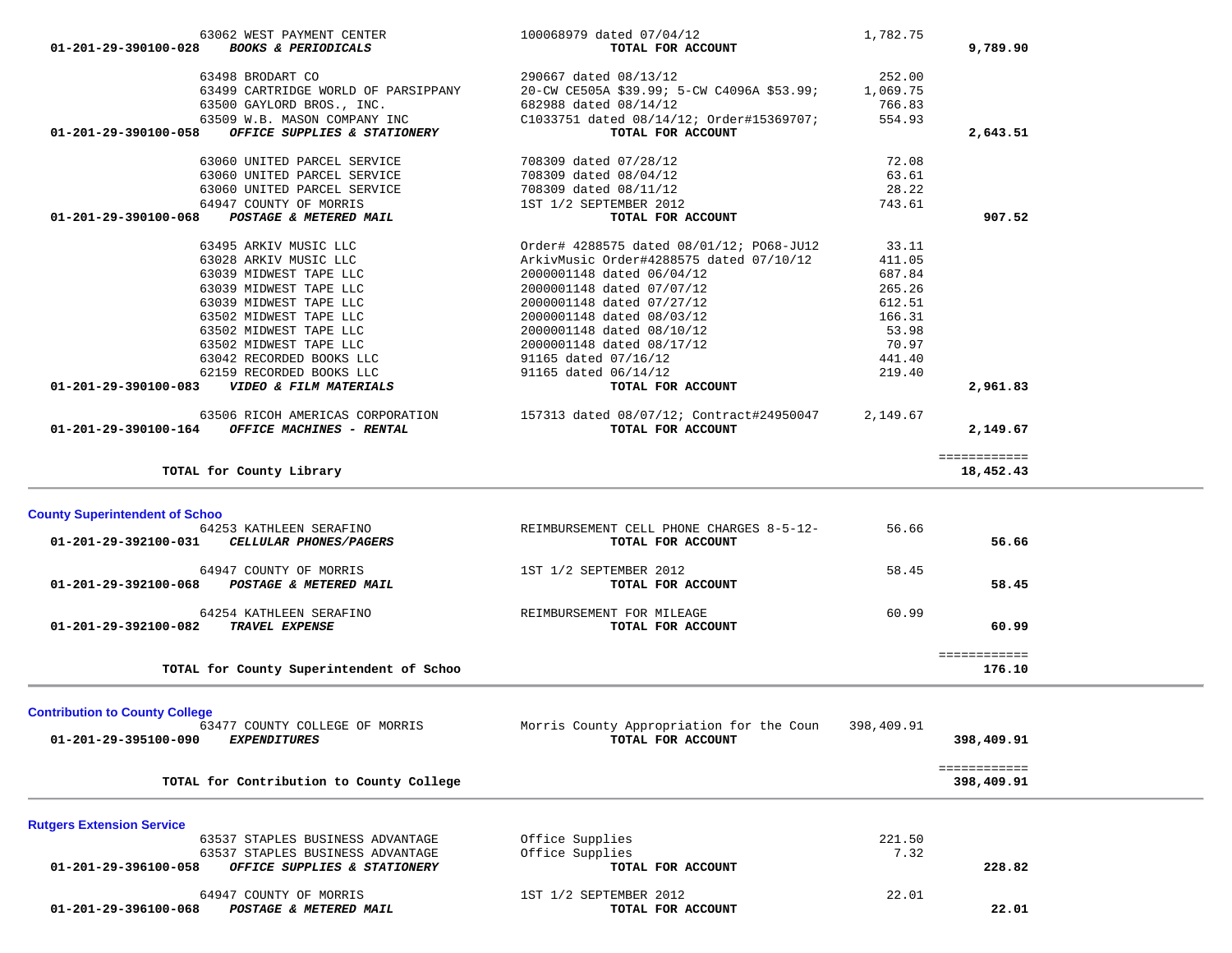# 64151 JERSEY CENTRAL POWER & LIGHT CREDIT -6,248.08 64137 JERSEY CENTRAL POWER & LIGHT 20-00-00-971 008/ RUTH DAVIS DRIVE/ 07- 416.23 64374 MORRISTOWN PARKING AUTHORITY JCP & L/ SCHUYLER ANNEX PARKING/ 06-28-1 1,272.14  **01-201-31-430100-137** *ELECTRICITY* **TOTAL FOR ACCOUNT 126,051.39** 64842 NATIONAL FUEL OIL INC. FUEL 8/12 - CURRENT 64,588.89  **01-201-31-430100-140** *GAS PURCHASES* **TOTAL FOR ACCOUNT 64,588.89** 64154 N.J. NATURAL GAS COMPANY 22-0009-8231-77 RE: WHARTON BRIDGE GEN/ 25.55 64153 N.J. NATURAL GAS COMPANY 06-1126-4370-18 RE: WHARTON ROADS/ 08-02 150.57 64158 N.J. NATURAL GAS COMPANY 06-1126-4355-14 RE: WHARTON BRIDGES / 08 231.55 64138 N.J. NATURAL GAS COMPANY 12-1157-4515-09 RE: DOVER PROBATION/ 08- 25.00 64139 N.J. NATURAL GAS COMPANY 06-1126-4174-12 RE: WHARTON OFF/ 08-02-1 26.63 64216 HESS CORPORATION 1316 - SUMMARY GROUP #/ MORRIS COUNTY (6 3,662.68 64212 HESS CORPORATION 1317 - SUMMARY GROUP #/ MORRIS COUNTY (6 14.05 64376 PSE&G CO REF # M0MBAG/ COUNTY OF MORRIS - MUNICIP 2,099.89 64223 PSE&G CO REF # M0MBAG/ COUNTY OF MORRIS - MUNICIP 490.92 63377 SUBURBAN PROPANE -2347 Propane 962.35 63377 SUBURBAN PROPANE -2347 Transportation 1.35 63377 SUBURBAN PROPANE -2347 Regulatory Fee 9.62  **01-201-31-430100-141** *NATURAL GAS* **TOTAL FOR ACCOUNT 7,700.16** 64381 AT&T UTILITIES - TELEPHONE 1,048.77

| 1175.0 GAL DIESEL FUEL FOR MONTVILLE     | 3,828.15     |                                                                                                                                                                                                            |
|------------------------------------------|--------------|------------------------------------------------------------------------------------------------------------------------------------------------------------------------------------------------------------|
| 4500.0 GAL. DIESEL FUEL FOR THE HILL     | 14,996.25    |                                                                                                                                                                                                            |
|                                          | 15,176.25    |                                                                                                                                                                                                            |
| TOTAL FOR ACCOUNT                        |              | 34,000.65                                                                                                                                                                                                  |
| 850-104-ST104/ DUTTON CENTER - HVAC      | 300.00       |                                                                                                                                                                                                            |
| 850-201-ST201/ DUTTON CENTER - HVAC      | 300.00       |                                                                                                                                                                                                            |
| $20-00-00-0539-3-0$ Aug. 29, 2012        |              |                                                                                                                                                                                                            |
|                                          |              |                                                                                                                                                                                                            |
| REVERSED INVOICE CREDIT 1000 075 279 024 | $-11.68$     |                                                                                                                                                                                                            |
|                                          | 112,824.24   |                                                                                                                                                                                                            |
| 20-00-00-0528-1-7 MASTER ACCOUNT / MORRI | 12,459.27    |                                                                                                                                                                                                            |
| CREDIT                                   | $-6, 248.08$ |                                                                                                                                                                                                            |
| 20-00-00-971 008/ RUTH DAVIS DRIVE/ 07-  |              |                                                                                                                                                                                                            |
|                                          | 1,272.14     |                                                                                                                                                                                                            |
| TOTAL FOR ACCOUNT                        |              | 126,051.39                                                                                                                                                                                                 |
| FUEL $8/12$ - CURRENT                    | 64,588.89    |                                                                                                                                                                                                            |
| TOTAL FOR ACCOUNT                        |              | 64,588.89                                                                                                                                                                                                  |
|                                          |              | 4500.0 GAL. DIESEL FUEL FOR WHARTON GARA<br>623.26<br>200 000 053 849 - MASTER ACCOUNT#/ REMOTE 4, 116.01<br>20 00 00 0537 8 1 - MASTER ACCT - HILL/<br>416.23<br>JCP & L/ SCHUYLER ANNEX PARKING/ 06-28-1 |

# **Utilities**

**Fire and Police Academy** 

| 63222 ATLANTIC TRAINING CENTER                           | Card Fee               | 247.50   |                         |
|----------------------------------------------------------|------------------------|----------|-------------------------|
| 63868 ATLANTIC TRAINING CENTER                           | CPR Card Fee           | 120.00   |                         |
| 64127 FEDEX                                              | Transportation Charges | 16.20    |                         |
| 64127 FEDEX                                              | Other Handling Charges | 8.91     |                         |
| 01-201-29-407100-059<br><i>OTHER GENERAL EXPENSES</i>    | TOTAL FOR ACCOUNT      |          | 392.61                  |
| 64947 COUNTY OF MORRIS                                   | 1ST 1/2 SEPTEMBER 2012 | 73.14    |                         |
| $01 - 201 - 29 - 407100 - 068$<br>POSTAGE & METERED MAIL | TOTAL FOR ACCOUNT      |          | 73.14                   |
| 63512 BOTH WORLDS SOFTWARE INC                           | Maintenance & Updates  | 1,170.00 |                         |
| 64126 FIRE FIGHTERS EOUIPMENT CO INC                     | Cylinder Recharge      | 55.50    |                         |
| 64126 FIRE FIGHTERS EOUIPMENT CO INC                     | 02 Bottle Seal/Strap   | 4.50     |                         |
| 63223 SCANTRON CORPORATION                               | 882-E 1000 5A          | 185.00   |                         |
| 63223 SCANTRON CORPORATION                               | 889-E 500 5A           | 185.00   |                         |
| 63223 SCANTRON CORPORATION                               | SHIPPING               | 11.68    |                         |
| $01 - 201 - 29 - 407100 - 258$<br><i>EQUIPMENT</i>       | TOTAL FOR ACCOUNT      |          | 1,611.68                |
|                                                          |                        |          | . = = = = = = = = = = = |

**TOTAL for Fire and Police Academy 2,077.43**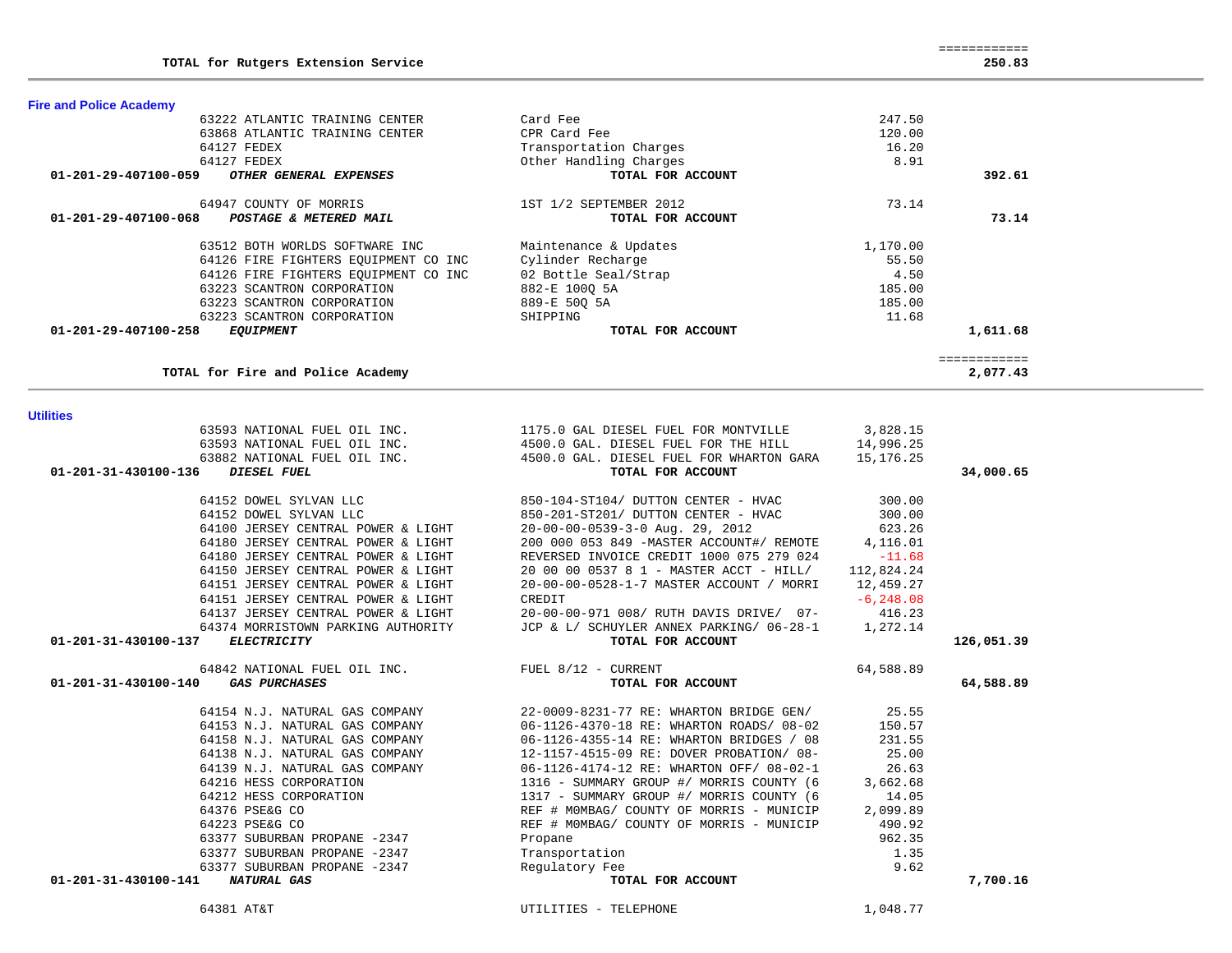| 63182 VERIZON BUSINESS<br>63583 VERIZON               | Y2618812, 8/10/12 for August Mgt Network<br>201 V03-1289 703 57Y, 8/16/12 (8/16-9/15 | 2,586.92<br>210.14 |              |  |
|-------------------------------------------------------|--------------------------------------------------------------------------------------|--------------------|--------------|--|
| 63583 VERIZON                                         | 201 V03-1541 818 53Y, 8/16/12 (8/16-9/15                                             | 200.95             |              |  |
| 63580 VERIZON                                         | 201 V03-7261 127 66Y 8/16/12                                                         | 4,893.92           |              |  |
| 63964 VERIZON                                         | Verizon Bill 973 539-6466 621 55Y 8/16                                               | 64.84              |              |  |
| 64174 VERIZON                                         | 973 267-2255 164 81Y 8/19/12                                                         | 33.32              |              |  |
| 63699 VERIZON                                         | 973 539-7933 842 07Y, 8/16, 8/16-9/16/12                                             | 27.23              |              |  |
|                                                       | 973 644-3258 153 04Y, 8/13, 8/13-9/12/12                                             | 135.80             |              |  |
| 63699 VERIZON                                         |                                                                                      |                    |              |  |
| 63699 VERIZON                                         | 973 584-2050 195 53Y, 8/11, 8/11-9/10/12                                             | 27.23              |              |  |
| 63699 VERIZON                                         | 973 299-6835 828 04Y, 8/10/12 (8/10-9/9/                                             | 30.93              |              |  |
| 63699 VERIZON                                         | 973 697-0879 521 94Y, 8/22/12 (8/22-9/21                                             | 27.23              |              |  |
| 64173 VERIZON                                         | 973 267-4026 874 69Y 8/19/12                                                         | 77.45              |              |  |
| 01-201-31-430100-146<br><b>TELEPHONE</b>              | TOTAL FOR ACCOUNT                                                                    |                    | 74,457.82    |  |
| 64353 DOVER WATER COMMISSIONERS                       | DATED 09-01-11/05-07-12                                                              | 57.44              |              |  |
| 64370 SOUTHEAST MORRIS COUNTY                         | 20-999-756-272/ CORRECTION FACILITY / 07                                             | 5,669.24           |              |  |
| 64157 TOWNSHIP OF RANDOLPH                            | 9999 593/ HEALTH MNGMNT/ 04-16-12 THRU 0                                             | 51.96              |              |  |
| 01-201-31-430100-147<br>WATER                         | TOTAL FOR ACCOUNT                                                                    |                    | 5,778.64     |  |
|                                                       |                                                                                      |                    | ============ |  |
| TOTAL for Utilities                                   |                                                                                      |                    | 312,577.55   |  |
| <b>Nutrition</b>                                      |                                                                                      |                    |              |  |
| 64435 ALLEN PAPER & SUPPLY CO                         | Broom, maxi angle.                                                                   | 8.61               |              |  |
| 01-201-41-716100-059<br>OTHER GENERAL EXPENSES        | TOTAL FOR ACCOUNT                                                                    |                    | 8.61         |  |
| 63955 PABCO INDUSTRIES, LLC                           | Cases Virgin Material/Trash can liners.                                              | 730.00             |              |  |
| 64432 GRAINGER                                        | Packages of Chlorine test strips                                                     | 95.10              |              |  |
| 64434 SPRUCE INDUSTRIES, INC.                         | Cases of paper towels                                                                | 840.00             |              |  |
| 64434 SPRUCE INDUSTRIES, INC.                         | Case of toilet tissue                                                                | 90.15              |              |  |
| 01-201-41-716100-098<br>OTHER OPERATING&REPAIR SUPPLY | TOTAL FOR ACCOUNT                                                                    |                    | 1,755.25     |  |
| 64842 NATIONAL FUEL OIL INC.                          | FUEL 8/12 - NUTRITION                                                                | 5,429.06           |              |  |
| <b>GAS PURCHASES</b><br>01-201-41-716100-140          | TOTAL FOR ACCOUNT                                                                    |                    | 5,429.06     |  |
| 64433 SODEXO, INC & AFFILIATES                        | Daily Meals. Services for 6/30/12-7/27/1                                             | 160,763.20         |              |  |
| 64433 SODEXO, INC & AFFILIATES                        | Weekend Meals                                                                        | 12,788.64          |              |  |
| 64433 SODEXO, INC & AFFILIATES                        | Frozen Meals                                                                         | 3,941.00           |              |  |
| 64433 SODEXO, INC & AFFILIATES                        | Boxed Meals                                                                          | 19,176.50          |              |  |
| 64433 SODEXO, INC & AFFILIATES                        | Coffee                                                                               | 1,004.04           |              |  |
| 64433 SODEXO, INC & AFFILIATES                        | Other                                                                                | 1,242.39           |              |  |
| 01-201-41-716100-185<br>FOOD                          | TOTAL FOR ACCOUNT                                                                    |                    | 198,915.77   |  |
|                                                       |                                                                                      |                    | ============ |  |
| TOTAL for Nutrition                                   |                                                                                      |                    | 206,108.69   |  |
| <b>Area Plan Grant</b>                                |                                                                                      |                    |              |  |
| 64490 VMC                                             | OAA- Title 111B<br>Period 8                                                          | 6,242.00           |              |  |
| 01-201-41-716110-090<br><b>EXPENDITURES</b>           | TOTAL FOR ACCOUNT                                                                    |                    | 6,242.00     |  |
|                                                       |                                                                                      |                    | ============ |  |
| TOTAL for Area Plan Grant                             |                                                                                      |                    | 6,242.00     |  |

 63074 VERIZON 201 V63-2073 999 44Y 08/01/12 4,346.24 64401 SPRINT-NEXTEL CTY WIDE 700248693 JULY 01 - JULY 31, 2 2,228.88 63073 VERIZON 201 Z43-6526 999 90Y 08/01/12 12,721.96 63076 VERIZON BUSINESS Bill Payer ID: Y2206770 11,690.03 64379 VERIZON UTILITIES - TELEPHONE 28,950.98 64400 VERIZON WIRELESS CTY WIDE VERIZON WIRELESS 486023883-0000 5,155.00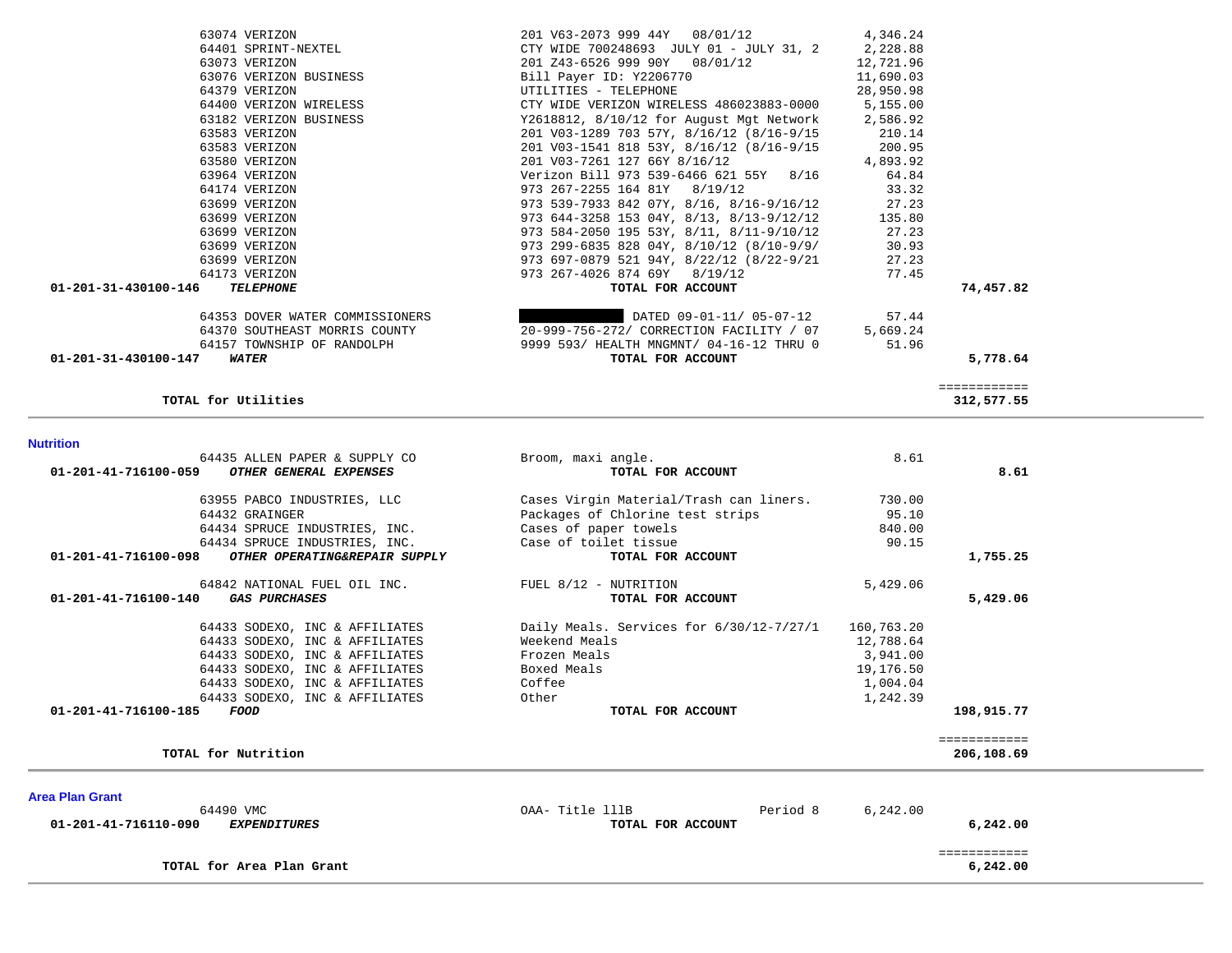### **Grant Fund**

| <b>DEPARTMENT 718205</b>              |                                                                                         |                                                              |                 |                           |
|---------------------------------------|-----------------------------------------------------------------------------------------|--------------------------------------------------------------|-----------------|---------------------------|
|                                       | 64934 COUNTY OF MORRIS<br>02-213-41-718205-391 PUBLIC HEALTH EMER GRANT(8/10/11-8/9/12) | 1ST 1/2 9/12 METERED MAIL - HEALTH MGMT<br>TOTAL FOR ACCOUNT | 38.45           | 38.45                     |
|                                       | TOTAL for DEPARTMENT 718205                                                             |                                                              |                 | ============<br>38.45     |
| <b>Bio-Terrorism Grant</b>            |                                                                                         |                                                              |                 |                           |
|                                       | 64463 LAKE PHYSICIANS & HOSPITAL                                                        | ADC Manometer                                                | 48.85           |                           |
|                                       | 64224 CABLEVISION                                                                       | 07876 616465 01 8 Billing period 9/1/201                     | 160.32          |                           |
|                                       | 02-213-41-718305-391 PUBLIC HEALTH EMER GRANT(8/10/12-6/30/13                           | TOTAL FOR ACCOUNT                                            |                 | 209.17                    |
|                                       | TOTAL for Bio-Terrorism Grant                                                           |                                                              |                 | ============<br>209.17    |
| <b>TANF</b>                           |                                                                                         |                                                              |                 |                           |
|                                       | 64079 AT&T                                                                              |                                                              | 3.57            |                           |
|                                       | 64078 AT&T                                                                              |                                                              | 10.21           |                           |
|                                       | 64033 COUNTY OF MORRIS                                                                  |                                                              | 21,310.02       |                           |
|                                       | 63422 GREAT WEST LIFE                                                                   |                                                              | 9,903.69        |                           |
|                                       | 63958 LANGUAGE LINE SERVICES                                                            |                                                              | 11.56           |                           |
|                                       | 64258 MANPOWER                                                                          | Deborah Sexton                                               | 176.32          |                           |
|                                       | 64131 MANPOWER                                                                          | Deborah Sexton; W/E 8/26/12.                                 | 506.92          |                           |
|                                       | 64259 PRIME TIME PERSONNEL INC                                                          | Erin Darvalics; W/E 8/26/12.                                 | 887.40          |                           |
|                                       | 64259 PRIME TIME PERSONNEL INC                                                          | Erin Darvalics; $W/E$ 8/19/12.                               | 913.50          |                           |
|                                       | 64261 PRIME TIME PERSONNEL INC                                                          | Erin Darvalics; W/E 8/05/2012                                | 913.50          |                           |
|                                       | 64261 PRIME TIME PERSONNEL INC<br>64264 PRIME TIME PERSONNEL INC                        | Sannette Brown; W/E 8/05/2012                                | 730.80<br>58.78 |                           |
|                                       | 64263 PRIME TIME PERSONNEL INC                                                          |                                                              | 52.78           |                           |
|                                       | 64262 PRIME TIME PERSONNEL INC                                                          |                                                              | 52.78           |                           |
|                                       | 64409 MANPOWER                                                                          | Deborah Sexton; W/E 9/2/12.                                  | 352.64          |                           |
|                                       | 64458 PRIME TIME PERSONNEL INC                                                          |                                                              | 52.78           |                           |
|                                       | 64077 STAPLES BUSINESS ADVANTAGE                                                        |                                                              | 18.03           |                           |
|                                       | 64076 STAPLES BUSINESS ADVANTAGE                                                        |                                                              | 23.13           |                           |
|                                       | 64402 VERIZON                                                                           |                                                              | 7.84            |                           |
|                                       | 63940 TELESEARCH INC                                                                    |                                                              | 96.41           |                           |
|                                       | 64074 TELESEARCH INC                                                                    |                                                              | 43.37           |                           |
|                                       | 64073 TELESEARCH INC                                                                    |                                                              | 98.28           |                           |
|                                       | 64072 TELESEARCH INC                                                                    |                                                              | 54.60           |                           |
|                                       | 64075 VERIZON                                                                           |                                                              | 14.58           |                           |
|                                       | 64260 PRIME TIME PERSONNEL INC                                                          | Erin Darvalics; W/E 8/12/2012                                | 913.50          |                           |
|                                       | 64260 PRIME TIME PERSONNEL INC                                                          | Sannette Brown; W/E 8/12/2012                                | 913.50          |                           |
| 02-213-41-741015-392 TANF STATE SHARE |                                                                                         | TOTAL FOR ACCOUNT                                            |                 | 38,120.49                 |
|                                       | TOTAL for TANF                                                                          |                                                              |                 | ============<br>38,120.49 |
| <b>General Assistance</b>             |                                                                                         |                                                              |                 |                           |
|                                       | 64079 AT&T                                                                              |                                                              | 2.68            |                           |

| 64079 AT&T                     |                                | 2.68      |
|--------------------------------|--------------------------------|-----------|
| 64078 AT&T                     |                                | 7.66      |
| 64033 COUNTY OF MORRIS         |                                | 12,772.68 |
| 63422 GREAT WEST LIFE          |                                | 4,121.35  |
| 63958 LANGUAGE LINE SERVICES   |                                | 8.67      |
| 64258 MANPOWER                 | Elizabeth Devany               | 1,008.00  |
| 64131 MANPOWER                 | Elizabeth Devany; W/E 8/26/12. | 1,008.00  |
| 64544 CDM INSTITUTE            |                                | 3,200.00  |
| 64264 PRIME TIME PERSONNEL INC |                                | 44.09     |
|                                |                                |           |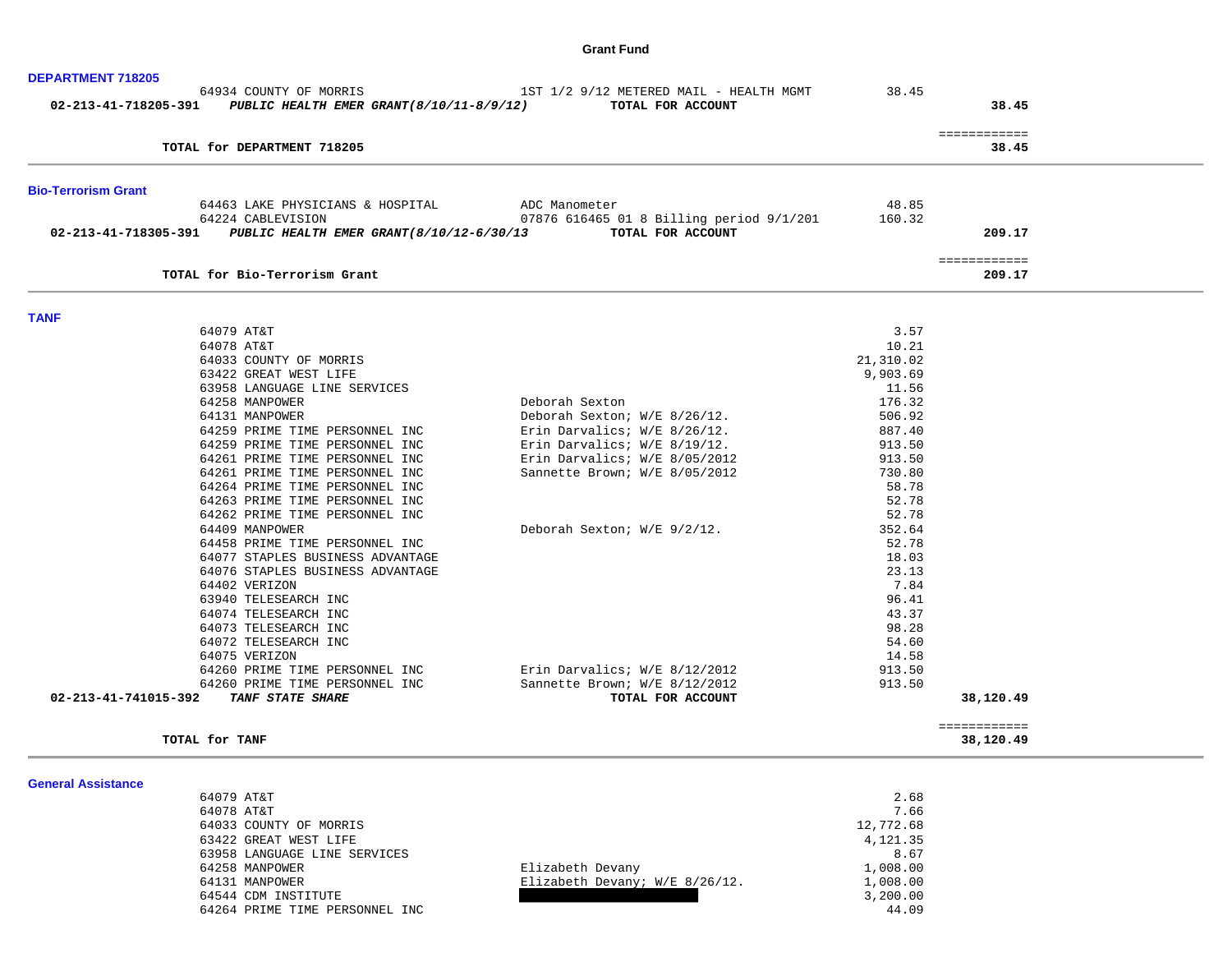| 64263 PRIME TIME PERSONNEL INC<br>64262 PRIME TIME PERSONNEL INC<br>64409 MANPOWER<br>64458 PRIME TIME PERSONNEL INC<br>64077 STAPLES BUSINESS ADVANTAGE<br>64076 STAPLES BUSINESS ADVANTAGE<br>64402 VERIZON<br>63940 TELESEARCH INC<br>64074 TELESEARCH INC<br>64073 TELESEARCH INC<br>64072 TELESEARCH INC<br>64075 VERIZON<br>02-213-41-741020-392<br>GENERAL ASSISTANCE STATE SHARE                                                                                                                                                                                    | Elizabeth Devany; W/E 9/2/12.<br>TOTAL FOR ACCOUNT                                                                | 39.59<br>39.59<br>921.60<br>39.59<br>13.52<br>17.35<br>5.88<br>72.30<br>32.53<br>73.71<br>40.95<br>10.93                                                                                     | 23,480.67                            |  |
|-----------------------------------------------------------------------------------------------------------------------------------------------------------------------------------------------------------------------------------------------------------------------------------------------------------------------------------------------------------------------------------------------------------------------------------------------------------------------------------------------------------------------------------------------------------------------------|-------------------------------------------------------------------------------------------------------------------|----------------------------------------------------------------------------------------------------------------------------------------------------------------------------------------------|--------------------------------------|--|
|                                                                                                                                                                                                                                                                                                                                                                                                                                                                                                                                                                             |                                                                                                                   |                                                                                                                                                                                              | ============                         |  |
| TOTAL for General Assistance                                                                                                                                                                                                                                                                                                                                                                                                                                                                                                                                                |                                                                                                                   |                                                                                                                                                                                              | 23,480.67                            |  |
| <b>WFNJ/WDP Supplemental</b>                                                                                                                                                                                                                                                                                                                                                                                                                                                                                                                                                |                                                                                                                   |                                                                                                                                                                                              |                                      |  |
| 64033 COUNTY OF MORRIS<br>WFNJ/WDP SUPPLEMENTAL STATE SHARE<br>02-213-41-741030-392                                                                                                                                                                                                                                                                                                                                                                                                                                                                                         | TOTAL FOR ACCOUNT                                                                                                 | 14,384.60                                                                                                                                                                                    | 14,384.60                            |  |
| TOTAL for WFNJ/WDP Supplemental                                                                                                                                                                                                                                                                                                                                                                                                                                                                                                                                             |                                                                                                                   |                                                                                                                                                                                              | ============<br>14,384.60            |  |
| <b>Work First New Jersey-WDP</b><br>64033 COUNTY OF MORRIS<br>63422 GREAT WEST LIFE<br>02-213-41-741035-392<br>WORK FIRST NEW JERSEY-WDP STATE SHARE<br>TOTAL for Work First New Jersey-WDP                                                                                                                                                                                                                                                                                                                                                                                 | TOTAL FOR ACCOUNT                                                                                                 | 1,910.00<br>1,791.67                                                                                                                                                                         | 3,701.67<br>============<br>3,701.67 |  |
| <b>WFNJ-Career Advancement</b><br>64033 COUNTY OF MORRIS<br>WFNJ-CAREER ADVANCEMENT STATE SHARE<br>02-213-41-741050-392                                                                                                                                                                                                                                                                                                                                                                                                                                                     | TOTAL FOR ACCOUNT                                                                                                 | 111.02                                                                                                                                                                                       | 111.02                               |  |
| TOTAL for WFNJ-Career Advancement                                                                                                                                                                                                                                                                                                                                                                                                                                                                                                                                           |                                                                                                                   |                                                                                                                                                                                              | ============<br>111.02               |  |
| <b>WIA: Adult</b><br>63954 AVTECH INSTITUTE<br>64079 AT&T<br>64078 AT&T<br>64033 COUNTY OF MORRIS<br>63422 GREAT WEST LIFE<br>63950 INFORMATION & TECHNOLOGY<br>63957 JERSEY TRACTOR-TRAILER<br>63958 LANGUAGE LINE SERVICES<br>64541 AVTECH INSTITUTE<br>64404 CDM INSTITUTE<br>64264 PRIME TIME PERSONNEL INC<br>64263 PRIME TIME PERSONNEL INC<br>64262 PRIME TIME PERSONNEL INC<br>64458 PRIME TIME PERSONNEL INC<br>64077 STAPLES BUSINESS ADVANTAGE<br>64076 STAPLES BUSINESS ADVANTAGE<br>64402 VERIZON<br>64407 WILLIAM PATERSON UNIVERSITY<br>63940 TELESEARCH INC | 1st Quarter fringe benefits<br>Contribution for 1/1/2012 to 6/30/2012.<br>(plus Aug. parking - receipt attached). | 1,232.00<br>8.05<br>22.97<br>17,880.80<br>7,372.15<br>987.16<br>800.00<br>26.00<br>885.33<br>3,200.00<br>132.26<br>118.76<br>118.76<br>118.76<br>40.56<br>52.04<br>17.63<br>846.00<br>216.92 |                                      |  |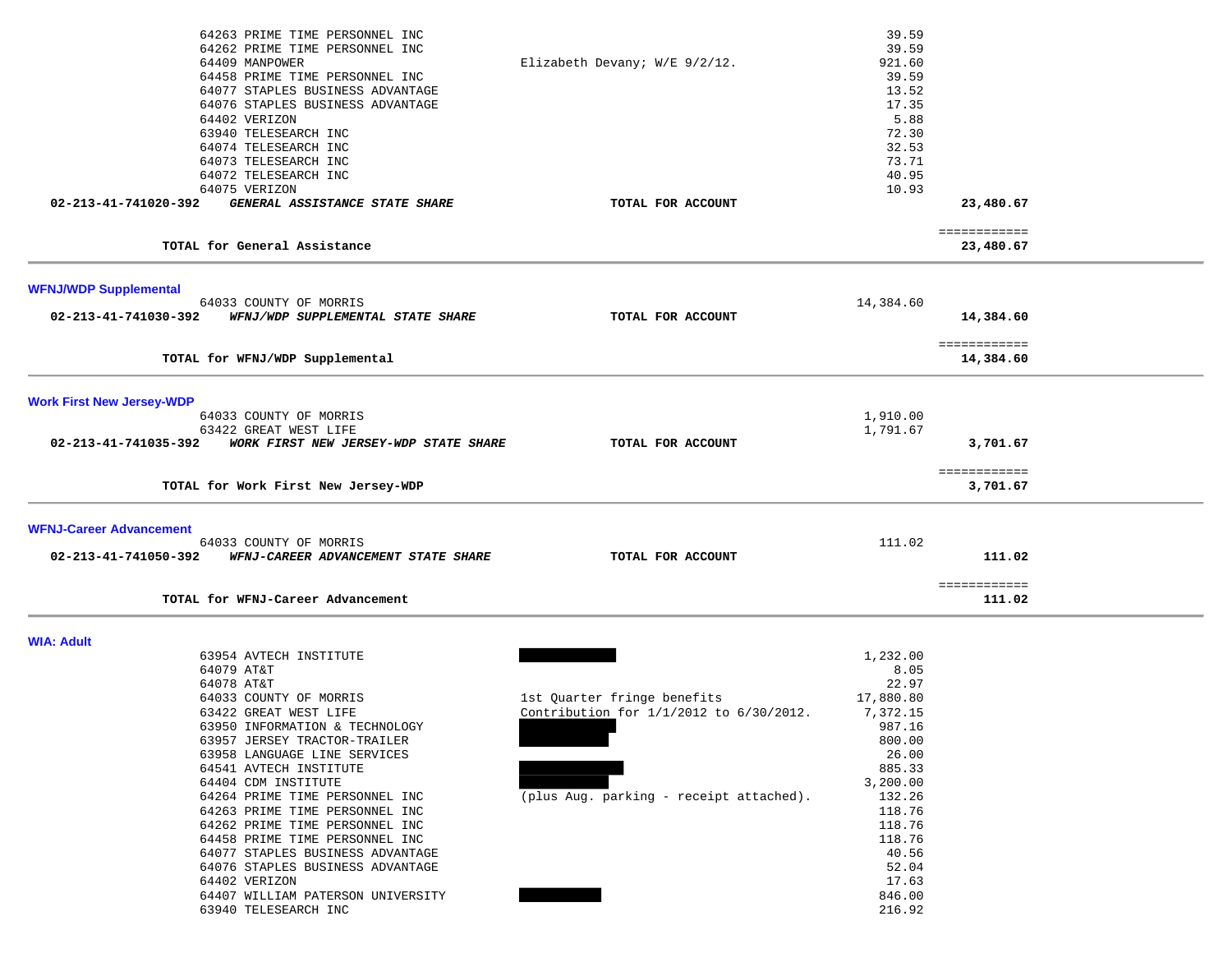| 64074 TELESEARCH INC                                          |                                                          | 97.58     |                           |
|---------------------------------------------------------------|----------------------------------------------------------|-----------|---------------------------|
| 64073 TELESEARCH INC                                          |                                                          | 221.13    |                           |
| 64072 TELESEARCH INC                                          |                                                          | 122.85    |                           |
| 64075 VERIZON                                                 |                                                          | 32.80     |                           |
| 63942 WARREN COUNTY TECHNICAL SCHOOL                          |                                                          | 358.90    |                           |
| 64842 NATIONAL FUEL OIL INC.                                  | FUEL 8/12 - EMPLOYMENT & TRAINING                        | 44.69     |                           |
| 64934 COUNTY OF MORRIS                                        | 1ST 1/2 9/12 METERED MAIL - WIA                          | 247.51    |                           |
| 02-213-41-742005-391<br>WIA: ADULT FEDERAL SHARE              | TOTAL FOR ACCOUNT                                        |           | 35,201.61                 |
|                                                               |                                                          |           |                           |
| TOTAL for WIA: Adult                                          |                                                          |           | ============<br>35,201.61 |
| <b>WIA: Disclocated Worker</b>                                |                                                          |           |                           |
| 63953 AVTECH INSTITUTE                                        |                                                          | 981.33    |                           |
| 64079 AT&T                                                    | 0305158956001 973-383-1048; Aug. bill                    | 23.68     |                           |
| 64078 AT&T                                                    | 055 537 1531 001 7-31-12-8-23-12 908-                    | 67.61     |                           |
| 64033 COUNTY OF MORRIS                                        |                                                          | 41,735.87 |                           |
| 64255 FORSA CONSTRUCTION LLC                                  |                                                          | 3,990.00  |                           |
| 63422 GREAT WEST LIFE                                         |                                                          | 3,914.03  |                           |
| 63949 JERSEY TRACTOR-TRAILER                                  |                                                          | 3,200.00  |                           |
| 63958 LANGUAGE LINE SERVICES                                  | 9020510636 July bill for interpretation                  | 76.59     |                           |
| 64570 AVTECH INSTITUTE                                        |                                                          | 1,792.00  |                           |
| 64405 BLOOMFIELD COLLEGE                                      |                                                          | 1,600.00  |                           |
| 64545 CDM INSTITUTE                                           |                                                          | 3,200.00  |                           |
| 64543 CDM INSTITUTE                                           |                                                          | 3,200.00  |                           |
| 64406 FAIRLEIGH DICKINSON UNIVERSITY                          |                                                          | 383.12    |                           |
| 64264 PRIME TIME PERSONNEL INC                                | Linda Bogner; $W/E$ 8/12/12.                             | 389.41    |                           |
| 64263 PRIME TIME PERSONNEL INC                                | Linda Bogner; W/E 8/19/2012                              | 349.66    |                           |
| 64262 PRIME TIME PERSONNEL INC                                | Linda Bogner; $W/E$ 8/26/2012                            | 349.66    |                           |
| 64411 HOHOKUS HACKENSACK SCHOOL                               |                                                          | 800.00    |                           |
| 64452 JERSEY TRACTOR-TRAILER                                  |                                                          | 800.00    |                           |
| 63952 RUTGERS, THE STATE UNIVERSITY                           |                                                          | 800.00    |                           |
| 64458 PRIME TIME PERSONNEL INC                                | Linda Bogner; W/E 8/5/2012                               | 349.66    |                           |
| 64542 SPARKLE CAR WASH, INC.                                  | Car wash tickets for (2) County Vehicles                 | 129.73    |                           |
| 64077 STAPLES BUSINESS ADVANTAGE                              | Office supplies                                          | 119.42    |                           |
| 64076 STAPLES BUSINESS ADVANTAGE                              | Office supplies for ETS dept.                            | 153.24    |                           |
| 64402 VERIZON                                                 | 973 328-1935 826 97y 8-4-12-9-3-12                       | 51.92     |                           |
| 64408 WARREN COUNTY COMMUNITY COLL.                           |                                                          | 800.00    |                           |
| 64426 WARREN COUNTY COMMUNITY COLL.                           |                                                          | 1,325.00  |                           |
| 63947 SMITH & SOLOMON                                         |                                                          | 3,200.00  |                           |
| 63948 SMITH & SOLOMON                                         |                                                          | 3,200.00  |                           |
| 63940 TELESEARCH INC                                          | Jason Duccini, Lisa Rodriguez; W/E 8/19/                 | 638.70    |                           |
| 64074 TELESEARCH INC                                          | Jason Duccini; W/E 8/26/2012.                            | 287.30    |                           |
| 64073 TELESEARCH INC                                          | Jason Duccini; & Lisa Rodriguez W/E 8/12                 | 651.10    |                           |
| 64072 TELESEARCH INC                                          | Lisa Rodriguez; W/E 8/26/12.                             | 361.72    |                           |
| 64075 VERIZON                                                 | $908 - 859 - 3220 - 143 - 27Y$ $8 - 4 - 12 - 9 - 3 - 12$ | 96.57     |                           |
| 63945 WARREN COUNTY COMMUNITY COLL.                           |                                                          | 934.00    |                           |
| 63943 WARREN COUNTY TECHNICAL SCHOOL                          |                                                          | 374.42    |                           |
| 64403 JOAN STREHL                                             | Jul & Aug. travel.                                       | 109.16    |                           |
| 63956 AVTECH INSTITUTE                                        |                                                          | 1,344.00  |                           |
| 63944 WARREN COUNTY COMMUNITY COLL.                           |                                                          | 934.00    |                           |
| 02-213-41-742010-391<br>WIA: DISCLOCATED WORKER FEDERAL SHARE | TOTAL FOR ACCOUNT                                        |           | 82,712.90                 |

**TOTAL for WIA: Disclocated Worker 82,712.90**

**WIA: Youth** 

============

| ------------------ |                        |           |
|--------------------|------------------------|-----------|
|                    | 64079 AT&T             | 6.70      |
|                    | 64078 AT&T             | 19.14     |
|                    | 64033 COUNTY OF MORRIS | 14,360.57 |
|                    | 63422 GREAT WEST LIFE  | 20,015.05 |
|                    |                        |           |

============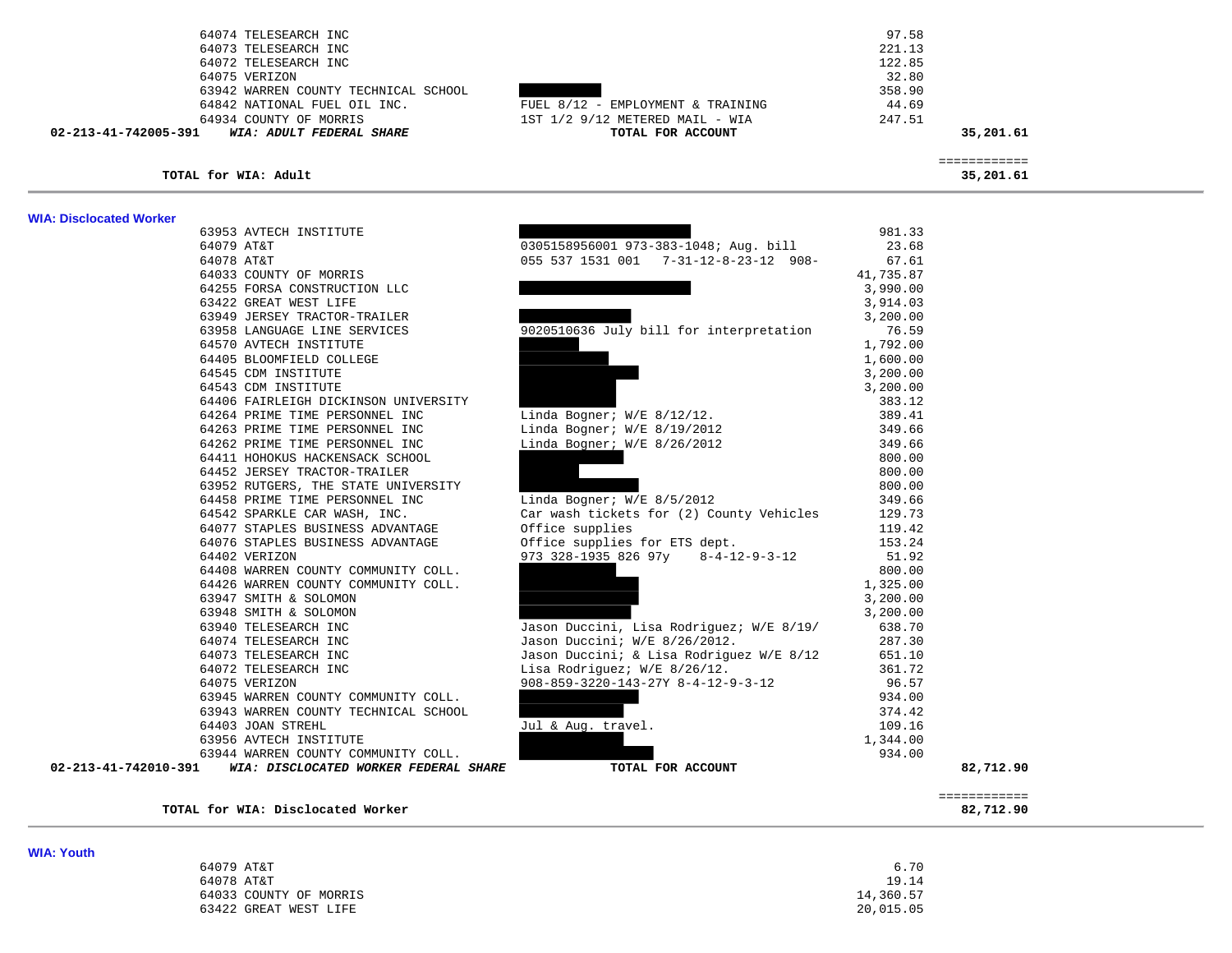| DEPARTMENT 752220<br>02-213-41-752220-392 | 63743 CHILDREN ON THE GREEN<br>SCP-PROGRAM SERVICES (1/1/12-12/31/12)                         | 535 WORK/TRAINING HOURS AT \$12.91 PER HO<br>TOTAL FOR ACCOUNT | 6,907.00                 | 6,907.00                  |  |
|-------------------------------------------|-----------------------------------------------------------------------------------------------|----------------------------------------------------------------|--------------------------|---------------------------|--|
|                                           | TOTAL for SCP: Program Management                                                             |                                                                |                          | 171.38                    |  |
| 02-213-41-752210-392                      | SCP-PROGRAM MGMT(1/1/12-12/31/12)                                                             | rechargable batteries<br>TOTAL FOR ACCOUNT                     |                          | 171.38<br>============    |  |
|                                           | 63736 RACHELLE FARESE<br>64069 STAPLES BUSINESS ADVANTAGE<br>64069 STAPLES BUSINESS ADVANTAGE | RACHELLE FARESE MEETING AND TRAVEL EXPEN<br>Hanging folders    | 15.67<br>145.11<br>10.60 |                           |  |
| <b>SCP: Program Management</b>            |                                                                                               |                                                                |                          |                           |  |
|                                           | TOTAL for Reach Program                                                                       |                                                                |                          | ============<br>22,840.00 |  |
| 02-213-41-751205-392                      | 64033 COUNTY OF MORRIS<br>REACH PROGRAM (7/1/11-6/30/12)                                      | TOTAL FOR ACCOUNT                                              | 22,840.00                | 22,840.00                 |  |
| <b>Reach Program</b>                      |                                                                                               |                                                                |                          |                           |  |
|                                           | TOTAL for DEPARTMENT 742135                                                                   |                                                                |                          | ============<br>8,279.80  |  |
| 02-213-41-742135-391                      | WIA/NTNL EMRGNCY GRANT $(10/1/10-9/30/13)$                                                    | TOTAL FOR ACCOUNT                                              |                          | 8,279.80                  |  |
| <b>DEPARTMENT 742135</b>                  | 64033 COUNTY OF MORRIS<br>63951 FORTIS INSTITUTE                                              |                                                                | 7,463.80<br>816.00       |                           |  |
|                                           | TOTAL for WIA: Youth                                                                          |                                                                |                          | ============<br>42,898.18 |  |
| 02-213-41-742020-391                      | WIA: YOUTH FEDERAL SHARE                                                                      | TOTAL FOR ACCOUNT                                              |                          | 42,898.18                 |  |
|                                           | 64075 VERIZON                                                                                 |                                                                | 27.33                    |                           |  |
|                                           | 64073 TELESEARCH INC<br>64072 TELESEARCH INC                                                  |                                                                | 184.28<br>102.38         |                           |  |
|                                           | 64074 TELESEARCH INC                                                                          |                                                                | 81.32                    |                           |  |
|                                           | 63940 TELESEARCH INC                                                                          |                                                                | 180.77                   |                           |  |
|                                           | 64402 VERIZON                                                                                 |                                                                | 14.70                    |                           |  |
|                                           | 64077 STAPLES BUSINESS ADVANTAGE<br>64076 STAPLES BUSINESS ADVANTAGE                          |                                                                | 33.80<br>43.37           |                           |  |
|                                           | 64458 PRIME TIME PERSONNEL INC                                                                |                                                                | 98.96                    |                           |  |
|                                           | 64424 NEWBRIDGE SERVICES INC                                                                  |                                                                | 500.00                   |                           |  |
|                                           | 64425 NEWBRIDGE SERVICES INC                                                                  |                                                                | 700.00                   |                           |  |
|                                           | 64414 NEWBRIDGE SERVICES INC<br>64410 NEWBRIDGE SERVICES INC                                  |                                                                | 500.00<br>700.00         |                           |  |
|                                           | 64423 NEWBRIDGE SERVICES INC                                                                  |                                                                | 1,300.00                 |                           |  |
|                                           | 64422 NEWBRIDGE SERVICES INC                                                                  |                                                                | 800.00                   |                           |  |
|                                           | 64431 NEWBRIDGE SERVICES INC                                                                  |                                                                | 900.00                   |                           |  |
|                                           | 64430 NEWBRIDGE SERVICES INC                                                                  |                                                                | 500.00                   |                           |  |
|                                           | 64429 NEWBRIDGE SERVICES INC                                                                  |                                                                | 500.00                   |                           |  |
|                                           | 64427 NEWBRIDGE SERVICES INC<br>64428 NEWBRIDGE SERVICES INC                                  |                                                                | 500.00<br>500.00         |                           |  |
|                                           | 64262 PRIME TIME PERSONNEL INC                                                                |                                                                | 98.96                    |                           |  |
|                                           | 64263 PRIME TIME PERSONNEL INC                                                                |                                                                | 98.96                    |                           |  |
|                                           | 64264 PRIME TIME PERSONNEL INC                                                                |                                                                | 110.21                   |                           |  |
|                                           | 63958 LANGUAGE LINE SERVICES                                                                  |                                                                | 21.68                    |                           |  |

 ============ TOTAL for DEPARTMENT 752220

 $6,907.00$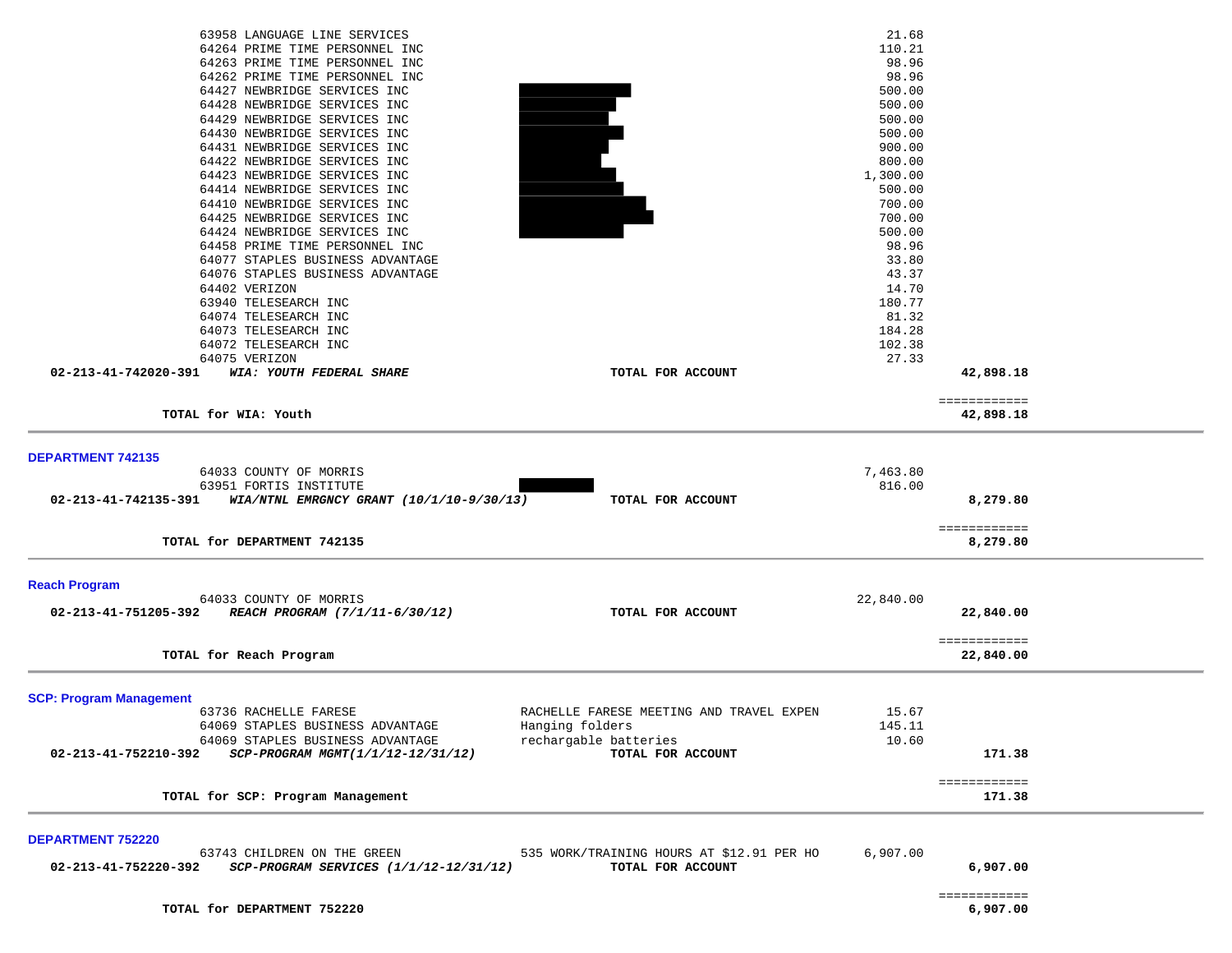| DEPARTMENT 758210                                                                          |                                                   |                  |                           |  |
|--------------------------------------------------------------------------------------------|---------------------------------------------------|------------------|---------------------------|--|
| 64354 SODEXO INC & AFFILIATES                                                              | Food for SPF workshop on 8/30/12                  | 50.65            |                           |  |
| 64354 SODEXO INC & AFFILIATES                                                              |                                                   | 61.80            |                           |  |
| 64355 SODEXO INC & AFFILIATES                                                              | Food for Quarterly Alliance Meeting on 8          | 284.25           |                           |  |
| 64063 TOWNSHIP OF DENVILLE                                                                 | Denville Municipal Alliance Q2 Expenditu          | 5,548.67         |                           |  |
| 02-213-41-758210-392<br>MUNICIPAL ALLIANCE (1/1/12-12/31/12)                               | TOTAL FOR ACCOUNT                                 |                  | 5,945.37                  |  |
| TOTAL for DEPARTMENT 758210                                                                |                                                   |                  | ============<br>5,945.37  |  |
|                                                                                            |                                                   |                  |                           |  |
| <b>Safe Communities Construction</b><br>64861 MORRISTOWN MEMORIAL HOSPITAL                 | NORTHERN NJ SAFE COMMUNITIES Q2 & Q3 JAN          | 47,196.51        |                           |  |
| 02-213-41-773205-391<br>SAFE COMMUNITIES(10/1/11-9/30/12)                                  | TOTAL FOR ACCOUNT                                 |                  | 47,196.51                 |  |
| TOTAL for Safe Communities Construction                                                    |                                                   |                  | ============<br>47,196.51 |  |
|                                                                                            |                                                   |                  |                           |  |
| <b>Vehicular Homicide Unit</b>                                                             |                                                   |                  |                           |  |
| 63549 ANDOVER TOWNSHIP                                                                     | J.Abrusci (4/15/12)                               | 440.00           |                           |  |
| 63549 ANDOVER TOWNSHIP                                                                     | J.Abrusci (4/16/12)                               | 220.00           |                           |  |
| 63549 ANDOVER TOWNSHIP<br>63549 ANDOVER TOWNSHIP                                           | J.Abrusci(4/19/12)<br>J.Abrusci(4/29/12)          | 220.00<br>275.00 |                           |  |
| 63549 ANDOVER TOWNSHIP                                                                     | J.Abrusci(4/30/12)                                | 440.00           |                           |  |
| 63549 ANDOVER TOWNSHIP                                                                     | J.Abrusci(5/7/12)                                 | 220.00           |                           |  |
| 63549 ANDOVER TOWNSHIP                                                                     | J.Abrusci(5/21/12)                                | 220.00           |                           |  |
| 63549 ANDOVER TOWNSHIP                                                                     | J.Abrusci(5/4/12)                                 | 220.00           |                           |  |
| 63549 ANDOVER TOWNSHIP                                                                     | J.Abrusci(5/24/12)                                | 275.00           |                           |  |
| 63549 ANDOVER TOWNSHIP                                                                     | J.Abrusci(5/25/12)                                | 220.00           |                           |  |
| 63549 ANDOVER TOWNSHIP                                                                     | J.Abrusci(5/26/12)                                | 220.00           |                           |  |
| 63549 ANDOVER TOWNSHIP                                                                     | J.Abrusci(5/28/12)                                | 220.00           |                           |  |
| 63549 ANDOVER TOWNSHIP                                                                     | J.Abrusci(5/18/12)                                | 330.00           |                           |  |
| 63549 ANDOVER TOWNSHIP                                                                     | J.Abrusci(6/2/12)                                 | 220.00           |                           |  |
| 63549 ANDOVER TOWNSHIP                                                                     | J.Abrusci(6/18/12)                                | 220.00           |                           |  |
| 63546 MENDHAM BOROUGH                                                                      | $P.McNichol$ (2/25/12)                            | 220.00           |                           |  |
| 63546 MENDHAM BOROUGH<br>63546 MENDHAM BOROUGH                                             | $P.McNichol$ $(4/18/12)$<br>$P.McNichol$ (5/5/12) | 220.00<br>220.00 |                           |  |
| 63546 MENDHAM BOROUGH                                                                      | $P.McNichol$ (6/7/12)                             | 220.00           |                           |  |
| 63547 MT OLIVE POLICE DEPT.                                                                | C.Mase(5/5/12)                                    | 165.00           |                           |  |
| 63547 MT OLIVE POLICE DEPT.                                                                | D.Turner (5/18/12)                                | 330.00           |                           |  |
| 63547 MT OLIVE POLICE DEPT.                                                                | D.Turner (6/20/12)                                | 55.00            |                           |  |
| 63547 MT OLIVE POLICE DEPT.                                                                | D.Turner (6/24/12)                                | 165.00           |                           |  |
| 56174 MT OLIVE POLICE DEPT.                                                                | DRE Call Out Overtime Reimbursement for           | 495.00           |                           |  |
| 63550 PEQUANNOCK POLICE DEPARTMENT                                                         | D.Dooley (5/20/12)                                | 220.00           |                           |  |
| 63544 TOWN OF BOONTON                                                                      | Attention Town of Boonton Police DEPT.:           | 220.00           |                           |  |
| 63544 TOWN OF BOONTON                                                                      | G.Johnson (5/23/12)                               | 220.00           |                           |  |
| 63544 TOWN OF BOONTON                                                                      | M.Gulla(6/20/12)                                  | 220.00           |                           |  |
| 63548 WASHINGTON TWP POLICE DEPT                                                           | B.Bigham (5/5/12)                                 | 220.00           |                           |  |
| 63548 WASHINGTON TWP POLICE DEPT                                                           | B.Biqham (5/19/12)                                | 220.00           |                           |  |
| 63548 WASHINGTON TWP POLICE DEPT                                                           | B.Biqham(6/16/12)                                 | 275.00           |                           |  |
| 63548 WASHINGTON TWP POLICE DEPT<br>02-213-41-774205-391<br>DRE CALL OUT (10/1/11-9/30/12) | C.Bratus(6/16/12)<br>TOTAL FOR ACCOUNT            | 275.00           | 7,920.00                  |  |
|                                                                                            |                                                   |                  |                           |  |
| TOTAL for Vehicular Homicide Unit                                                          |                                                   |                  | ============<br>7,920.00  |  |

## **DEPARTMENT 774210**

| 63755<br>TOWNSHIP OF DENVILLE | Perna<br>⊔∟        | 250.00 |
|-------------------------------|--------------------|--------|
| 63755<br>TOWNSHIP OF DENVILLE | tl.Torkos!<br>D+ 3 | 250.00 |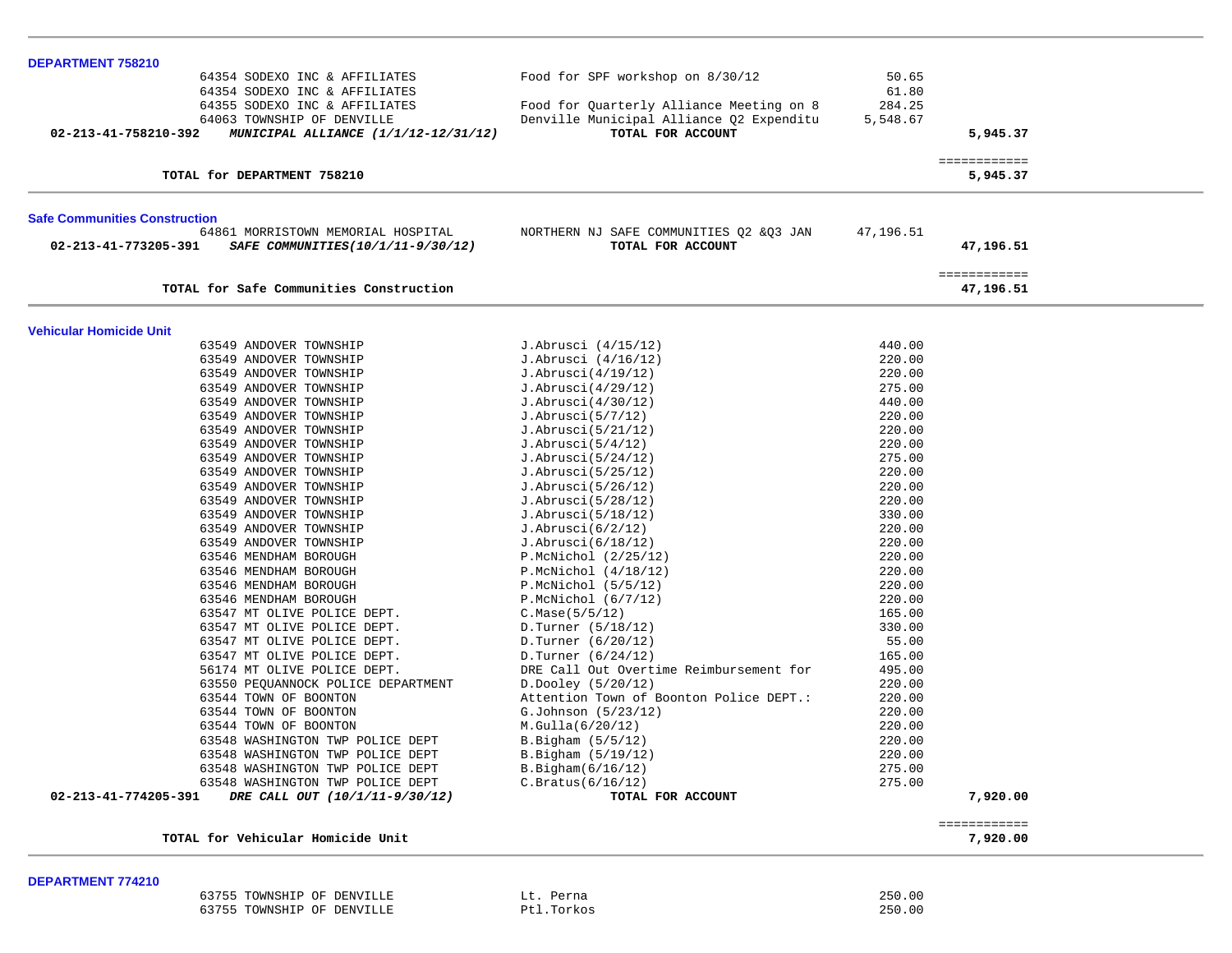|                                                               | TOTAL for Body Armor Replacement-Sheriff                                                                     |                                                                                                                            |                                   | 618.75                     |  |
|---------------------------------------------------------------|--------------------------------------------------------------------------------------------------------------|----------------------------------------------------------------------------------------------------------------------------|-----------------------------------|----------------------------|--|
| <b>Body Armor Replacement-Sheriff</b><br>02-213-41-801010-391 | 62986 ATLANTIC TACTICAL OF NJ, INC.<br><b>BODY ARMOR - SHERIFF</b>                                           | Acct#203106,#90S-APX-NV Second Chance Su<br>TOTAL FOR ACCOUNT                                                              | 618.75                            | 618.75<br>============     |  |
|                                                               | TOTAL for DEPARTMENT 792310                                                                                  |                                                                                                                            |                                   | 8,942.50                   |  |
| DEPARTMENT 792310                                             | 64256 STATE SHUTTTLE INC<br>64257 STATE SHUTTTLE INC<br>02-213-41-792310-391 JARC GRANT (7/1/11-12/31/12)    | Transportation from Aug. 6-Aug.12, 2012.<br>Transportation from July 30, 2012 to Aug<br>TOTAL FOR ACCOUNT                  | 4,471.25<br>4,471.25              | 8,942.50<br>============   |  |
|                                                               | TOTAL for MAPS                                                                                               |                                                                                                                            |                                   | 16,422.33                  |  |
| <b>MAPS</b>                                                   | 64842 NATIONAL FUEL OIL INC.<br>02-213-41-786205-392 MAPS( $1/1/12-12/31/12$ )                               | FUEL 8/12 - PARA-TRANSIT<br>TOTAL FOR ACCOUNT                                                                              | 16,422.33                         | 16,422.33<br>============  |  |
|                                                               | TOTAL for DEPARTMENT 784315                                                                                  |                                                                                                                            |                                   | ============<br>5,379.24   |  |
| <b>DEPARTMENT 784315</b>                                      | 53782 DELL MARKETING L.P.<br>02-213-41-784315-391 FFY10 HOMELND SECURITY(11/26/10-7/31/13) TOTAL FOR ACCOUNT | Software per Quote SXG12030501 dated 3/5                                                                                   | 5,379.24                          | 5,379.24                   |  |
|                                                               | TOTAL for DEPARTMENT 784230                                                                                  |                                                                                                                            |                                   | ============<br>131,299.40 |  |
| 02-213-41-784230-391 FFY09 UASI                               | 57341 TETRA TECH<br>56646 TETRA TECH                                                                         | Request #2012.002<br>UASI Administrative and Grant Support Pe<br>TOTAL FOR ACCOUNT                                         | 68,836.24<br>10,510.02            | 131,299.40                 |  |
| DEPARTMENT 784230                                             | 56650 TETRA TECH<br>56649 TETRA TECH<br>56648 TETRA TECH                                                     | EOC Operational Plans per Proposal<br>Hudson County OEM Administrative and Gen<br>Morris County OEM Administrative and Gen | 36,103.08<br>7,428.43<br>8,421.63 |                            |  |
|                                                               | TOTAL for DEPARTMENT 783210                                                                                  |                                                                                                                            |                                   | ============<br>39.81      |  |
| DEPARTMENT 783210                                             | 62431 SPRINT NEXTEL<br>02-213-41-783210-391 SART/SANE PROGRAM(10/1/11-9/30/12)                               | 600862651 JUNE 27-JULY 26, 2012** EQUIP<br>TOTAL FOR ACCOUNT                                                               | 39.81                             | 39.81                      |  |
|                                                               | TOTAL for DEPARTMENT 774210                                                                                  |                                                                                                                            |                                   | ============<br>1,950.00   |  |
|                                                               | 63755 TOWNSHIP OF DENVILLE<br>$02 - 213 - 41 - 774210 - 391$ COUNTY DWI GRANT(10/1/11-9/30/12)               | Ptl.Barrows<br>TOTAL FOR ACCOUNT                                                                                           | 275.00                            | 1,950.00                   |  |
|                                                               | 63755 TOWNSHIP OF DENVILLE<br>63755 TOWNSHIP OF DENVILLE<br>63755 TOWNSHIP OF DENVILLE                       | Det Tucker<br>Det. Revis<br>Ptl.Williams                                                                                   | 350.00<br>550.00<br>275.00        |                            |  |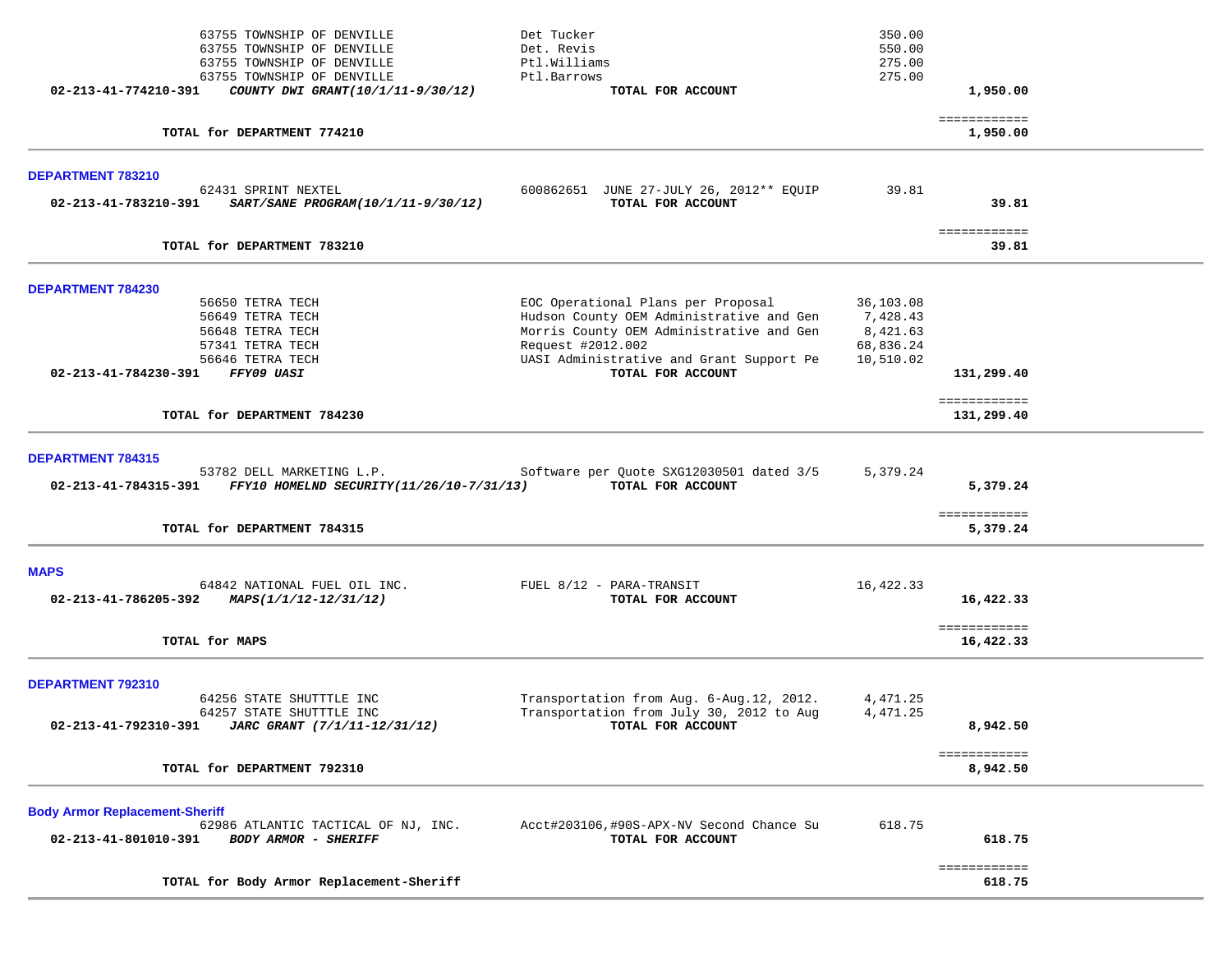| <b>Police &amp; Fire Training</b>                                                      |                                                               |            |                           |
|----------------------------------------------------------------------------------------|---------------------------------------------------------------|------------|---------------------------|
| 61788 A-V SERVICES, INC.                                                               | Lamp and Cage                                                 | 454.00     |                           |
| 61788 A-V SERVICES, INC.                                                               | Shipping                                                      | 23.00      |                           |
| 61788 A-V SERVICES, INC.                                                               | Sharp Projector                                               | 2,976.00   |                           |
| 02-213-41-803805-392<br><b>STATE SHARE</b>                                             | TOTAL FOR ACCOUNT                                             |            | 3,453.00                  |
| TOTAL for Police & Fire Training                                                       |                                                               |            | ============<br>3,453.00  |
|                                                                                        |                                                               |            |                           |
| DEPARTMENT 806220                                                                      |                                                               |            |                           |
| 63274 SOUTHWEST PUBLIC SAFETY<br>02-213-41-806220-391 FY11 COVERDELL (10/1/11-9/30/12) | Streamlight Survivor C4 LED Flashlight w<br>TOTAL FOR ACCOUNT | 220.68     | 220.68                    |
|                                                                                        |                                                               |            | ============              |
| TOTAL for DEPARTMENT 806220                                                            |                                                               |            | 220.68                    |
| <b>WASTE WATER MANAGEMENT PLAN</b>                                                     |                                                               |            |                           |
| 63999 TAYLOR & FRIEDBERG, LLC                                                          | Transcript of proceedings - public heari                      | 180.00     |                           |
| 63999 TAYLOR & FRIEDBERG, LLC                                                          | Appearance                                                    | 250.00     |                           |
| 63999 TAYLOR & FRIEDBERG, LLC                                                          | Postage & Handling                                            | 15.00      |                           |
| 02-213-41-831920-391 FEDERAL SHARE                                                     | TOTAL FOR ACCOUNT                                             |            | 445.00                    |
| TOTAL for WASTE WATER MANAGEMENT PLAN                                                  |                                                               |            | ============<br>445.00    |
|                                                                                        |                                                               |            |                           |
| DEPARTMENT 832210                                                                      |                                                               |            |                           |
| 63525 GEN-EL SAFETY & INDUSTRIAL                                                       | V Gard 500 Hard Hats                                          | 213.75     |                           |
| 63525 GEN-EL SAFETY & INDUSTRIAL                                                       | shipping                                                      | 11.54      |                           |
| 63745 STAPLES BUSINESS ADVANTAGE                                                       | Invoice date 8/16/2012 Customer NYC 1054                      | 68.97      |                           |
| 63745 STAPLES BUSINESS ADVANTAGE                                                       | Invoice date 8/17/2012 Customer NYC 1054                      | 46.98      |                           |
| 02-213-41-832210-392<br>CEHA 2012 (1/1/12 - 12/31/12)                                  | TOTAL FOR ACCOUNT                                             |            | 341.24                    |
|                                                                                        |                                                               |            | ============              |
| TOTAL for DEPARTMENT 832210                                                            |                                                               |            | 341.24                    |
| <b>NACCHO Grant</b>                                                                    |                                                               |            |                           |
| 64482 CYNTHIA BELLA                                                                    | Reimbursement for MRC Emergency Prepared                      | 112.60     |                           |
| 02-213-41-862705-391 NACCHO GRANT FEDERAL SHARE                                        | TOTAL FOR ACCOUNT                                             |            | 112.60                    |
|                                                                                        |                                                               |            |                           |
| TOTAL for NACCHO Grant                                                                 |                                                               |            | ============              |
|                                                                                        |                                                               |            | 112.60                    |
| <b>DEPARTMENT 864180</b>                                                               |                                                               |            |                           |
| 64214 CHERRY WEBER & ASSOC. PC                                                         | Prof. Sycs. for Construction/Resident En                      | 4,926.74   |                           |
| 64213 T.Y. LIN INTERNATIONAL                                                           | Replacement of Br. 1401-202 on Middle Va                      | 7,399.27   |                           |
| STP-C00S210 (8/31/11-8/31/14)<br>02-213-41-864180-391                                  | TOTAL FOR ACCOUNT                                             |            | 12,326.01                 |
| TOTAL for DEPARTMENT 864180                                                            |                                                               |            | ============<br>12,326.01 |
|                                                                                        |                                                               |            |                           |
| <b>DEPARTMENT 864185</b>                                                               |                                                               |            |                           |
| 64392 SCHIFANO CONSTRUCTION CORP.                                                      | Milling & Resurfacing of Center Grove Ro                      | 315,722.07 |                           |
| 02-213-41-864185-391<br>2011 ATP - COUNTY AID                                          | TOTAL FOR ACCOUNT                                             |            | 315,722.07                |
|                                                                                        |                                                               |            |                           |
|                                                                                        |                                                               |            | ============              |
| TOTAL for DEPARTMENT 864185                                                            |                                                               |            | 315,722.07                |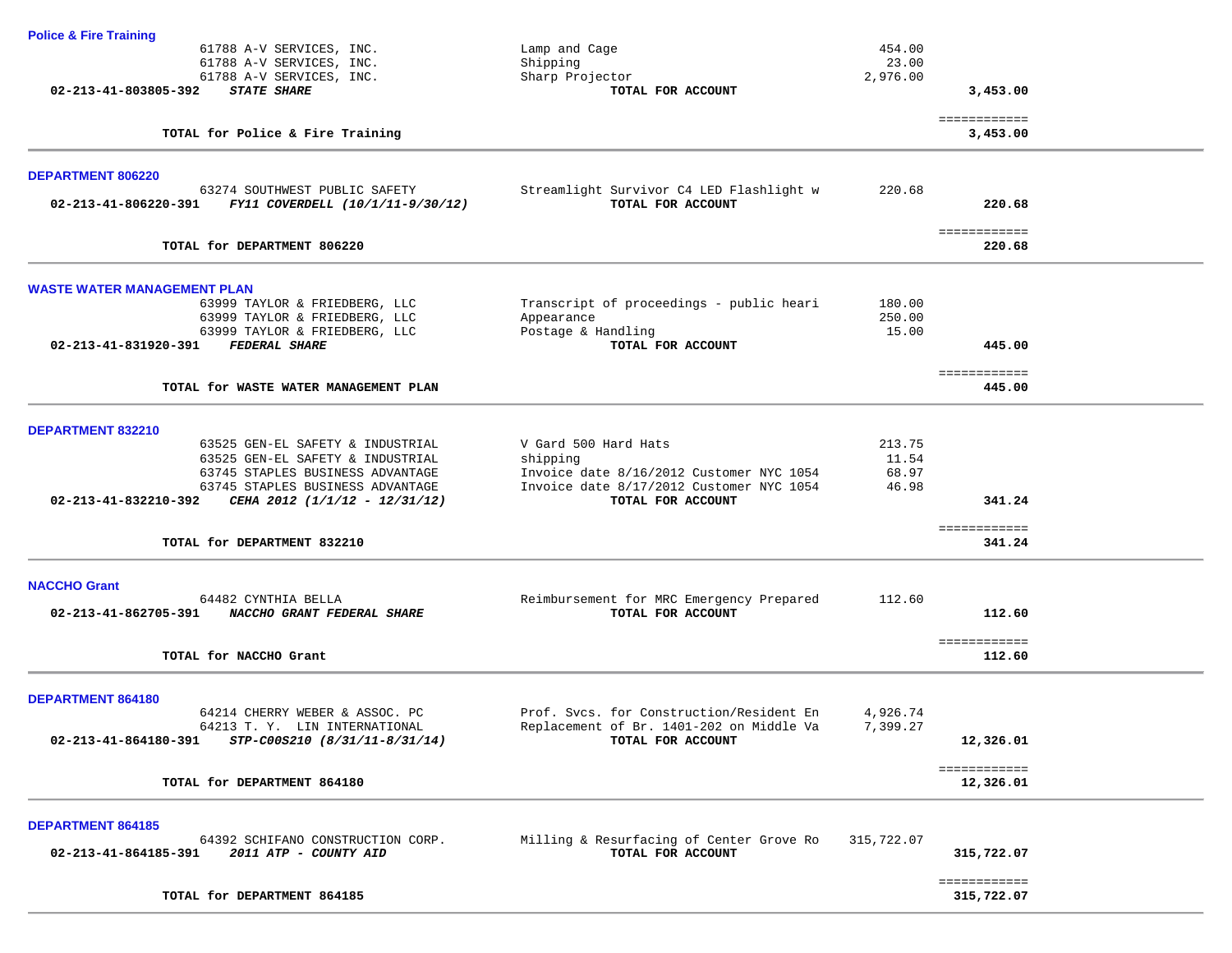| <b>DEPARTMENT 864295</b> |  |  |
|--------------------------|--|--|
|--------------------------|--|--|

| DEPARIMENI 864295<br>64395 SCHIFANO CONSTRUCTION CORP.<br>02-213-41-864295-391<br>2012 ATP - COUNTY AID                    | Milling & Resurfacing of School House Ro<br>TOTAL FOR ACCOUNT | 252,317.01                  | 252,317.01                |  |
|----------------------------------------------------------------------------------------------------------------------------|---------------------------------------------------------------|-----------------------------|---------------------------|--|
|                                                                                                                            |                                                               |                             | ============              |  |
| TOTAL for DEPARTMENT 864295                                                                                                |                                                               |                             | 252,317.01                |  |
| <b>ENERGY EFFICIENCY/CONSERVATION</b>                                                                                      |                                                               |                             |                           |  |
| 64219 PARETTE SOMJEN ARCHITECTS LLC<br>ENERGY EFFICIENCY/CONSERVATION (1/26/13)<br>02-213-41-864905-391                    | Chiller Plant Design/Construction Admini<br>TOTAL FOR ACCOUNT | 6,715.00                    | 6,715.00                  |  |
| TOTAL for ENERGY EFFICIENCY/CONSERVATION                                                                                   |                                                               |                             | ============<br>6,715.00  |  |
|                                                                                                                            | <b>County Capital</b>                                         |                             |                           |  |
| <b>Bridge Design/Const Var Cty Br</b>                                                                                      |                                                               |                             |                           |  |
| 64122 T.Y. LIN INTERNATIONAL<br>04-216-55-953089-909 MISCELLANEOUS - OTHER                                                 | Replacement of the Ridgedale Avenue Brid<br>TOTAL FOR ACCOUNT | 9,646.43                    | 9,646.43                  |  |
| TOTAL for Bridge Design/Const Var Cty Br                                                                                   |                                                               |                             | ============<br>9,646.43  |  |
| <b>Bridge DesignConstr varCty Loc</b>                                                                                      |                                                               |                             |                           |  |
| 64118 CLOUGH HARBOUR & ASSOC., LLP<br>04-216-55-953137-909<br><b>MISCELLANEOUS - OTHER</b>                                 | Replacement of County Bridge No. 1400-38<br>TOTAL FOR ACCOUNT | 319.33                      | 319.33                    |  |
| TOTAL for Bridge DesignConstr varCty Loc                                                                                   |                                                               |                             | ============<br>319.33    |  |
| <b>Renov CentralAveBldg Greystone</b>                                                                                      |                                                               |                             |                           |  |
| 64390 THE MUSIAL GROUP PA<br>04-216-55-953146-909 MISCELLANEOUS - OTHER                                                    | Construction Inspector for Phase 2 Rehab<br>TOTAL FOR ACCOUNT | 6,800.00                    | 6,800.00                  |  |
| TOTAL for Renov CentralAveBldg Greystone                                                                                   |                                                               |                             | ============<br>6,800.00  |  |
| <b>Road Design/Construction</b>                                                                                            |                                                               |                             |                           |  |
| 64304 WATERS, MCPHERSON, MCNEILL, P.C.<br>64305 WATERS, MCPHERSON, MCNEILL, P.C.<br>64305 WATERS, MCPHERSON, MCNEILL, P.C. | Johanson Holding<br>Stibinger<br>Eklund                       | 34.50<br>1,668.00<br>277.60 |                           |  |
| 64305 WATERS, MCPHERSON, MCNEILL, P.C.<br>04-216-55-953165-909<br>MISCELLANEOUS - OTHER                                    | Nikhoo, LLC<br>TOTAL FOR ACCOUNT                              | 408.00                      | 2,388.10                  |  |
| 64393 DM FERNANDES LLC                                                                                                     | Labor, Materials & Services rendered in                       | 32,859.89                   |                           |  |
| 64392 SCHIFANO CONSTRUCTION CORP.                                                                                          |                                                               | 8,010.38                    |                           |  |
| 64395 SCHIFANO CONSTRUCTION CORP.<br>04-216-55-953165-951<br>BUILDING & IMPROVEMENTS                                       | TOTAL FOR ACCOUNT                                             | 7,674.17                    | 48,544.44                 |  |
| TOTAL for Road Design/Construction                                                                                         |                                                               |                             | ============<br>50,932.54 |  |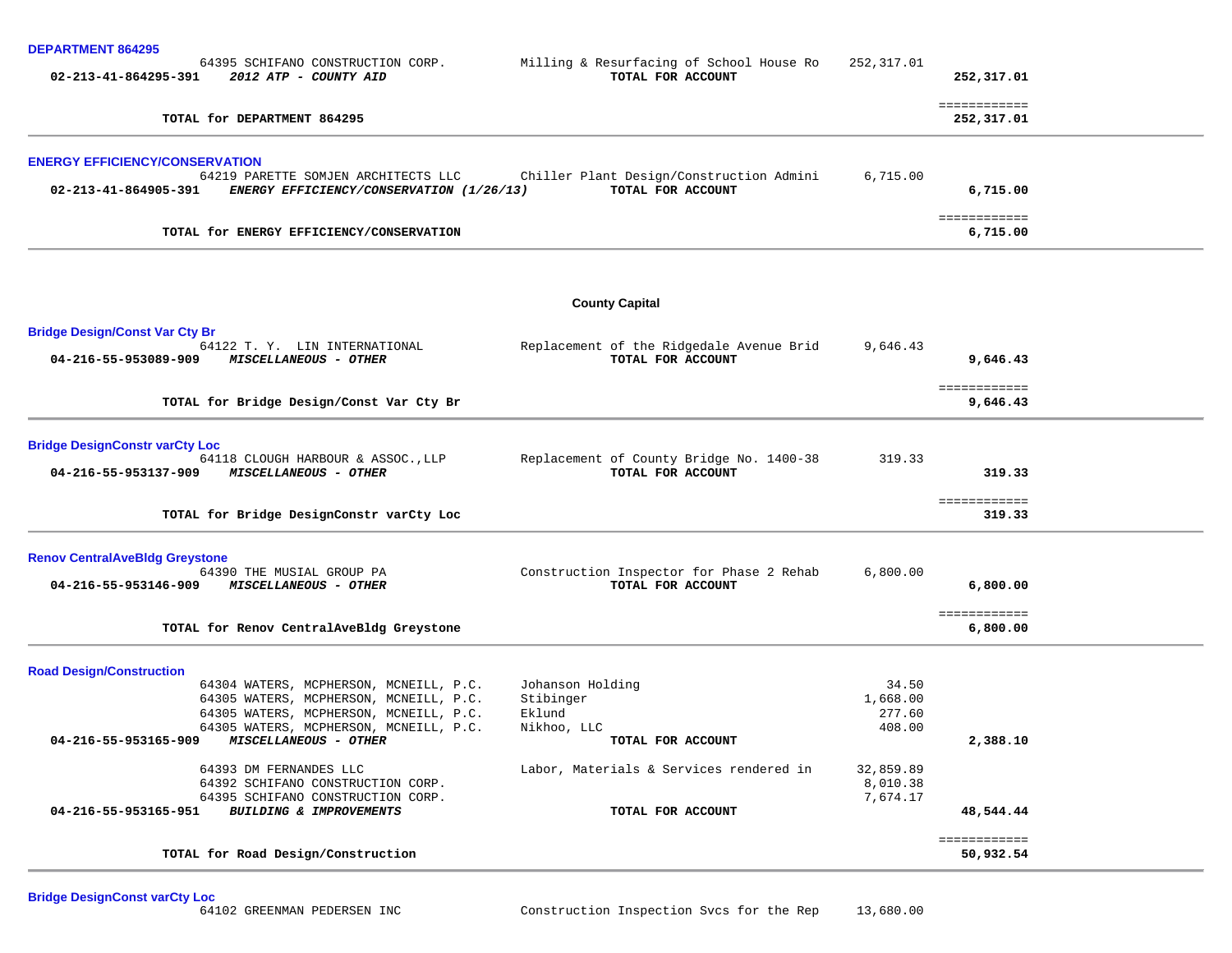| 04-216-55-953184-909<br><b>MISCELLANEOUS - OTHER</b>                                                       | TOTAL FOR ACCOUNT                                                                    |                      | 13,680.00                 |  |
|------------------------------------------------------------------------------------------------------------|--------------------------------------------------------------------------------------|----------------------|---------------------------|--|
| TOTAL for Bridge DesignConst varCty Loc                                                                    |                                                                                      |                      | ============<br>13,680.00 |  |
|                                                                                                            |                                                                                      |                      |                           |  |
| DEPARTMENT 953193                                                                                          |                                                                                      |                      |                           |  |
| 64135 EPIC MANAGEMENT INC.<br>04-216-55-953193-909 DESIGN/CONSULT COSTS-PUBLICSAFETYCOMPLEX                | Construction Management Services for the<br>TOTAL FOR ACCOUNT                        | 21,037.00            | 21,037.00                 |  |
|                                                                                                            |                                                                                      |                      |                           |  |
|                                                                                                            |                                                                                      |                      | ============              |  |
| TOTAL for DEPARTMENT 953193                                                                                |                                                                                      |                      | 21,037.00                 |  |
| <b>DEPARTMENT 953196</b>                                                                                   |                                                                                      |                      |                           |  |
| 62634 GRAINGER                                                                                             | W067023/ RE: COURTROOM 21/ 07-30-12                                                  | 6,868.00             |                           |  |
| 62634 GRAINGER                                                                                             | W067023/ RE: COURTROOM 21/ 07-30-12                                                  | 2,747.20             |                           |  |
| 04-216-55-953196-951 DESIGN/DEVELOPMENT - ADDTL CTY COURTROOM                                              | TOTAL FOR ACCOUNT                                                                    |                      | 9,615.20                  |  |
|                                                                                                            |                                                                                      |                      | ============              |  |
| TOTAL for DEPARTMENT 953196                                                                                |                                                                                      |                      | 9,615.20                  |  |
|                                                                                                            |                                                                                      |                      |                           |  |
| <b>DEPARTMENT 953202</b>                                                                                   |                                                                                      |                      |                           |  |
| 64222 COUNTY OF MORRIS<br>64221 COUNTY OF MORRIS                                                           | EMPLOYEE HOURS WORKED FOR THE MONTH OF A<br>EMPLOYEED HOURS WORKED 146 HOURS         | 3,190.00<br>4,234.00 |                           |  |
| 04-216-55-953202-909 ROAD RESURFACING/CONSTRUCTION/IMPRVMENTS                                              | TOTAL FOR ACCOUNT                                                                    |                      | 7,424.00                  |  |
|                                                                                                            |                                                                                      |                      |                           |  |
| TOTAL for DEPARTMENT 953202                                                                                |                                                                                      |                      | ============<br>7,424.00  |  |
|                                                                                                            |                                                                                      |                      |                           |  |
| <b>DEPARTMENT 953205</b>                                                                                   |                                                                                      |                      |                           |  |
|                                                                                                            | 63833 BINSKY & SNYDER SERVICES LLC RE: W & M/ 08-15-12                               | 276.00               |                           |  |
|                                                                                                            | 63833 BINSKY & SNYDER SERVICES LLC RE: H/S MV-1/ 08-14-12                            | 644.00               |                           |  |
| 04-216-55-953205-951 REPLACE HEATING/VENTILATING/AC-VAR FACIL                                              | TOTAL FOR ACCOUNT                                                                    |                      | 920.00                    |  |
|                                                                                                            |                                                                                      |                      | ============              |  |
| TOTAL for DEPARTMENT 953205                                                                                |                                                                                      |                      | 920.00                    |  |
|                                                                                                            |                                                                                      |                      |                           |  |
| <b>DEPARTMENT 953215</b>                                                                                   |                                                                                      |                      |                           |  |
| 64399 PANCIELLO CONSTRUCTION LLC<br>64101 PANCIELLO CONSTRUCTION LLC                                       | RE: RE-POINTING OF BRICK ON WALL AT BACK<br>RE: RE-POINTING OF BRICK ON WALL AT BACK | 2,720.00<br>2,720.00 |                           |  |
| 04-216-55-953215-951 RESTORE BRICKFACADE/SIDEWLKS-BLDGGROUNDS                                              | TOTAL FOR ACCOUNT                                                                    |                      | 5,440.00                  |  |
|                                                                                                            |                                                                                      |                      |                           |  |
| TOTAL for DEPARTMENT 953215                                                                                |                                                                                      |                      | ============<br>5,440.00  |  |
|                                                                                                            |                                                                                      |                      |                           |  |
| <b>DEPARTMENT 953225</b>                                                                                   |                                                                                      |                      |                           |  |
| 64086 HATCH MOTT MACDONALD                                                                                 | Final Design for Morris County Bridge No                                             | 30,860.66            |                           |  |
| 64108 JOHNSON MIRMIRAN &                                                                                   | Replacement of County Bridge No. 1400-65                                             | 15,723.84            |                           |  |
| 64303 WATERS, MCPHERSON, MCNEILL, P.C.<br>04-216-55-953225-909<br>BRIDGE DESIGN, RENOV, CONSTRUC - VAR LOC | August, 2012 legal svcs.<br>TOTAL FOR ACCOUNT                                        | 147.04               | 46,731.54                 |  |
|                                                                                                            |                                                                                      |                      |                           |  |
| 64394 SPARWICK CONTRACTING, INC.<br>04-216-55-953225-951<br>BRIDGE DESIGN, RENOV, CONSTRUC - VAR LOC       | Replacement of Bridge No. 1400-386 on Wh<br>TOTAL FOR ACCOUNT                        | 369, 367.52          | 369,367.52                |  |
|                                                                                                            |                                                                                      |                      |                           |  |
|                                                                                                            |                                                                                      |                      | ============              |  |
| TOTAL for DEPARTMENT 953225                                                                                |                                                                                      |                      | 416,099.06                |  |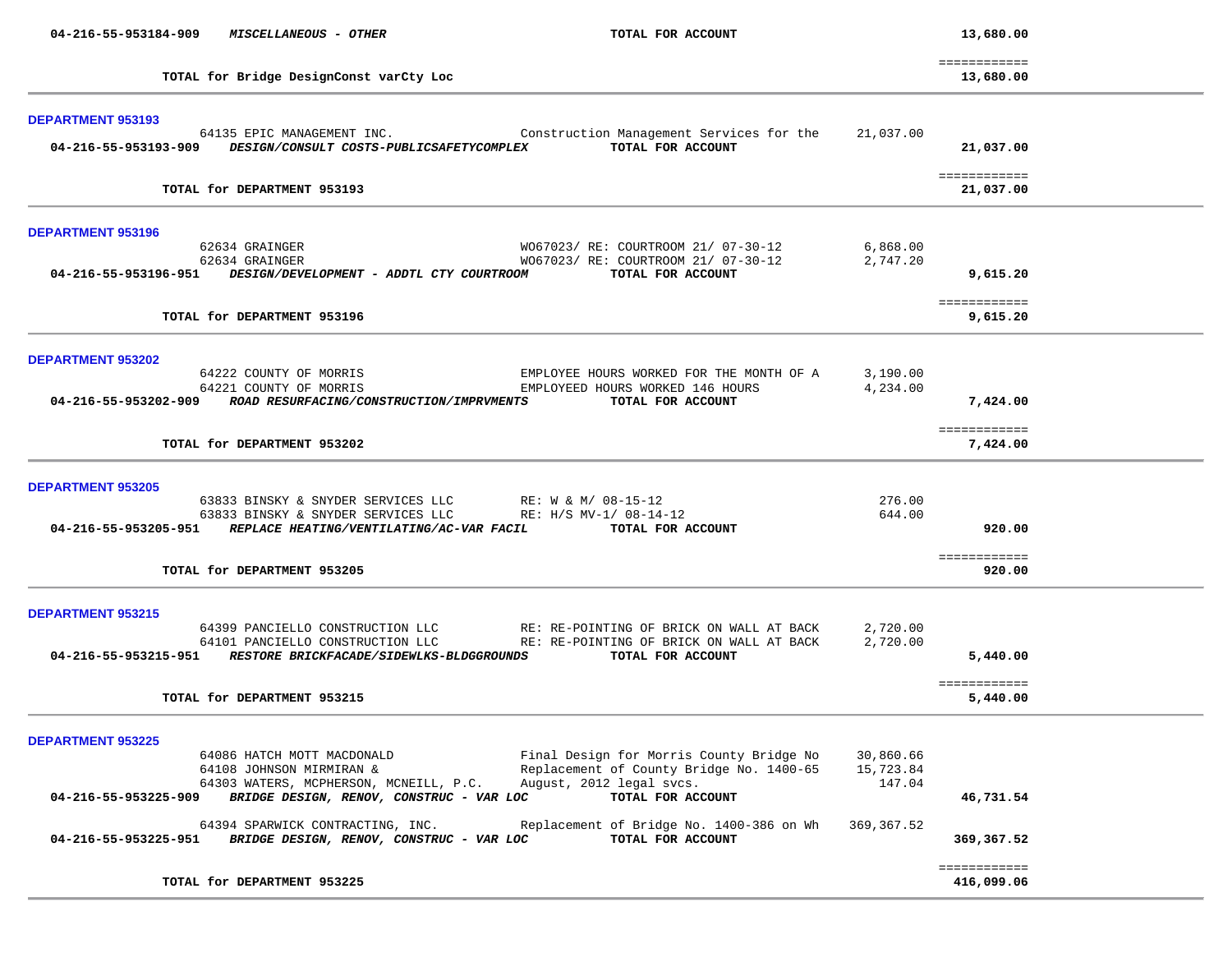| <b>DEPARTMENT 953233</b>                  |                                                                                                   |                                                                  |                  |                            |  |
|-------------------------------------------|---------------------------------------------------------------------------------------------------|------------------------------------------------------------------|------------------|----------------------------|--|
|                                           | 64391 D.R. JOHNSON & ASSOCIATES, LLC<br>04-216-55-953233-909 COUNTY ROADWAY DRAINAGE IMPROVEMENTS | General Engineering Services for the per<br>TOTAL FOR ACCOUNT    | 2,377.60         | 2,377.60                   |  |
|                                           | TOTAL for DEPARTMENT 953233                                                                       |                                                                  |                  | ============<br>2,377.60   |  |
| <b>DEPARTMENT 953259</b>                  |                                                                                                   |                                                                  |                  |                            |  |
|                                           | 64389 JG DRYWALL LLC<br>04-216-55-953259-951 RENOVCENTRLAVECOMPLX-STCLARE/NONPROFMALL             | Central Avenue Complex Phase 2 Rehabilit<br>TOTAL FOR ACCOUNT    | 290,007.54       | 290,007.54                 |  |
|                                           | TOTAL for DEPARTMENT 953259                                                                       |                                                                  |                  | ============<br>290,007.54 |  |
| <b>DEPARTMENT 953266</b>                  |                                                                                                   |                                                                  |                  |                            |  |
| 04-216-55-953266-909                      | 63961 BIRDSALL SERVICES GROUP, INC.<br>COURTHOUSE ASBESTOSABATEMNT-PUBLIC WORKS                   | PROFESSIONAL SERVICES RENDERED FOR THE P<br>TOTAL FOR ACCOUNT    | 3,436.33         | 3,436.33                   |  |
|                                           | TOTAL for DEPARTMENT 953266                                                                       |                                                                  |                  | ============<br>3,436.33   |  |
| <b>DEPARTMENT 953294</b>                  |                                                                                                   |                                                                  |                  |                            |  |
| 04-216-55-953294-951                      | 63866 AMANO MCGANN, INC.<br>REPLACE LIGHTING/CEILINGS/ETC-BLDG&GRNDS                              | RE: ANN ST PARKING DECK/ 08-10-11<br>TOTAL FOR ACCOUNT           | 2,121.48         | 2,121.48                   |  |
| TOTAL for DEPARTMENT 953294               |                                                                                                   |                                                                  |                  | ============<br>2,121.48   |  |
| <b>Cty Bridge Design &amp; Constructi</b> |                                                                                                   |                                                                  |                  |                            |  |
| 04-216-55-953975-909                      | 64120 CHERRY WEBER & ASSOC. PC<br><b>MISCELLANEOUS - OTHER</b>                                    | Clerk of the Works for the Construction<br>TOTAL FOR ACCOUNT     | 8,320.00         | 8,320.00                   |  |
|                                           | TOTAL for Cty Bridge Design & Constructi                                                          |                                                                  |                  | ============<br>8,320.00   |  |
| <b>Acq Ballistic Microscope CIS</b>       |                                                                                                   |                                                                  |                  |                            |  |
|                                           | 60066 ALL-SPEC INDUSTRIES<br>60066 ALL-SPEC INDUSTRIES                                            | Illuminated Magnifier w/Clamp, Model#L171<br>SHIPPING & HANDLING | 236.60<br>8.33   |                            |  |
| 04-216-55-954169-956                      | <i>MACHINERY &amp; EQUIPMENT</i>                                                                  | TOTAL FOR ACCOUNT                                                |                  | 244.93                     |  |
|                                           | TOTAL for Acq Ballistic Microscope CIS                                                            |                                                                  |                  | ============<br>244.93     |  |
| <b>DEPARTMENT 954200</b>                  |                                                                                                   |                                                                  |                  |                            |  |
|                                           | 61470 D&B AUTO SUPPLY                                                                             | MID RAISE VEHICLE LIFT#FWD600MRLBK                               | 1,753.00         |                            |  |
|                                           | 61470 D&B AUTO SUPPLY                                                                             | IR IMPACT GUN #ir232tgsl-bpk                                     | 307.95           |                            |  |
|                                           | 61470 D&B AUTO SUPPLY                                                                             | 86 PCIMPACT SOCKET SET #SK34C86                                  | 335.25           |                            |  |
|                                           | 61470 D&B AUTO SUPPLY<br>61470 D&B AUTO SUPPLY                                                    | 3 TON FLOOR JACK #OTC1504A<br>STEEL JACK STANDS #HW93503         | 206.75<br>223.50 |                            |  |
|                                           | 61470 D&B AUTO SUPPLY                                                                             | GO JAK CASTER SYSTEM #GJ5000L                                    | 1,746.00         |                            |  |
|                                           | 61470 D&B AUTO SUPPLY                                                                             | GO JAK RACK #GJ456                                               | 203.90           |                            |  |
|                                           | 61470 D&B AUTO SUPPLY                                                                             | PRO REEL 50 WORK LIGHT #ALR500050GCB                             | 63.95            |                            |  |
|                                           | 61470 D&B AUTO SUPPLY                                                                             | 240Pc MECHANIC TOOL SET #PTWW30500                               | 528.95           |                            |  |
|                                           | 63248 D&B AUTO SUPPLY                                                                             | ITEM#PTW W30500, 240Pc MECHANIC TOOL SET                         | 528.95           |                            |  |
|                                           | 62992 MSC INDUSTRIAL SUPPLY CO.                                                                   | Item#236729 - XTRA HEAVY DUTY PLATFORM                           | 174.10<br>98.22  |                            |  |
|                                           | 62992 MSC INDUSTRIAL SUPPLY CO.<br>62992 MSC INDUSTRIAL SUPPLY CO.                                | Item#60619038 - CREEP SEAT<br>Item#87026415 - ADJUSTABLE CREEPER | 210.08           |                            |  |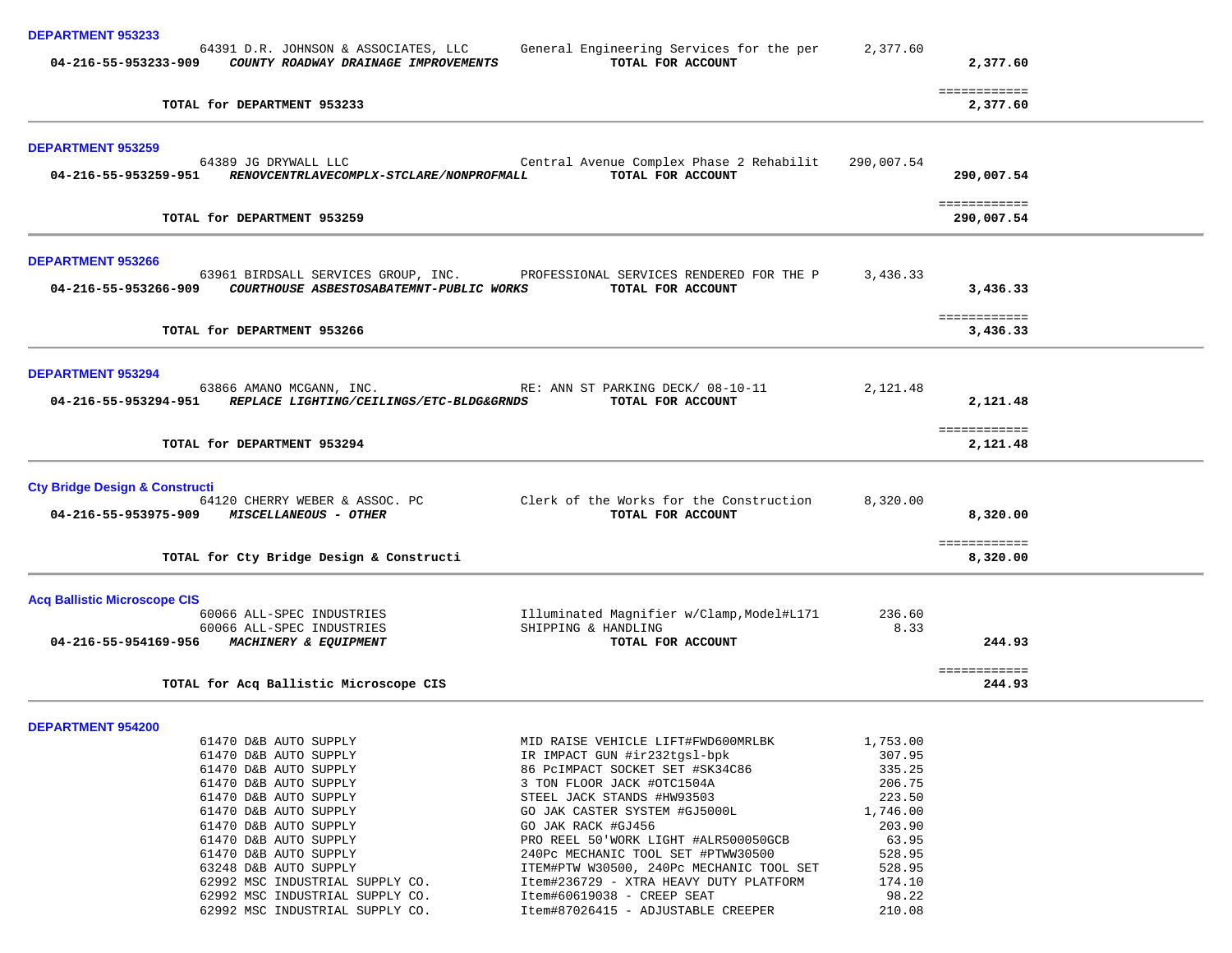| 04-216-55-954200-956                             | 62992 MSC INDUSTRIAL SUPPLY CO.<br>ACO SHELVE/LADDER/FRIDGE/FREEZER-SHERIFF | Item#84080316 - ROLLING TOOL CHEST<br>TOTAL FOR ACCOUNT                              | 1,244.94         | 7,625.54                     |  |
|--------------------------------------------------|-----------------------------------------------------------------------------|--------------------------------------------------------------------------------------|------------------|------------------------------|--|
|                                                  | TOTAL for DEPARTMENT 954200                                                 |                                                                                      |                  | ============<br>7,625.54     |  |
| <b>DEPARTMENT 955201</b>                         |                                                                             |                                                                                      | 6,890.00         |                              |  |
| 04-216-55-955201-909                             | 63989 EI ASSOCIATES & ENGINEERS PA<br>IMPROVEMENTS TO MORRIS VIEW           | EG6999.00 Renovation Design, 5/10/2012<br>TOTAL FOR ACCOUNT                          |                  | 6,890.00                     |  |
|                                                  | TOTAL for DEPARTMENT 955201                                                 |                                                                                      |                  | ============<br>6,890.00     |  |
| <b>DEPARTMENT 963248</b><br>04-216-55-963248-952 | 44597 MOTOROLA SOLUTIONS INC<br>REPLACE TRUNKED RADIO SYS-LAW&PUBSAFTEY     | AS PER PROPOSAL DATED 5-10-11 ADDENDUM#1 1,514,175.73<br>TOTAL FOR ACCOUNT           |                  | 1,514,175.73                 |  |
|                                                  | TOTAL for DEPARTMENT 963248                                                 |                                                                                      |                  | ============<br>1,514,175.73 |  |
|                                                  |                                                                             | <b>Dedicated Trust</b>                                                               |                  |                              |  |
| <b>Motor Vehicle Fines</b>                       |                                                                             |                                                                                      |                  |                              |  |
| 13-290-56-575701-888                             | 64117 ROCHELLE CONTRACTING CO. INC.<br><i>MOTOR VEHICLE FINES</i>           | Labor, Materials and Services for the Wh<br>TOTAL FOR ACCOUNT                        | 6,657.82         | 6,657.82                     |  |
|                                                  | TOTAL for Motor Vehicle Fines                                               |                                                                                      |                  | ============<br>6,657.82     |  |
| <b>Tax Board</b>                                 |                                                                             |                                                                                      |                  |                              |  |
|                                                  | 62719 OFFICE TEAM                                                           | Professional services w/e 7/13/12                                                    | 633.15           |                              |  |
|                                                  | 62719 OFFICE TEAM<br>62719 OFFICE TEAM                                      | Professional services w/e 7/20/12<br>Professional services w/e 7/27/12               | 633.15<br>651.24 |                              |  |
|                                                  | 62367 RUTGERS UNIVERSITY                                                    | Property Tax Administration-Part                                                     | 552.00           |                              |  |
|                                                  | 61158 THE GRAND HOTEL                                                       | check in $8/25/12$ check out $8/31/12$ Patty                                         | 1,074.00         |                              |  |
|                                                  | 61158 THE GRAND HOTEL                                                       | check in $8/26/12$ check out $8/31/12$ Kim R                                         | 895.00           |                              |  |
| 13-290-56-577101-888                             | 61158 THE GRAND HOTEL<br>TAX BOARD                                          | check in $8/26/12$ check out $8/31/12$ Ralph<br>TOTAL FOR ACCOUNT                    | 895.00           | 5,333.54                     |  |
|                                                  |                                                                             |                                                                                      |                  | ============                 |  |
|                                                  | TOTAL for Tax Board                                                         |                                                                                      |                  | 5,333.54                     |  |
| <b>Personal Attendant Services</b>               |                                                                             |                                                                                      |                  |                              |  |
|                                                  | 63960 CHRISTOPHER N. RAPICANO                                               | Annual Reassessment, Serviced 8/29/2012.                                             | 50.00            |                              |  |
|                                                  | 63960 CHRISTOPHER N. RAPICANO                                               | New Assessment, Serviced 8/9/2012. E.L                                               | 100.00           |                              |  |
|                                                  | 63946 JACQUELINE LEACH<br>63946 JACQUELINE LEACH                            | Annual Reassessment Stryker, Serviced 8/<br>Annual Reassessment Molde, Serviced 8/22 | 50.00<br>50.00   |                              |  |
|                                                  | 63946 JACQUELINE LEACH                                                      | Annual Reassessment Kennedy, Serviced 8/                                             | 50.00            |                              |  |
|                                                  | 63946 JACQUELINE LEACH                                                      | Annual Reassessment Robinson, Serviced 7                                             | 50.00            |                              |  |
|                                                  | 63946 JACQUELINE LEACH                                                      | Annual Reassessment Christie, Serviced 8                                             | 50.00            |                              |  |
|                                                  | 63946 JACQUELINE LEACH                                                      | Annual Reassessment Varillas, Serviced 7                                             | 50.00            |                              |  |
|                                                  | 63946 JACQUELINE LEACH                                                      | Annual Reassessment Systma, Serviced 7/1                                             | 50.00            |                              |  |
| 13-290-56-577901-888                             | PERSONAL ATTENDANT SERVICES                                                 | TOTAL FOR ACCOUNT                                                                    |                  | 500.00                       |  |